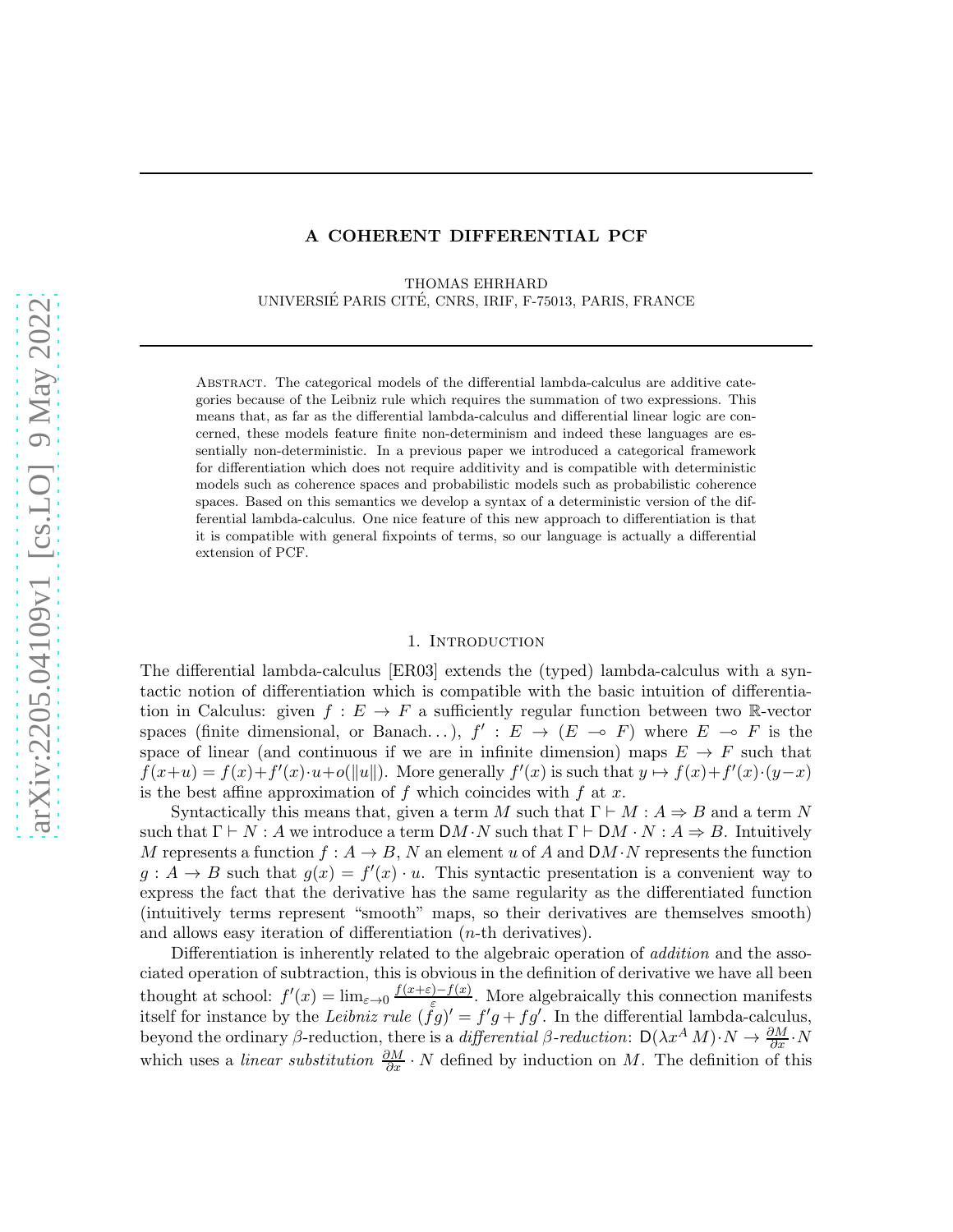operation involves the Leibniz rule<sup>[1](#page-1-0)</sup> in the syntactic constructs where the variable x can be used at various places, the most typical example being:

$$
\frac{\partial (P)Q}{\partial x} \cdot N = \left(\frac{\partial P}{\partial x} \cdot N\right)Q + \left(\mathsf{D}P \cdot \left(\frac{\partial Q}{\partial x} \cdot N\right)\right)Q\tag{1.1}
$$

which is a combination of the Leibniz rule and of the chain rule. Because of this feature of the definition of  $\frac{\partial M}{\partial x} \cdot N$  we had to extend the syntax of the lambda-calculus with an addition operation typed as follows

<span id="page-1-3"></span>
$$
\frac{\Gamma \vdash M_0 : A \qquad \Gamma \vdash M_1 : A}{\Gamma \vdash M_0 + M_1 : A}
$$

This rule is most natural if we have in mind the usual mathematical intuitions about differentiation. However the lambda-calculus is not only a nice and convenient syntax for denoting mathematical functions, it is also an expressive programming language featuring crucial properties of determinism. But the most natural operational interpretation of this + operation is a kind of non-deterministic superposition. For instance if our calculus has a type  $\iota$  of integers with  $\Gamma \vdash \underline{n} : \iota$  for all  $n \in \mathbb{N}$  (numerals) then we can write terms like  $42 + 57$  which is a superposition of two values (nothing to do with 99 of course!).

A natural question is then whether differentiation requires such a general addition operation on terms and is therefore incompatible with determinism. In [\[Ehr21\]](#page-71-1) we have provided a negative answer to this question, based on a new categorical setting that we call *coherent differentiation*. The basic idea is to replace *additive categories*<sup>[2](#page-1-1)</sup> with categories equipped with a weaker structure that we call a *summability structure*: such a category  $\mathcal L$  is equipped with an endofunctor **S** which intuitively maps any object X to the object **S**X of pairs  $(x_0, x_1)$  such that  $x_0 + x_1$  is well defined. This functor is equipped with natural transformations  $\pi_0, \pi_1, \sigma \in \mathcal{L}(\mathbf{S} | X, X)$  satisfying suitable axioms (intuitively they map  $(x_0, x_1)$  to  $x_0, x_1$  and  $x_0 + x_1$  respectively). Thanks to these axioms it is possible to equip S with a monad structure.

Then assuming that  $\mathcal L$  is a resource category (that is, a cartesian symmetric monoidal category equipped with a resource modality comonad !.), the differential structure is axiomatized as a natural morphism  $\partial_X \in \mathcal{L}(\mathbf{S} X, \mathbf{S} X)$  which is a distributive law between the functor  $S$  and the comonad !., and also between the monad  $S$  and the functor !.. This allows to extend the monad **S** to the Kleisli category  $\mathcal{L}_1$  into a monad that we denote as  $(D, \zeta, \theta)$ . The category  $\mathcal{L}_1$  has the same objects as  $\mathcal{L}$  but an element of  $\mathcal{L}_1(X, Y)$  should not be considered as a linear morphism  $X \to Y$  as in  $\mathcal{L}(X, Y)$ , but as a morphism which is only "smooth" (and actually analytic in several concrete models). The functor D acts exactly as **S** on objects but its action on morphisms implements differentiation: given  $f \in \mathcal{L}_1(X, Y)$ , considered as a smooth map  $X \to Y$ , the smooth map  $D f = (\mathbf{S} f) \partial_X \in \mathcal{L}_1(D X D Y)$ intuitively maps  $(x_0, x_1)$  to  $(f(x_0), f'(x_0) \cdot x_1)$ . The basic observation at the core of this work is indeed that, if  $x_0 + x_1$  is defined, then so must be  $f(x_0) + f'(x_0) \cdot x_1$ , as the beginning of the Taylor expansion of  $f(x_0 + x_1)$  at  $x_0$ . The monad structure of D accounts for addition: intuitively the natural transformation  $\theta_X \in \mathcal{L}_1(\mathsf{D}^2 X, \mathsf{D} X)$ , which is linear<sup>[3](#page-1-2)</sup>, maps  $((x_{00}, x_{01}), (x_{10}, x_{11}))$  to  $(x_{00}, x_{01} + x_{10})$  and  $\zeta_X \in \mathcal{L}_1(X, \mathsf{D}\,X)$  maps x to  $(x, 0)$ . The

<sup>&</sup>lt;sup>1</sup>Actually the Leibniz rule is not really related to multiplication but more fundamentally to the fact that the parameter of a function can be used more than once that is, to the logical rule of contraction.

<span id="page-1-1"></span><span id="page-1-0"></span><sup>2</sup>Categories enriched over commutative monoids.

<span id="page-1-2"></span><sup>&</sup>lt;sup>3</sup>In the sense that it is obtained from a morphism of  $\mathcal{L}(\mathbf{S}^2 X, \mathbf{S} X)$  by composition with the counit der<sub>S<sup>2</sup></sub>  $_X \in \mathcal{L}($ !S<sup>2</sup>  $X,$  S<sup>2</sup>  $X)$  of the comonad !..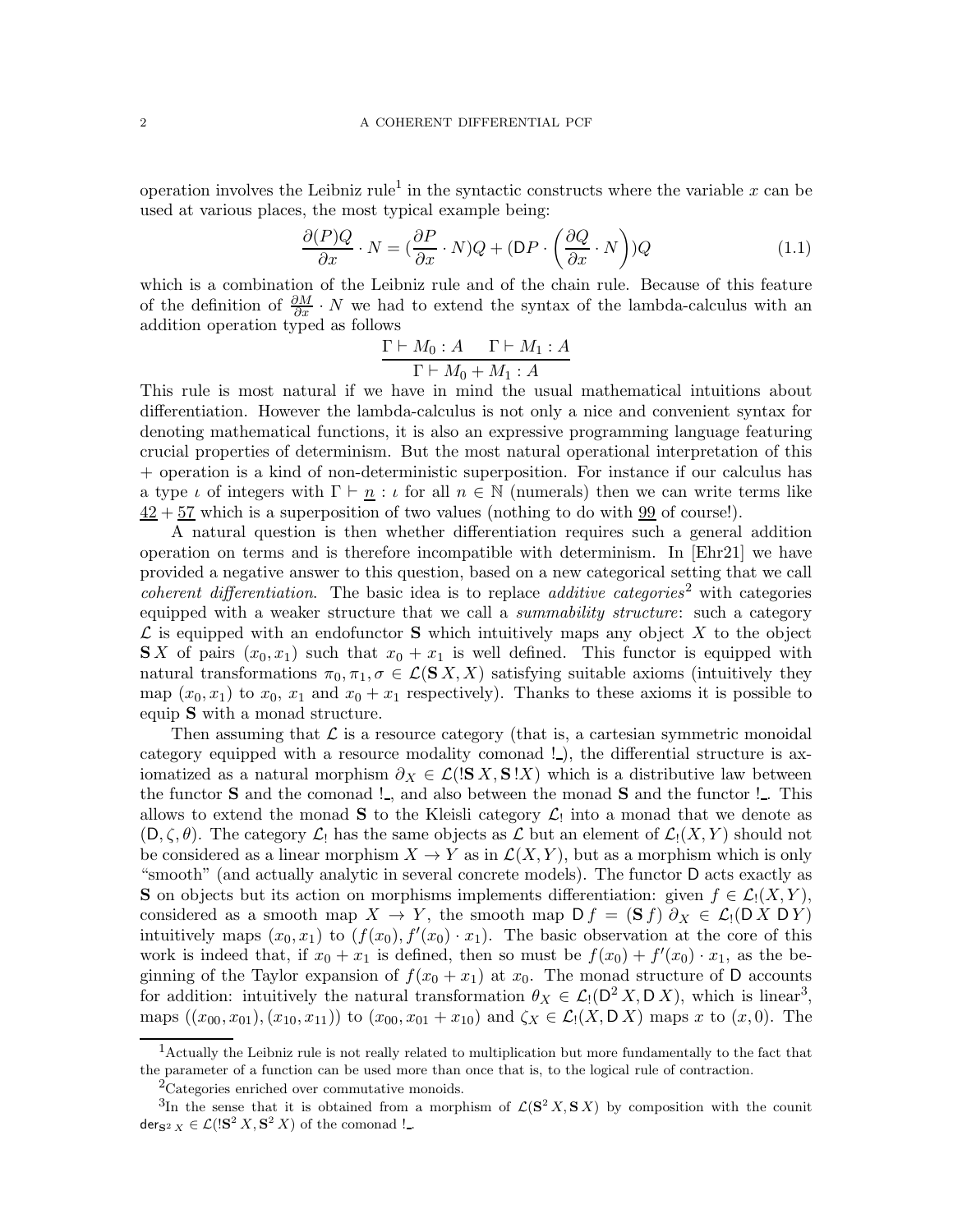naturality of these two transformations in  $\mathcal{L}_1$  expresses exactly that the differential is linear with respect to this 0 and to this addition.

The major benefit in using the operation D for presenting the derivative of morphisms of  $\mathcal{L}_!$  is that doing so we preserve the information of summability: we know that the two components of  $Df$  can be added without requiring that *all* pairs of morphisms can be added. The categorical axiomatization described in [\[Ehr21\]](#page-71-1) involves other natural linear transformations:  $\pi_i \in \mathcal{L}_1(D X, X)$  for  $i = 0, 1$  (the two obvious projections),  $\iota_i \in \mathcal{L}_1(X, D X)$ for  $i = 0, 1$  (the two injections,  $\iota_0 = \zeta$  and  $\iota_1$  maps x to  $(0, x)$ ) and the "canonical flip"  $c \in \mathcal{L}_1(D^2 X, D^2 X)$  which maps  $((x_{00}, x_{01}), (x_{10}, x_{11}))$  to  $((x_{00}, x_{10}), (x_{01}, x_{11}))$ .

As explained in the introduction of [\[Ehr21\]](#page-71-1) this categorical axiomatization is very close to the tangent categories axiomatization of the differential calculus on smooth manifolds [\[Ros84\]](#page-72-0), one major difference being that, in tangent categories there is an unrestricted addition operation available on "tangent spaces" which is not available here.

<span id="page-2-1"></span>1.1. Contents. In the present paper we propose a differential lambda-calculus which uses the same idea, but now at the syntactical level. This new simply typed lambda-calculus  $(\hat{a})$ la Church) is very much inspired by our categorical description of coherent differentiation in [\[Ehr21\]](#page-71-1). A major feature of this new presentation of differentiation is that it is fully compatible with general recursive definitions in PCF style, see [\[Plo77\]](#page-72-1). This is deeply related to the limitation we put on the  $+$  operation: contrarily to the ordinary differential lambda-calculus, our typing rules do not allow to write a term such that  $\lambda x^i$   $(x + \underline{42})$  which obviously has no fixpoint  $\mu$  is the type of integers).

1.1.1. Syntax. So our calculus is a differential extension of  $PCF<sup>4</sup>$  $PCF<sup>4</sup>$  $PCF<sup>4</sup>$  where the main novelty is a differentiation operation on terms: if  $\Gamma \vdash M : A \Rightarrow B$  then  $\Gamma \vdash DM : DA \Rightarrow DB$ and this requires a new type construct DA. The semantics tells us that we should have  $D(A \Rightarrow B) = (A \Rightarrow DB)$  and we can consider this equation as a *definition* of  $D(A \Rightarrow B)$ . So the only basic differential construct on types that we need is  $D^d\iota$  for all  $d \in \mathbb{N}$ . This differential term construction induces a new redex, namely the term  $D(\lambda x^A M)$  (for a term M such that  $\Gamma, x : A \vdash M : B$  and we stipulate that it reduces to  $\lambda x^{DA} \partial(x, M)$  where the term  $\partial(x, M)$  is defined by induction on M and satisfies  $\Gamma, x : DA \vdash \partial(x, M) : DB$ .

This inductive definition of  $\partial(x, M)$  involves the use of constructs  $\theta^d(N)$ ,  $\iota_0^d(N)$  etc which syntactically account for the natural transformations alluded to above. The additional superscript  $d$  is required to express the fact that the corresponding operations are applied under d applications of the D functor. For instance in the rule  $\partial(x,(N)P) =$  $(\theta^0(D\partial(x,N)))\partial(x,P)$ , the  $\theta^0$ (\_) construction implements the addition involved in the Leibniz rule required by the fact that the variable x may occur in both  $N$  and  $P$ , as in the Equation [\(1.1\)](#page-1-3) of the differential lambda-calculus. We also stipulate that  $\partial(x, \theta^d(N)) =$  $\theta^{d+1}(\partial(x, N))$  which shows why the d superscripts are required. The same superscripts appear in the basic "arithmetic" constructs  $succ^d(N)$ ,  $pred^d(N)$ , if  $d(N, P_0, P_1)$  and also in the aforementioned let construct let<sup> $d$ </sup> $(y, N, M)$ . When applying the  $\partial(x, \Delta)$  to these constructs, the d superscript is similarly incremented, for instance  $\partial(x, \text{pred}^d(N)) = \text{pred}^{d+1}(\partial(x, N)).$ The  $c^d$ (\_) construct is required because, guided by the semantics, we set  $\partial(x, DN)$  =

<span id="page-2-0"></span><sup>&</sup>lt;sup>4</sup>More precisely, of a version of PCF extended with a let operation restricted to the unique ground type  $\iota$ of integers; this is particularly relevant for probabilistic extensions of this calculus in the spirit of [\[EPT18a\]](#page-71-2), which is perfectly possible since it admits **Pcoh** as a natural denotational model.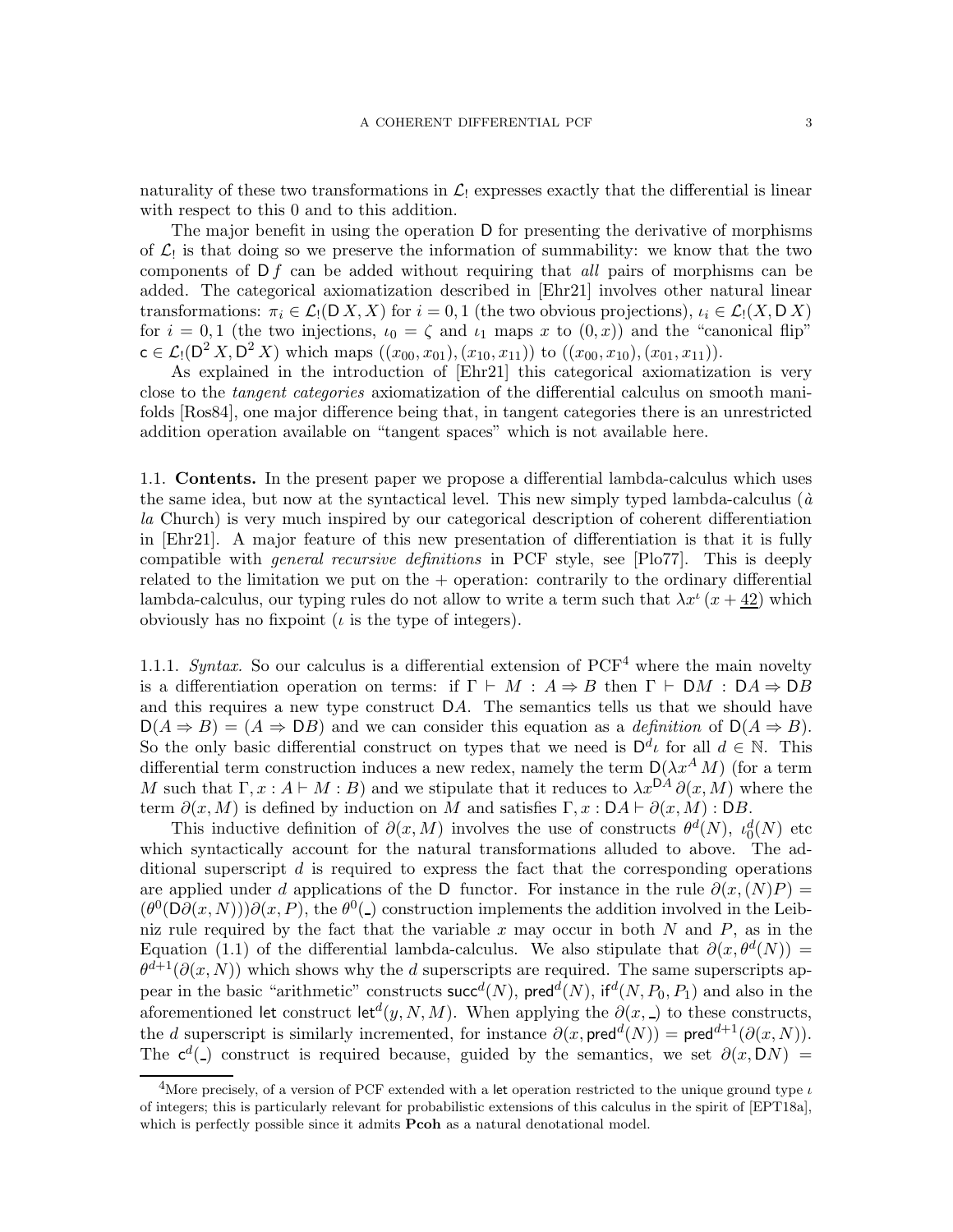$c^0(D\partial(x,N))$ . Notice that the simple typing rules are not sufficient to "guess" this rule since in this situation we have  $\Gamma, x : A \vdash N : B \Rightarrow C$  and hence  $\Gamma, x : DA \vdash D\partial(x, N) : DA \Rightarrow D^2B$ and also  $\Gamma, x : DA \vdash c^0(D\partial(x, N)) : DA \Rightarrow D^2B$ , the semantical analysis that we develop in Section [4](#page-14-0) is really mandatory. The syntax also contains a *projection* construct  $\pi_d^r(M)$  where  $r \in \{0,1\}$  and  $d \in \mathbb{N}$  is the depth we are now acquainted with. This construct allows to "extract" the first (when  $r = 0$ ) or second (when  $r = 1$ ) component of a term of type DA which represents a kind of summable pair<sup>[5](#page-3-0)</sup>. The language also contains a + operation<sup>[6](#page-3-1)</sup> on terms which is used in a single reduction rule, namely  $\pi_1^d(\theta^d(M)) \to_{\Lambda_{\text{cd}}} \pi_0^d(\pi_1^d(M)) + \pi_1^d(\pi_0^d(M)).$ So we can understand the construction  $\theta^d$ .) as a tag identifying a place where a sum will have to be introduced when we will need to extract a component from a "summable 4-tuple" of type  $D^2A$  for some type A and the reduction rules show how these tags are produced and modified during computations. The  $+$  term construct is still necessary, just as in the original differential lambda-calculus of [\[ER03\]](#page-71-0), but thanks to the  $\theta^d$ ( $\Box$ ) construct we can prove subject reduction *without* the very strong typing rule according to which  $M + N$  has type A as soon M and N have type A, which was the source of the non-determinism of the differential lambda-calculus<sup>[7](#page-3-2)</sup>.

1.1.2. Categorical semantics and soundness. After having presented the syntax of our calculus  $\Lambda_{cd}$  in Section [3,](#page-6-0) we recall in section [4](#page-14-0) the general categorical setting introduced in [\[Ehr21\]](#page-71-1) for coherent differentiation. Our aim in this section is to present a general categorical semantics of our calculus  $\Lambda_{cd}$  in the cartesian closed category associated with such a model by the familiar Kleisli construction associated with the ! functor and to prove that this interpretation is invariant under the  $\rightarrow_{\Lambda_{\rm cd}}$  reduction relation (soundness). This requires to prove a number of categorical equations involving in particular *additive strengths*<sup>[8](#page-3-3)</sup>  $\psi^0_{X_0,X_1} \in \mathcal{L}_! (\mathsf{D} X_0 \& X_1, \mathsf{D} (X_0 \& X_1))$  and  $\psi^1_{X_0,X_1} \in \mathcal{L}_! (X_0 \& \mathsf{D} X_1, \mathsf{D} (X_0 \& X_1))$  of the monad  $D$  on  $\mathcal{L}_1$ . These strengths are linear and extremely easy to define because  $D$  commutes with  $\&$ , but their properties are not so straightforward due to the definition of the functor D which involves the distributive law  $\partial$ . Their main purpose is to define *partial* derivatives: given  $f \in \mathcal{L}_1(X_0 \& X_1, Y)$  the first partial derivative of f is  $(D f) \circ \psi_{X_0, X_1}^0 \in$  $\mathcal{L}_1(D X_0 \& X_1, Y)$  and the second partial derivative is  $(D f) \circ \psi^1_{X_0, X_1} \in \mathcal{L}_1(X_0 \& D X_1, Y)$ . These constructions are of course crucial in the interpretation of  $\Lambda_{cd}$  since, for instance,  $\partial(x, M)$  must be interpreted as a derivative with respect to the variable x but not to the other variables occurring in M. Notice that we use  $\circ$  for the composition operation in  $\mathcal{L}_1$ whereas composition in  $\mathcal L$  is denoted as simple juxtaposition.

<span id="page-3-0"></span><sup>&</sup>lt;sup>5</sup>From our LL point of view it is important to understand that it is not a *mutiplicative pair* in which both components are actually available, but an *additive pair* which offers two possible options among which one must be chosen: this is precisely the purpose of our projection construct.

<span id="page-3-1"></span> ${}^{6}$ Of course there is also its associated "neutral" constant 0.

<span id="page-3-2"></span> $7$ To be more precise, as it becomes apparent in Section [5.1](#page-45-0) where a specific reduction strategy is presented by means of a Krivine machine, we manage to reduce the use of the  $+$  to the ground type  $\iota$  of integers. This is quite similar to what happens in automated differentiation, see [\[MP21\]](#page-71-3), the main difference being that our addition is not at all the arithmetic addition of the ground type.

<span id="page-3-3"></span><sup>&</sup>lt;sup>8</sup>The adjective "additive" refers to the fact that this strength deals with the additive operation of cartesian product and not to the multiplicative operation of tensor product. It is shown in [\[Ehr21\]](#page-71-1) that the monad S has multiplicative strengths as well which are deeply related to these additive strengths. Notice that both strong monads are commutative.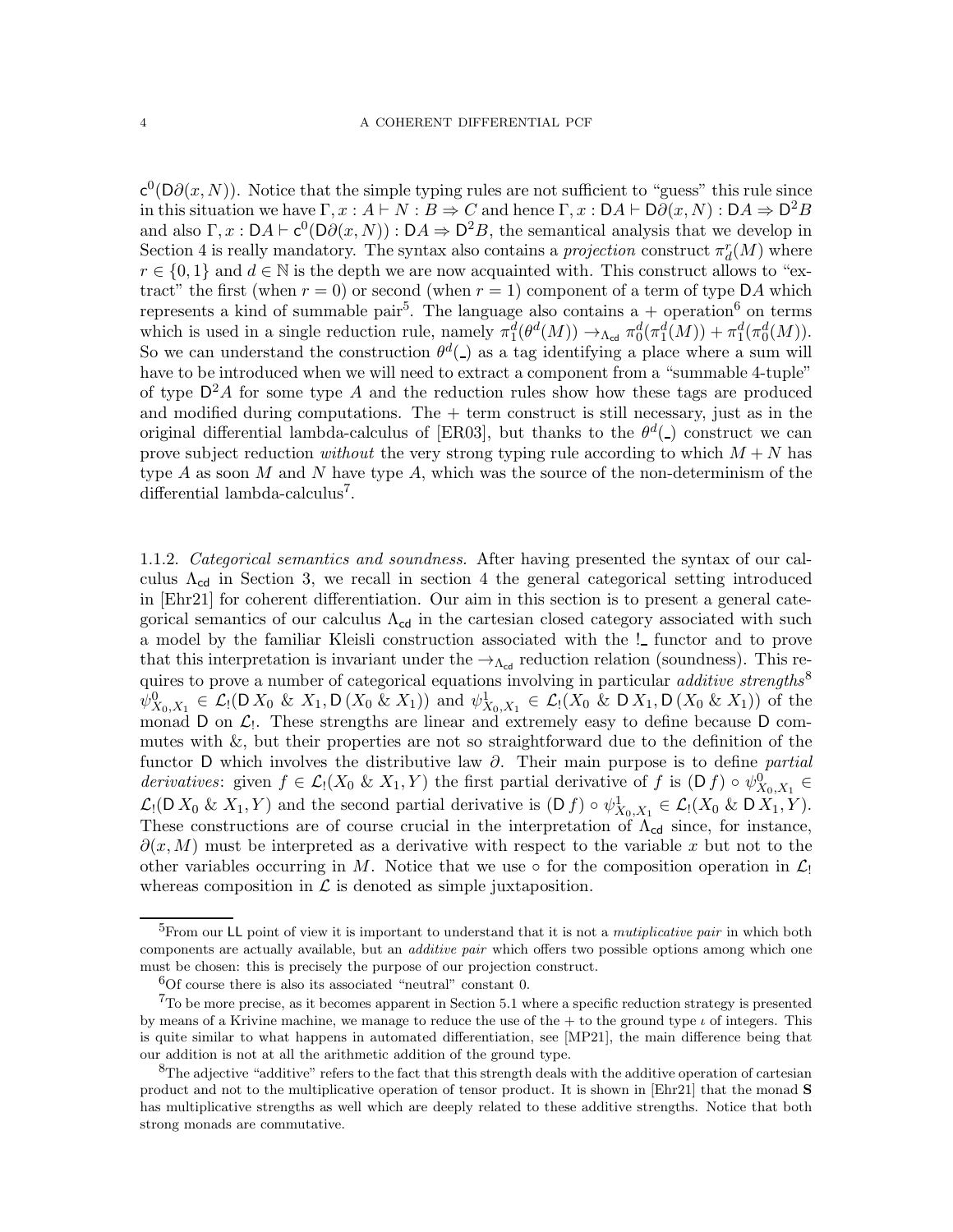Thanks to this series of categorical lemmas we can prove soundness for the  $\rightarrow_{\Delta_{\text{col}}}$ , the proof is lengthy due mainly to the number of rewriting rules.

1.1.3. Intersection types, Krivine machine and completeness. We address in Section [5](#page-45-1) the major issue of *completeness*: is our rewriting system  $\rightarrow_{\Lambda_{\text{cd}}}$  sufficiently rich for performing all required reductions? To give a precise mathematical content to this question, we use the simplest categorical model (in the sense of Section [4\)](#page-14-0) of  $\Lambda_{cd}$  which is Rel and we present the associated interpretation of terms by means of an non-idempotent intersection typing system for  $\Lambda_{cd}$ . The main result of this section is that if the interpretation in Rel of a closed term M contains an integer  $\nu$  then M reduces to  $\underline{\nu}$  using the  $\rightarrow_{\Lambda_{\text{cd}}}$  reduction relation. As usual in this kind of situation we prove this property for a particular reduction strategy that we prefer to present as an abstract machine in Krivine style. A state, or command, of this machine is a triple  $c = (\delta, M, s)$  where

- M is a closed term of type  $\mathsf{D}^d F$  where F is a type which is *sharp* in the sense that it is not of shape DA; in other words  $F = (A_1 \Rightarrow \cdots \Rightarrow A_k \Rightarrow \iota),$
- $\delta = \langle r_1, \ldots, r_d \rangle$  is a sequence of length d of elements of  $\{0, 1\}$
- and s is a stack of type  $F \vdash \iota$ , meaning that it represents an evaluation context  $\langle s \rangle$  of type  $\iota$  whose "hole" has type  $F$ .

Then the command c represents the term  $\langle c \rangle = \langle s \rangle [\pi_{r_1}^0(\cdots \pi_{r_d}^0(M) \cdots)]$  which is closed of type  $\iota$ .

We introduce a deterministic set of reduction rules  $\rightarrow \Theta_{\text{cd}}$  for this machine and prove that these reduction rules are simulated in the  $\rightarrow_{\Lambda_{cd}}$  rewriting system through the  $c \mapsto \langle c \rangle$ translation. More precisely this rewriting system acts on finite multisets of commands which are summable in the sense that the interpretations of their elements are summable in any model. We extend the semantics (and, accordingly, the intersection typing system) to stacks and commands and prove that, if a command is typeable in the intersection typing system (and then its type is a natural number  $\nu$ ) then its  $\rightarrow \Theta_{\text{cd}}$  reduction leads to a summable multiset C of commands which contains the constant  $\nu$  (or more precisely the command  $(\langle \rangle, \nu,$  ()), thus proving our completeness result. This proof follows essentially the standard pattern of a reducibility argument, complicated by the fact that we have to take into account the  $\partial(x, M)$  construct. This method is developed in Section [5.3.2.](#page-56-0)

1.1.4. Probabilistic semantics and determinism. Finally, in Section [6](#page-64-0) we prove that the integer  $\nu$  above is unique, thus showing that the reduction on commands is essentially deterministic. To this end we use the fact that the LL model of probabilistic coherence spaces introduced in [\[DE11\]](#page-71-4) is a model of coherent differentiation. In that model the type  $\iota$  is interpreted as the set of all sub-probability distributions on N and we observe<sup>[9](#page-4-0)</sup> that a summable multiset of commands must be interpreted as such a sub-probability distribution where all probabilities belong to  $\mathbb N$  and hence is either equal to 0 or concentrated on a single element  $\nu$  of N. So all the elements c' of C distinct from the command  $(\langle \rangle, \underline{\nu}, ())$  must have an  $\emptyset$  interpretation in **Rel** and hence cannot reduce to a value.

<span id="page-4-0"></span><sup>&</sup>lt;sup>9</sup>This is due to the fact that the formalism  $\Lambda_{cd}$  considered here has no construct for generating random integers as in [\[EPT18a\]](#page-71-2).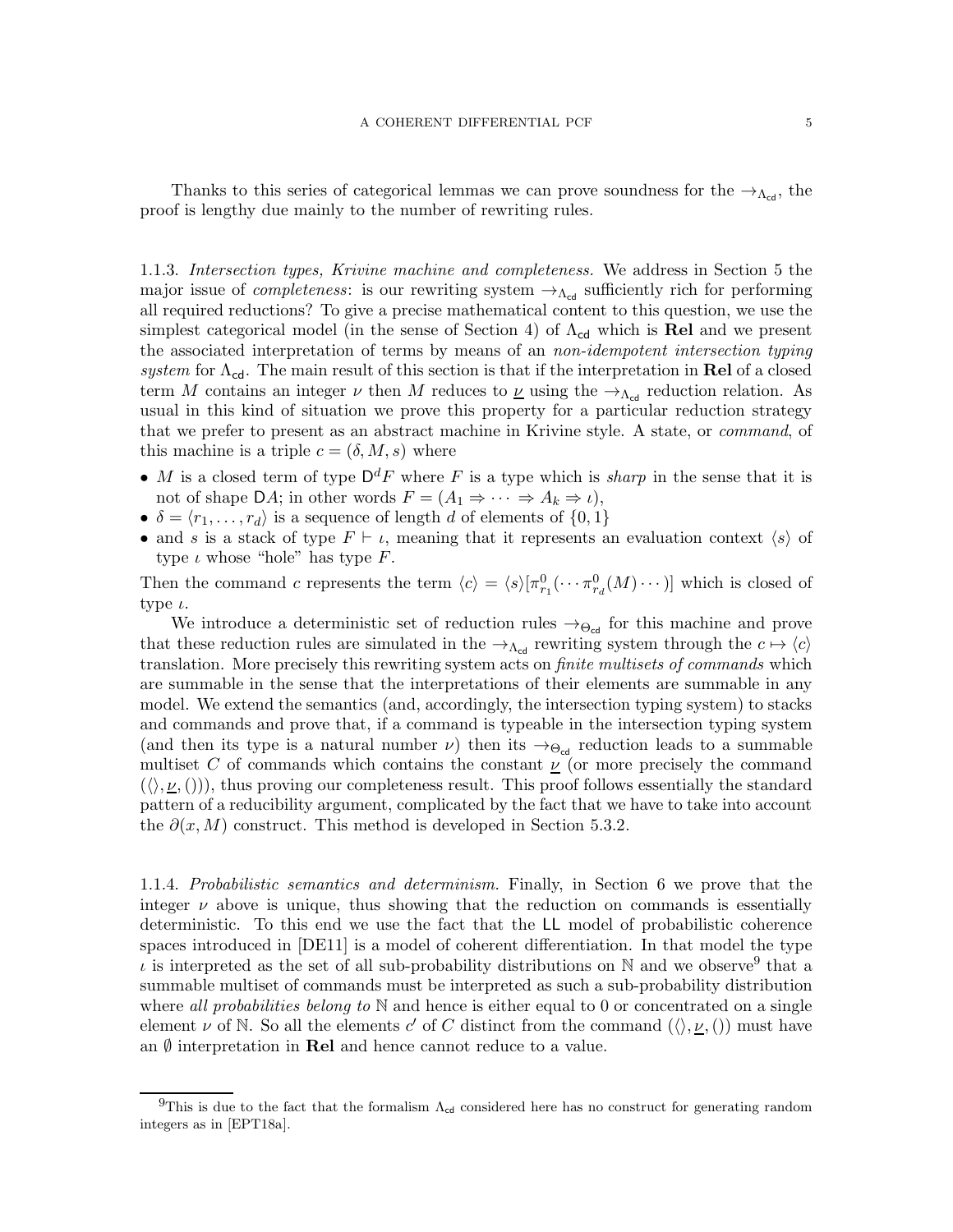| 1.<br>Introduction                                                         | 1  |
|----------------------------------------------------------------------------|----|
| Contents<br>1.1.                                                           | 3  |
| Preliminaries<br>2.                                                        | 6  |
| <b>Notations</b><br>2.1.                                                   | 6  |
| 2.2.<br>Rewriting                                                          | 7  |
| Syntax of $\Lambda_{cd}$<br>3.                                             | 7  |
| 3.1.<br>The typing system                                                  | 7  |
| Differential<br>3.2.                                                       | 9  |
| Reduction rules<br>3.3.                                                    | 11 |
| Semantics<br>4.                                                            | 15 |
| 4.1.<br>A summary of summable differential categories                      | 15 |
| 4.2.<br>Partial derivatives                                                | 19 |
| 4.3.<br>Differentiation in the closed case                                 | 25 |
| 4.4.<br>The case of multilinear morphisms                                  | 26 |
| The basic multilinear constructs<br>4.5.                                   | 29 |
| 4.6.<br>Syntactic constructs in the model                                  | 30 |
| 4.7.<br>Interpreting types and terms                                       | 33 |
| Completeness of the reduction rules<br>5.                                  | 46 |
| A differential abstract machine<br>5.1.                                    | 46 |
| 5.2.<br>Soundness                                                          | 52 |
| 5.3.<br>The relational model and its associated intersection typing system | 52 |
| Determinism and probabilities<br>6.                                        | 65 |
| Probabilistic coherence spaces as a model of LL<br>6.1.                    | 65 |
| The canonical differential structure of <b>Pcoh</b><br>6.2.                | 68 |
| 6.3.<br>Integers and fixpoints                                             | 70 |
| A forgetful functor<br>6.4.                                                | 71 |
| Acknowledgments                                                            | 72 |
| Conclusion                                                                 | 72 |
| References                                                                 | 72 |

# 2. Preliminaries

<span id="page-5-1"></span><span id="page-5-0"></span>2.1. Notations. Given a sequence  $\alpha = \langle i_1, \ldots, i_k \rangle$ , we set len $(\alpha) = k$ . We use simple juxtaposition to denote the concatenation of sequences and also  $i\langle i_1, \ldots, i_k \rangle = \langle i, i_1, \ldots, i_k \rangle$ . We use the following notation for circular permutations:  $\alpha = \langle i_k, i_1, \ldots, i_{k-1} \rangle$  and  $\alpha =$  $\langle i_2,\ldots,i_k,i_1\rangle$ . Of course if  $\text{len}(\alpha) = 2$  we have  $\alpha = \alpha$ . We also use  $\overline{\alpha}$  for the reversed path (that is, if  $\alpha = a_1 \cdots a_l$  then  $\overline{\alpha} = a_l \cdots a_1$ ).

We use  $\mathcal{M}_{fin}(I)$  for the set of finite multisets of elements of a set I. A multiset is a function  $m: I \to \mathbb{N}$  such that  $\text{supp}(m) = \{i \in I \mid m(i) \neq 0\}$  is finite. We use additive notations for operations on multisets (0 for the empty multiset,  $m + p$  for their pointwise sum). We use  $[i_1, \ldots, i_k]$  for the multiset m such that  $m(i) = \#\{j \in \mathbb{N} \mid i_j = i\}$ . If  $m =$  $[j_1, \ldots, j_n] \in \mathcal{M}_{fin}(J)$  and  $i \in I$  we set  $i * m = [(i, j_1), \ldots, (i, j_n)] \in \mathcal{M}_{fin}(I \times J)$ .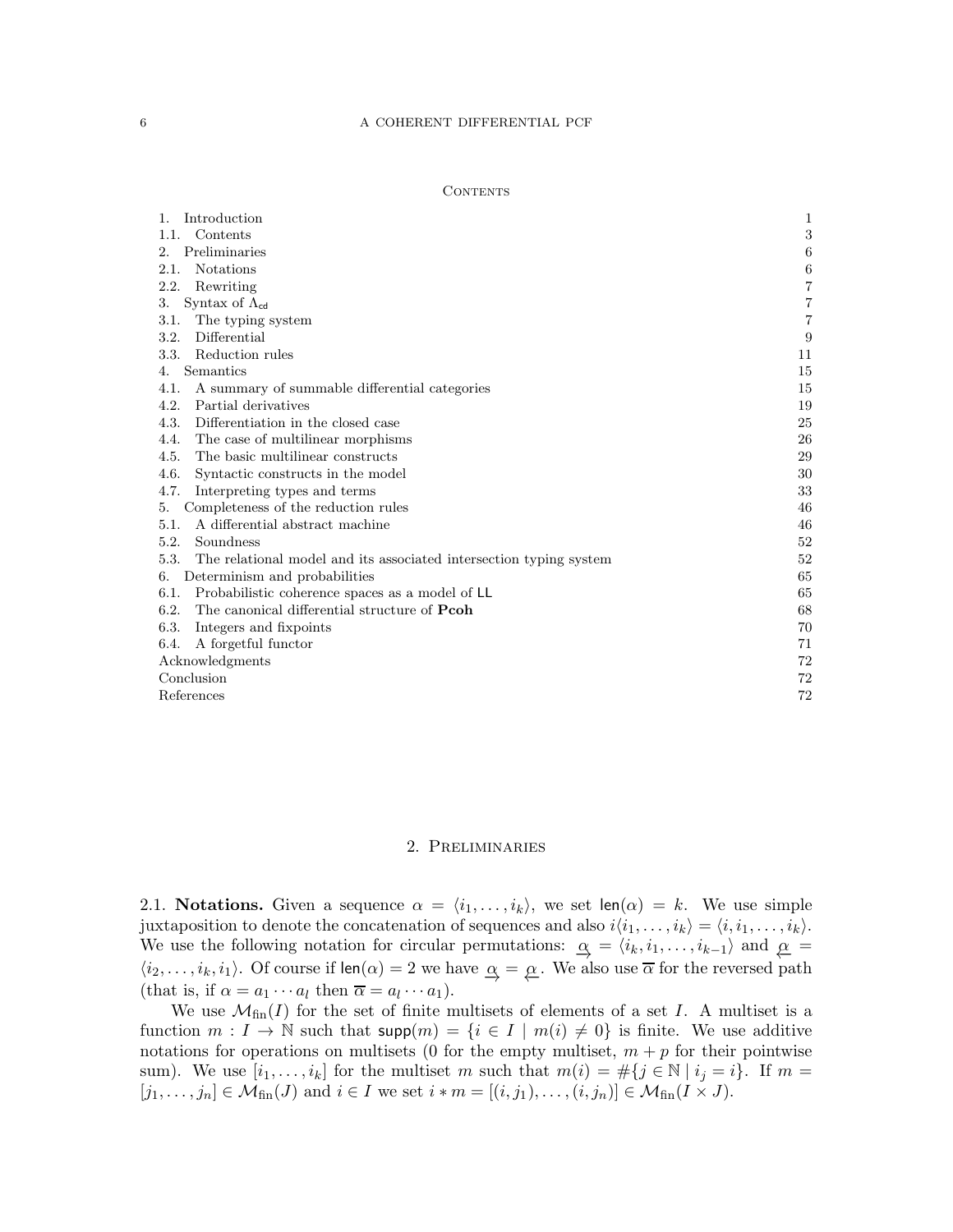<span id="page-6-1"></span>2.2. **Rewriting.** Let  $\mathcal{T} = (\underline{\mathcal{T}}, \to_{\mathcal{T}})$  be a rewriting system, that is  $\underline{\mathcal{T}}$  is a set and  $\to_{\mathcal{T}} \subseteq \underline{\mathcal{T}}^2$ . We assume that  $\mathcal T$  contains a distinguished element 0 and that there is a binary operation + on  $\underline{\mathcal{T}}$ : given  $t_1, t_2 \in \underline{\mathcal{T}}$  there is an element  $t_1 + t_2 \in \underline{\mathcal{T}}$ . We make no further assumptions, in particular we do not assume that equipped with 0 and  $+$ , the set  $\mathcal T$  is a monoid. We define a rewriting system  $\mathcal{M}_{fin}(\mathcal{T})$  by  $\mathcal{M}_{fin}(\mathcal{T}) = \mathcal{M}_{fin}(\mathcal{T})$  and rewriting relation defined by the following rules

$$
\frac{[0] \rightarrow_{\mathcal{M}_{fin}(\mathcal{T})} []}{[t_1 + t_2] \rightarrow_{\mathcal{M}_{fin}(\mathcal{T})} [t_1, t_2]} \qquad \frac{t \rightarrow_{\mathcal{T}} t'}{[t] \rightarrow_{\mathcal{M}_{fin}(\mathcal{T})} [t']}
$$

$$
\frac{S \rightarrow_{\mathcal{M}_{fin}(\mathcal{T})} S'}{S + T \rightarrow_{\mathcal{M}_{fin}(\mathcal{T})} S' + T}
$$

In other words, we have  $S \to_{\mathcal{M}_{fin}(\mathcal{T})} S'$  iff one of the following conditions hold.

- $S = S_0 + [t], t \to \tau 0 \text{ and } S' = S_0.$
- $S = S_0 + [t], t \to \tau t'$  and  $S' = S_0 + [t'].$
- $S = S_0 + [t], t \rightarrow \tau t_0 + t_1 \text{ and } S' = S_0 + [t_0, t_1].$

## 3. SYNTAX OF  $\Lambda_{cd}$

<span id="page-6-0"></span>Our choice of notations for  $\Lambda_{cd}$  is fully coherent with the notations chosen to describe the model, suggesting a straightforward denotational interpretation. The types are  $A, B, \cdots$  :=  $\mathsf{D}^d \iota \mid A \Rightarrow B$  (with  $d \in \mathbb{N}$ ) and then for any type A we define DA as follows:  $\mathsf{D}(\mathsf{D}^d \iota) = \mathsf{D}^{d+1} \iota$ and  $D(A \Rightarrow B) = (A \Rightarrow DB)$ . Terms are given by

$$
\begin{aligned} M,N,\cdots &:= x \mid \lambda x^A \, M \mid (M)N \mid \mathsf{Y}M \mid \underline{n} \mid \mathsf{succ}^d(M) \mid \mathsf{pred}^d(M) \mid \mathsf{if}^d_A(M,P,Q) \\ & \quad \mid \mathsf{let}^d_A(x,M,P) \mid \mathsf{D}M \mid \, \pi^d_i(M) \mid \, \iota^d_i(M) \mid \, \theta^d(M) \mid \, \mathsf{c}^d_l(M) \mid 0^A \mid M+N \end{aligned}
$$

where  $n, d, l \in \mathbb{N}$  and  $i \in \{0, 1\}$ , so that our syntax has countably many constructs.

<span id="page-6-2"></span>3.1. The typing system. The typing system uses a reduction relation  $\rightarrow$ <sub>lin</sub> expressing that most constructs are linear wrt. 0 and addition of terms; it is specified in Figure [1](#page-7-0) and is based on the following notion of linear context

$$
L := [ ] \mid \lambda x^{A} L \mid (L)N \mid \text{succ}^{d}(L) \mid \text{pred}^{d}(L) \mid \text{if}^{d}(L, P, Q) \mid \text{let}^{d}(x, L, P) | DL \mid \pi_{i}^{d}(L) \mid \iota_{i}^{d}(L) \mid \theta^{d}(L) \mid \mathbf{c}_{l}^{d}(L).
$$
\n(3.1)

The height  $\ln(L)$  of a linear context L is the distance between its hole and its root, in other words  $\text{lh}(\lceil \cdot \rceil) = 0$ ,  $\text{lh}(\lambda x^A L) = 1 + \text{lh}(L)$ ,  $\text{lh}(\text{if}^d(L, P, Q)) = 1 + \text{lh}(L)$  etc.

**Remark 3.1.** We have decorated the conditional and the let constructs with a type, which is intended to be the type of its last parameter(s). The only purpose of this decoration is to provide a type for the resulting 0 in the linear reduction of  $if<sup>d</sup>(0, P, Q)$  and  $let<sup>d</sup>(x, 0, P)$  in Figure [1.](#page-7-0) Most often, we will drop this type decoration which can easily be retrieved from the context.

**Lemma 3.2.** For any linear context L we have  $L[0] \rightarrow_{\text{lin}}^* 0$  and  $L[M_0 + M_1] \rightarrow_{\text{lin}}^* L[M_0] +$  $L[L_1]$ .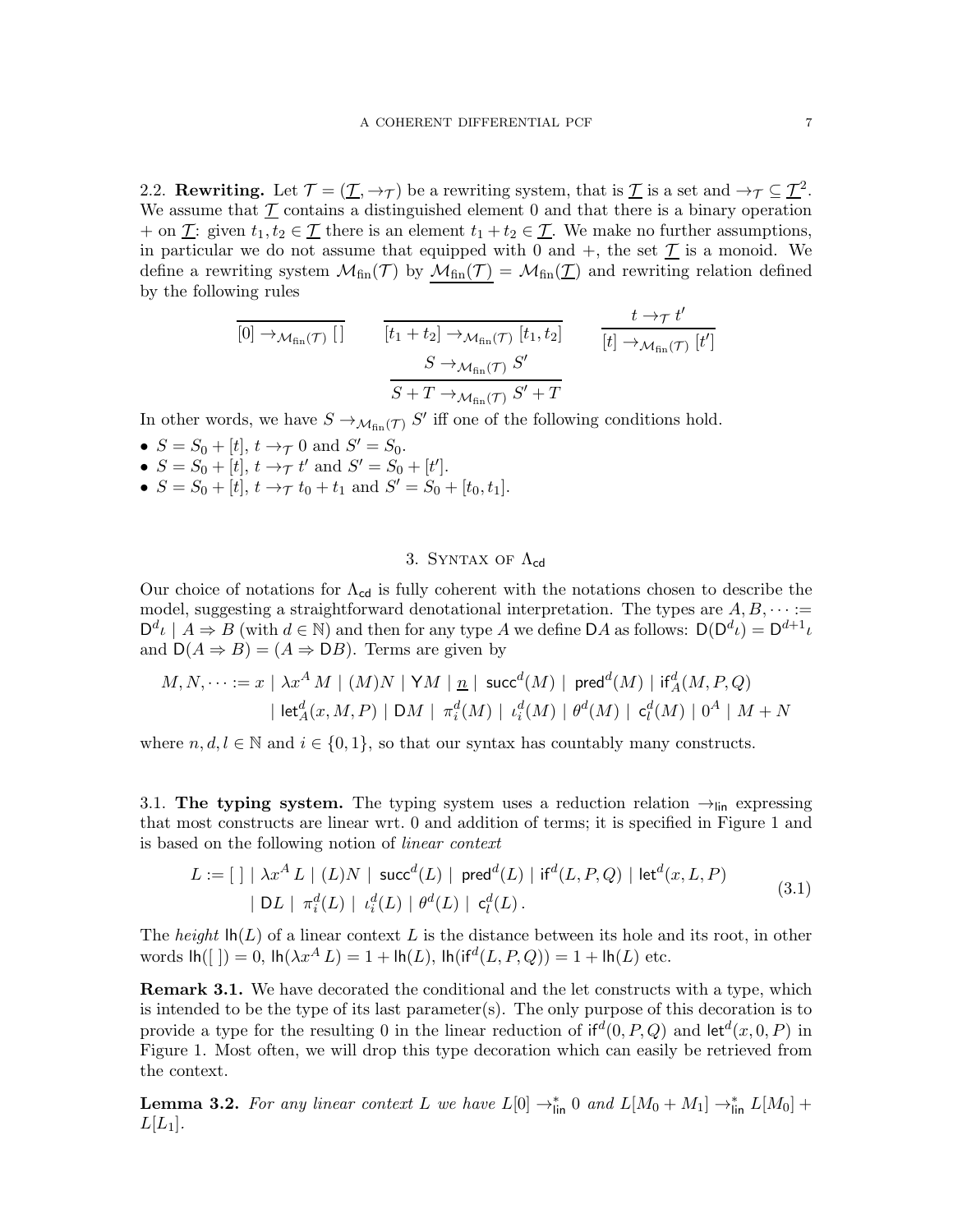<span id="page-7-0"></span>
$$
\overline{L[0] \to_{\text{lin}} 0} \qquad \overline{L[M_0 + M_1] \to_{\text{lin}} L[M_0] + L[M_1]} \qquad \frac{M \to_{\text{lin}} M'}{L[M] \to_{\text{lin}} L[M']}
$$

FIGURE 1. Linear reduction, L must be a linear context of height 1.

<span id="page-7-1"></span>
$$
\frac{i \in \{1, \ldots, k\}}{(x_1 : A_1, \ldots, x_k : A_k) \vdash x_i : A_i} \quad \text{(var)} \quad \frac{\Gamma, x : A \vdash M : B}{\Gamma \vdash \lambda x^A M : A \Rightarrow B} \quad \text{(abs)}
$$
\n
$$
\frac{\Gamma \vdash M : A \Rightarrow B \quad \Gamma \vdash N : A}{\Gamma \vdash (M)N : B} \quad \frac{\Gamma \vdash M : A \Rightarrow A}{\Gamma \vdash YM : A} \quad \text{(fix)} \quad \frac{n \in \mathbb{N}}{\Gamma \vdash \underline{n} : \iota} \quad \text{(num)}
$$
\n
$$
\frac{\Gamma \vdash M : D^d \iota}{\Gamma \vdash \text{succ}^d(M) : D^d \iota} \quad \text{(such)} \quad \frac{\Gamma \vdash M : D^d \iota}{\Gamma \vdash \text{pred}^d(M) : D^d \iota} \quad \text{(prd)}
$$
\n
$$
\frac{\Gamma \vdash M : D^d \iota \quad \Gamma \vdash P : A \quad \Gamma \vdash Q : A}{\Gamma \vdash \text{ref}_A^d(M, P, Q) : D^d A} \quad \text{(if)} \quad \frac{\Gamma \vdash M : D^{d+1} A}{\Gamma \vdash \rho A : A} \quad \text{(0)}
$$
\n
$$
\frac{\Gamma \vdash M : D^{d+1} A \quad i \in \{0, 1\}}{\Gamma \vdash \pi_a^d(M) : D^d A} \quad \text{(proj1)} \quad \frac{\Gamma \vdash M : D^{d+1} A}{\Gamma \vdash \pi_a^d(M) + \pi_a^d(M) : D^d A} \quad \text{(proj2)}
$$
\n
$$
\frac{\Gamma \vdash M : A \quad M \rightarrow \text{lin } M'}{\Gamma \vdash M : B} \quad \text{(lin)}
$$
\n
$$
\frac{\Gamma \vdash M : D^{d+1} A}{\Gamma \vdash \iota_{\iota}^d(M) : D^{d+1} A} \quad \text{(proj1)} \quad \frac{\Gamma \vdash M : D^{d+2} A}{\Gamma \vdash \theta^d(M) : D^{d+1} A} \quad \text{(sum)}
$$
\n
$$
\frac{\Gamma \vdash M : D^{d+2} A}{\Gamma \vdash \iota_{\iota}^d(M) : D^{d+1} A} \quad \text{(circ)}
$$
\n
$$
\frac{\Gamma \vdash M : D^{
$$

FIGURE 2. Typing rules

*Proof.* By induction on  $\text{lh}(L)$ . If  $\text{lh}(L) = 0$  we use the fact that  $R \to_{\text{lin}}^* R$ . Otherwise we have  $L = K[L']$  where  $\ln(K) = 1$  and  $\ln(L') = \ln(L) - 1$ . By inductive hypothesis  $L'[M_0 + M_1] \rightarrow_{\text{lin}}^*$  $L'[M_0]+L'[M_1]$  and hence by definition of  $\rightarrow$ <sub>lin</sub> we have  $L[M_0+M_1]\rightarrow_{\text{lin}}^* K[L'[M_0]+L'[M_1]]$ and by definition of  $\rightarrow$ <sub>lin</sub> again we have  $K[L'[M_0] + L[M_1]] \rightarrow$ <sub>lin</sub>  $L[M_0] + L[M_1]$ . The case of  $L[0]$  is similar.

One should think of a term of type  $\mathsf{D}^k A$  as a complete binary tree of height k whose leaves have type A. In constructs such as  $succ<sup>d</sup>(M)$ , the integer d represents the "depth" at which the corresponding operation is performed in a tree of type  $\mathsf{D}^d A$  with  $k \geq d$ . The main intuitive feature of such a tree is that its leaves are summable. When  $d = 0$  we often drop the superscript.

We provide a typing system in Figure [2](#page-7-1) allowing to prove typing judgments  $\Gamma \vdash M : A$ . Notice that in general, when  $\Gamma \vdash N_0 : A$  and  $\Gamma \vdash N_1 : A$ , it is not necessarily true that  $\Gamma \vdash N_0 + N_1 : A.$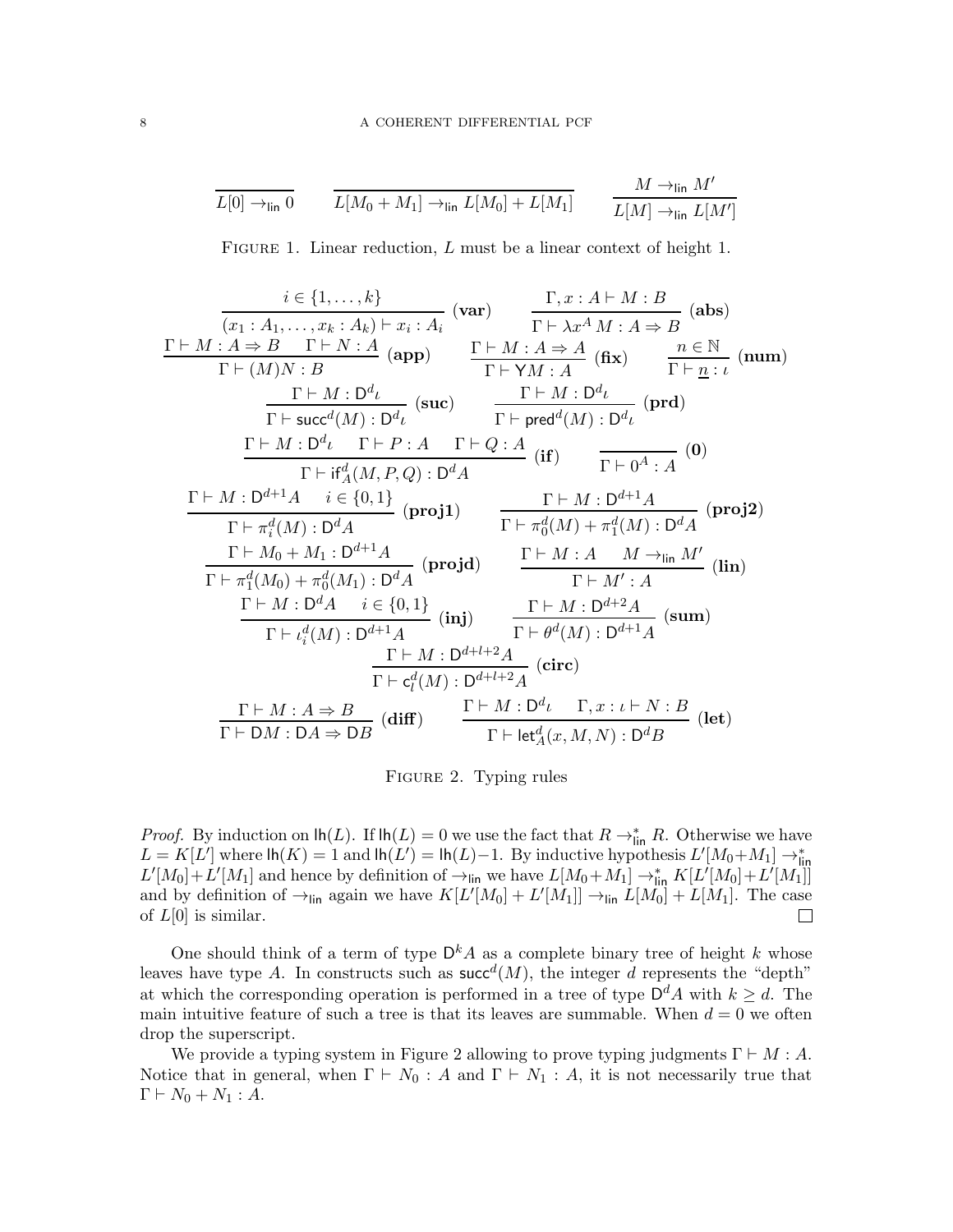<span id="page-8-1"></span>
$$
\partial(x,y) = \begin{cases}\nx & \text{if } y = x \\
\iota_0(y) & \text{otherwise}\n\end{cases} \qquad \partial(x,\lambda y^B P) = \lambda y^B \partial(x, P)
$$
\n
$$
\partial(x, \text{DM}) = \text{c}(\text{D}\partial(x, M)) \qquad \partial(x, (P)Q) = (\theta(\text{D}\partial(x, P)))\partial(x, Q)
$$
\n
$$
\partial(x, \text{YM}) = \text{Y}(\theta(\text{D}\partial(x, M))) \qquad \partial(x, \underline{n}) = \iota_0(\underline{n})
$$
\n
$$
\partial(x, \text{succ}^d(M)) = \text{succ}^{d+1}(\partial(x, M)) \qquad \partial(x, \text{pred}^d(M)) = \text{pred}^{d+1}(\partial(x, M))
$$
\n
$$
\partial(x, \text{if}^d(M, P, Q)) = \theta(\text{c}_d(\text{if}^{d+1}(\partial(x, M), \partial(x, P), \partial(x, Q))))
$$
\n
$$
\partial(x, \text{let}^d(y, P, Q)) = \theta(\text{c}_d(\text{let}^{d+1}(y, \partial(x, P), \partial(x, Q))))
$$
\n
$$
\partial(x, \mathbf{M}_0 + \mathbf{M}_1) = \partial(x, \mathbf{M}_0) + \partial(x, \mathbf{M}_1)
$$
\n
$$
\partial(x, \pi_i^d(M)) = \pi_i^{d+1}(\partial(x, M)) \qquad \partial(x, \theta^d(M)) = \theta^{d+1}(\partial(x, M))
$$
\n
$$
\partial(x, \iota_i^d(M)) = \iota_i^{d+1}(\partial(x, M)) \qquad \partial(x, \mathbf{c}_i^d(M)) = \mathbf{c}_i^{d+1}(\partial(x, M))
$$

Figure 3. Inductive definition of the differential of a term

<span id="page-8-0"></span>3.2. Differential. Given a variable x and a term N, we define a term  $\partial(x, M)$  in Figure [3](#page-8-1) which is called the *differential* of  $M$  with respect to  $x$ .

<span id="page-8-2"></span>**Lemma 3.3.** Let L be a linear context. There is a linear context  $\partial(x, L)$  such that, for any term M, we have  $\partial(x, L[M]) = \partial(x, L)[\partial(x, M)].$ 

*Proof.* It suffices to deal with linear contexts L such that  $lh(L) = 1$ , the general result is then obtained by a straightforward induction. The announced property results from a simple analysis of the definition of  $\partial(x, M)$  in Figure [3.](#page-8-1) We give a few examples.

- $\blacktriangleright \partial(x, \lambda y^B \mid \cdot) = \lambda y^B \mid \cdot$  $\blacktriangleright \partial(x, (||)P) = \theta((D||) \partial(x, P))$
- $\blacktriangleright \partial(x, D[\ ]) = c_0(D[\ ])$
- $\blacktriangleright \partial(x, \text{if}^d([], P, Q)) = \theta(c_d(\text{if}^{d+1}([], \partial(x, P), \partial(x, Q))))$
- $\blacktriangleright \ \partial(X,\mathsf{let}^d(y,[\;],Q)) = \theta(\mathsf{c}_d(\mathsf{let}^{d+1}(y,[\;],\partial(x,Q))))$
- $\blacktriangleright \partial(x, \pi_i^d([\;])) = \pi_i^{d+1}([\;]).$

<span id="page-8-3"></span>**Lemma 3.4.** If  $R \rightarrow_{\text{lin}} R'$  and L is a linear context then  $L[R] \rightarrow_{\text{lin}} L[R']$ . We also have  $L[0] \to_{\text{lin}}^* 0 \text{ and } L[R_0 + R_1] \to_{\text{lin}}^* L[R_0] + L[R_1].$ 

*Proof.* Straightforward inductions on  $lh(L)$ .

<span id="page-8-4"></span>**Lemma 3.5.** If  $R \rightarrow$ <sub>lin</sub>  $R'$  then  $\partial(x,R) \rightarrow_{\text{lin}}^* \partial(x,R')$ .

*Proof.* By induction on the derivation of  $R \to \text{lin } R'$ . Assume that  $R = L[R_0 + R_1]$  and  $R' = L[R_0] + L[R_1]$  with  $\text{lh}(L) = 1$ . Using Lemma [3.3,](#page-8-2) we have

$$
\partial(x, R) = \partial(x, L)[\partial(x, R_0 + R_1)]
$$
  
\n
$$
= \partial(x, L)[\partial(x, R_0) + \partial(x, R_1)]
$$
  
\n
$$
\rightarrow_{\text{lin}}^* \partial(x, L)[\partial(x, R_0)] + \partial(x, L)[\partial(x, R_1)]
$$
  
\n
$$
= \partial(x, L[R_0]) + \partial(x, L[R_1])
$$
  
\n
$$
= \partial(x, L[R_0] + L[R_1])
$$

 $\Box$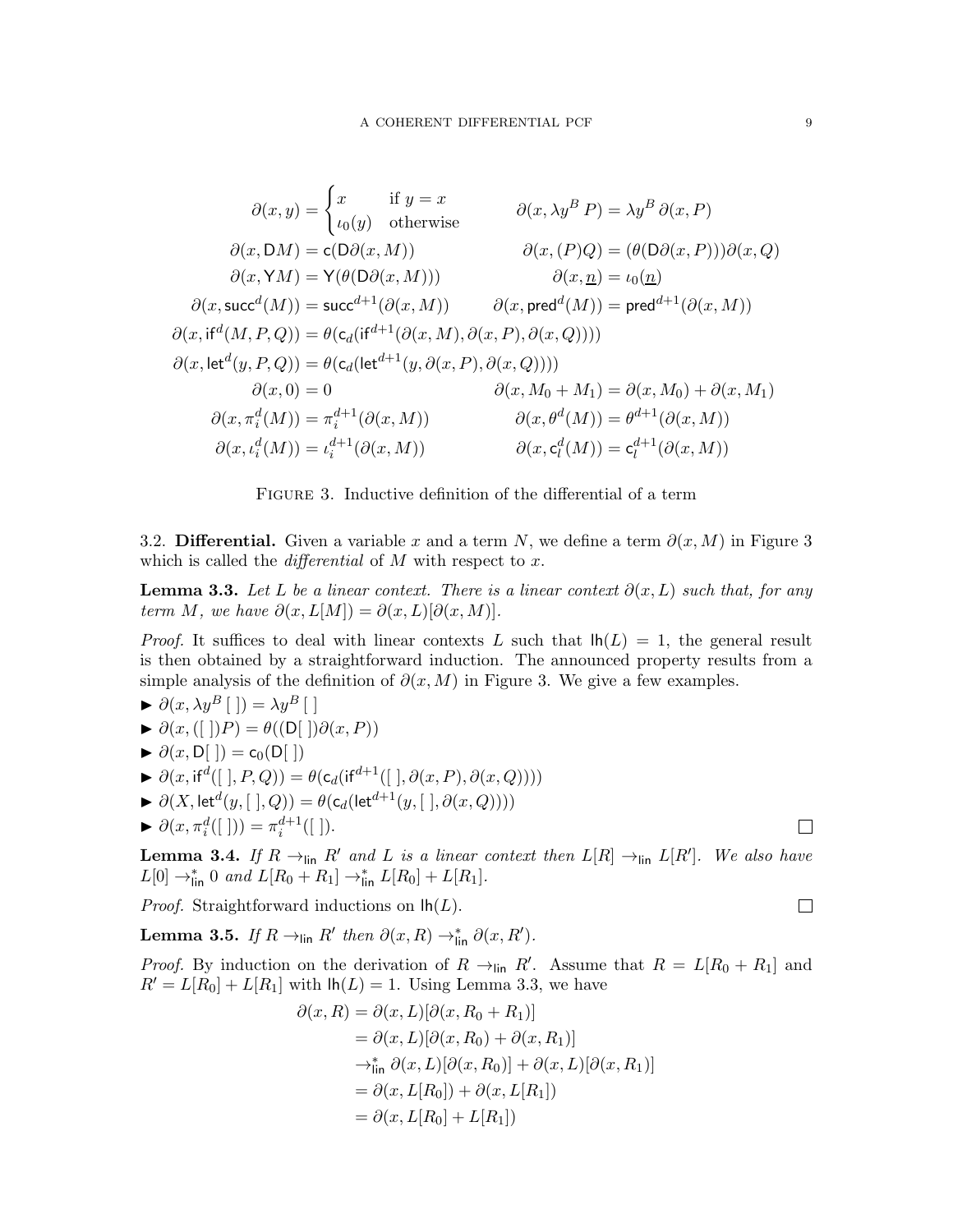by Lemma [3.4.](#page-8-3)

Assume now that  $R = L[M], R' = L[M']$  and  $M \to_{\text{lin}} M'$ . By inductive hypothesis we know that  $\partial(x,M) \to_{\text{lin}}^* \partial(x,M')$ . We have  $\partial(x,R) = \partial(x,L)[\partial(x,M)]$  and  $\partial(x,R') =$  $\partial(x,L)[\partial(x,M')]$  by Lemma [3.3](#page-8-2) and hence  $\partial(x,R) \to_{\text{lin}}^* \partial(x,R')$  by Lemma [3.4.](#page-8-3)  $\Box$ 

<span id="page-9-0"></span>**Lemma 3.6.** If  $\Gamma, x : A \vdash M : B$  then  $\Gamma, x : DA \vdash \partial(x, M) : DB$ .

Proof. We consider the following cases, the others are left to the reader.

Assume first that  $M = \text{if}^d(P, Q_0, Q_1)$  and that the last typing rule is (if) so that  $\Gamma, x : A \vdash$  $P : D^d \iota$  and  $\Gamma, x : A \vdash Q_i : B$  for  $i = 0, 1$ . By inductive hypothesis we have  $\Gamma, x : DA \vdash$  $\partial(x, P)$ :  $D^{d+1}\iota$  and  $\Gamma, x : DA \vdash \partial(x, Q_i)$ : DB for  $i = 0, 1$ . Applying the rule (if) we get  $\Gamma, x : DA \vdash \text{if}^{d+1}(\partial(x, P), \partial(x, Q_0), \partial(x, Q_1)) : D^{d+2}B$  and hence we have  $\Gamma, x : DA \vdash$  $c_d(\text{if}^{d+1}(\partial(x,P),\partial(x,Q_0),\partial(x,Q_1))) : D^{d+2}B.$  Therefore

$$
\Gamma, x: DA \vdash \theta(c_d(\mathsf{if}^{d+1}(\partial(x, P), \partial(x, Q_0), \partial(x, Q_1)))) : D^{d+1}B.
$$

Notice finally that  $D^{d+1}B = DD^dB$  is exactly the type expected for  $\partial(x, M)$  in that case.

Assume that  $M = \mathsf{D}P$  and that the last typing rule is (diff) so that  $\Gamma, x : A \vdash P$ :  $C \Rightarrow D, \Gamma, x : A \vdash M : DC \Rightarrow DD$  and  $B = (DC \Rightarrow DD)$ . By inductive hypothesis we have  $\Gamma, x : DA \vdash \partial(x, P) : C \Rightarrow DD$  and hence  $\Gamma, x : DA \vdash D\partial(x, P) : DC \Rightarrow D^2D =$  $D^2(DC \Rightarrow D) = DB$ . It follows that  $\Gamma, x : DA \vdash c(D\partial(x, P)) : DB$  as required.

Assume next that  $M = \lambda y^C P$  and that the last typing rule is (abs) so that  $\Gamma, x : A, y : C \vdash$ P : D (and hence  $B = (C \Rightarrow D)$ ). By inductive hypothesis  $\Gamma, x : DA, y : C \vdash \partial(x, P) : DD$ and hence  $\Gamma$ ,  $x : DA \vdash \lambda y^B \partial (x, P) : (C \Rightarrow DD) = DB$  as required.

Assume now that  $M = (P)Q$  and that the last typing rule is (app) with  $\Gamma, x : A \vdash P$ :  $C \Rightarrow B$  and  $\Gamma, x : A \vdash Q : C$ . Then by inductive hypothesis we have  $\Gamma, x : DA \vdash \partial(x, P)$ :  $D(C \Rightarrow B) = (B \Rightarrow DC)$  and  $\Gamma, x : DA \vdash \partial(x, Q) : DC$ . Therefore

$$
\Gamma, x: \mathsf{D}A \vdash \mathsf{D}\partial(x, P) : \mathsf{D}C \Rightarrow \mathsf{D}^2B = \mathsf{D}^2(\mathsf{D}C \Rightarrow B)
$$

and hence  $\Gamma, x : DA \vdash \theta(D\partial(x, P)) : DC \Rightarrow DB$  so that  $\Gamma, x : DA \vdash (\theta(D\partial(x, P)))\partial(x, Q)$ : DB by the rules (sum) and (app).

Assume that  $M = c_l^d(P)$  and that the last typing rule is (circ) with  $\Gamma, x : A \vdash P$ :  $D^{l+d+2}C = B$ . By inductive hypothesis we have  $\Gamma, x : DA \vdash \partial(x, P) : D^{l+d+3}C$  and hence  $\Gamma, x : \mathsf{D} A \vdash \mathsf{c}_l^{d+1}$  $l_l^{d+1}(\partial(x, P))$ :  $D^{l+d+3}C = DB$  by applying the rule (circ).

Assume that  $M = YP$  and that the last typing rule is  $(fix)$  with  $\Gamma, x : A \vdash P : B \Rightarrow B$ so that  $\Gamma, x : DA \vdash \partial(x, P) : B \Rightarrow DB$  and hence  $\Gamma, x : DA \vdash D\partial(x, P) : DB \Rightarrow D^2B$  by (diff) and therefore  $\Gamma, x : DA \vdash \theta(D\partial(x, P)) : DB \Rightarrow DB$  by (sum) and finally  $\Gamma, x : DA \vdash$  $\mathsf{Y}(\theta(\mathsf{D}\partial(x,P))) : \mathsf{D}B$  by  $(f\mathbf{f}\mathbf{x})$ .

Assume that the last typing rule is (**proj1**) meaning that we have  $M = \pi_i^d(P)$  and i  $B = \mathsf{D}^d C$  with  $\Gamma, x : A \vdash P : \mathsf{D}^{d+1} C$ . Then by inductive hypothesis we have  $\Gamma, x : \mathsf{D} A \vdash$  $\partial(x, P) : D^{d+2}C$  and hence  $\Gamma, x : DA \vdash \pi_i^{d+1}(\partial(x, P)) : D^{d+1}C$  by the rule (**proj1**).

Assume that the last typing rule is (**proj2**) so that  $M = \pi_0^d(P) + \pi_1^d(P)$  and  $B = D^dC$ with  $\Gamma, x : A \vdash P : D^{d+1}C$ . By inductive hypothesis we have  $\Gamma, x : DA \vdash \partial(x, P) : D^{d+2}B$ and hence  $\Gamma, x : DA \vdash \pi_0^{d+1}(\partial(x, P)) + \pi_1^{d+1}(\partial(x, P)) : D^{d+1}C$  by the rule (**proj2**). That is  $\Gamma, x : DA \vdash \partial(x, M) : DB$  as expected.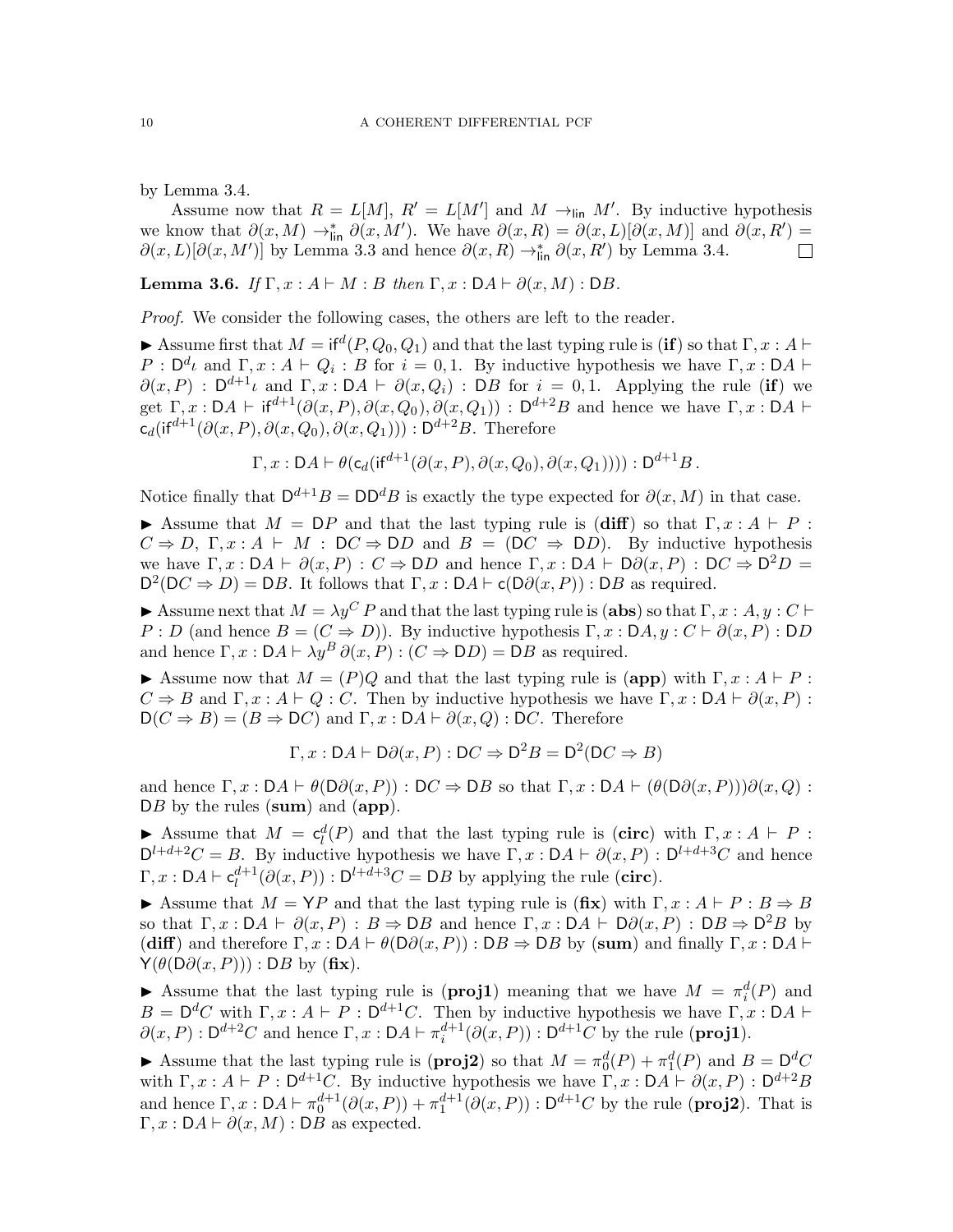<span id="page-10-1"></span>
$$
(\lambda x^{A} M)N \to_{\Lambda_{\text{cd}}} M [N/x] \qquad D(\lambda x^{A} M) \to_{\Lambda_{\text{cd}}} \lambda x^{DA} \partial(x, M)
$$
  
\n
$$
\text{succ}^{0}(\underline{n}) \to_{\Lambda_{\text{cd}}} \underline{n+1} \qquad \text{pred}^{0}(\underline{0}) \to_{\Lambda_{\text{cd}}} \underline{0}
$$
  
\n
$$
\text{if}^{0}(\underline{n+1}, P, Q) \to_{\Lambda_{\text{cd}}} Q \qquad \text{if}^{0}(\underline{0}, P, Q) \to_{\Lambda_{\text{cd}}} P
$$
  
\n
$$
\text{if}^{0}(\underline{n+1}, P, Q) \to_{\Lambda_{\text{cd}}} Q \qquad \text{let}^{0}(x, \underline{n}, P) \to_{\Lambda_{\text{cd}}} P [x/\underline{n}]
$$



Assume that the last typing rule is  $(\mathbf{projd})$  so that  $M = \pi_0^d(P_0) + \pi_1^d(P_1)$  with  $\Gamma, x : A \vdash$  $P_0 + P_1 : \mathsf{D}^{d+1}C$  and  $B = \mathsf{D}^dC$ . By inductive hypothesis we have

 $\Gamma, x : \mathsf{D} A \vdash \partial(x, P_0) + \partial(x, P_1) : \mathsf{D}^{d+2} C$ 

and hence  $\Gamma, x : DA \vdash \pi_0^{d+1}(\partial(x, P_0)) + \pi_1^{d+1}(\partial(x, P_1)) : D^{d+1}C$  that is  $\Gamma, x : DA \vdash \partial(x, M) :$  $DB$  as expected.

Assume that the last typing rule is (lin) so that  $\Gamma, x : A \vdash P : B$  and  $P \rightarrow_{\text{lin}} M$ . By inductive hypothesis  $\Gamma, x : DA \vdash \partial(x, P) : DB$  and we have  $\partial(x, P) \rightarrow_{\text{lin}}^* \partial(x, M)$  by Lemma [3.5](#page-8-4) and hence  $\Gamma, x : DA \vdash \partial(x, M) : DB$  by the rule (lin).

<span id="page-10-0"></span>3.3. Reduction rules. We define a rewriting system  $\Lambda_{cd}$ . The elements of  $\Lambda_{cd}$  are the terms of the syntax introduced above. The main reduction rules are given in Figure [4.](#page-10-1) A second series of reduction rules given in Figure [5](#page-11-0) specifies how the projections  $\pi_j^d(M)$ interact with the other constructs. They are crucially used for "reading" the result of a computations by accessing leaves of a "tree" of type  $\mathsf{D}^d A$  (complete binary tree of height d; the leaves can themselves be trees if  $A = D^e B$  with  $e > 0$ .

**Remark 3.7.** The two rules  $\pi_i^d(\pi_j^e(M)) \to_{\Lambda_{\text{cd}}} \pi_j^{e-1}(\pi_i^d(M))$  if  $d < e$  and  $\pi_i^d(\pi_j^e(M)) \to_{\Lambda_{\text{cd}}}$  $\pi_j^e(\pi_i^{d+1}(M))$  if  $e \leq d$  lead clearly to infinite sequences of computations so it would be tempting to remove one of them from the rewriting system. However both seem necessary in order to prove the soundness of the stack machine that we introduce in Section [5.1.](#page-45-0)

We also need the reduction rule

$$
\frac{M \to_{\text{lin}} M'}{M \to_{\Lambda_{\text{cd}}} M'}
$$

3.3.1. Reducing sums, and the evaluation contexts. These reduction rules can be applied almost anywhere in a term (taking care as usual of not binding free variables of  $N$  in the ordinary substitution  $M[N/x]$  and in the differential substitution  $\partial(x, M)$ .

However, in order to make the proof of subject reduction possible, we forbid reductions within subterms of the shape  $M_0 + M_1$ . Indeed by the very nature of the coherence we want to implement in this programming language, we have provided very restricted ways to type sums. For that reason allowing for instance to reduce  $M_0$  to some  $M'_0$  by performing, say, a  $\beta$ -reduction would lead to a term  $M'_0 + M_1$  whose typability is not at all obvious (imagine for instance that  $M_i = \pi_i(M)$  for some M such that  $\Gamma \vdash M : \Box A$ . One option would be to develop a theory of "parallel" reductions generalizing the observation that in the example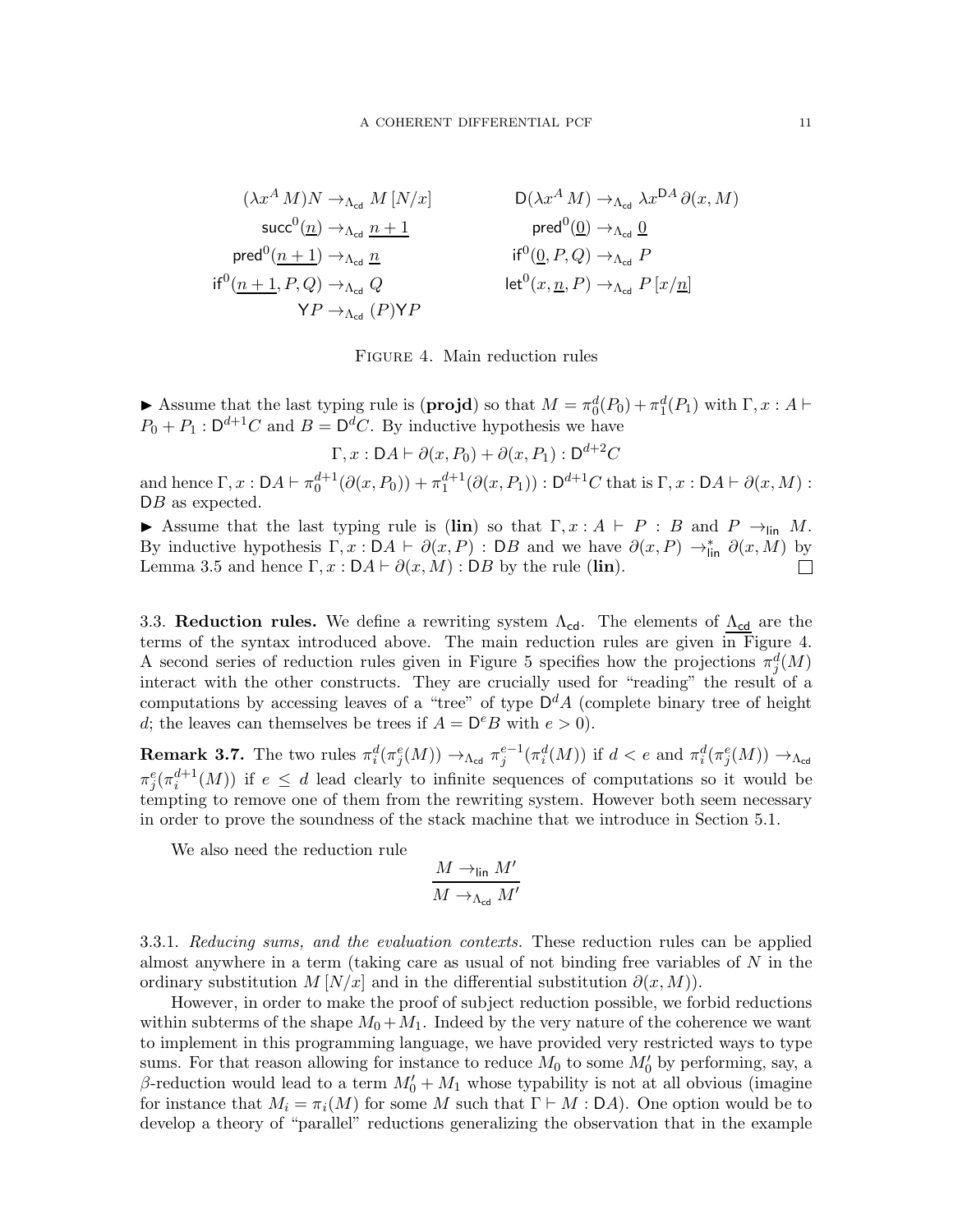<span id="page-11-0"></span>
$$
\begin{array}{llll}\pi_{i}^{d}(\lambda x^{A}M)\rightarrow_{\Lambda_{\text{cd}}}\lambda x^{A}\pi_{i}^{d}(M) & \pi_{i}^{d}((M)N)\rightarrow_{\Lambda_{\text{cd}}}\pi_{i}^{d}(M))N\\ \pi_{i}^{d}(\text{succ}^{e}(M))\rightarrow_{\Lambda_{\text{cd}}}\text{succ}^{e-1}(\pi_{i}^{d}(M))\quad \text{if}\ d < e & \pi_{i}^{d}(\text{pred}^{e}(M))\rightarrow_{\Lambda_{\text{cd}}}\text{pred}^{e-1}(\pi_{i}^{d}(M))\quad \text{if}\ d < e\\ \pi_{i}^{d}(\text{left}(M, P, Q))\rightarrow_{\Lambda_{\text{cd}}}\text{left}^{e-1}(\pi_{i}^{d}(M), P, Q)\quad \text{if}\ d < e & \pi_{i}^{d}(\text{if}^{e}(M, P, Q))\rightarrow_{\Lambda_{\text{cd}}}\text{if}^{e}(M, \pi_{i}^{d-e}(P), \pi_{i}^{d-e}(Q))\\ \text{if}\ e \leq d\\ \pi_{0}^{d}(\text{let}^{e}(x, M, P))\rightarrow_{\Lambda_{\text{cd}}}\text{let}^{e-1}(x, \pi_{i}^{d}(M), P)\quad \text{if}\ d < e & \pi_{i}^{d}(\text{let}^{e}(x, M, P))\rightarrow_{\Lambda_{\text{cd}}}\text{let}^{e}(x, M, \pi_{i}^{d-e}(P))\quad \text{if}\ e \leq d\\ \pi_{0}^{d}(\theta^{d}(M))\rightarrow_{\Lambda_{\text{cd}}}\pi_{0}^{d}(\pi_{0}^{d}(M)) & \pi_{i}^{d}(\theta^{d}(M))\rightarrow_{\Lambda_{\text{cd}}}\pi_{i}^{d}(\theta^{d}(M))\rightarrow_{\Lambda_{\text{cd}}}\theta^{e-1}(\pi_{i}^{d}(M))\\ \pi_{i}^{d}(\theta^{e}(M))\rightarrow_{\Lambda_{\text{cd}}}\theta^{e-1}(\pi_{i}^{d}(M)) & \text{if}\ d < e & \pi_{i}^{d}(\theta^{e}(M))\rightarrow_{\Lambda_{\text{cd}}}\theta^{e}(\pi_{i}^{d+1}(M))\quad \text{if}\ e < d\\ \pi_{i}^{d}(\theta^{e}(M))\rightarrow_{\Lambda_{\text{cd}}}\mathbf{c}_{i}^{e-1}(\pi_{i}^{d}(M)) & \text{if}\ d <
$$

FIGURE 5. Projection reduction rules

at hand the β-reduction performed in  $M_0$  is also available in  $M_1$  because both come from the same term M. This kind of approach will certainly be developed in further work. For the time being we adopt a much simpler and conservative approach. So here is the syntax of our evaluation contexts:

$$
E := [ ] \mid \lambda x^{A} E \mid (E)N \mid (M)E \mid \mathsf{Y}E \mid \mathsf{succ}^{d}(E) \mid \mathsf{pred}^{d}(E)
$$
  
 
$$
\mid \mathsf{if}^{d}(E, P, Q) \mid \mathsf{if}^{d}(M, E, Q) \mid \mathsf{if}^{d}(M, P, E) \mid \mathsf{let}^{d}(x, E, P) \mid \mathsf{let}^{d}(x, M, E)
$$
  
 
$$
\mid DE \mid \pi_{i}^{d}(E) \mid \iota_{i}^{d}(E) \mid \theta^{d}(E) \mid \mathsf{c}_{l}^{d}(E)
$$

and the associated inference rule is as usual

$$
\frac{M \to_{\Lambda_{\rm cd}} M'}{E[M] \to_{\Lambda_{\rm cd}} E[M']}
$$

We will need however to perform reduction within sums at some point otherwise our computations will remain stuck for artificial reasons. So we do allow such reductions but only at "toplevel": this is precisely the purpose of the associated rewriting system  $\mathcal{M}_{fin}(\Lambda_{cd})$ defined in Section [2.2.](#page-6-1)

3.3.2. Term multiset typing. Let  $S = [M_1, \ldots, M_k] \in \mathcal{M}_{fin}(\Lambda_{cd})$ ,  $\Gamma$  be a context and A be a type. We write  $\Gamma \vdash S : A$  if  $\Gamma \vdash M_i : A$  for  $i = 1, ..., k$ . This notion of typing for multisets (which represent sums of terms) is quite weak:  $\Gamma \vdash [M_0, M_1] : A$  does not imply  $\Gamma \vdash M_0 + M_1 : A$ . It is only for that reason that we will be able to prove subject reduction for  $\rightarrow$   $M_{fin}(\Lambda_{cd})$ . This is not really an issue because we will prove that the semantics is invariant by reduction (including the  $\rightarrow_{\mathcal{M}_{fin}(\Lambda_{cd})}$  reduction) so we know that actually the terms that we obtain by performing the  $\rightarrow_{\mathcal{M}_{fin}(\Lambda_{cd})}$  reduction belong to the expected type even if we are not necessarily able to prove it syntactically.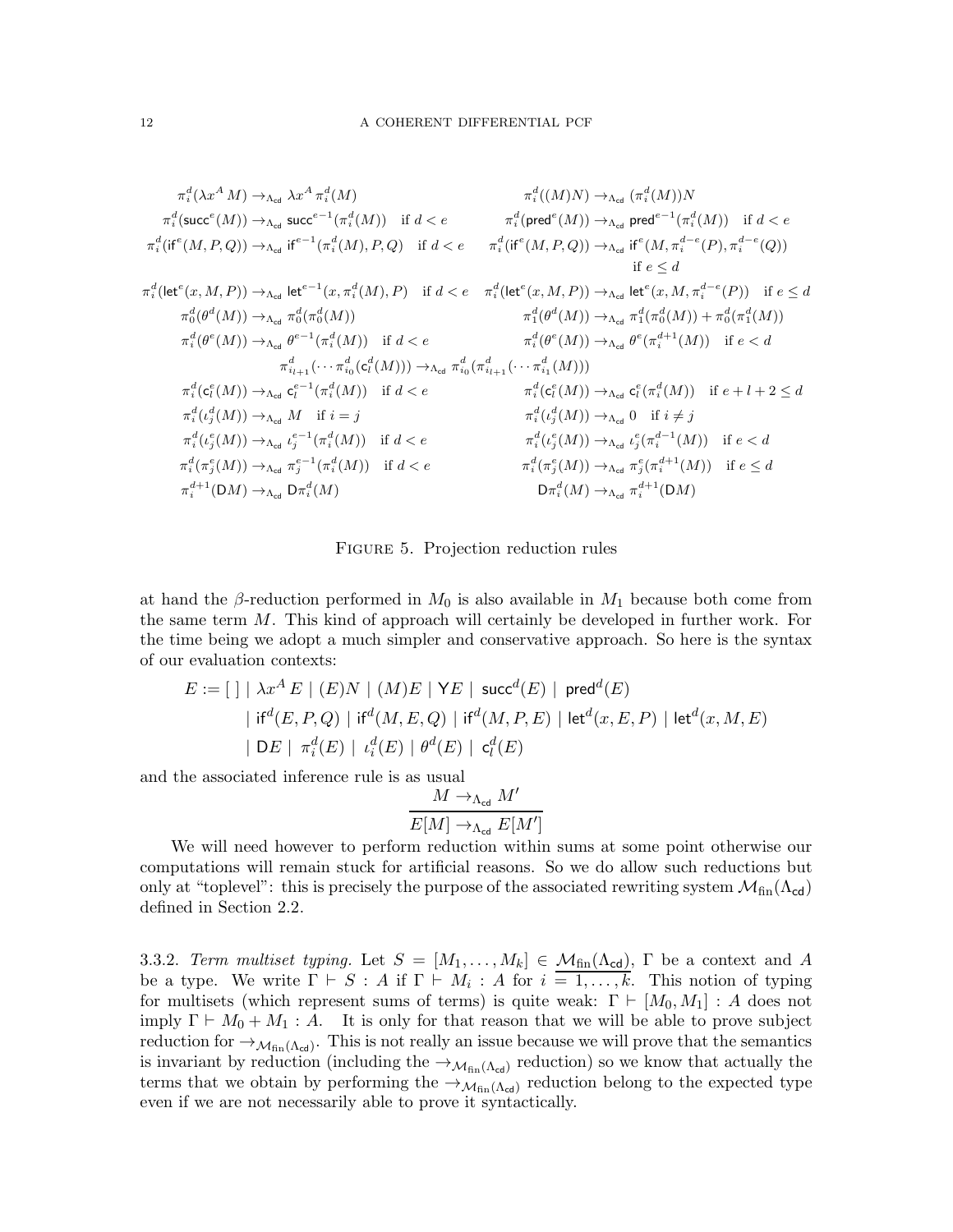### 3.3.3. Subject reduction.

<span id="page-12-0"></span>**Lemma 3.8.** If  $\Gamma, x : A \vdash M : B$  and  $\Gamma \vdash N : A$  then  $\Gamma \vdash N [M/x] : B$ .

Proof. Straightforward induction on the typing derivation of M.

<span id="page-12-1"></span>**Theorem 3.9** (Subject reduction). If  $\Gamma \vdash M : A$  and  $M \rightarrow_{\Lambda_{\text{cd}}} M'$  then  $\Gamma \vdash M' : A$ .

*Proof.* The last possible typing rules for the derivation of  $\Gamma \vdash M : A$  cannot be any of the rules (**proj2**), (**projd**) or (lin) since the reduction  $\rightarrow_{\Lambda_{\rm cd}}$  does not apply to sums and to 0. For the remaining typing rules, observe that the typing system is syntax directed, we consider a few reductions. The proof is by induction on the derivation of  $M \to_{\Lambda_{\text{cd}}} M'$ .

Assume that  $M = D(\lambda x^B N)$  and  $M' = \lambda x^{DB} \partial(x, N)$  so that the last typing rule is (diff), with  $\Gamma, x : B \vdash N : C$  and hence  $\Gamma \vdash \lambda x^B N : B \Rightarrow C$  and  $A = (DB \Rightarrow DC)$ . Then we have  $\Gamma, x : DB \vdash \partial(x, N) : DC$  by Lemma [3.6,](#page-9-0) and therefore  $\Gamma \vdash \lambda x^{DB} \partial(x, N) : DB \Rightarrow DC$ by (abs). All the other reduction rules of Figure [4](#page-10-1) are dealt with as usual in the typed λ-calculus, using Lemma [3.8.](#page-12-0)

The fact that if  $\Gamma \vdash M : A$  and  $M \rightarrow_{\text{lin}} M'$  then  $\Gamma \vdash M' : A$  is by a straightforward application of rule (lin).

So we consider now some of the rules of Figure [5.](#page-11-0)

**►** Assume that  $M = \pi_i^d(\lambda x^B N)$  with  $\Gamma, x : B \vdash N : D^{d+1}C$  so that  $A = (B \Rightarrow D^d C) =$  $\mathsf{D}^d(B \Rightarrow C)$ . Then we have  $\Gamma, x : B \vdash \pi_i^d(N) : \mathsf{D}^d C$  and hence  $\Gamma \vdash \lambda x^B \pi_i^d(N) : A$ . And on the other hand  $\Gamma \vdash \pi_i^d(\lambda x^B N) : A$ .

Assume that  $M = \pi_i^d((N)P)$  with  $\Gamma \vdash N : B \Rightarrow D^{d+1}C = D(B \Rightarrow D^dC)$  and  $\Gamma \vdash P : B$ so that  $\Gamma \vdash (N)P : D^{d+1}C$  and hence  $\Gamma \vdash M : A$  where  $A = D^dC$ , and on the other hand  $\Gamma \vdash \pi_i^d(N) : B \Rightarrow \mathsf{D}^d C$  and hence  $\Gamma \vdash (\pi_i^d(N))P : A$ .

Assume that  $M = \pi_i^d(\text{succ}^e(N))$  with  $\Gamma \vdash N : D^e\iota$ . For M to be typeable we need to have  $d < e$  and then  $\Gamma \vdash M : \mathsf{D}^{e-1}\iota = A$ . Then we have  $\Gamma \vdash \pi_i^d(N) : \mathsf{D}^{e-1}\iota$  and hence  $\Gamma \vdash \mathsf{succ}^{e-1}(\pi_i^d(N)) : A.$ 

Assume that  $M = \pi_i^d(\text{if}^e(N, P, Q))$  and  $d < e$ , with  $\Gamma \vdash N : \mathsf{D}^e \iota$  and  $\Gamma \vdash P : B$  and  $\Gamma \vdash Q$ : B so that  $\Gamma \vdash \text{if}^e(N, P, Q) : D^e B$  and hence  $\Gamma \vdash M : D^{e-1}B$ , which means that  $A = D^{e-1}B$ . On the other hand we have  $\Gamma \vdash \pi_i^d(N) : D^{e-1}\iota$  and hence  $\Gamma \vdash \mathrm{if}^{e-1}(\pi_i^d(N), P, Q) : D^{e-1}B$  as expected.

Assume that  $M = \pi_i^d(\text{if}^e(N, P, Q))$  and  $e \leq d$ , with  $\Gamma \vdash N : \mathsf{D}^e \iota$  and assume that  $\Gamma \vdash P : B$  and  $\Gamma \vdash Q : B$  so that  $\Gamma \vdash \text{if}^e(N, P, Q) : D^eB = A$ . For the term M to be typeable, we need B to be of shape  $\mathsf{D}^{d-e+1}C$  for some (uniquely defined) type C so that  $A = \mathsf{D}^{d+1}C$  and hence  $\Gamma \vdash \pi_i^d(M) : \mathsf{D}^dC$ . On the other hand we have  $\Gamma \vdash \pi_i^{d-e}(P) : \mathsf{D}^{d-e}C$ and hence  $\Gamma \vdash \mathsf{if}^e(N, \pi_i^{d-e}(P), \pi_i^{d-e}(Q)) : \mathsf{D}^d C$  as expected.

Assume that  $M = \pi_0^d(\theta^d(N))$  with  $\Gamma \vdash N : \mathsf{D}^{d+2}C$ , and hence  $\Gamma \vdash \theta^d(N) : \mathsf{D}^{d+1}C$  and therefore  $\Gamma \vdash \pi_0^d(\theta^d(N))$ : C, so that  $A = \mathsf{D}^dC$ . Then we have  $\Gamma \vdash \pi_0^d(N)$ :  $\mathsf{D}^{d+1}C$  by (**proj1**) and hence  $\Gamma \vdash \pi_0^d(\pi_0^d(N)) : A$  by (**proj1**) again.

Assume that  $M = \pi_1^d(\theta^d(N))$  with  $\Gamma \vdash N : \mathsf{D}^{d+2}C$ , and hence  $\Gamma \vdash \theta^d(N) : \mathsf{D}^{d+1}C$  and therefore  $\Gamma \vdash \pi_1^d(\theta^d(N)) : C$ , so that  $A = \mathsf{D}^d C$ . Then we have  $\Gamma \vdash \pi_0^d(N) + \pi_1^d(N) : \mathsf{D}^{d+1} C$ 1 by (**proj2**) and hence  $\Gamma \vdash \pi_1^d(\pi_0^d(N)) + \pi_0^d(\pi_1^d(N)) : A$  by (**projd**).

Assume that  $M = \pi_i^d(\theta^e(N))$  with  $d < e$ . So we must have  $\Gamma \vdash N : D^{e+2}A$  so that  $\Gamma \vdash$  $\theta^e(N): \mathsf{D}^{e+1}A = \mathsf{D}^{d+1}\mathsf{D}^{e-d}A$  and hence  $\Gamma \vdash \pi_1^d(\theta^e(N)): \mathsf{D}^eA$ . We have  $\Gamma \vdash \pi_i^d(N): \mathsf{D}^{e+1}A$ and hence  $\Gamma \vdash \theta^{e-1}(\pi_i^d(N)) : \mathsf{D}^e A$  as required.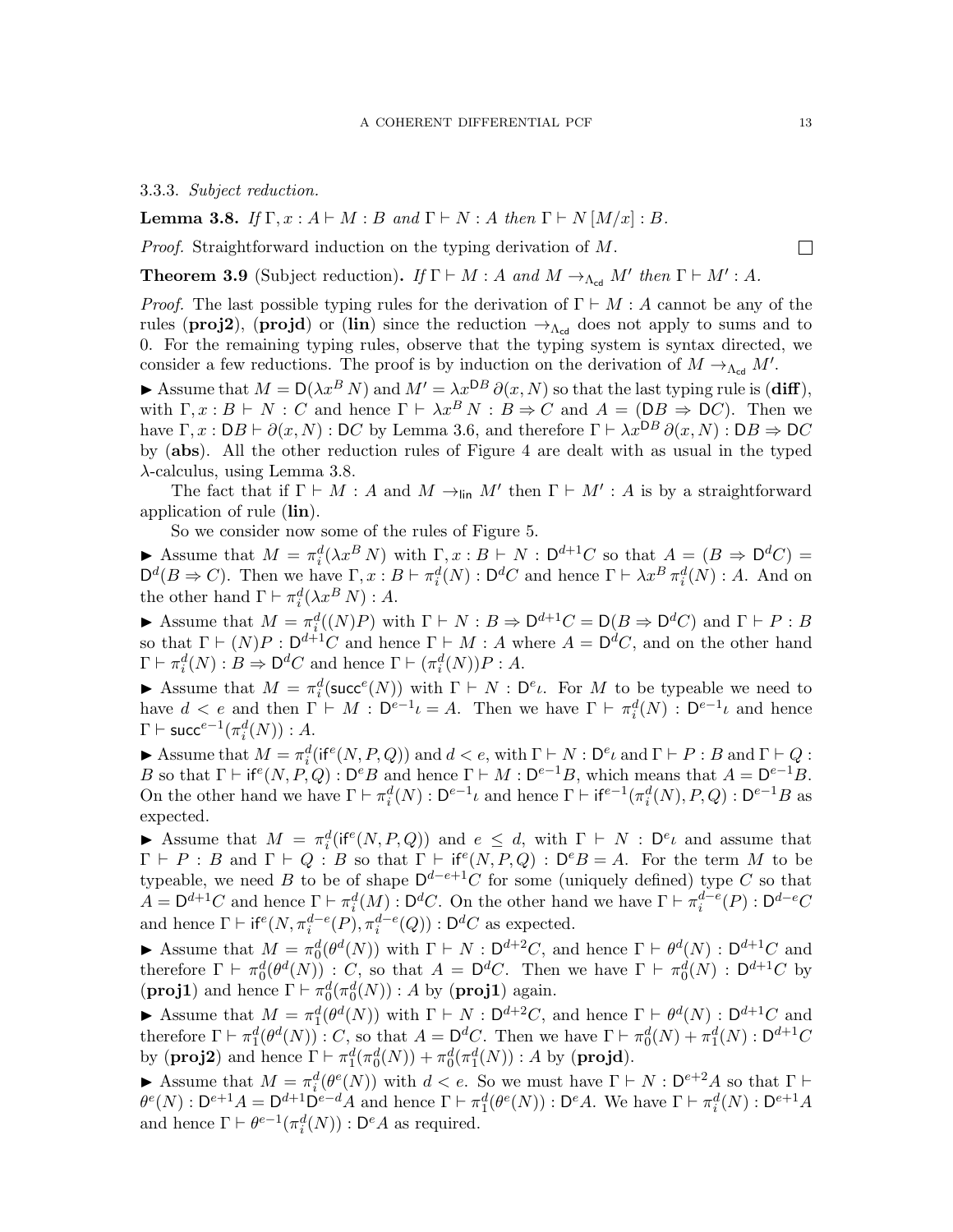Assume that  $M = \pi_i^d(\theta^e(N))$  with  $e < d$ . We must have  $\Gamma \vdash N : D^{e+2}A$  so that  $\Gamma \vdash \theta^e(N) : D^{e+1}A$  and for  $\pi_i^d(\theta^e(N))$  to be typeable we need A to be of shape  $D^{d-e}B$  (for a uniquely defined type B) so that  $\Gamma \vdash \theta^e(N) : D^{d+1}B$  and hence  $\Gamma \vdash M = \pi_i^d(\theta^e(N))$ :  $\mathsf{D}^d B = \mathsf{D}^e A$ . We have  $\Gamma \vdash N : \mathsf{D}^{d+2} B$  and hence  $\Gamma \vdash \pi_i^{d+1}(N) : \mathsf{D}^{d+1} B$  and therefore (using the fact that  $d > 0$ )  $\Gamma \vdash \theta^e(\pi_i^{d+1}(N)) : \mathsf{D}^d B = \mathsf{D}^e A$ .

Assume that  $M = \pi_{i_{l+1}}^d(\cdots \pi_{i_0}^d(\mathsf{c}_l^d(N)))$  with  $\Gamma \vdash N : \mathsf{D}^{l+d+2}C$  and hence  $\Gamma \vdash M$ :  $\mathsf{D}^{d+2}C = A$  by (circ) and l applications of (proj1). Then we have  $\Gamma \vdash \pi_{i_0}^d(\pi_{i_{l+1}}^d(\cdots \pi_{i_1}^d(N)))$ : A by l applications of  $(\text{proj1}).$ 

Assume that  $M = \pi_i^d(c_i^e(N))$  with  $d < e$  so that we have  $\Gamma \vdash N : D^{e+l+2}C$  for a type C such that  $A = D^{e+l+1}C$ . Then we have  $\Gamma \vdash \pi_i^d(N) : D^{e+l+1}C$  (since  $d < e+l+1$ ) and hence  $\Gamma \vdash \mathsf{c}_l^{e-1}(\pi_i^d(N)) : A$  since  $e > 0$  and hence  $e + l + 1 = (e - 1) + l + 2$ .

Assume that  $M = \pi_i^d(c_l^e(N))$  with  $e + l + 2 \leq d$  so that we have  $\Gamma \vdash N : D^{e+l+2}C$ for a type C such that  $A = D^{e+l+1}C$ , and moreover  $A = D^dD$  for some type D, meaning that  $C = D^{d-e-l-1}D$  (remember that  $d - e - l - 1 > 0$ ). Then we have  $\Gamma \vdash \pi_i^d(N)$ :  $D^{e+l+1}C = A$  by (**proj1**) and hence  $\Gamma \vdash c_l^e(\pi_i^d(N)) : A$  by (**circ**) which can be applied since  $A = D^{e+l+2}D^{d-e-l-2}D.$ 

The remaining cases are similar.

Given a derivation  $\delta$  in the typing system we use  $\mathsf{sz}(\delta)$  for the number of inference rule occurrences δ contains.

 $\Box$ 

<span id="page-13-0"></span>**Lemma 3.10.** Let  $\delta$  be a typing derivation of  $\Gamma \vdash M_0 + M_1 : A$ . For  $j = 0, 1$ , there is a derivation  $\delta_j$  of  $\Gamma \vdash M_j$ : A such that  $\mathsf{sz}(\delta_j) \leq \mathsf{sz}(\delta)$ .

*Proof.* By induction on  $\delta$ . The following cases can arise.

► The last rule of  $\delta$  is (**proj2**) so that  $M_j = \pi_j^d(M)$ ,  $A = D^dB$  and  $\Gamma \vdash M : D^{d+1}B$  by a derivation  $\delta'$  such that  $\mathsf{sz}(\delta') = \mathsf{sz}(\delta) - 1$  that we can extend with a rule (**proj1**) to get the required derivation  $\delta_j$  of  $\Gamma \vdash M_j$ : A which satisfies  $\mathsf{sz}(\delta_j) = \mathsf{sz}(\delta') + 1 = \mathsf{sz}(\delta)$ .

The last rule of  $\delta$  is (**projd**) so that  $M_0 = \pi_1^d(N_0)$ ,  $M_1 = \pi_0^d(N_1)$ ,  $A = D^dB$  and  $\Gamma \vdash N_0 + N_1 : \mathsf{D}^{d+1}B$  by a derivation  $\delta'$  such that  $\mathsf{sz}(\delta') = \mathsf{sz}(\delta) - 1$  and hence by inductive hypothesis, for  $j = 0, 1$ , we have a derivation  $\delta'_j$  of  $\Gamma \vdash N_j : \mathsf{D}^{d+1}B$  such that  $\mathsf{sz}(\delta'_j) \leq \mathsf{sz}(\delta')$ that we can extend with a (**proj1**) rule to get a derivation  $\delta_i$  of  $\Gamma \vdash M_i$ : A. We have  $\mathsf{sz}(\delta_j) = \mathsf{sz}(\delta'_j) + 1 \leq \mathsf{sz}(\delta).$ 

 $\blacktriangleright$  The last rule of  $\delta$  is (lin) so that there is a linear context L of height 1 and terms  $N_0, N_1$ such that  $M_j = L[N_j]$  and  $\Gamma \vdash L[N_0 + N_1] : A$  by a derivation  $\delta'$  such that  $\mathsf{sz}(\delta') = \mathsf{sz}(\delta) - 1$ . This implies (by a simple inspection of the various possibilities for  $L$  which has height 1) that for some context  $\Delta$  and some type B one has  $\Delta \vdash N_0 + N_1 : B$  by a derivation  $\delta''$  such that  $\mathsf{sz}(\delta'') = \mathsf{sz}(\delta') - k_L$  where  $k_L \in \mathbb{N}^+$  depends only on L (if for instance  $L = \mathsf{if}^d([\ ], P_0, P_1)$ ) then  $k_L = 1 + k_0 + k_1$  where  $k_i$  is the size of the typing derivation of  $P_i$ ). So that by inductive hypothesis we have derivations  $\delta''_j$  of  $\Delta \vdash N_j : B$  for  $j = 0, 1$  such that  $\mathsf{sz}(\delta''_j) \leq \mathsf{sz}(\delta'')$ . We can extend  $\delta_j''$  with exactly the typing rule associated with L to get a derivation  $\delta_j$  of  $\Gamma \vdash L[N_j] : A$  such that  $\mathsf{sz}(\delta_j) = \mathsf{sz}(\delta_j'') + k_L \leq \mathsf{sz}(\delta'') + k_L = \mathsf{sz}(\delta') = \mathsf{sz}(\delta) - 1$  and hence  $\mathsf{sz}(\delta_i) < \mathsf{sz}(\delta).$  $\Box$ 

**Theorem 3.11** (Subject reduction for multisets). Assume that  $\Gamma \vdash S : A$  where  $S \in$  $\mathcal{M}_{\textrm{fin}}(\Lambda_{\textrm{cd}})$  and that  $S \to_{\mathcal{M}_{\textrm{fin}}(\Lambda_{\textrm{cd}})} S'$ . Then  $\Gamma \vdash S' : A$ .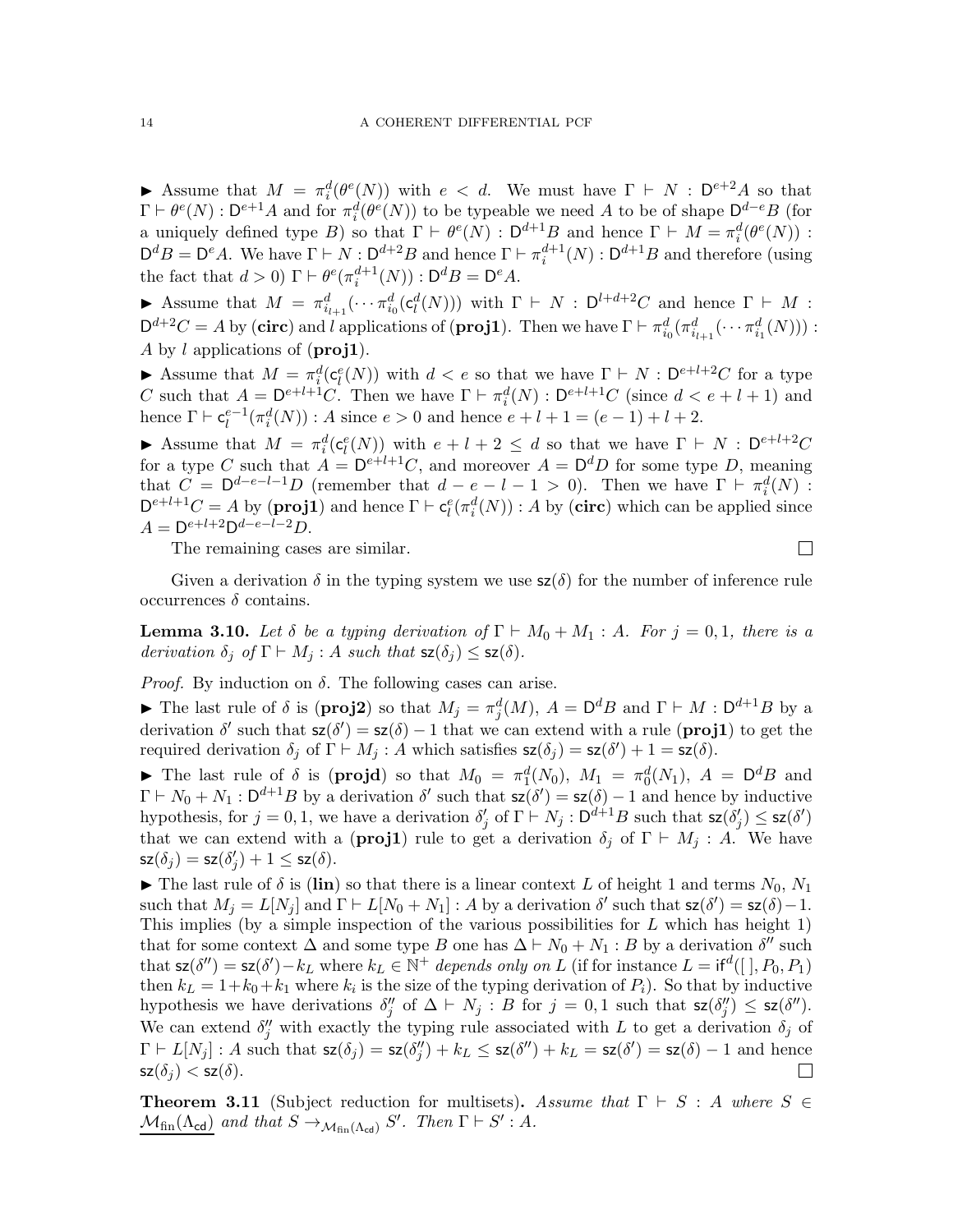Proof. The following cases are possible.

 $S = S_0 + [M], M \rightarrow_{\Lambda_{\text{cd}}} 0$  and  $S' = S_0$ . We have  $\Gamma \vdash S' : A$  since all elements of S' belong to S.

 $S = S_0 + [M], M \rightarrow_{\Lambda_{cd}} M'$  and  $S' = S_0 + [M']$ . Then we have  $\Gamma \vdash M' : A$  by Theorem [3.9](#page-12-1) and hence  $\Gamma \vdash S' : A$ .

 $S = S_0 + [M], M \rightarrow_{\Lambda_{\text{cd}}} M_0 + M_1$  and  $S' = S_0 + [M_0, M_1]$ . Since  $\Gamma \vdash M : A$ , we have  $\Gamma \vdash M_i : A$  for  $i = 0, 1$  by Lemma [3.10](#page-13-0) and hence  $\Gamma \vdash S' : A$ .

#### 4. Semantics

<span id="page-14-0"></span>We provide first a bird's eye view on the categorical setting introduced in [\[Ehr21\]](#page-71-1) for coherent differentiation. For more detailed definitions, we refer to that paper. Then we introduce the specific operations and properties which are used for interpreting  $\Lambda_{cd}$ .

<span id="page-14-1"></span>4.1. A summary of summable differential categories. A *summable category* is a tuple  $(\mathcal{L}, \mathbf{S}, \pi_0, \pi_1, \sigma)$  where  $\mathcal L$  is a category with 0-morphisms,  $\mathbf{S} : \mathcal{L} \to \mathcal{L}$  is a functor and  $\pi_0, \pi_1, \sigma : \mathbf{S} \Rightarrow \mathsf{Id}$  are natural transformations such that  $\pi_0, \pi_1 \in \mathcal{L}(\mathbf{S} X, X)$  are jointly monic: this means that a morphism  $f \in \mathcal{L}(X, \mathbf{S} Y)$  is fully characterized by  $\pi_0 f$  and  $\pi_1$  f. Then we say that  $f_0, f_1 \in \mathcal{L}(X, Y)$  are summable if there is  $h \in \mathcal{L}(X, S Y)$  such that  $\pi_i$   $h = f_i$  for  $i = 0, 1$ . This h is unique and is denoted  $\langle f_0, f_1 \rangle$ . In that situation the sum  $f_0 + f_1$  of  $f_0, f_1$  is defined as  $f_0 + f_1 = \sigma \langle f_0, f_1 \rangle$ . There are further axioms (S-com), (S-zero), (S-witness) and (S-assoc) which imply in particular that, equipped with this partially defined addition, any homset  $\mathcal{L}(X, Y)$  is a partial commutative monoid with 0 as neutral element, and the naturality of  $\pi_0$ ,  $\pi_1$  and  $\sigma$  implies that composition commutes with this partially defined addition, that is,  $\mathcal L$  is a partially additive category. These axioms also imply that there is a natural transformation  $c : S^2 \Rightarrow S^2$  uniquely characterized by  $\pi_i$   $\pi_j$  c =  $\pi_j$   $\pi_i$  for all  $i, j \in \{0, 1\}$ , it is called the *standard flip*. One also defines uniquely two natural injections  $\iota_0 = \langle X, 0 \rangle_S, \iota_1 = \langle 0, X \rangle_S : X \to S X$ .

<span id="page-14-2"></span>4.1.1. The associated monad, its monoidal strength and its commutativity. Under these assumptions **S** has a monad structure with unit  $\iota_0$  : **Id**  $\Rightarrow$  **S** and multiplication  $\tau : S^2 \Rightarrow S$ characterized by  $\pi_0 \tau = \pi_0 \pi_0$  and  $\pi_1 \tau = \pi_1 \pi_0 + \pi_0 \pi_1$  from which it follows easily that  $\tau \in \tau$ . When  $\mathcal L$  is symmetric monoidal (with monoidal unit 1 and monoidal product  $\otimes$ ) a further axiom (S⊗-dist) expresses that  $\otimes$  distributes over the sum of morphisms, when defined. It is then possible to define a tensorial strength  $\varphi_{X_0,X_1}^0 \in \mathcal{L}((S\,X_0) \otimes X_1, S(X_0 \otimes X_1))$ which is a natural transformation satisfying further commutations expressing its compatibility with the ⊗ monoidal structure of  $\mathcal{L}$ . Using the symmetry iso of the monoidal structure of L one can define then  $\varphi_{X_0,X_1}^1 \in \mathcal{L}(X_0 \otimes (\mathbf{S} X_1), \mathbf{S}(X_0 \otimes X_1))$  from  $\varphi^0$ . This strength is fully characterized by  $\pi_i \varphi_{X_0,X_1}^0 = \pi_i \otimes X_1$  for  $i = 0,1$ . Equipped with this strength the monad  $(\mathbf{S}, \iota_0, \tau)$  is a commutative monad. More precisely the following equation holds

$$
\mathsf{c}_{X_0 \otimes X_1} \left( \mathbf{S} \, \varphi^1_{X_0, X_1} \right) \, \varphi^0_{X_0, \mathbf{S} \, X_1} = \left( \mathbf{S} \, \varphi^0_{X_0, X_1} \right) \, \varphi^1_{\mathbf{S} \, X_0, X_1}
$$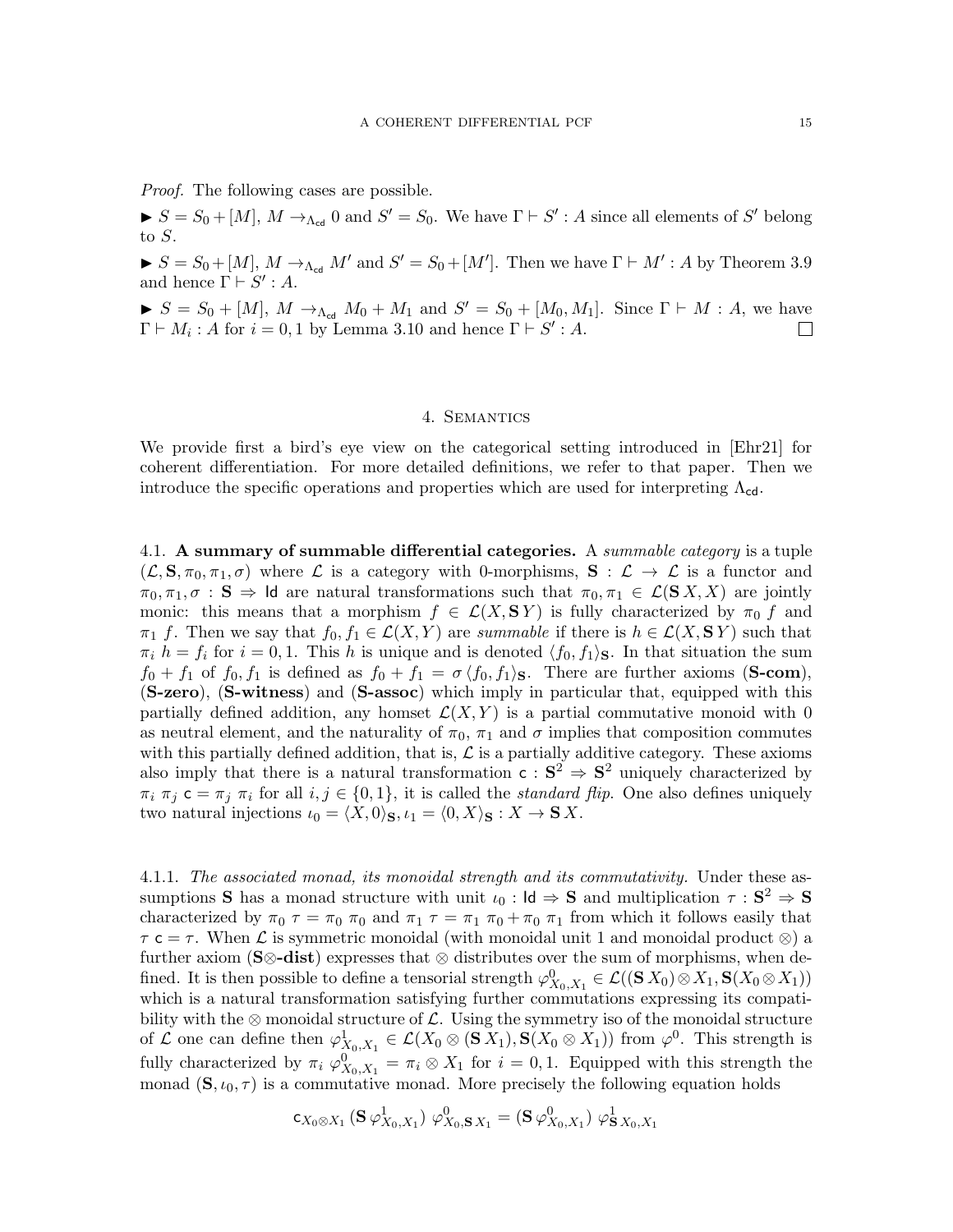as indeed  $\pi_i \pi_j (\mathbf{S} \varphi_{X_0,X_1}^1) \varphi_{X_0,\mathbf{S} X_1}^0 = \pi_j \otimes \pi_i$  and  $\pi_i \pi_j (\mathbf{S} \varphi_{X_0,X_1}^0) \varphi_{\mathbf{S} X_0,X_1}^1 = \pi_i \otimes \pi_j$ . The induced natural symmetric monoidality morphism  $L_{X_0,X_1} = \tau(S\,\varphi_{X_0,X_1}^0) \varphi_{S\,X_0,X_1}^1 =$  $\tau({\bf S}\,\varphi_{X_0,X_1}^1)\,\,\varphi_{X_0,{\bf S}\,X_1}^0\in {\mathcal L}({\bf S}\,X_0\otimes{\bf S}\,X_1,{\bf S}(X_0\otimes X_1))$  is fully characterized by

$$
\pi_0 \mathsf{L}_{X_0, X_1} = \pi_0 \otimes \pi_0 \text{ and } \pi_1 \mathsf{L}_{X_0, X_1} = \pi_1 \otimes \pi_0 + \pi_0 \otimes \pi_1
$$

and its 0-ary version is simply  $L^0 = \iota_0 \in \mathcal{L}(1, \mathbf{S} 1)$ .

If the SMC  $\mathcal L$  is also closed then we require the summability structure to satisfy a further condition (S⊗-fun). We use  $(X \multimap Y, \text{ev} \in \mathcal{L}((X \multimap Y) \otimes X, Y))$  for the internal hom object of X and Y in  $\mathcal L$  and cur  $f \in \mathcal L(Z, X \to Y)$  for the curryfied version of  $f \in \mathcal L(Z \otimes X, Y)$ . With these notations,  $(S \otimes$ -fun) says that  $S(X \to Y)$  and  $X \to S Y$  are isomorphic (more precisely the morphism  $S(X \to Y) \to (X \to S Y)$  that one can define using  $\varphi_{X \to Y, X}^0$  is an iso).

4.1.2. Differentiation as a double distributive law on a resource category. We assume now moreover that  $\mathcal L$  is a resource category which means that  $\mathcal L$  is cartesian (with cartesian product  $(\&i \in I X_i, (\mathsf{pr}_i)_{i \in I})$  for any finite family of objects  $(X_i)_{i \in I}$  of  $\mathcal{L}$ , the case  $I = \emptyset$  yielding the terminal object  $\top$  of  $\mathcal L$ . It is then assumed that the summability functor S preserves cartesian products and to simplify notations we assume that it preserves them strictly, that is  $\mathbf{S}(\&i \in I X_i) = \&i \in I \mathbf{S} X_i$  and  $\mathbf{S} \mathsf{pr}_i = \mathsf{pr}_i$  for each  $i \in I$ . Being a resource category means also that  $\mathcal L$  is equipped with a *resource comonad*, that is a tuple  $(l_-,$  der, dig,  $m^0, m^2)$  where ! is a functor  $\mathcal{L} \to \mathcal{L}$  which is a comonad with counit der and comultiplication dig, and  $m^0 \in \mathcal{L}(1, \mathbb{I})$  and  $m^2 \in \mathcal{L}(\mathbb{I} X \otimes \mathbb{I} Y, \mathbb{I} (X \& Y))$  are the Seely isomorphisms subject to conditions that we do not recall here, see for instance [\[Mel09\]](#page-71-8) apart for the following which explains how dig interacts with  $m^2$ .

$$
\begin{array}{ccc}\n!X_0 \otimes !X_0 & \xrightarrow{\text{dig}_{X_0} \otimes \text{dig}_{X_1}} & \cdots & \xrightarrow{\text{lig}_{X_0} \otimes \text{lig}_{X_1}} \\
\downarrow & \xrightarrow{\text{rig}_{X_0, X_1}} & \downarrow \text{rig}_{X_0, X_1} \\
!(X_0 \& X_1) & \xrightarrow{\text{dig}_{X_0 \& X_1}} & \cdots & \xrightarrow{\text{!}} \\
!(X_0 \& X_1) & \xrightarrow{\text{dig}_{X_0 \& X_1}} & \cdots & \xrightarrow{\text{!}} \\
\end{array}
$$
\n
$$
(4.1)
$$

Then ! inherits a lax symmetric monoidality on the SMC  $(\mathcal{L}, \otimes)$ . This means that one can define  $\mu^0 \in \mathcal{L}(1,11)$  and  $\mu^2_{X_0,X_1} \in \mathcal{L}(X_0 \otimes X_1, X_0 \otimes X_1)$  satisfying suitable coherence commutations. Explicitly these morphisms are given by

$$
1 \xrightarrow{m^0} I \top \xrightarrow{dig_{\top}} I! \top \xrightarrow{!(m^0)^{-1}} I1
$$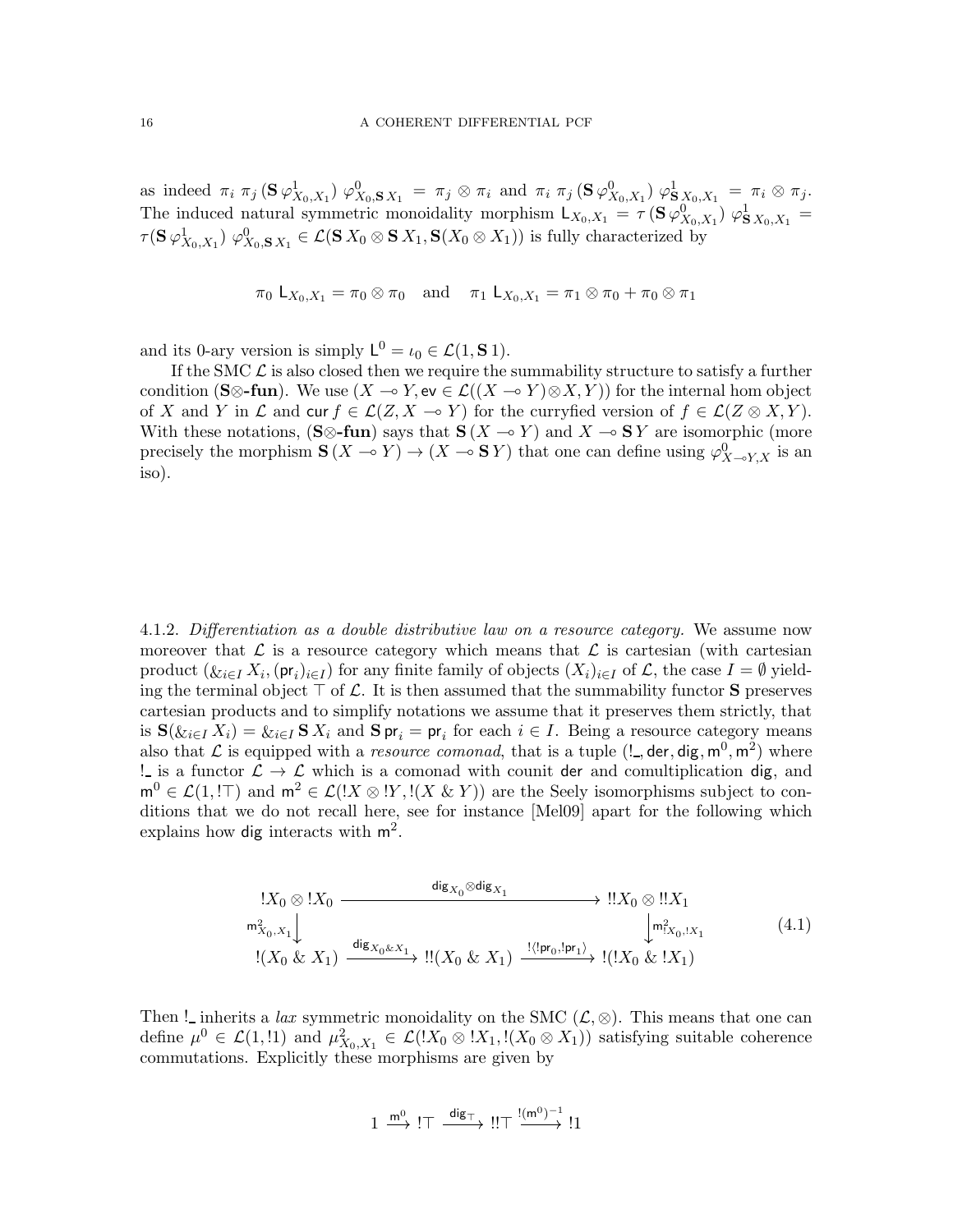$$
!X_0 \otimes !X_1
$$
  
\n
$$
!X_0 \otimes X_1
$$
  
\n
$$
! (X_0 \& X_1)
$$
  
\n
$$
!X_0 \& X_1
$$
  
\n
$$
!X_0 \& X_1
$$
  
\n
$$
!X_0 \otimes X_1
$$
  
\n
$$
!X_0 \otimes !X_1
$$
  
\n
$$
!X_0 \otimes X_1
$$
  
\n
$$
!X_0 \otimes X_1
$$

And by combining these morphisms in an arbitrary way one can define uniquely  $\mu_{X_0,\dots,X_{n-1}}^n \in$  $\mathcal{L}(!X_0 \otimes \cdots \otimes !X_{n-1}, !(X_0 \otimes \cdots \otimes X_{n-1})).$ 

The Kleisli category  $\mathcal{L}_!$  is cartesian with cartesian product of a family  $(X_i)_{i\in I}$  of objects of  $\mathcal L$  given by  $(\&_{i \in I} X_i, (\mathsf{pr}_i^{\mathsf{K}} = \mathsf{Lin}_{!}(\mathsf{pr}_i))_{i \in I})$ . Given a family of morphisms  $f_i \in \mathcal L_!(Y,X_i)$ for  $i \in I$ , the morphism  $\langle f_i \rangle_{i \in I} \in \mathcal{L}(Y, \&i \in I \times X_i) = \mathcal{L}(Y, \&i \in I \times X_i)$  is uniquely characterized by the fact that  $pr_j^{\mathsf{K}} \circ \langle f_i \rangle_{i \in I} = f_j$  for each  $j \in I$ . We use the notation  $g \circ f$  to denote composition in  $\mathcal{L}_!$ .

Notice that if now  $f_i \in \mathcal{L}_1(X_i, Y_i)$  for each  $i \in I$  we can define functorially  $\&^{\mathsf{K}}_{i \in I} f_i \in$  $\mathcal{L}$ ! $(\&i \in I X_i, \&i \in I Y_i)$  by

$$
\underset{i \in I}{\&} K f_i = \langle f_i \circ \text{pr}_i^{\mathsf{K}} \rangle_{i \in I} = \langle f_i! \text{pr}_i \rangle_{i \in I} = (\underset{i \in I}{\&} f_i) \langle ! \text{pr}_i \rangle_{i \in I}
$$

Remember that we have a faithful functor  $\text{Lin}_{!}: \mathcal{L} \to \mathcal{L}_{!}$  defined by  $\text{Lin}_{!}(X) = X$  for objects and, given  $f \in \mathcal{L}(X, Y)$ , we set  $\text{Lin}_1 f = f \text{ der}_X \in \mathcal{L}_1(X, Y)$ . Functoriality results from the fact that  $(l_-, \text{der}, \text{dig})$  is a comonad. The intuition is that this functor allows to see morphisms of  $\mathcal L$  (considered as linear) can also be seen as morphisms in  $\mathcal L_!$  where morphisms are not linear in general. This is why this functor is faithful but of course not full in general.

**Lemma 4.1.** Let  $f \in \mathcal{L}(X, Y)$  and  $g \in \mathcal{L}_1(Y, Z)$ , we have  $g \circ \text{Lin}_1(f) = g!f$ .

*Proof.* We have  $\text{lder}_X \circ \text{dig}_X = \text{Id}_{!X}$ .

Given  $f \in \mathcal{L}([X, Y])$  we set  $f' = \int f \, \text{dig}_X \in \mathcal{L}([X, Y])$  which is sometimes called l-lifting or promotion of f. Given  $f \in \mathcal{L}(X_0 \otimes \cdots \otimes X_{n-1}, Y)$  one can define more generally  $f' \in \mathcal{L}(X_0 \otimes \cdots \otimes X_{n-1}, Y)$  using  $\mu_{X_0,\ldots,X_{n-1}}^n$ . Notice also that if  $f \in \mathcal{L}(X, Y)$  one has  $\mathsf{Lin}_{!}(f)^!=!f.$ 

A coherent differential structure on such a summable resource category consists of a natural transformation  $\partial_X \in \mathcal{L}(\mathbf{S} | \mathbf{S} | X, \mathbf{S} | X)$  satisfying a few axioms that we recall here.

$$
(\partial\text{-local}) \quad \begin{array}{c} \mathbf{1}S X \xrightarrow{\partial X} \mathbf{S} \mathbf{1}X \\ \downarrow^{\pi_0} \searrow \downarrow^{\pi_0} \\ \mathbf{1}X \end{array}
$$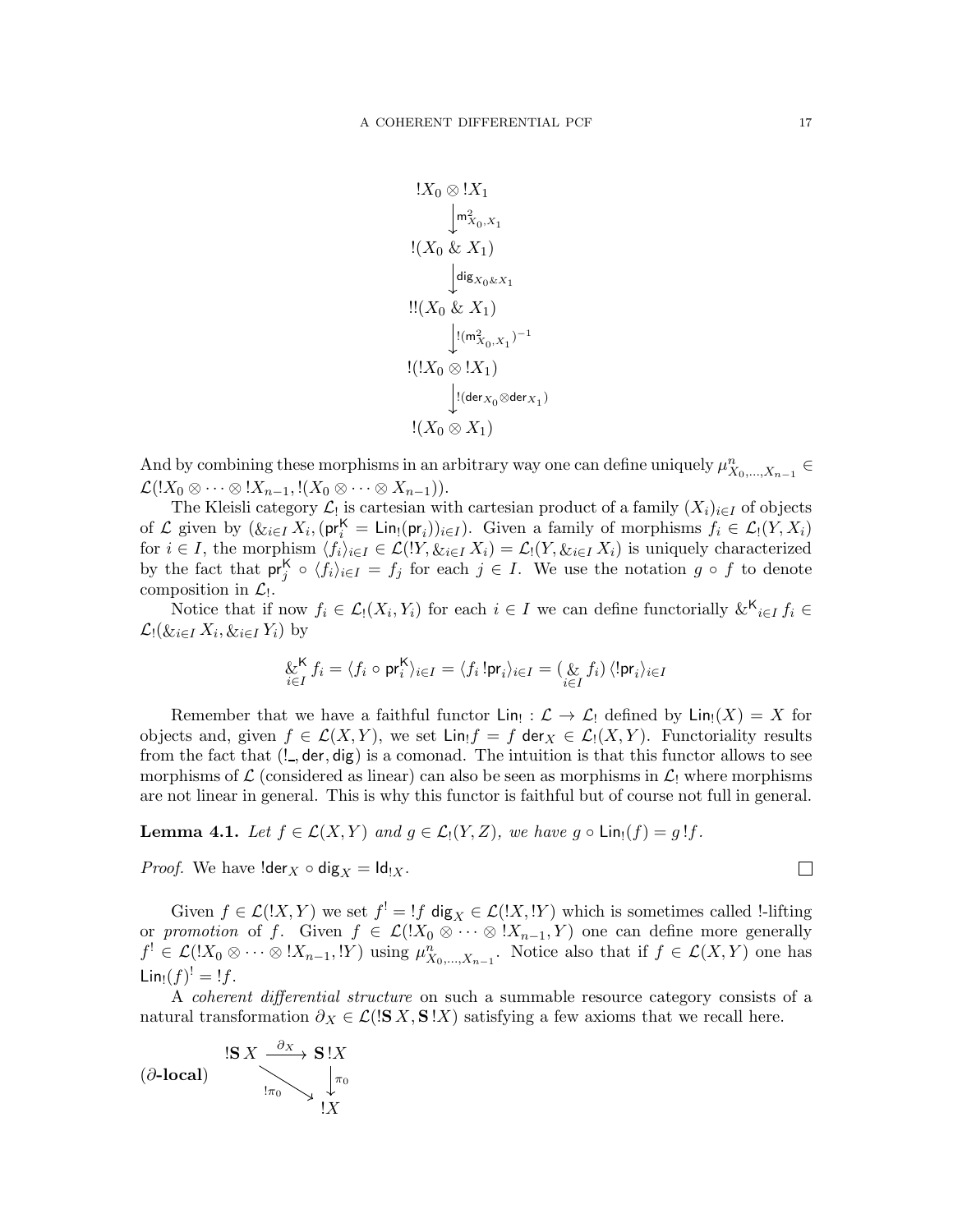$$
\begin{array}{ccc}\n\begin{array}{ccc}\n & & \mathbf{1}X & \\
\hline\n\end{array} & & \mathbf{1}S^2 X \xrightarrow{\partial_{\mathbf{S}X}} \mathbf{S} \mathbf{I} \mathbf{S} X \xrightarrow{\mathbf{S} \partial_X} \mathbf{S}^2 \mathbf{I} X \\
\downarrow^{\tau} & & \mathbf{1}S X & \mathbf{I}X \\
\hline\n\end{array}
$$
\n
$$
\begin{array}{ccc}\n\mathbf{1}S^2 X & \xrightarrow{\partial_{\mathbf{S}X}} \mathbf{S} \mathbf{I} \mathbf{S} X \xrightarrow{\mathbf{S} \partial_X} \mathbf{S}^2 \mathbf{I} X \\
\downarrow^{\tau} & & \mathbf{1}S X & \mathbf{I}X \\
\hline\n\end{array}
$$

That is,  $\partial$  is a distributive law between the monad S and the functor ! . This means essentially that derivatives commute with sums and with 0, that is, are linear. This allows to extend the comonad ! to the Kleisli category of the monad **S** which is again a resource category. It can be understood as an *infinitesimal* extension of  $\mathcal{L}$ ; this construction, as well as its syntactical outcomes, will be studied in further work.

$$
(\partial\text{-chain}) \xrightarrow{\text{S} X \xrightarrow{\partial_X} \text{S} \cdot \text{X}} \begin{array}{ccc} \text{!S } X & \text{!S } X & \xrightarrow{\partial_X} & \text{S} \cdot \text{X} \\ \text{!S } \text{;S } X & \text{ } & \text{!S } X & \xrightarrow{\text{!S } X} \end{array} \begin{array}{ccc} \text{!S } X & \xrightarrow{\text{!S } X} & \text{S} \cdot \text{X} \\ \text{!S } \text{;S } X & \text{ } & \text{!S } \cdot \text{X} & \xrightarrow{\text{!S } X} & \text{!S } \cdot \text{X} \\ \text{!S } X & \text{ } & \text{!S } X & \xrightarrow{\text{!S } X} & \text{!S } \cdot \text{X} & \text{!S } \cdot \text{!X} \end{array}
$$

That is,  $\partial$  is a distributive law between the comonad ! and the functor **S**. This allows to extend **S** to an endofunctor on  $\mathcal{L}_!$ .

$$
\begin{array}{ccc}\n\begin{array}{ccc}\n\text{S} \top & \xrightarrow{\partial_{\top}} & \mathbf{S} \top \\
\text{S} & \downarrow_{\mathbf{S}(\mathfrak{m}^{0})^{-1}} & \downarrow_{\mathbf{S}(\mathfrak{m}^{0})^{-1}} \\
\text{S} & \xrightarrow{\mathbf{S} \top} & \mathbf{S} \end{array} \\
\text{S} & \xrightarrow{\mathbf{S} \top} & \mathbf{S} \end{array} \\
\begin{array}{ccc}\n\text{S} & \xrightarrow{\mathbf{S} \setminus \mathbf{S}(\mathfrak{m}^{0})^{-1}} \\
\text{S} & \xrightarrow{\mathbf{S} \setminus \mathbf{S}(\mathfrak{m}^{0})^{-1}} & \mathbf{S} \end{array} \\
\text{S} & \xrightarrow{\mathbf{S} \setminus \mathbf{S}(\mathfrak{m}^{0})^{-1}} & \mathbf{S} \end{array} \\
\begin{array}{ccc}\n\text{S} & \xrightarrow{\mathbf{S} \setminus \mathbf{S}(\mathfrak{m}^{0})^{-1}} \\
\text{S} & \xrightarrow{\mathbf{S} \setminus \mathbf{S}(\mathfrak{m}^{0})^{-1}} \\
\text{S} & \xrightarrow{\mathbf{S} \setminus \mathbf{S}(\mathfrak{m}^{0})^{-1}} & \mathbf{S} \end{array} \\
\text{S} & \xrightarrow{\mathbf{S} \setminus \mathbf{S}(\mathfrak{m}^{0})^{-1}} & \xrightarrow{\mathbf{S} \setminus \mathbf{S} \setminus \mathbf{S}(\mathfrak{m}^{0})^{-1}} & \xrightarrow{\mathbf{S} \setminus \mathbf{S} \setminus \mathbf{S}(\mathfrak{m}^{0})^{-1}} & \xrightarrow{\mathbf{S} \setminus \mathbf{S} \setminus \mathbf{S}(\mathfrak{m}^{0})^{-1}} & \xrightarrow{\mathbf{S} \setminus \mathbf{S}(\mathfrak{m}^{0})^{-1}} & \xrightarrow{\mathbf{S} \setminus \mathbf{S}(\mathfrak{m}^{0})^{-1}} & \xrightarrow{\mathbf{S} \setminus \mathbf{S}(\mathfrak{m}^{0})^{-1}} & \xrightarrow{\mathbf{S} \setminus \mathbf{S}(\mathfrak{m}^{0})^{-1}} & \xrightarrow{\mathbf{S} \setminus \mathbf{S}(\mathfrak{m}^{0})^{-1}} &
$$

Notice that our assumption that  $S$  preserves  $\&$  on the nose implies that the morphism  $\langle S \, pr_0, S \, pr_1 \rangle$  is the identity.

Intuitively, this diagram expresses that a derivative wrt. a pair of variables  $(\partial_{X_0 \& X_1})$ can be expressed as a sum of partial derivatives  $(\partial_{X_0}$  and  $\partial_{X_1})$ : this is deeply related to the Leibniz Law.

$$
\begin{array}{ccc}\n & \text{IS}^2 X & \xrightarrow{\partial_{S} x} \mathbf{S} \text{!S} X & \xrightarrow{\mathbf{S} \partial_{X}} \mathbf{S}^2 \text{!} X \\
 & \downarrow_{\mathbf{c}} & \downarrow_{\mathbf{c}} & \downarrow_{\mathbf{c}} \\
 & \text{IS}^2 X & \xrightarrow{\partial_{S} x} \mathbf{S} \text{!S} X & \xrightarrow{\mathbf{S} \partial_{X}} \mathbf{S}^2 \text{!} X\n\end{array}
$$

This expresses that the second derivative is a symmetric bilinear function.

4.1.3. The induced coherent differentiation monad. Thanks to  $(\partial$ -chain) we extend the functor **S** to a functor  $D : L_1 \to L_2$  on the Kleisli category of the comonad ! as follows:  $DX = S X$  and, if  $f \in \mathcal{L}_1(X,Y)$  then  $D f = (S f) \partial_X \in \mathcal{L}_1(D X, DY)$ . Then we can define  $\zeta_X = \text{Lin}_! \iota_0 \in \mathcal{L}_!(X, \mathsf{D}\,X)$  and  $\theta_X = \text{Lin}_! \tau \in \mathcal{L}_!(\mathsf{D}^2 X, \mathsf{D}\,X)$  and the condition  $(\partial \text{-lin})$ entails that these morphisms are natural; the intuitive meaning of that condition is that the differential of a map of the Kleisli category is linear in the sense that it commutes with the algebraic operation represented by  $\zeta$  and  $\theta$ . These natural transformations are easily seen to equip D with a monad structure.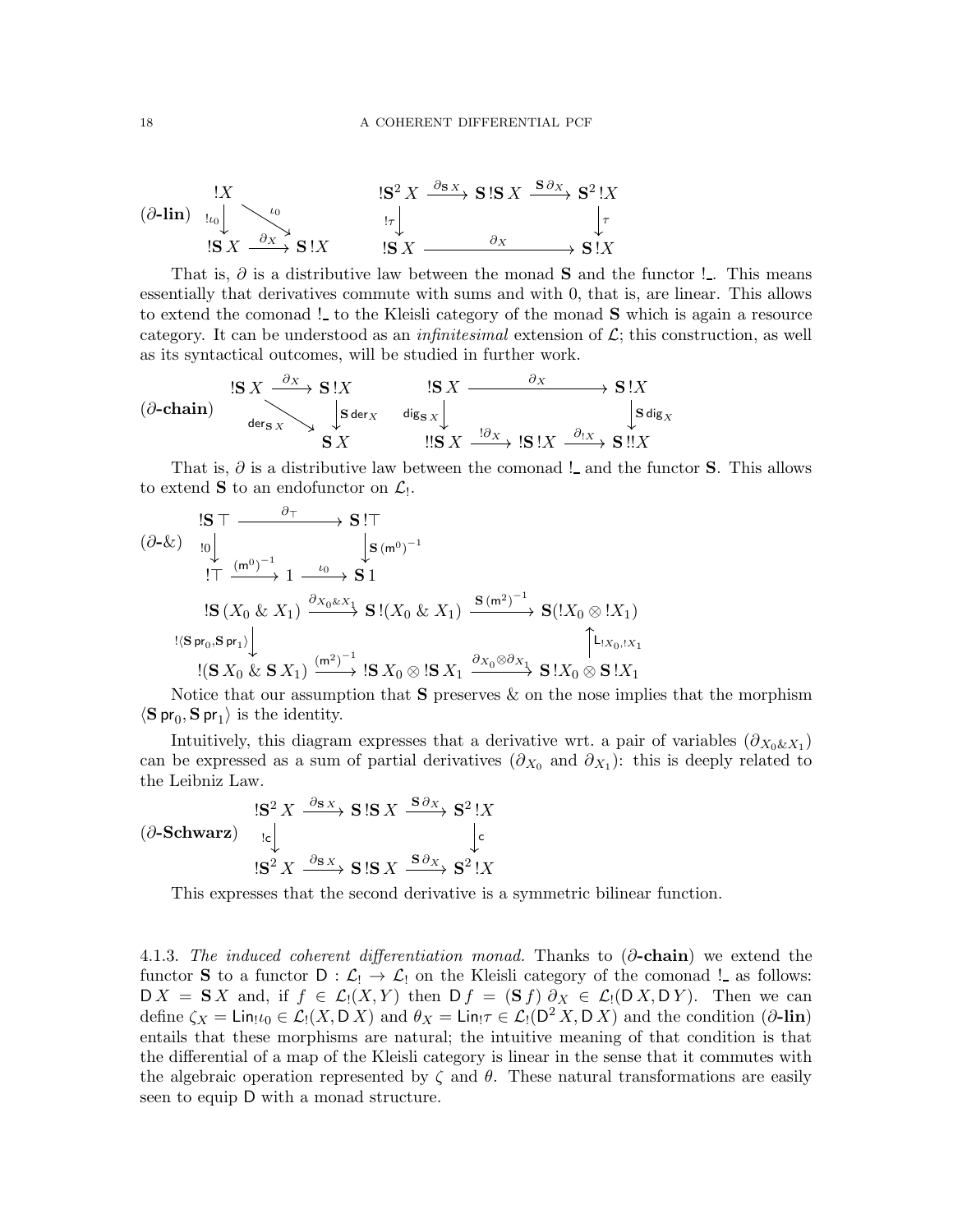<span id="page-18-0"></span>4.2. **Partial derivatives.** We assume to be given a summable resource category  $\mathcal{L}$  which is closed (wrt. its symmetric monoidal structure) and is equipped with a differentiation  $\partial$ . We generalize the lax monoidality of the D functor to a natural transformation  $L_n \in \mathcal{L}(\mathcal{D} X_0 \otimes$  $\cdots \otimes D X_n, D(X_0 \otimes \cdots \otimes X_n)$  by induction on n (there are various possible definitions, all leading to the same morphisms), for instance  $L_0 = \iota_0$  and  $L_{n+1} = L_{X_0 \otimes \cdots \otimes X_n, X_{n+1}}(L_n \otimes$  $\mathsf{D} X_{n+1}$ . The resulting morphism is fully characterized by the following property.

**Lemma 4.2.**  $\pi_0$   $\mathsf{L}_n = \pi_0 \otimes \cdots \otimes \pi_0$  and  $\pi_1$   $\mathsf{L}_n = \pi_1 \otimes \pi_0 \otimes \cdots \otimes \pi_0 + \cdots + \pi_0 \otimes \cdots \otimes \pi_0 \otimes \pi_1$ .

4.2.1. Additive strength. We define morphisms  $\psi_{X_0,X_1}^0 \in \mathcal{L}_1(D X_0 \& X_1, D (X_0 \& X_1))$  and  $\psi^1_{X_0, X_1} \in \mathcal{L}_!(X_0 \& \mathsf{D} X_1, \mathsf{D} (X_0 \& X_1))$  of D as

$$
\psi_{X_0, X_1}^0 = \text{Lin}_! (\mathbf{S} X_0 \& \iota_0) \text{ and } \psi_{X_0, X_1}^1 = \text{Lin}_! (\iota_0 \& \mathbf{S} X_1) .
$$

**Lemma 4.3.** The morphism  $\psi_{X_0, X_1}^0 \in \mathcal{L}_1(D X_0 \& X_1, D (X_0 \& X_1))$  is natural in  $X_0, X_1$ and similarly for  $\psi^1_{X_0,X_1}$ .

*Proof.* Let  $f_i \in \mathcal{L}_1(X_i, Y_i)$  for  $i = 0, 1$ , we must show that the two following morphisms are equal:

$$
g = D\left(f_0 \& K f_1\right) \circ \psi_{X_0, X_1}^0
$$
  
\n
$$
= (\mathbf{S} f_0 \& \mathbf{S} f_1) \langle \mathbf{S}! \mathsf{pr}_0, \mathbf{S}! \mathsf{pr}_1 \rangle \partial_{X_0 \& X_1} !(\mathbf{S} X_0 \& \iota_0)
$$
  
\n
$$
h = \psi_{Y_0 \& Y_1}^0 \circ \left(D f_0 \& K f_1\right)
$$
  
\n
$$
= (\mathbf{S} Y_0 \& \iota_0) \left((\mathbf{S} f_0) \partial_{X_0} \& f_1\right) \langle ! \mathsf{pr}_0, ! \mathsf{pr}_1 \rangle
$$
  
\n
$$
= (\mathbf{S} Y_0 \& \iota_0) \left(\mathbf{S} f_0 \& f_1\right) \left(\partial_{X_0} \& !X_1\right) \langle ! \mathsf{pr}_0, ! \mathsf{pr}_1 \rangle
$$

and for this it suffices to prove that  $pr_i g = pr_i h$  for  $i = 0, 1$ . We have

$$
\begin{aligned} \mathsf{pr}_0 \, g &= (\mathbf{S} \, f_0) \, (\mathbf{S} \, ! \mathsf{pr}_0) \, \, \partial_{X_0 \& X_1} \, !(\mathbf{S} \, X_0 \, \& \iota_0) \\ &= (\mathbf{S} \, f_0) \, \, \partial_{X_0} \, ! \mathsf{pr}_0 \, !(\mathbf{S} \, X_0 \, \& \iota_0) \quad \text{by naturality of } \, \partial \\ &= (\mathbf{S} \, f_0) \, \, \partial_{X_0} \, ! \mathsf{pr}_0 = \mathsf{pr}_0 \, h \end{aligned}
$$

and, by a similar computation

$$
\text{pr}_1 g = (\mathbf{S} f_1) \ \partial_{X_1} \ !\iota_0 \ ! \text{pr}_1 = (\mathbf{S} f_1) \ \iota_0 \ ! \text{pr}_1 = \iota_0 \ f_1 \ ! \text{pr}_1
$$

by ( $\partial$ -lin) and by naturality of  $\iota_0$  and hence  $pr_1 g = pr_1 h$ .

There is a simple connection between this additive strength and the tensorial strength of the monad S introduced in [\[Ehr21\]](#page-71-1), Section 3, see also Section [4.1.1](#page-14-2) in the present paper, through the strong symmetric monoidal structure of ! (Seely isomorphisms).

<span id="page-18-1"></span>Theorem 4.4. The following diagram commutes.

$$
\begin{array}{ccc}\n\left(\mathbf{S}\,X_{0}\otimes\right)X_{1} & \xrightarrow{\mathsf{m}_{\mathbf{S}\,X_{0},X_{1}}^{2}} & \left(\mathbf{S}\,X_{0}\,\&\,X_{1}\right) & \xrightarrow{\left(\psi_{X_{0},X_{1}}^{0}\right)^{!}} & \left(\mathbf{S}\,X_{0}\,\&\,X_{1}\right) \\
\downarrow \partial_{X_{0}}\otimes\left(X_{1}\right) & & \downarrow \partial_{X_{0}\&X_{1}} \\
\mathbf{S}\left(X_{0}\otimes\right)X_{1} & \xrightarrow{\varphi_{1X_{0},|X_{1}}^{0}} & \mathbf{S}\left(X_{0}\otimes\right)X_{1}\right) & \xrightarrow{\mathbf{S}\,\mathsf{m}_{X_{0},X_{1}}^{2}} & \mathbf{S}\left(X_{0}\,\&\,X_{1}\right)\n\end{array}
$$

and similarly for  $\psi^1_{X_0, X_1}$  and  $\varphi^1_{X_0, X_1}$ .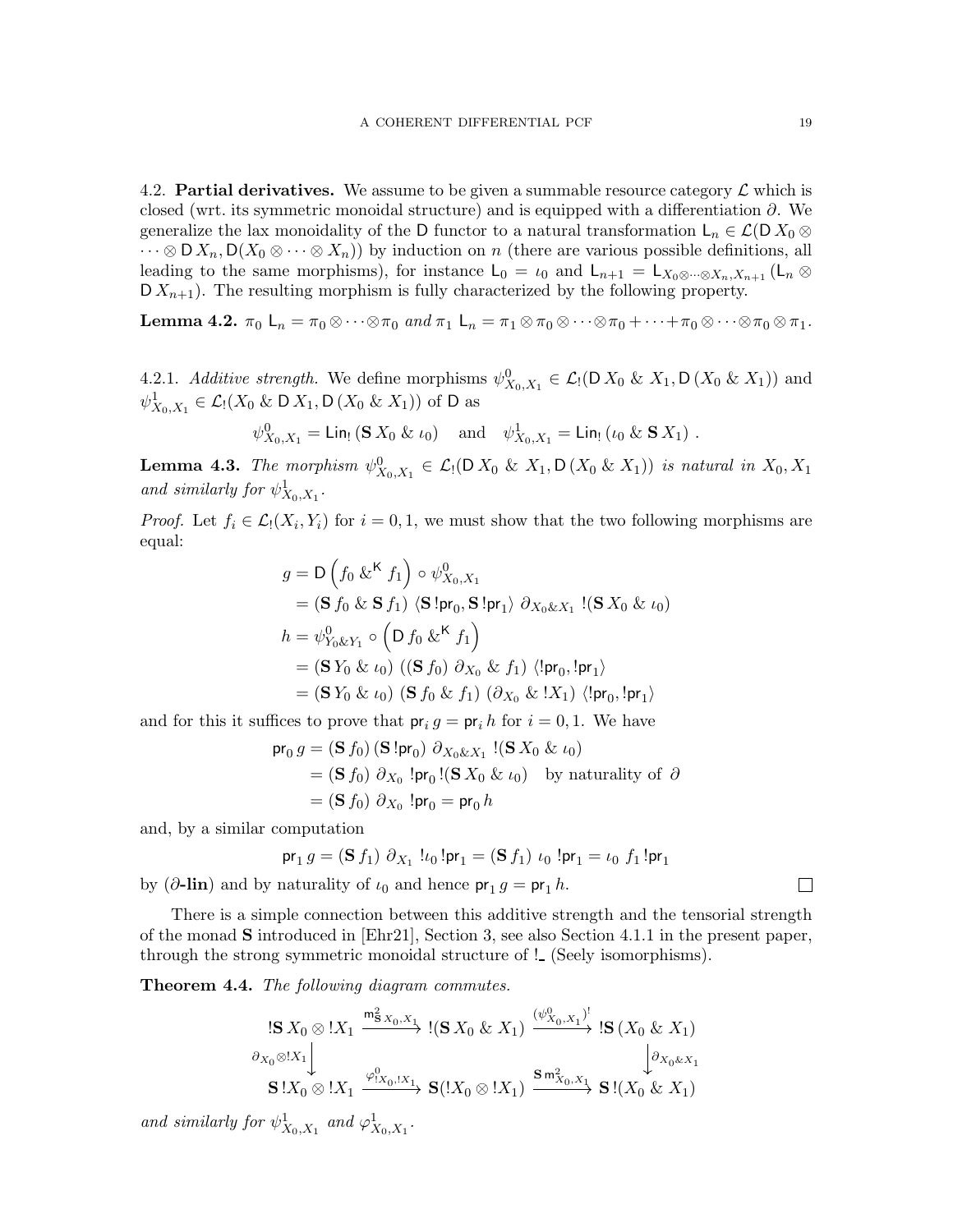Remember that  $(\psi^0_{X_0,X_1})^!$  is the promotion of  $\psi^0_{X_0,X_1} \in \mathcal{L}(|(\mathbf{S} X_0 \& X_1), \mathbf{S} (X_0 \& X_1)),$ so that actually  $(\psi^0_{X_0,X_1})^! = !(\mathbf{S} X_0 \& \iota_0).$ 

*Proof.* By  $(\partial - \&)$  we have

$$
\partial_{X_0 \& X_1} = (\mathbf{S} \, \mathsf{m}_{X_0, X_1}^2) \, \mathsf{L}_{X_0, X_1} \left( \partial_{X_0} \otimes \partial_{X_1} \right) \left( \mathsf{m}_{\mathbf{S} \, X_0, \mathbf{S} \, X_1}^2 \right)^{-1}
$$

so that

$$
\partial_{X_0 \& X_1} (\psi_{X_0, X_1}^0)^! m_{\mathbf{S} X_0, X_1}^2
$$
\n=  $(\mathbf{S} \, m_{X_0, X_1}^2) \, L_{[X_0, I X_1} (\partial_{X_0} \otimes \partial_{X_1}) (m_{\mathbf{S} X_0, \mathbf{S} X_1}^2)^{-1} \, !(\mathbf{S} \, X_0 \& \iota_0) \, m_{\mathbf{S} X_0, X_1}^2$ \n=  $(\mathbf{S} \, m_{X_0, X_1}^2) \, L_{[X_0, I X_1} (\partial_{X_0} \otimes \partial_{X_1}) (!(\mathbf{S} \, X_0) \otimes ! \iota_0)$ \n=  $(\mathbf{S} \, m_{X_0, X_1}^2) \, L_{[X_0, I X_1} (\partial_{X_0} \otimes \iota_0) \, \text{by} \, (\partial \text{-lin})$ \n=  $(\mathbf{S} \, m_{X_0, X_1}^2) \, \tau (\mathbf{S} \, \varphi_{1X_0, I X_1}^1) \, \varphi_{1X_0, \mathbf{S} \, 1X_1}^0 (\partial_{X_0} \otimes \iota_0)$ \nby definition of L in [Ehr21], Section 3\n=  $(\mathbf{S} \, m_{X_0, X_1}^2) \, \tau (\mathbf{S} \, \varphi_{1X_0, I X_1}^1) \, \mathbf{S} \, ! (X_0 \otimes \iota_0) \, \varphi_{1X_0, I X_1}^0 (\partial_{X_0} \otimes ! X_1)$ \n=  $(\mathbf{S} \, m_{X_0, X_1}^2) \, \tau (\mathbf{S} \, \iota_0) \, \varphi_{1X_0, I X_1}^0 (\partial_{X_0} \otimes ! X_1)$ \nsince  $\varphi^0$  is a strength of the monad S whose unit is  $\iota_0$ \n=  $(\mathbf{S} \, m_{X_0, X_1}^2) \, \varphi_{1X_0, I X_1}^0 (\partial_{X_0} \otimes ! X_1)$ 

by one of the monad commutations.

<span id="page-19-3"></span>**Lemma 4.5.** The morphism  $\psi_{X_0,X_1}^0$  is equal to the following composition of morphisms in  $\mathcal{L}$ :

<span id="page-19-0"></span>
$$
\begin{array}{ll}\n\text{!(S } X_0 \& X_1) \xrightarrow{\quad (\text{m}^2)^{-1}} \text{IS } X_0 \otimes \text{!} X_1 \xrightarrow{\partial_{X_0} \otimes \text{!} X_1} \text{S } \text{!} X_0 \otimes \text{!} X_1 \\
\downarrow^{\varphi^0_{X_0, \text{!} X_1}} & \downarrow^{\varphi^0_{X_0, \text{!} X_1}} \text{S } \text{!} (X_0 \& X_1) \xleftarrow{\quad \text{S}^{\quad \text{m}^2}} \text{S} (\text{!} X_0 \otimes \text{!} X_1)\n\end{array} \tag{4.2}
$$

Proof. By Theorem [4.4,](#page-18-1) the morphism [\(4.2\)](#page-19-0) is equal to

$$
(\mathbf{S} \operatorname{der}_{X_0 \& X_1}) \partial_{X_0 \& X_1} (\psi^0_{X_0, X_1})^! = \operatorname{der}_{\mathbf{S}(X_0 \& X_1)} (\psi^0_{X_0, X_1})^! \text{ by } (\partial \text{-chain})
$$
  
=  $\psi^0_{X_0, X_1}.$ 

Lemma 4.6.

$$
\pi_0 \ \psi_{X_0, X_1}^0 = \pi_0 \ \& \ X_1 \quad \text{and} \quad \pi_1 \ \psi_{X_0, X_1}^0 = \pi_1 \ \& \ 0 \tag{4.3}
$$

$$
\pi_0 \psi_{X_0, X_1}^1 = X_0 \& \pi_0 \quad and \quad \pi_1 \psi_{X_0, X_1}^1 = 0 \& \pi_1. \tag{4.4}
$$

Proof. Immediate consequence of the definitions.

**Theorem 4.7.** The natural morphisms  $\psi^0, \psi^1$  are strengths for the monad  $(D, \zeta, \theta)$  on the category  $\mathcal{L}_!$ .

 $\Box$ 

<span id="page-19-2"></span><span id="page-19-1"></span> $\Box$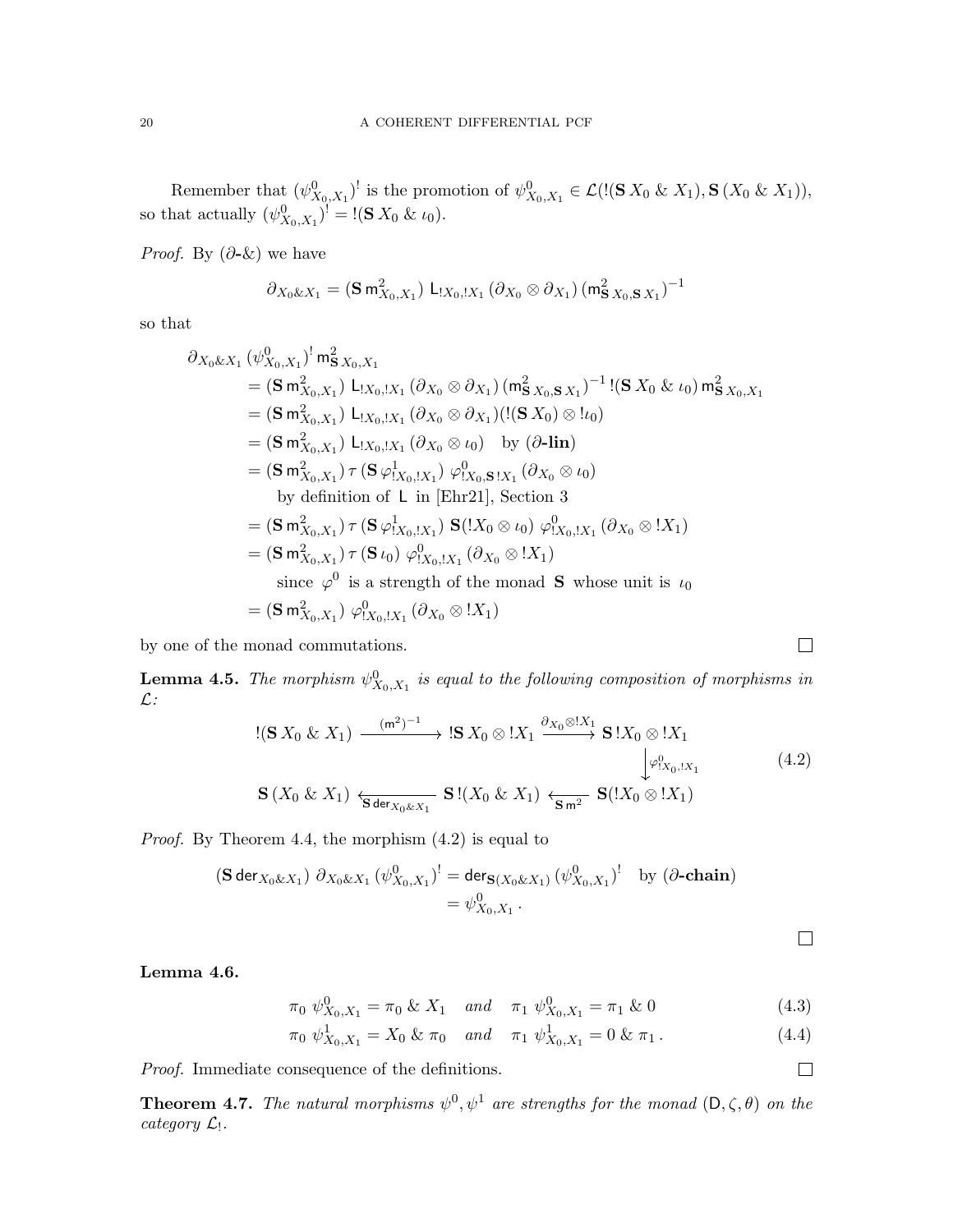This means that the following diagrams commute in  $\mathcal{L}_!$ .

$$
X_0 & X_1
$$
\n
$$
\zeta_{X_0} & X_1
$$
\n
$$
X_0 & X_1
$$
\n
$$
X_0 & X_1
$$
\n
$$
X_0 & X_1
$$
\n
$$
X_0 & X_1
$$
\n
$$
X_0 & X_1
$$
\n
$$
X_0 & X_1
$$
\n
$$
X_0 & X_1
$$
\n
$$
X_0 & X_1
$$
\n
$$
X_0 & X_1
$$
\n
$$
X_0 & X_1
$$
\n
$$
X_0 & X_1
$$
\n
$$
X_0 & X_1
$$
\n
$$
X_0 & X_1
$$
\n
$$
X_0 & X_1
$$
\n
$$
X_0 & X_1
$$
\n
$$
X_0 & X_1
$$
\n
$$
X_0 & X_1
$$
\n
$$
X_0 & X_1
$$
\n
$$
X_0 & X_1
$$
\n
$$
X_0 & X_1
$$
\n
$$
X_0 & X_1
$$
\n
$$
X_0 & X_1
$$
\n
$$
X_0 & X_1
$$
\n
$$
X_0 & X_1
$$
\n
$$
X_0 & X_1
$$
\n
$$
X_0 & X_1
$$
\n
$$
X_0 & X_1
$$
\n
$$
X_0 & X_1
$$
\n
$$
X_0 & X_1
$$
\n
$$
X_0 & X_1
$$
\n
$$
X_0 & X_1
$$
\n
$$
X_0 & X_1
$$
\n
$$
X_0 & X_1
$$
\n
$$
X_0 & X_1
$$
\n
$$
X_0 & X_1
$$
\n
$$
X_0 & X_1
$$
\n
$$
X_0 & X_1
$$
\n
$$
X_0 & X_1
$$
\n<

where we keep the associativity isomorphisms of  $\&$  implicit.

*Proof.* It suffices to prove the corresponding commutations in  $\mathcal L$  rather than  $\mathcal L_1$  since all the involved morphisms are images of morphisms in  $\mathcal L$  through  $\text{Lin}_{!}$ , and this is quite easy.

The commutativity of this strength takes a particularly strong form in this setting.

<span id="page-20-0"></span>**Lemma 4.8.** The following diagram commutes in  $\mathcal{L}$ 

$$
\begin{array}{ccc}\n\mathbf{S} \, X_0 \, \& \mathbf{S} \, X_1 \xrightarrow{\psi^1_{\mathbf{S} \, X_0, X_1}} \mathbf{S} \, (\mathbf{S} \, X_0 \, \& \, X_1) \xrightarrow{\mathbf{S} \, \psi^0_{X_0, X_1}} \mathbf{S}^2 \, (X_0 \, \& X_1) \\
\downarrow^0 \\
\mathbf{S} \, (X_0 \, \& \mathbf{S} \, X_1) \xrightarrow{\mathbf{S} \, \psi^1_{X_0, X_1}} \mathbf{S}^2 \, (X_0 \, \& X_1)\n\end{array}
$$

*Proof.* We prove that for each  $j, k \in \{0, 1\}$  one has

$$
\pi_k \pi_j \left( \mathbf{S} \, \psi_{X_0, X_1}^1 \right) \psi_{X_0, \mathbf{S} \, X_1}^0 = \pi_j \, \, \pi_k \left( \mathbf{S} \, \psi_{X_0, X_1}^0 \right) \psi_{X_0, \mathbf{S} \, X_1}^1
$$

which will prove our contention since  $\pi_k \pi_j \subset \pi_j \pi_k$ . This amounts to proving that

$$
\pi_k \psi^1_{X_0, X_1} \pi_j \psi^0_{X_0, \mathbf{S} X_1} = \pi_j \psi^0_{X_0, X_1} \pi_k \psi^1_{\mathbf{S} X_0, X_1}
$$

for which we apply Equations [\(4.3\)](#page-19-1) and [\(4.4\)](#page-19-2). We have

$$
\pi_0 \psi_{X_0, X_1}^1 \pi_0 \psi_{X_0, \mathbf{S} X_1}^0 = (X_0 \& \pi_0) (\pi_0 \& \mathbf{S} X_1) = \pi_0 \& \pi_0 = \pi_0 \psi_{X_0, X_1}^0 \pi_0 \psi_{\mathbf{S} X_0, X_1}^1
$$
  
\n
$$
\pi_1 \psi_{X_0, X_1}^1 \pi_1 \psi_{X_0, \mathbf{S} X_1}^0 = (0 \& \pi_1) (\pi_1 \& 0) = 0 = \pi_1 \psi_{X_0, X_1}^0 \pi_1 \psi_{\mathbf{S} X_0, X_1}^1
$$
  
\n
$$
\pi_0 \psi_{X_0, X_1}^1 \pi_1 \psi_{X_0, \mathbf{S} X_1}^0 = (X_0 \& \pi_0) (\pi_1 \& 0) = \pi_1 \& 0
$$
  
\n
$$
= (\pi_1 \& 0) (\mathbf{S} X_0 \& \pi_0) = \pi_1 \psi_{X_0, X_1}^0 \pi_0 \psi_{\mathbf{S} X_0, X_1}^1
$$

and the last case is symmetrical.

As a consequence

$$
\tau(\mathbf{S}\,\varphi_1^{X_0,X_1})\,\varphi_0^{X_0,\mathbf{S}\,X_1} = \tau(\mathbf{S}\,\varphi_0^{X_0,X_1})\,\varphi_1^{\mathbf{S}\,X_0,X_1} \in \mathcal{L}(\mathbf{S}\,X_0\,\&\,\mathbf{S}\,X_1,\mathbf{S}\,(X_0\,\&\,X_1))\,.
$$

Thanks to our assumption that  $S$  preserves  $\&$  on the nose this morphism is actually the identity.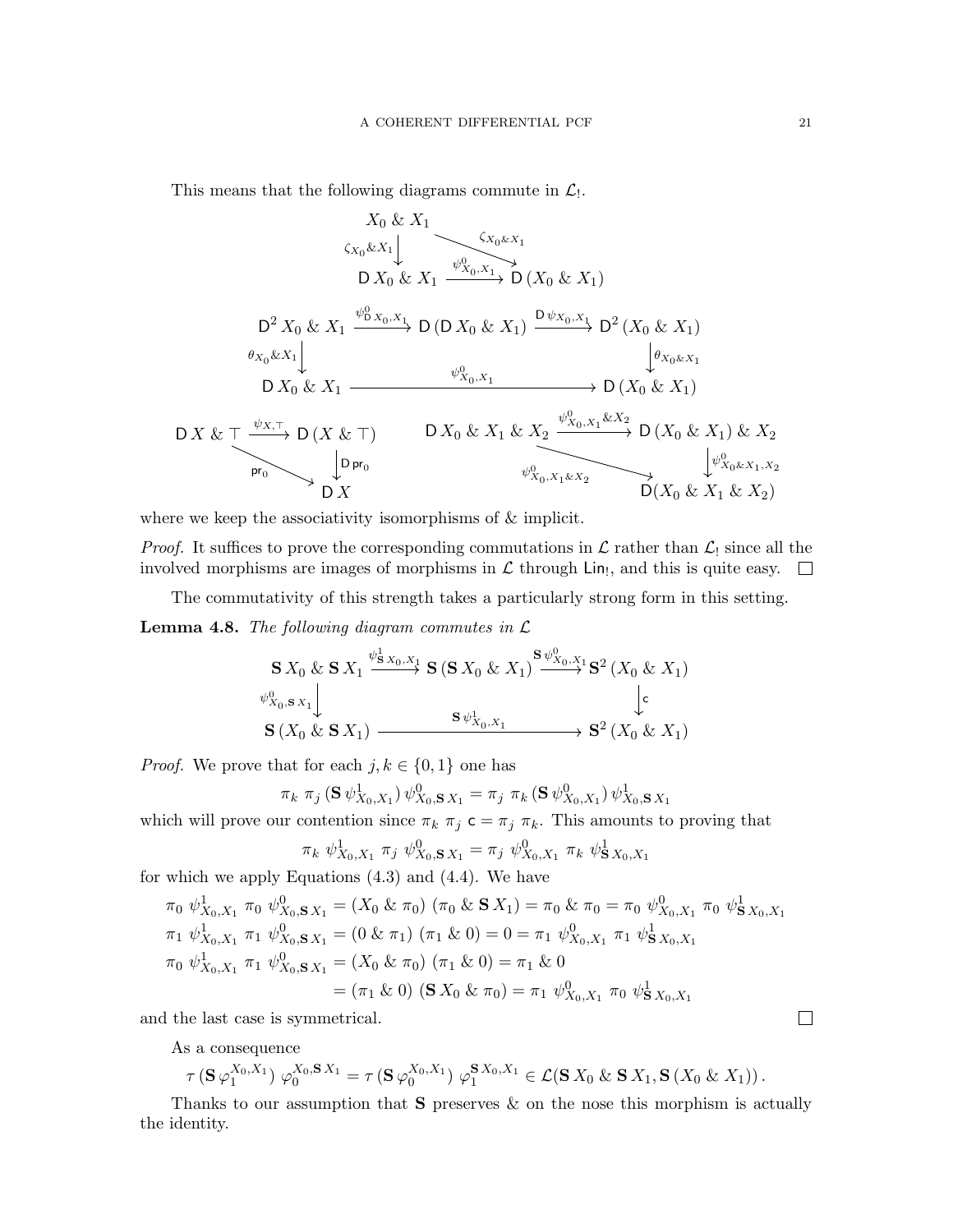<span id="page-21-1"></span>**Theorem 4.9.** The morphism  $\tau(S \psi_{X_0,X_1}^1) \psi_{X_0,\mathbf{S} X_1}^0 = \tau(S \psi_{X_0,X_1}^0) \psi_{\mathbf{S} X_0,X_1}^1$  is the identity morphism.

Proof. The second equation results from Lemma [4.8.](#page-20-0) From the proof of that lemma we get

$$
\pi_0 \tau (\mathbf{S} \psi_{X_0, X_1}^1) \psi_{X_0, \mathbf{S} X_1}^0 = \pi_0 \pi_0 (\mathbf{S} \psi_{X_0, X_1}^1) \psi_{X_0, \mathbf{S} X_1}^0
$$
  
=  $\pi_0 \& \pi_0$ 

and

$$
\pi_1 \tau (\mathbf{S} \psi_{X_0, X_1}^1) \psi_{X_0, \mathbf{S} X_1}^0 = \pi_1 \pi_0 (\mathbf{S} \psi_{X_0, X_1}^1) \psi_{X_0, \mathbf{S} X_1}^0 + \pi_0 \pi_1 (\mathbf{S} \psi_{X_0, X_1}^1) \psi_{X_0, \mathbf{S} X_1}^0
$$
  
= (0 &  $\pi_1$ ) + ( $\pi_1$  & 0) =  $\pi_1$  &  $\pi_1$ 

by linearity of & on morphisms.

More generally given objects  $X_0, \ldots, X_n$  we have an additive strength morphism

$$
\psi^i \in \mathcal{L}_!(X_0 \& \cdots \& \mathsf{D}\,X_i \& \cdots \& X_n, \mathsf{D}(X_0 \& \cdots \& X_n))\,.
$$

which is actually linear and comes from  $\psi^i \in \mathcal{L}(X_0 \& \cdots \& S X_i \& \cdots \& X_n, S(X_0 \& \cdots \& S_n)$  $(X_n)$ ). Up to the identification of  $\mathbf{S}(X_0 \& \cdots \& X_n)$  with  $\mathbf{S} X_0 \& \cdots \& \mathbf{S} X_n$ , this morphism of  $\mathcal L$  can simply be written as

<span id="page-21-2"></span>
$$
\psi^{i} = \iota_0^{X_0} \& \cdots \& \iota_0^{X_{i-1}} \& X_i \& \iota_0^{X_{i+1}} \& \cdots \& \iota_0^{X_n} . \tag{4.5}
$$

When we will need to be explicit as to the list of objects  $X_0, \ldots, X_n$ , we will write  $\psi^i_{X_0, \ldots, X_n}$ instead of  $\psi^i$ .

<span id="page-21-0"></span>**Lemma 4.10.** Let  $i, l \in \{0, \ldots, n\}$ . If  $i \neq l$  we have

$$
(\mathbf{S} \psi_{X_0,\dots,X_n}^i) \psi_{X_0,\dots,\mathbf{S} X_i,\dots,X_n}^l = \mathbf{c} (\mathbf{S} \psi_{X_0,\dots,X_n}^l) \psi_{X_0,\dots,\mathbf{S} X_l,\dots,X_n}^i.
$$

And for any  $i, l \in \{0, 1\}$ , we have

$$
\tau(\mathbf{S} \psi_{X_0,\dots,X_n}^i) \psi_{X_0,\dots,\mathbf{S} X_i,\dots,X_n}^l = \tau(\mathbf{S} \psi_{X_0,\dots,X_n}^l) \psi_{X_0,\dots,\mathbf{S} X_l,\dots,X_n}^i \tau(\mathbf{S} \psi_{X_0,\dots,X_n}^i) \psi_{X_0,\dots,\mathbf{S} X_i,\dots,X_n}^i = \psi_{X_0,\dots,X_n}^i (X_0 \& \dots \& \tau \& \dots \& X_n).
$$

*Proof.* The proof of the first equation is exactly as the one of Lemma [4.8.](#page-20-0) In the case  $l \neq i$ , the second equation follows from the first one and from  $\tau \, \mathsf{c} = \tau$  and in the case  $l = i$ , it is trivial. We prove the last equation. We have

$$
\pi_0 \tau (\mathbf{S} \psi_{X_0,\dots,X_n}^i) \psi_{X_0,\dots,\mathbf{S} X_i,\dots,X_n}^i = \pi_0 \pi_0 (\mathbf{S} \psi_{X_0,\dots,X_n}^i) \psi_{X_0,\dots,\mathbf{S} X_i,\dots,X_n}^i
$$
  
=  $\pi_0 \psi_{X_0,\dots,X_n}^i \pi_0 \psi_{X_0,\dots,\mathbf{S} X_i,\dots,X_n}^i$   
=  $X_0 \& \cdots \& (\pi_0 \pi_0) \& \cdots \& X_n$ 

and

$$
\pi_0 \psi_{X_0,\dots,X_n}^i (X_0 \& \dots \& \tau \& \dots \& X_n) = X_0 \& \dots \& (\pi_0 \tau) \& \dots \& X_n
$$
\n
$$
= X_0 \& \dots \& (\pi_0 \pi_0) \& \dots \& X_n.
$$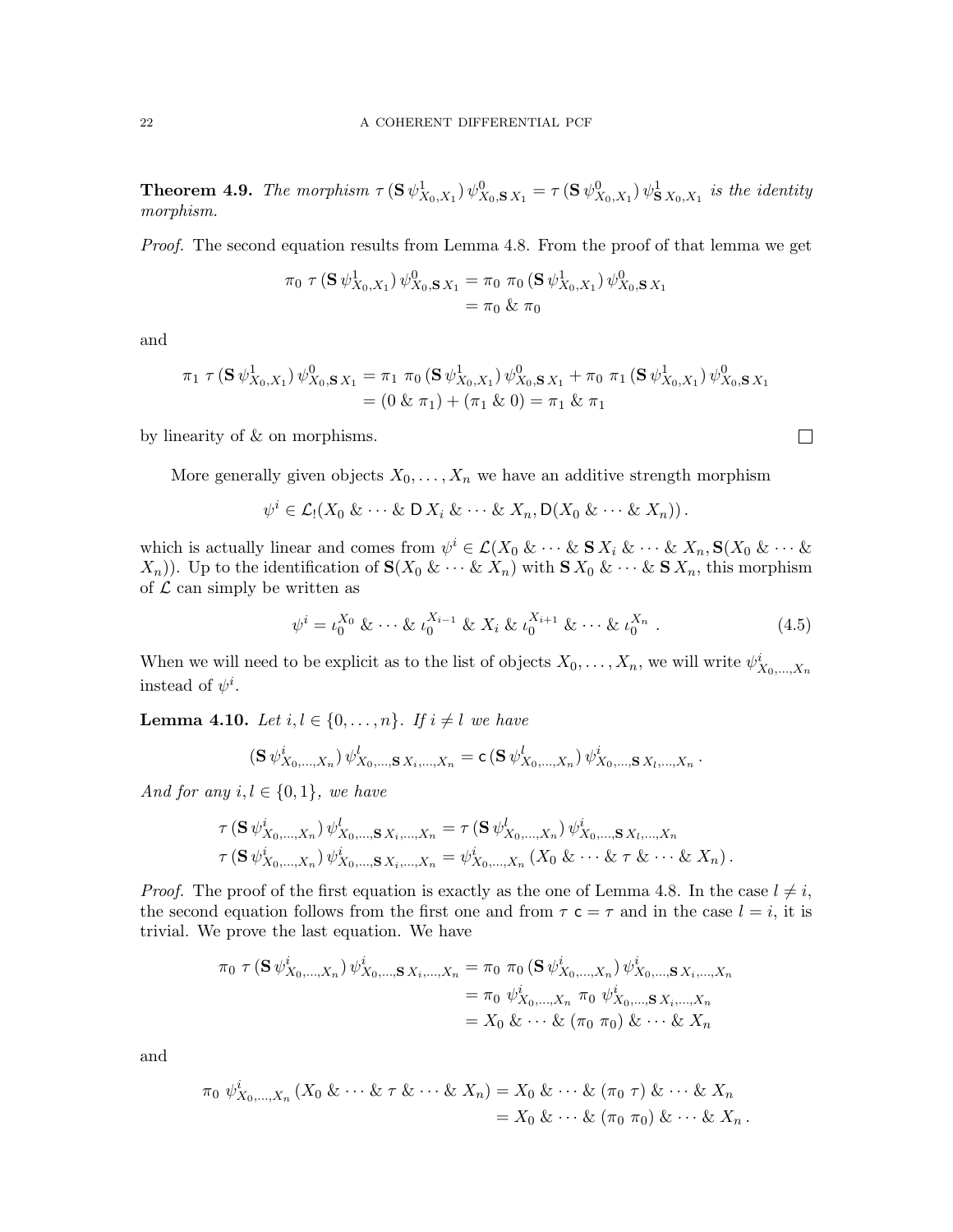Next we have  
\n
$$
\pi_1 \tau (\mathbf{S} \psi_{X_0,...,X_n}^i) \psi_{X_0,...,\mathbf{S} X_i,...,X_n}^i = (\pi_0 \pi_1 + \pi_1 \pi_0) (\mathbf{S} \psi_{X_0,...,X_n}^i) \psi_{X_0,...,\mathbf{S} X_i,...,X_n}^i
$$
\n
$$
= \pi_0 \psi_{X_0,...,X_n}^i \pi_1 \psi_{X_0,...,\mathbf{S} X_i,...,X_n}^i
$$
\n
$$
+ \pi_1 \psi_{X_0,...,X_n}^i \pi_0 \psi_{X_0,...,\mathbf{S} X_i,...,X_n}^i
$$
\n
$$
= (X_0 \& \cdots \& \pi_0 \& \cdots \& X_n) (0 \& \cdots \& \pi_1 \& \cdots \& 0)
$$
\n
$$
+ (0 \& \cdots \& \pi_1 \& \cdots \& 0) (X_0 \& \cdots \& \pi_0 \& \cdots \& X_n)
$$

 $= 0 \& \cdots \& (\pi_0 \pi_1 + \pi_1 \pi_0) \& \cdots \& 0$ 

Notice that  $\&$  is not a multilinear operation on morphisms, so in the last equality we are crucially using the fact that all factors but the ith are equal to 0 in both summands. On the other hand we have

$$
\pi_1 \psi_{X_0,...,X_n}^i (X_0 \& \cdots \& \tau \& \cdots \& X_n) = 0 \& \cdots \& (\pi_1 \tau) \& \cdots \& 0
$$
\n
$$
= 0 \& \cdots \& (\pi_0 \pi_1 + \pi_1 \pi_0) \& \cdots \& 0
$$

proving our contention by the fact that  $\pi_0, \pi_1$  are jointly monic.

Given  $f \in \mathcal{L}_1(X_0 \& \cdots \& X_n, Y)$ , we define the *i*-th partial derivative of f as  $D_i f =$  $D f \circ \psi^i \in \mathcal{L}_! (X_0 \& \cdots \& D X_i \& \cdots \& X_n, D Y).$ 

<span id="page-22-0"></span>**Theorem 4.11.** Let  $i, l \in \{0, 1\}$ . If  $i \neq l$  then

$$
D_i D_l f = c \circ D_l D_i f
$$

so that for any  $i, l \in \{0, 1\}$  we have  $\theta \circ D_i D_l f = \theta \circ D_l D_i f$ . Moreover  $\theta \circ D_i D_i f = D_i f \circ D_i f$  $(X_0 \& \cdots \& \theta \& \cdots \& X_n).$ 

This is an immediate consequence of Lemma [4.10](#page-21-0) and of the naturality of c and of  $\theta$  in the category  $\mathcal{L}_!$ .

Notice that the morphism  $\theta \circ D_i D_l f$  in the statement of this result belongs to  $\mathcal{L}_1(X_0 \&$  $\cdots$  & D  $X_i$  &  $X_{i+1}$  &  $\cdots$  & D  $X_l$  &  $\cdots$  &  $X_n$ , D Y ) if  $i < l$  and to  $\mathcal{L}_l(X_0 \& \cdots \& \mathsf{D}^2 X_i \& \cdots$  $\cdots \& X_n, \mathsf{D} Y$  if  $i = l$ .

**Theorem 4.12.** Let  $f \in \mathcal{L}_1(X_0 \& X_1, Y)$  so that  $D f \in \mathcal{L}_1(D X_0 \& D X_1, DY)$ . Then

$$
D f = \theta \circ D_1 D_0 f = \theta \circ D_0 D_1 f.
$$

Proof. The second equation holds by Theorem [4.11.](#page-22-0) Next we have

$$
\theta \circ D_1 D_0 f = \theta \circ D(D_0 f \circ \psi_{X_0, X_1}^0)
$$
  
=  $\theta \circ D^2 f \circ D \psi_{X_0, X_1}^0 \circ \psi_{D X_0, X_1}^1$   
=  $D f \circ \theta \circ D \psi_{X_0, X_1}^0 \circ \psi_{D X_0, X_1}^1$   
=  $D f$ 

by Theorem [4.9.](#page-21-1)

Remark 4.13. The intuitive meaning of this result is that the derivative of a function acting on pairs is obtained as the sum of its partial derivatives. This sum is computed by the  $\theta$  natural transformation.

 $\Box$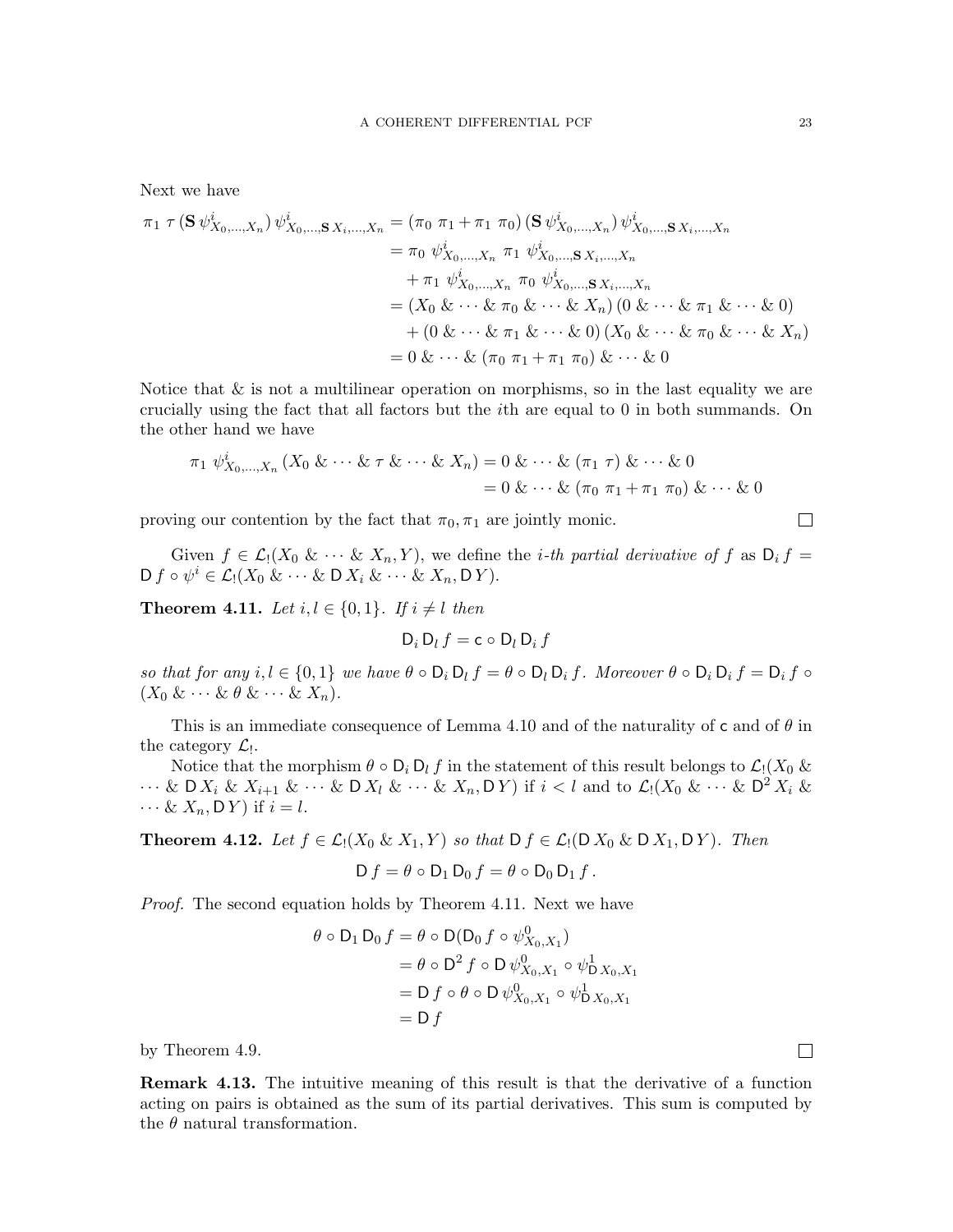Given  $e \in \mathbb{N}$  we can more generally define a linear

$$
\psi_{X_0,\ldots,X_n}^i(e) \in \mathcal{L}_1(X_0 \& \cdots \& \mathsf{D}^e X_i \& \cdots \& X_n, \mathsf{D}^e X_0 \& \cdots \& \mathsf{D}^e X_n)
$$

by induction on e (we give only the definition for  $n = 1$ , the generalization is easy and not really required for our purpose): we set  $\psi^0_{X_0,X_1}(0) = \text{Id}$  and  $\psi^0_{X_0,X_1}(e+1) = \text{D }\psi^0_{X_0,X_1}(e)$  $\psi^0_{\mathsf{D}^e X_0, X_1}$  typed as follows:

$$
\mathsf{D}^{e+1} \, X_0 \, \& \, X_1 \xrightarrow{\psi_{\mathsf{D}^e \, X_0, X_1}} \mathsf{D}^{e+1} \, X_0 \, \& \, \mathsf{D} \, X_1 \xrightarrow{\mathsf{D} \, \psi_{X_0, X_1}^0(e)} \mathsf{D}^{e+1} \, X_0 \, \& \, \mathsf{D}^{e+1} \, X_1
$$

and similarly for  $\psi^1(e)$ . We can easily give a direct description of this morphism.

**Lemma 4.14.**  $\psi_{X_0,...,X_n}^i(e) = \iota_0(e) \& \cdots \& \mathsf{D}^e X_i \& \cdots \& \iota_0(e)$  where  $\iota_0(e) \in \mathcal{L}(X, \mathbf{S}^e X)$ is defined inductively by  $\iota_0(e) = \text{Id}$  and  $\iota_0(e + 1) = (\mathbf{S} \iota_0(e)) \iota_0$ .

That is, in  $\mathcal{L}_1$ ,  $\iota_0(e+1) = (D \iota_0(e)) \circ \iota_0$ . The proof is a straightforward induction.

**Lemma 4.15.** If  $f \in \mathcal{L}_1(X_0 \& X_1, Y)$ ,  $d \in \mathbb{N}$  and  $i \in \{0, 1\}$ , we have  $\mathsf{D}_i^d f = \mathsf{D}^d f \circ \mathsf{D}_i^d f$  $\psi^i_{X_0, X_1}(d)$ .

*Proof.* Immediate consequence of the functoriality of D in  $\mathcal{L}_!$  and of the definition of  $\psi_{\mathbf{v}}^i$   $\mathbf{v}$  (*d*).  $\psi^i_{X_0, X_1}(d)$ .

**Lemma 4.16.** If  $d < e$  we have  $D^d \pi_0 \circ \iota_0(e) = \iota_0(e-1)$  and  $D^d \pi_1 \circ \iota_0(e) = 0$ .

*Proof.* By induction on d. Notice first that we are actually dealing with linear morphisms so that we can do our computations in L. For the base case we have, since  $e > 0$ :  $\pi_i \iota_0(e) =$  $\pi_i$  S( $\iota_0(e-1)$ )  $\iota_0 = \iota_0(e-1)$   $\pi_i$   $\iota_0$  and we have  $\pi_i$   $\iota_0 = \delta_{i,0}$  Id (where  $\delta_{i,j}$  is the Kronecker symbol).

For the inductive case observe first that since  $d + 1 < e$  we have  $e \geq 2$ . Then

$$
(\mathbf{S}^{d+1} \pi_i) \ \iota_0(e) = (\mathbf{S}^{d+1} \pi_i) \ \mathbf{S}(\iota_0(e-1)) \circ \iota_0
$$
  
=  $\mathbf{S}((\mathbf{S}^d \pi_i) \ \iota_0(e-1)) \ \iota_0$   
=  $\mathbf{S}(\delta_{i,0} \ \iota_0(e-2)) \ \iota_0$  by ind. hypothesis  
=  $\delta_{i,0} \ \iota_0(e-1)$ 

as contended.

We generalize the canonical flip  $c \in \mathcal{L}(\mathbf{S}^2 X, \mathbf{S}^2 X)$  to an iso  $c(l) \in \mathcal{L}(\mathbf{S}^{l+2} X, \mathbf{S}^{l+2} X)$ for each  $l \in \mathbb{N}$  defined inductively by

$$
c(0) = c \quad \text{and} \quad c(l+1) = c(Sc(l)).
$$

Lemma 4.17. Given  $i_0, \ldots, i_{l+1} \in \{0, 1\}$ , one has

$$
\pi_{i_{l+1}} \cdots \pi_{i_0} \mathsf{c}(l) = \pi_{i_0} \pi_{i_{l+1}} \cdots \pi_{i_1}
$$

.

*Proof.* By induction on l. For  $l = 0$  the property holds by the very definition of c. Assume that the property holds for l and let us prove it for  $l + 1$ . So let  $i_0, \ldots, i_{l+2} \in \{0, 1\}$ . We have

$$
\pi_{i_{l+2}} \cdots \pi_{i_0} \mathbf{c}(l+1) = \pi_{i_{l+2}} \cdots \pi_{i_0} \mathbf{c}(\mathbf{S} \mathbf{c}(l))
$$
  
\n
$$
= \pi_{i_{l+2}} \cdots \pi_{i_2} \pi_{i_0} \pi_{i_1} (\mathbf{S} \mathbf{c}(l))
$$
  
\n
$$
= \pi_{i_{l+2}} \cdots \pi_{i_2} \pi_{i_0} \mathbf{c}(l) \pi_{i_1} \text{ by nat. of } \pi_{i_1}
$$
  
\n
$$
= \pi_{i_0} \pi_{i_{l+2}} \cdots \pi_{i_2} \pi_{i_1} \text{ by ind. hyp.}
$$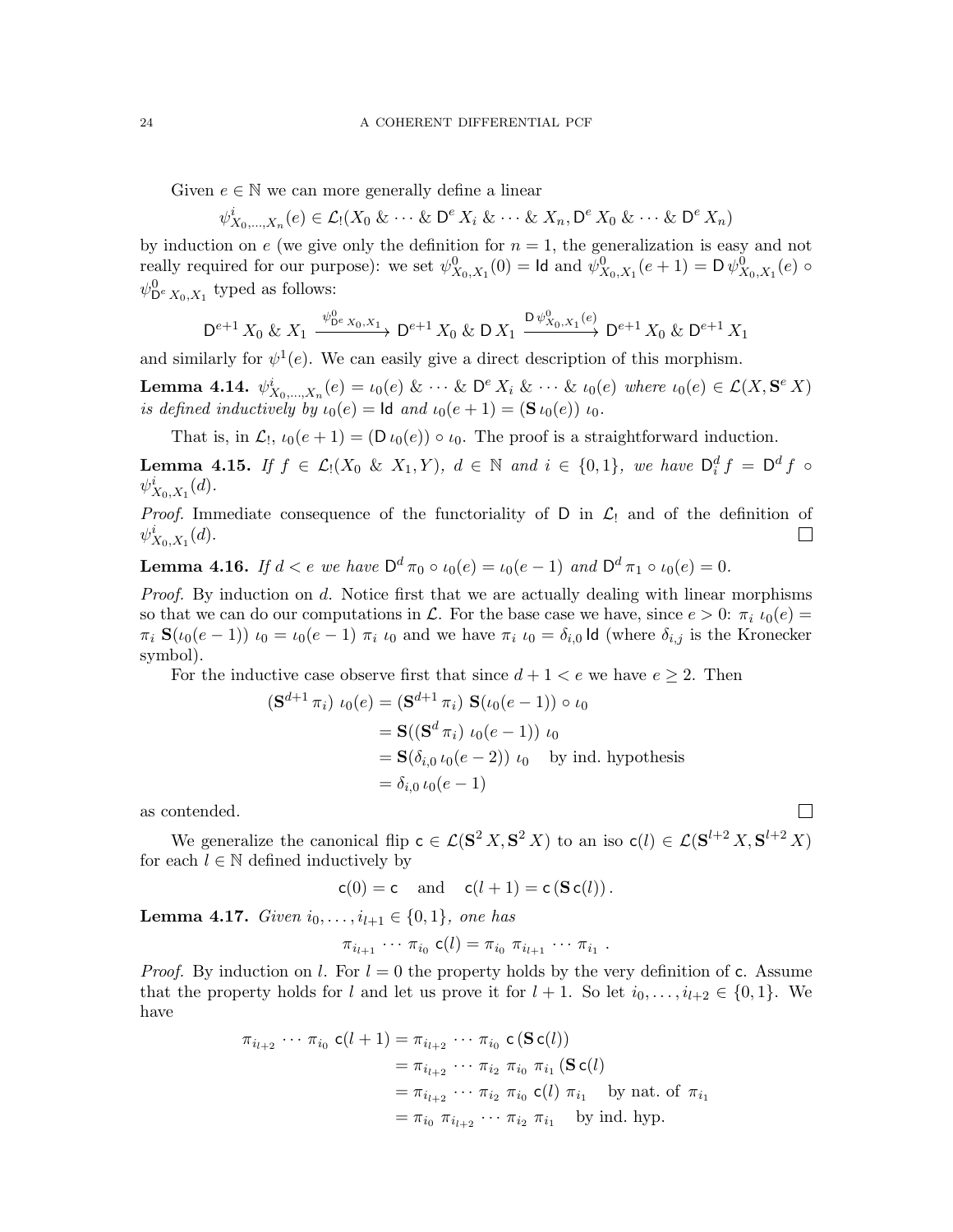$\Box$ 

This means that  $c(l)$  implements a circular permutation of length  $l + 2$  on the indices.

<span id="page-24-2"></span>**Lemma 4.18.** Let  $f \in \mathcal{L}_1(X_0 \& X_1, Y)$  and let  $k \in \mathbb{N}$ . Then  $D_1 D_0^{k+1} f, D_0^{k+1} D_1 f \in$  $\mathcal{L}_!(\mathsf{D}^{k+1} X \& \mathsf{D} X, \mathsf{D}^{k+2} Y)$  satisfy the relation  $\mathsf{D}_1 \mathsf{D}_0^{k+1} f = \mathsf{c}(k) \circ \mathsf{D}_0^{k+1} \mathsf{D}_1 f$ .

*Proof.* For  $k = 0$ , this is just Theorem [4.11.](#page-22-0) For the inductive step we have

$$
D_1 D_0^{k+2} f = c \circ D_0 D_1 D_0^{k+1} f \text{ by Theorem 4.11}
$$
  
=  $c \circ D_0(c(k) \circ D_0^{k+1} D_1 f)$  by ind. hyp.  
=  $c \circ D c(k) \circ D_0^{k+2} D_1 f$  by def. of  $D_0$   
=  $c(k+1) \circ D_0^{k+2} D_1 f$  by def. of  $c(k+1)$ .

<span id="page-24-0"></span>4.3. Differentiation in the closed case. Since our purpose is to provide the categorical foundations of  $\Lambda_{cd}$ , we require the category  $\mathcal L$  to be closed wrt. its SMC structure.

Remember that we consider the isos  $D(Z \& X) \simeq D Z \& D X$  and  $D(X \Rightarrow Y) \simeq X \Rightarrow$ DY as identities: this is our  $(S \otimes \text{-}\text{fun})$  axiom and we assume that the corresponding iso, which is  $\text{Cur}(D_0 \text{Ev}) = \text{Cur}((D \text{Ev}) \circ \psi_{X \to Y,X}^0) \in \mathcal{L}(\text{D}(X \Rightarrow Y), X \Rightarrow \text{D} Y)$ , is the identity morphism. With these identifications we have the following equation.

<span id="page-24-3"></span>**Lemma 4.19.** Let  $f \in \mathcal{L}[(Z \& X, Y)]$  so that  $\text{Cur } f \in \mathcal{L}[(Z, X \Rightarrow Y)]$ ,  $D_0 f \in \mathcal{L}[(D Z \& Y)]$  $X, \mathsf{D}\, Y$  and  $\mathsf{D}(\mathsf{Cur}\, f) \in \mathcal{L}_1(\mathsf{D}\, Z, X \Rightarrow \mathsf{D}\, Y)$ . Then  $\mathsf{D}(\mathsf{Cur}\, f) = \mathsf{Cur}(\mathsf{D}_0\, f)$ .

*Proof.* More precisely we must prove that  $\text{Cur}(D_0 Ev) \circ D(\text{Cur } f) = \text{Cur}(D_0 f)$  which boils down to the naturality of  $\psi^0$  by simple computations in the CCC  $\mathcal{L}_1$ . down to the naturality of  $\psi^0$  by simple computations in the CCC  $\mathcal{L}_!$ .

<span id="page-24-1"></span>**Lemma 4.20.** The following diagram commutes in  $\mathcal{L}$ 

$$
X \otimes Y \xrightarrow{\iota_0 \otimes Y} \mathbf{S} X \otimes Y
$$
  
\n
$$
\downarrow_{\varphi_0} \varphi_0^{X,Y}
$$
  
\n
$$
\mathbf{S}(X \otimes Y)
$$

This is easily proven using as usual the fact that  $\pi_0, \pi_1$  are jointly monic.

**Lemma 4.21.** The following diagram commutes in  $\mathcal{L}_1$ 

$$
(X \Rightarrow DY) \& D X \xrightarrow{DEv} DY
$$
  

$$
\psi_{X \Rightarrow DY, x}^1 \qquad \qquad \uparrow \theta
$$
  

$$
(X \Rightarrow D^2 Y) \& D X \xrightarrow{DEv} D^2 Y
$$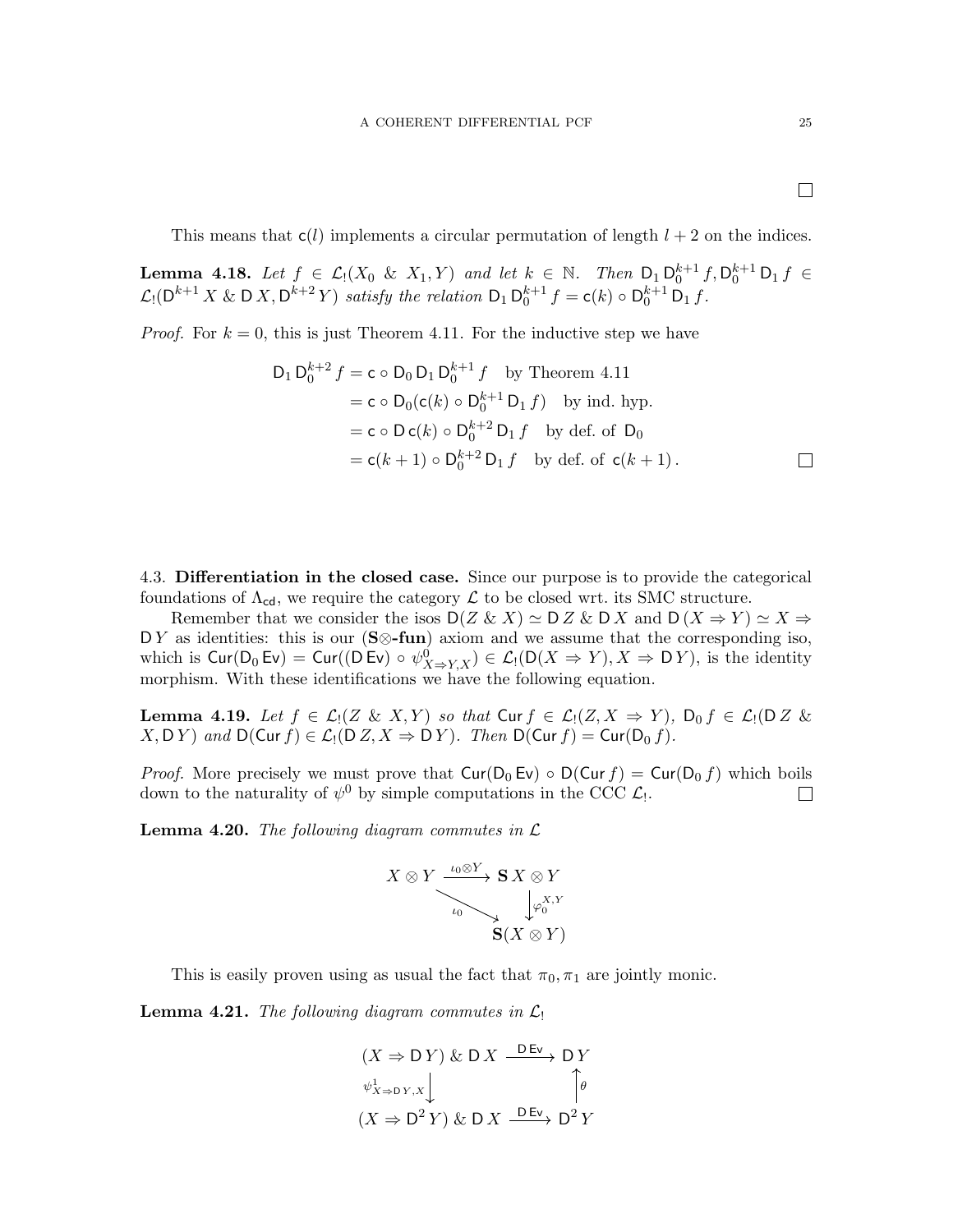Proof. We need to come back to the definition of the functor D. We expand the definition of  $D Ev : (X \Rightarrow DY) \& D X \rightarrow D Y$  in  $\mathcal{L}$ .

$$
D Ev = (S Ev) \partial_{(1X \to Y) \& X}
$$
  
\n
$$
= (S ev) S(\text{der}_{1X \to Y} \otimes !X) S(m^{2})^{-1} \partial_{(1X \to Y) \& X} \text{ by def. of Ev}
$$
  
\n
$$
= (S ev) S(\text{der}_{1X \to Y} \otimes !X) L_{1((1X \to Y)),1X} (\partial_{1X \to Y} \otimes \partial_{X}) (m^{2})^{-1} \text{ by } (\partial \text{-} \& X)
$$
  
\n
$$
= (S ev) L_{(1X \to Y),1X} (S \text{ der}_{1X \to Y} \otimes S!X) (\partial_{1X \to Y} \otimes \partial_{X}) (m^{2})^{-1}
$$
  
\n
$$
= (S ev) L_{(1X \to Y),1X} (\text{der}_{S((1X \to Y)} \otimes \partial_{X}) (m^{2})^{-1} \text{ by } (\partial \text{-chain})
$$
  
\n
$$
= (S ev) \tau (S \varphi_{(1X \to Y) \otimes 1X}^{0}) \varphi_{1X \to SY,1X}^{1} (\text{der}_{S((1X \to Y)} \otimes \partial_{X}) (m^{2})^{-1} \text{ by def. of } L
$$
  
\n
$$
= \tau (S^{2} ev) (S \varphi_{(1X \to Y) \otimes 1X}^{0}) \varphi_{1X \to SY,1X}^{1} (\text{der}_{S((1X \to Y)} \otimes \partial_{X}) (m^{2})^{-1}
$$
  
\n
$$
= \tau (S ev) \varphi_{1X \to SY,1X}^{1} (\text{der}_{S((1X \to Y)} \otimes \partial_{X}) (m^{2})^{-1}
$$

by the identification  $\mathbf{S}$  ( $!X \rightarrow Y$ ) = ( $!X \rightarrow \mathbf{S} Y$ ). On the other hand we have

$$
(D Ev) \circ \psi_{X\Rightarrow DY,X}^{1} = (\mathbf{S} ev) L_{(IX\multimap \mathbf{S}'Y),!X} (\text{der}_{\mathbf{S}(!X\multimap \mathbf{S}'Y)} \otimes \partial_{X}) (m^{2})^{-1} ! \psi_{X\Rightarrow DY,X}^{1} \text{ as above}
$$
  
\n
$$
= (\mathbf{S} ev) L_{(IX\multimap \mathbf{S}'Y),!X} (\text{der}_{\mathbf{S}(!X\multimap \mathbf{S}'Y)} \otimes \partial_{X}) (m^{2})^{-1} ! (\iota_{0} & \mathbf{S}'X)
$$
  
\nby def. of  $\psi_{X\Rightarrow DY,X}^{1}$   
\n
$$
= (\mathbf{S} ev) L_{(IX\multimap \mathbf{S}'Y),!X} (\text{der}_{\mathbf{S}(!X\multimap \mathbf{S}'Y)} \otimes \partial_{X}) (l\iota_{0} \otimes \mathbf{S}'X) (m^{2})^{-1}
$$
  
\n
$$
= (\mathbf{S} ev) L_{(IX\multimap \mathbf{S}'Y),!X} (\iota_{0} \otimes \partial_{X}) (\text{der}_{([X\multimap \mathbf{S}'Y)} \otimes \mathbf{S}'X) (m^{2})^{-1}
$$
  
\n
$$
= (\mathbf{S} ev) \tau (\mathbf{S} \varphi_{IX\multimap \mathbf{S}'Y,!X}^{1}) \varphi_{IX\multimap \mathbf{S}'Y,!X}^{0} (\iota_{0} \otimes \mathbf{S}'X)
$$
  
\n
$$
((!X \multimap \mathbf{S}'Y) \otimes \partial_{X}) (\text{der}_{([X\multimap \mathbf{S}'Y)} \otimes \mathbf{S}'X) (m^{2})^{-1} \text{ by def. of } L
$$
  
\n
$$
= (\mathbf{S} ev) \tau (\mathbf{S} \varphi_{IX\multimap \mathbf{S}'Y,!X}^{1}) \iota_{0} (\text{der}_{([X\multimap \mathbf{S}'Y)} \otimes \partial_{X}) (m^{2})^{-1} \text{ by Lemma 4.20}
$$
  
\n
$$
= (\mathbf{S} ev) \tau \iota_{0} \varphi_{IX\multimap \mathbf{S}'Y,!X}^{1} (\text{der}_{([X\multimap \mathbf{S}'Y)} \otimes \partial_{X}) (m^{2})
$$

which proves our contention.

<span id="page-25-0"></span>4.4. The case of multilinear morphisms. For each  $i \in \{0, \ldots, n\}$  we can define a tensorial generalized strength

 $\overline{\phantom{a}}$ 

$$
\varphi_{X_0,\ldots,X_n}^i\in \mathcal{L}(X_0\otimes\cdots\otimes \mathbf{S} X_i\otimes\cdots\otimes X_n,\mathbf{S}(X_0\otimes\cdots\otimes X_n)).
$$

Let  $l \in \mathcal{L}(X_0 \otimes \cdots \otimes X_n, Y)$ , then we define  $\tilde{l} \in \mathcal{L}_1(X_0 \& \cdots \& X_n, Y)$  as the following composition of morphisms

$$
\mathop{!} (X_0 \& \cdots \& X_n) \xrightarrow{(m^n)^{-1}} X_0 \otimes \cdots \otimes \mathop{!} X_n \xrightarrow{\text{der}_{X_0} \otimes \cdots \otimes \text{der}_{X_n}} X_0 \otimes \cdots \otimes X_n \xrightarrow{l} Y
$$

A morphism in  $\mathcal{L}_1(X_0 \&\cdots \& X_n, Y)$  definable in that way can be called an  $n+1$ -linear morphism (that is, a multilinear morphisms with  $n+1$  arguments) for the following reason.

Lemma 4.22. With these notations, we have

 $\widetilde{l} \circ (X_0 \& \cdots \& X_{i-1} \& 0 \& X_{i+1} \cdots \& X_n) = 0$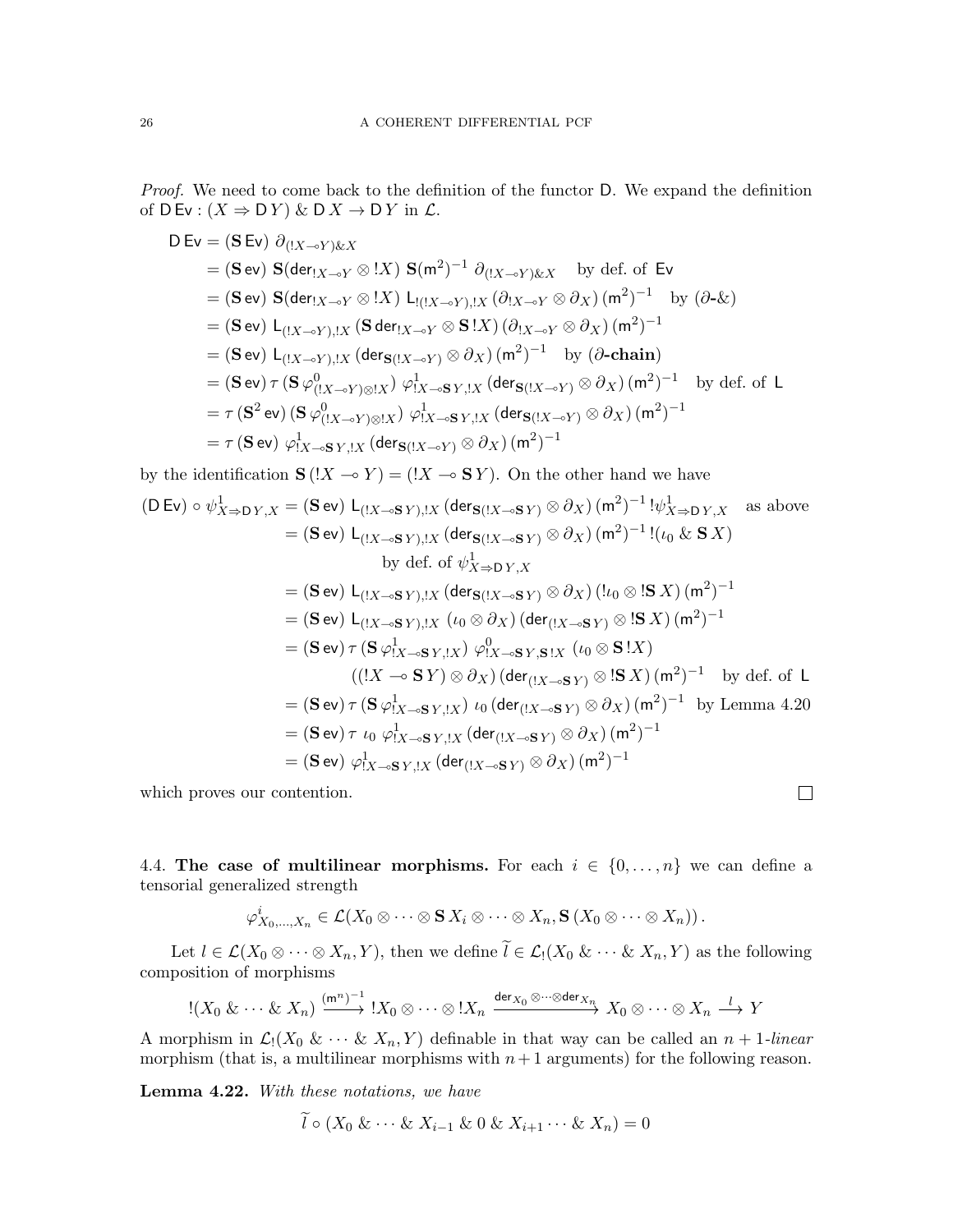and if  $f_0, f_1 \in \mathcal{L}(Z, X_i)$  are summable then so are

$$
\widetilde{l}\circ(X_0\&\cdots\& X_{i-1}\&f_j\&X_{i+1}\cdots\&X_n)
$$

for  $j = 0, 1$  and

$$
\tilde{l} \circ (X_0 \& \cdots \& X_{i-1} \& (f_0 + f_1) \& X_{i+1} \cdots \& X_n)
$$
  
=  $\tilde{l} \circ (X_0 \& \cdots \& X_{i-1} \& f_0 \& X_{i+1} \cdots \& X_n)$   
+  $\tilde{l} \circ (X_0 \& \cdots \& X_{i-1} \& f_1 \& X_{i+1} \cdots \& X_n).$ 

*Proof.* For the summability, we have  $l \circ (X_0 \& \cdots \& X_{i-1} \& f_j \& X_{i+1} \cdots \& X_n) = l_j$ where  $l_j = l(X_0 \otimes \cdots \otimes f_j \otimes \cdots \otimes X_n)$  and since  $f_0, f_1$  are summable so are  $X_0 \otimes \cdots \otimes f_j \otimes f_j$  $\cdots \otimes X_n$  for  $j = 0, 1$  by (S⊗-dist) with  $X_0 \otimes \cdots \otimes (f_0 + f_1) \otimes \cdots \otimes X_n$  as sum. The result follows by Lemma 2.3 of [\[Ehr21\]](#page-71-1). For the property relative to 0 we use similarly the fact that 0 is absorbing for  $\otimes$  and for composition in  $\mathcal{L}$ .  $\Box$ 

**Theorem 4.23.** Let  $f \in \mathcal{L}(X_0 \& \cdots \& X_n, Y)$  be  $n+1$ -linear. Then  $D f \in \mathcal{L}_1(D X_0 \& \cdots \& X_n, Y)$  $\cdots \& D X_n, D Y$  is also  $n + 1$ -linear.

*Proof.* We assume  $n = 1$  for the sake of readability, the general case is not more difficult. Let  $l \in \mathcal{L}(X_0 \otimes X_1, Y)$  be such that  $f = l$ . Then we set  $l' = (\mathbf{S} l) \mathsf{L}_{X_0, X_1} \in \mathcal{L}(\mathbf{S} X_0 \otimes \mathbf{S} X_1, \mathbf{S} Y)$ and using  $(\partial - \&)$  and  $(\partial - \text{chain})$  one shows that  $\tilde{l'} = D f$ .  $\Box$ 

<span id="page-26-0"></span>**Lemma 4.24.** Given  $X_0, \ldots, X_n \in \text{Obj}(\mathcal{L})$  and  $X = X_0 \& \cdots \& X_n$ , we have

$$
\pi_0 \partial_X \mathbf{m}^n = \mathbf{m}^n \left( \begin{matrix} 1 \pi_0 \otimes \cdots \otimes 1 \pi_0 \end{matrix} \right) \pi_1 \partial_X \mathbf{m}^n = \mathbf{m}^n \left( \left( \pi_1 \partial_{X_0} \right) \otimes 1 \pi_0 \otimes \cdots \otimes 1 \pi_0 + \cdots + 1 \pi_0 \otimes \cdots \otimes 1 \pi_0 \otimes (\pi_1 \partial_{X_0}) \right).
$$

which both belong to  $\mathcal{L}$ (! $\mathbf{S} X_0 \otimes \cdots \otimes \mathbf{S} X_n$ , !X).

*Proof.* For the sake of readability we assume that  $n = 1$ , the general case is not more difficult. By Axiom  $(\partial - \&)$  we have  $\partial_X m^2 = \mathbf{S} m^2 L_2 (\partial_{X_0} \otimes \partial_{X_1})$  hence

$$
\pi_0 \partial_X \mathbf{m}^2 = \pi_0 \mathbf{S} \mathbf{m}^2 \mathbf{L}_2 (\partial_{X_0} \otimes \partial_{X_1})
$$
  
=  $\mathbf{m}^2 \pi_0 \mathbf{L}_2 (\partial_{X_0} \otimes \partial_{X_1})$   
=  $\mathbf{m}^2 (\pi_0 \otimes \pi_0) (\partial_{X_0} \otimes \partial_{X_1})$   
=  $\mathbf{m}^2 (!\pi_0 \otimes !\pi_0)$ 

and

$$
\pi_1 \partial_X \mathbf{m}^2 = \mathbf{m}^2 \pi_1 L_2 (\partial_{X_0} \otimes \partial_{X_1})
$$
  
=  $\mathbf{m}^2 (\pi_1 \otimes \pi_0 + \pi_0 \otimes \pi_1) (\partial_{X_0} \otimes \partial_{X_1})$   
=  $\mathbf{m}^2 ((\pi_1 \partial_{X_0}) \otimes \pi_0 + \pi_0 \otimes (\pi_1 \partial_{X_1}))$ 

<span id="page-26-1"></span>**Theorem 4.25.** With the same notations,  $D\tilde{l} \in \mathcal{L}_1(D X_0 \& \cdots \& D X_n, DY)$  satisfies

$$
\pi_0 \circ \widetilde{DI} = \widetilde{l} \circ (\pi_0 \& \cdots \& \pi_0)
$$
  
\n
$$
\pi_1 \circ \widetilde{DI} = \widetilde{l} \circ (\pi_1 \& \cdots \& \pi_0) + \cdots + \widetilde{l} \circ (\pi_0 \& \cdots \& \pi_1).
$$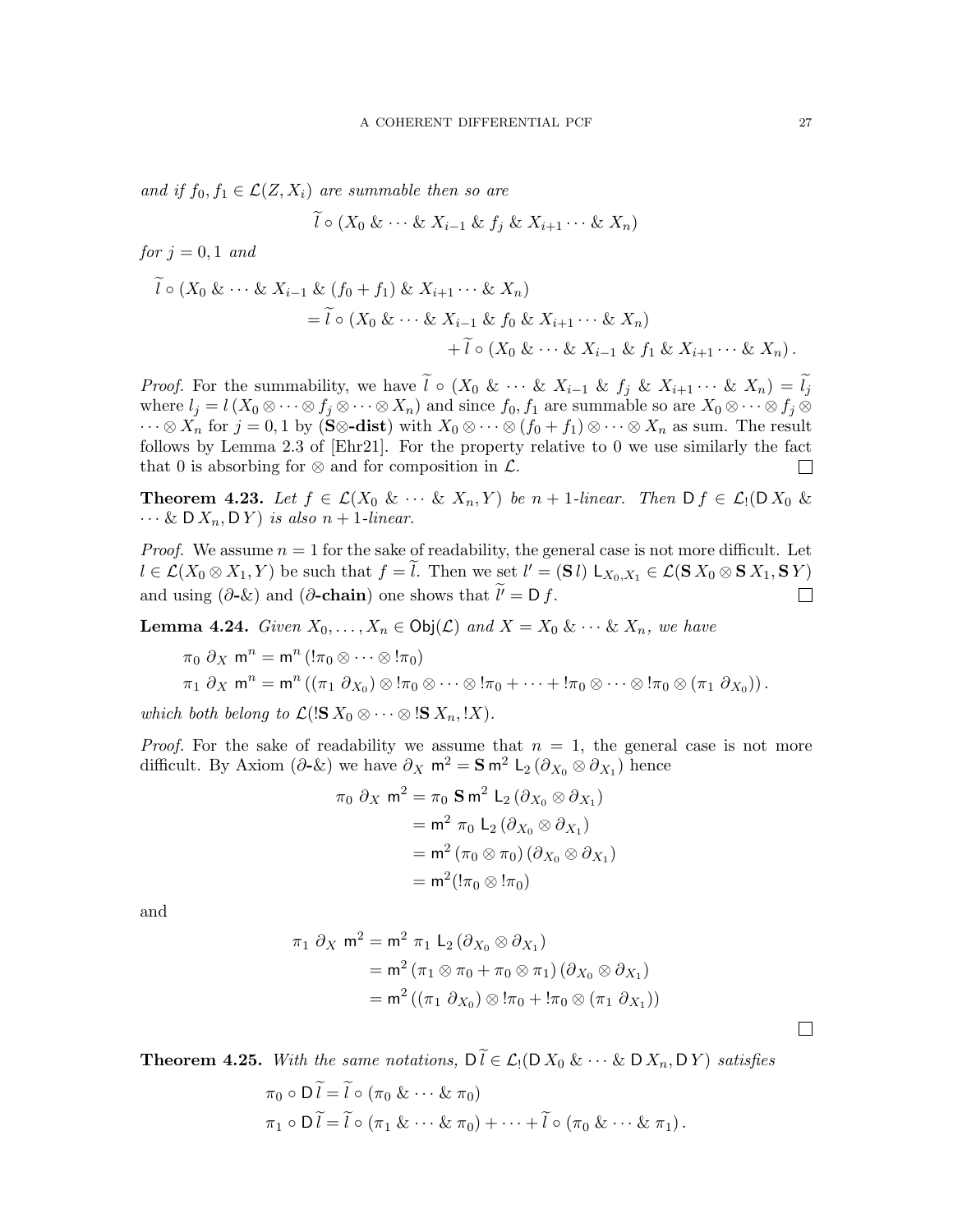*Proof.* Immediate consequence of Lemma [4.24](#page-26-0) and of the naturality of the  $\pi_j$ 's wrt. S in L.  $\Box$ 

For  $i \in \{1, \ldots, n\}$ , we have  $(\mathbf{S} l)$   $\varphi^i \in \mathcal{L}(X_0 \otimes \cdots \otimes \mathbf{S} X_i \otimes \cdots \otimes X_n, \mathbf{S} Y)$ . Remember that  $\pi_j \in \mathcal{L}(\mathbf{S} X, X)$ . Given a "linear" morphism  $h \in \mathcal{L}(X, Y)$ , we use the same notation h for the corresponding morphism  $\text{Lin}_!h = h$  der  $X \in \mathcal{L}_!(X, Y)$ .

Let  $l \in \mathcal{L}(X_0 \otimes \cdots \otimes X_n, Y)$ , since  $\tilde{l}$  is multilinear, its partial derivatives should be "trivial", the purpose of the next result is to state precisely this triviality. Given  $i \in$  $\{0,\ldots,n\}$ , we define the *i*-th "partial application" of the functor **S** to l as  $\mathbf{S}_i l = (\mathbf{S} l) \varphi^i \in \mathbb{R}$  $\mathcal{L}(X_0\otimes\cdots\otimes \mathbf{S} X_i\otimes\cdots\otimes X_n,\mathbf{S} Y).$ 

**Theorem 4.26.** For each  $i \in \{0, ..., n\}$  we have  $D_i l = S_i l$  and for  $j \in \{0, 1\}$ , we have  $\pi_j \circ \mathsf{D}_i l = l \circ (X_0 \& \cdots \& \pi_j \& \cdots \& X_n).$ 

*Proof.* For the sake of readability we take  $i = n = 1$ . The general case is conceptually not more difficult to deal with, just harder to read due to cumbersome notations. We first prove the second equation for  $i = 1$ , namely, in  $\mathcal{L}$ :

$$
\pi_j D_1 \widetilde{l} = \widetilde{l}!(X_0 \& \pi_j)
$$

where  $l \in \mathcal{L}(X_0 \otimes X_1, Y)$  so that  $l = l$  (der  $X_0 \otimes$  der  $X_1$ )  $(\mathsf{m}^2)^{-1}$  is a bilinear morphism in  $\mathcal{L}_l$ . We have

$$
\pi_j D_1 \widetilde{l} = \pi_j S \widetilde{l} \partial_{X_0 \& X_1} !\psi^1 = \widetilde{l} \pi_j \partial_{X_0 \& X_1} !\psi^1.
$$

Therefore

$$
\pi_0 \, \mathsf{D}_1 \, \widetilde{l} = \widetilde{l} \, !(\pi_0 \, \& \, \pi_0) \, !\psi^1 \quad \text{by } (\partial\text{-local})
$$
\n
$$
= \widetilde{l} \, !(X_0 \, & \pi_0)
$$

since  $(\pi_0 \& \pi_0) \psi^1 = (X_0 \& \pi_0)$ . Next

$$
\pi_1 D_1 \widetilde{l} = \widetilde{l} m^2 \left( \left( (\pi_1 \partial_{X_0}) \otimes |\pi_0 \right) + \left( |\pi_0 \otimes (\pi_1 \partial_{X_1}) \right) \right) (m^2)^{-1} \left[ \psi^1 \right]
$$
\nby  $(\partial \text{-} \& )$  and  $\text{def. of } L$   
\n
$$
= l \left( \text{der}_{X_0} \otimes \text{der}_{X_1} \right) (m^2)^{-1} m^2 \left( \left( (\pi_1 \partial_{X_0}) \otimes |\pi_0 \right) + \left( |\pi_0 \otimes (\pi_1 \partial_{X_1}) \right) \right) (m^2)^{-1} \left[ \psi^1 \right]
$$
\nby  $\text{def. of } \widetilde{l}$   
\n
$$
= l \left( \left( \text{der}_{X_0} \pi_1 \partial_{X_0} \right) \otimes \left( \text{der}_{X_1} |\pi_0 \right) + \left( \text{der}_{X_0} |\pi_0 \right) \otimes \left( \text{der}_{X_1} \pi_1 \partial_{X_1} \right) \right) (m^2)^{-1} \left[ \psi^1 \right]
$$
\n
$$
= l \left( (\pi_1 \text{S} \text{der}_{X_0} \partial_{X_0}) \otimes \left( \text{der}_{X_1} |\pi_0 \right) + \left( \text{der}_{X_0} |\pi_0 \right) \otimes (\pi_1 \text{S} \text{der}_{X_1} \partial_{X_1}) \right) (m^2)^{-1} \left[ \psi^1 \right]
$$
\nby  $\text{nat. of } \pi_1$   
\n
$$
= l \left( (\pi_1 \text{der}_{S X_0}) \otimes \left( \text{der}_{X_1} |\pi_0 \right) + \left( \text{der}_{X_0} |\pi_0 \right) \otimes (\pi_1 \text{der}_{S X_1}) \right) (m^2)^{-1} \left[ \psi^1 \right]
$$
\n
$$
= l \left( \left( \text{der}_{X_0} |\pi_1 \right) \otimes \left( \text{der}_{X_1} |\pi_0 \right) + \left( \text{der}_{X_0} |\pi_0 \right) \otimes \left( \text{der}_{X_1} |\pi_1 \right
$$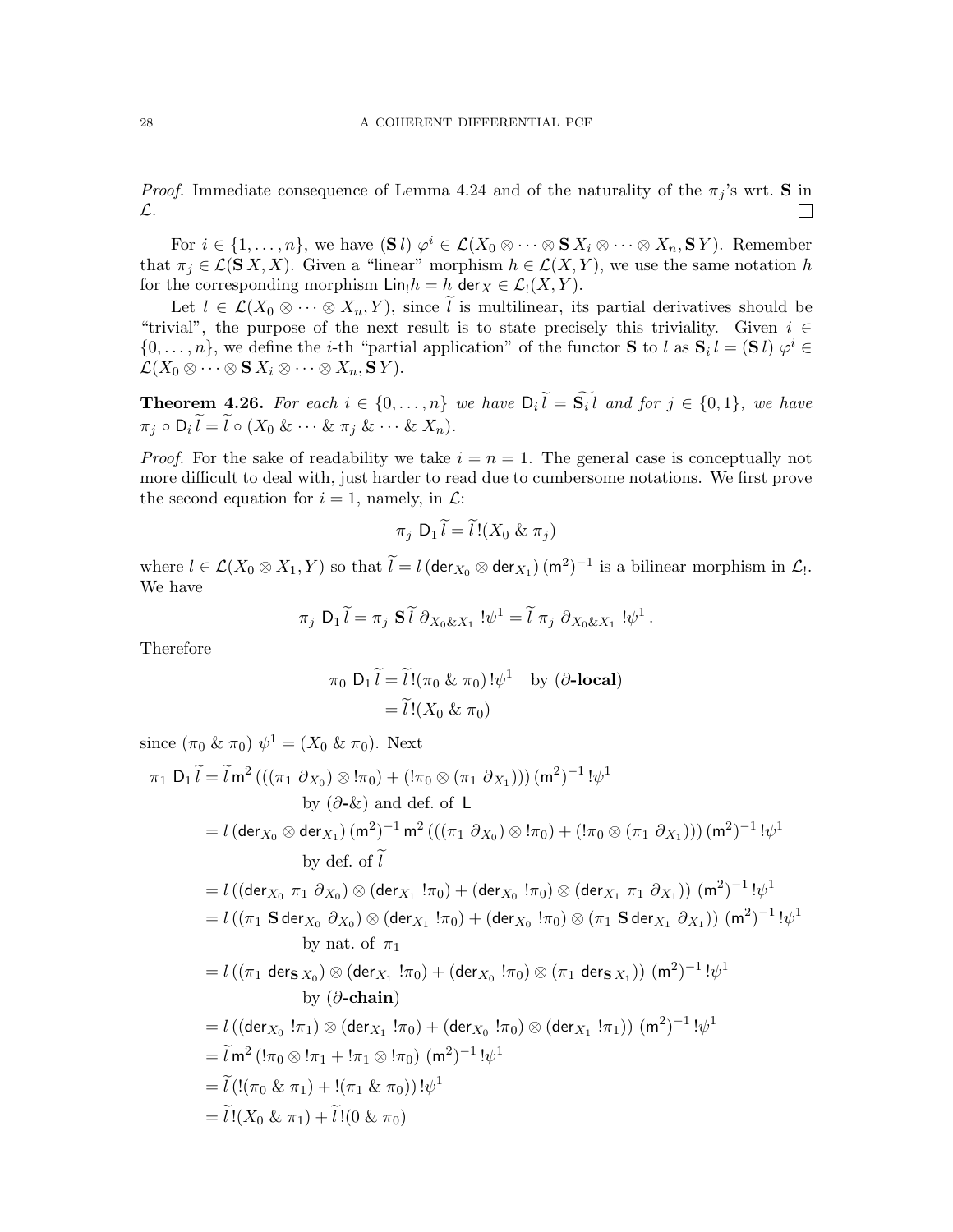since  $(\pi_0 \& \pi_1) \psi^1 = (X_0 \& \pi_1)$  and  $(\pi_1 \& \pi_0) \psi^1 = (0 \& \pi_0)$ . Finally we have

$$
\widetilde{l}!(0 \& \pi_0) = l \left(\text{der}_{X_0} \otimes \text{der}_{X_1}\right) (m^2)^{-1}!(0 \& \pi_0)
$$

$$
= l \left(\text{der}_{X_0} \otimes \text{der}_{X_1}\right) (!0 \otimes !\pi_0) (m^2)^{-1}
$$

$$
= l \left(0 \otimes \pi_0\right) (m^2)^{-1} = 0
$$

proving our contention. Now we prove the first equation for  $i = 1$ . For  $j \in \{0, 1\}$  we have

$$
\pi_j \widetilde{S}(i) \varphi^1 = \pi_j \widetilde{S}(i) \varphi^1 (\text{der}_{X_0} \otimes \text{der}_{S(X_1)} (m^2)^{-1}
$$
  
\n
$$
= l \pi_j \varphi^1 (\text{der}_{X_0} \otimes \text{der}_{S(X_1)} (m^2)^{-1}
$$
  
\n
$$
= l (X_0 \otimes \pi_j) (\text{der}_{X_0} \otimes \text{der}_{S(X_1)} (m^2)^{-1} \text{ by def. of } \varphi^1
$$
  
\n
$$
= l (\text{der}_{X_0} \otimes \text{der}_{X_1}) (!X_0 \otimes !\pi_j) (m^2)^{-1}
$$
  
\n
$$
= l (\text{der}_{X_0} \otimes \text{der}_{X_1}) (m^2)^{-1} ! (X_0 \& \pi_j)
$$
  
\n
$$
= \widetilde{l} ! (X_0 \& \pi_j) \text{ by definition of } \widetilde{l}
$$
  
\n
$$
= \pi_j D_1 \widetilde{l} \text{ as we have just proven,}
$$

which proves our first equation by the fact that  $\pi_0, \pi_1$  are jointly epic.

<span id="page-28-0"></span>4.5. The basic multilinear constructs. Now we introduce the multilinear operations which will interpret the basic constructs of  $\Lambda_{cd}$ . We make the following assumption about L.

**(Int)** The functor  $X \mapsto 1 \oplus X$  from  $\mathcal L$  to  $\mathcal L$  has an initial algebra N.

This means that there is a morphism  $\chi \in \mathcal{L}(1 \oplus \mathsf{N}, \mathsf{N})$  such that for any  $f \in \mathcal{L}(1 \oplus X, X)$ there is exactly one morphism  $g \in \mathcal{L}(N, X)$  such that  $f(1 \oplus g) = g \chi$ . We know that there is only one such morphism  $\chi$ , and that this morphism is an iso (Lambek's Lemma). We assume that  $\chi$  is the identity to simplify notations, so that  $\mathsf{N} = 1 \oplus \mathsf{N}$  "on the nose". Given  $f \in \mathcal{L}(1 \oplus X, X)$  we use it $(f)$  for the unique element of  $\mathcal{L}(N, X)$  such that it $(f) = f(1 \oplus it(f)).$ 

We set  $\overline{\mathsf{suc}} = \overline{\pi}_1 \in \mathcal{L}(\mathsf{N}, \mathsf{1} \oplus \mathsf{N}) = \mathcal{L}(\mathsf{N}, \mathsf{N})$  which represents the successor constructor on integers and  $\overline{zero} = \overline{\pi}_0 \in \mathcal{L}(1, \mathbb{N})$  which represents the zero constant. It follows that for each  $n \in \mathbb{N}$  we can define the constants  $\overline{n} \in \mathcal{L}(1, \mathsf{N})$  by  $\overline{0} = \overline{\mathsf{zero}}$  and  $\overline{n+1} = \overline{\mathsf{succ}}(\overline{n})$ .

Next we define the predecessor morphism  $\overline{\text{pred}} = [\overline{\pi}_0, N] \in \mathcal{L}(1 \oplus N, N)$ , that is  $\overline{\text{pred}} \in$  $\mathcal{L}(N, N)$ . We have  $\overline{\text{pred}} \overline{0} = \overline{0}$  and  $\overline{\text{pred}} \overline{n+1} = \overline{n}$ .

Next notice that we have a morphism  $h_N \in \mathcal{L}(N, \mathbb{N})$  which turns N into a !-coalgebra (that is, an object of  $\mathcal{L}^!$ , the Eilenberg-Moore category of the comonad !.). This morphism is  $h_{\mathsf{N}} = \overline{\mathsf{it}}(f)$  where  $f = [\overline{\pi}_0 h_1, \mathsf{!N}] \in \mathcal{L}(1 \oplus \mathsf{!N}, \mathsf{!N})$  where  $h_1 = \mathsf{!}(\mathsf{m}^0)^{-1}$  dig<sub> $\top$ </sub>  $\mathsf{m}^0 \in \mathcal{L}(1, \mathsf{!}1)$  is the canonical ! -coalgebra structure of 1. This allows in particular to define an erasing morphism  $w_N =$  weak<sub>N</sub>  $h_N \in \mathcal{L}(N, 1)$  as well as a duplicating morphism  $c_N =$  (der<sub>N</sub>⊗der<sub>N</sub>) contr<sub>N</sub>  $h_N \in$  $\mathcal{L}(N, N \otimes N)$ .

Given an object X we set  $\overline{\text{let}} = \text{ev } \gamma (h_N \otimes (N \to X)) \in \mathcal{L}(N \otimes (N \to X), X)$ . Last we define  $\overline{if} = ev(g \otimes N) \in \mathcal{L}(N \otimes (X \& X), X)$  where

$$
g = [{\rm cur}({\rm pr}_0\,\lambda),{\rm cur}({\rm pr}_1\,\lambda)\,{\rm w}_{{\rm N}}] \in \mathcal{L}({\rm N},X\ \&\ X \multimap X)
$$

where  $pr_i \lambda$  is typed as follows

$$
1\otimes (X\ \&\ X)\stackrel{\lambda}{\longrightarrow} (X\ \&\ X)\stackrel{\mathsf{pr}_j}{\longrightarrow} X
$$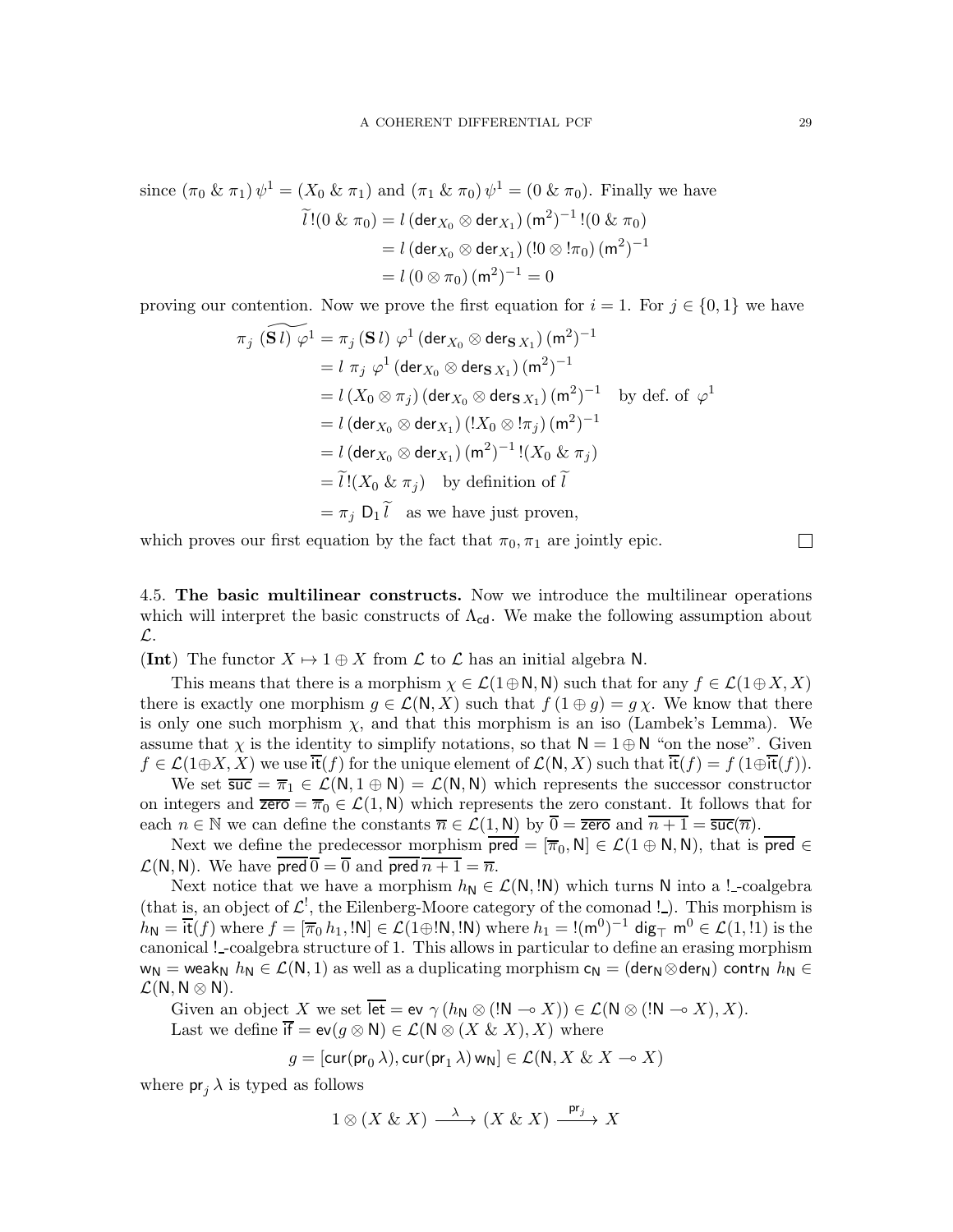so that the two following diagrams commute

$$
1 \otimes (X \& X) \xrightarrow{\overline{\text{zero}} \otimes (X \& X)} \mathsf{N} \otimes (X \& X) \xrightarrow{\mathsf{N} \otimes (X \& X) \xrightarrow{\overline{\text{succ}} \otimes (X \& X)} \mathsf{N} \otimes (X \& X)
$$
  
\n
$$
\downarrow_{\overline{\text{F}}} \xrightarrow{\text{w}_{\mathsf{N}} \otimes (X \& X) \xrightarrow{\text{w}_{\mathsf{N}} \otimes (X \& X)} \downarrow_{\overline{\text{F}}} \xrightarrow{\text{w}_{\mathsf{N}} \otimes (X \& X) \xrightarrow{\text{w}_{\mathsf{N}} \otimes (X \& X)} \mathsf{N} \otimes (X \& X) \xrightarrow{\text{w}_{\mathsf{N}} \otimes (X \& X) \xrightarrow{\text{w}_{\mathsf{N}} \otimes (X \& X)} \mathsf{N} \xrightarrow{\text{w}_{\mathsf{N}} \otimes (X \& X) \xrightarrow{\text{w}_{\mathsf{N}} \otimes (X \& X) \xrightarrow{\text{w}_{\mathsf{N}} \otimes (X \& X)} \mathsf{N} \xrightarrow{\text{w}_{\mathsf{N}} \otimes (X \& X) \xrightarrow{\text{w}_{\mathsf{N}} \otimes (X \& X) \xrightarrow{\text{w}_{\mathsf{N}} \otimes (X \& X) \xrightarrow{\text{w}_{\mathsf{N}} \otimes (X \& X) \xrightarrow{\text{w}_{\mathsf{N}} \otimes (X \& X) \xrightarrow{\text{w}_{\mathsf{N}} \otimes (X \& X) \xrightarrow{\text{w}_{\mathsf{N}} \otimes (X \& X) \xrightarrow{\text{w}_{\mathsf{N}} \otimes (X \& X) \xrightarrow{\text{w}_{\mathsf{N}} \otimes (X \& X) \xrightarrow{\text{w}_{\mathsf{N}} \otimes (X \& X) \xrightarrow{\text{w}_{\mathsf{N}} \otimes (X \& X) \xrightarrow{\text{w}_{\mathsf{N}} \otimes (X \& X) \xrightarrow{\text{w}_{\mathsf{N}} \otimes (X \& X) \xrightarrow{\text{w}_{\mathsf{N}} \otimes (X \& X) \xrightarrow{\text{w}_{\mathsf{N}} \otimes (X \& X) \xrightarrow{\text{w}_{\mathsf{N}} \otimes (X \& X) \xrightarrow{\text{w}_{\mathsf{N}} \otimes (X \& X) \x
$$

<span id="page-29-0"></span>4.6. Syntactic constructs in the model. We introduce now semantical constructs on morphisms which exactly mimic the syntax so as to make the translation from syntax to semantics straightforward.

First, given  $n \in \mathbb{N}$  we also use the notation  $\overline{n}$  for the morphism  $\overline{n}$  weak  $Z \in \mathcal{L}(Z, \mathbb{N})$ .

Given  $f \in \mathcal{L}_1(Z, \mathsf{N})$  we define  $\overline{\mathsf{suc}}(f) = \overline{\mathsf{suc}} f \in \mathcal{L}_1(Z, \mathsf{N})$  and similarly  $\overline{\mathsf{pred}}(f) = \overline{\mathsf{pred}} f$ . More generally given  $d \in \mathbb{N}$  and  $f \in \mathcal{L}_1(Z, D^d N)$  we set  $\overline{\mathsf{suc}}^d(f) = (D^d \overline{\mathsf{suc}}) \circ f \in$  $\mathcal{L}_!(Z, \mathsf{D}^d \mathsf{N})$ . We define similarly  $\overline{\mathsf{pred}}^d(f) \in \mathcal{L}_!(Z, \mathsf{D}^d \mathsf{N})$ .

We have defined if  $\in \mathcal{L}_!(\mathsf{N} \& (X \& X), X)$ . So we have

$$
\mathsf{D}_{0}^{d} \overline{\mathsf{if}} \in \mathcal{L}_{!}(\mathsf{D}^{d} \,\mathsf{N} \,\&\, (X \,\&\, X) \,, \mathsf{D}^{d} \,X)
$$

(notice that this is not a trilinear morphism, but a bilinear one, separately linear in  $D^k N$ and X & X). Let  $g \in \mathcal{L}_1(Z, \mathsf{D}^d \mathsf{N})$  and  $f_j \in \mathcal{L}_1(Z, X)$  for  $j = 0, 1$ . We set

$$
\overline{\text{if}}^d(g, f_0, f_1) = \mathsf{D}_0^d \widetilde{\overline{\text{if}}} \circ \langle g, f_0, f_1 \rangle \in \mathcal{L}_!(Z, \mathsf{D}^k X) \, .
$$

Notice that  $D_0^d$  if  $= S_0^d$  if.

We have defined  $\overline{\text{let}} \in \mathcal{L}_! (\mathsf{N} \& (\mathsf{N} \Rightarrow X), X)$  so that  $\mathsf{D}_0^d \overline{\text{let}} \in \mathcal{L}_! (\mathsf{D}^d \mathsf{N} \& (\mathsf{N} \Rightarrow X), \mathsf{D}^d X)$ . Let  $g \in \mathcal{L}_1(Z, \mathsf{D}^d \mathsf{N})$  and  $f \in \mathcal{L}_1(Z \& \mathsf{N}, X)$  so that  $\mathsf{Curf} \in \mathcal{L}_1(Z, \mathsf{N} \Rightarrow X)$ , we set

$$
\overline{\text{let}}^d(g, f) = \mathsf{D}_0^d \, \widetilde{\overline{\text{let}}} \circ \langle g, \text{Cur } f \rangle \in \mathcal{L}_!(Z, \mathsf{D}^d X).
$$

If  $f \in \mathcal{L}_1(Z, X \Rightarrow Y)$  and  $g \in \mathcal{L}_1(Z, X)$  then we define  $(f)g \in \mathcal{L}_1(Z, Y)$  as  $(f)g = \mathsf{Ev} \circ \mathsf{ev}$  $\langle f, g \rangle$ .

If  $f \in \mathcal{L}_1(Z, X \Rightarrow Y)$  we have  $E_v \circ (f \& X) \in \mathcal{L}_1(Z \& X, Y)$  and hence  $D_1(E_v \circ$  $(f \& X) \in \mathcal{L}_1(Z \& D X, D Y)$  so that we set

$$
D_{\mathsf{cur}}(f) = \mathsf{Cur}(\mathsf{D}_1(\mathsf{Ev} \circ (f \& X))) \in \mathcal{L}_1(Z, \mathsf{D} X \Rightarrow \mathsf{D} Y).
$$

Notice that

$$
D_1(\text{Ev} \circ (f \& X)) = D \text{ Ev} \circ (D f \& D X) \circ \psi_{Z,X}^1
$$
  
= 
$$
D \text{ Ev} \circ \psi_{X \Rightarrow Y,X}^1 \circ (f \& D X)
$$

by naturality of  $\psi^1$  and hence

$$
D_{\text{cur}}(f) = D_{\text{int}}^{X,Y} \circ f \tag{4.7}
$$

where

$$
\mathsf{D}_{\mathsf{int}}^{X,Y} = \mathsf{Cur}\,(\mathsf{D}\,\mathsf{Ev}\circ \psi^1_{X\Rightarrow Y,X}) \in \mathcal{L}_!(X\Rightarrow Y,\mathsf{D}\,X\Rightarrow \mathsf{D}\,Y)
$$

is the "internalization" of the functor D made possible by its strength.

Remember that a morphism  $f \in \mathcal{L}_1(X, Y)$  is linear if  $f = \text{Lin}_1g$  for some  $g \in \mathcal{L}(X, Y)$ and that, when this  $q$  exists, it is unique.

**Lemma 4.27.** The morphism  $D_{\text{int}}^{X,Y} = \text{Cur}(\textsf{D}\,\textsf{Ev}\circ \psi_{X\Rightarrow Y,X}^1) \in \mathcal{L}_!(X \Rightarrow Y, \textsf{D}\,X \Rightarrow \textsf{D}\,Y)$  is linear.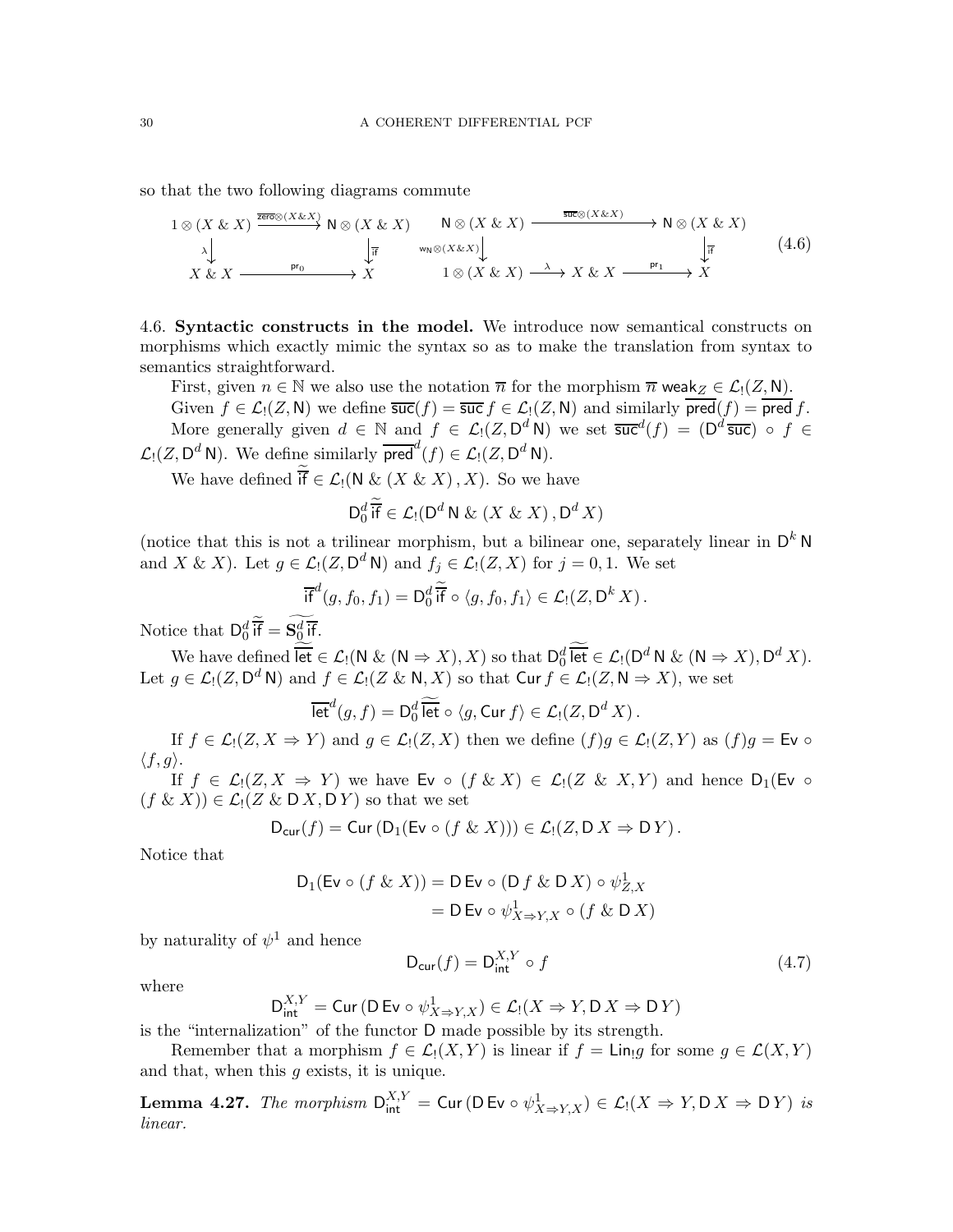*Proof.* This results from the fact that Ev is left-linear and  $\psi^1_{X \to Y, X}$  is linear on  $(X \to Y)$  &  $\mathsf{D} X$ .

So we shall also consider tacitly  $D_{int}$  as an element of  $\mathcal{L}(X \Rightarrow Y, D X \Rightarrow D Y)$ .

If  $f \in \mathcal{L}_1(Z, \mathsf{D}\,X)$  and  $j \in \{0,1\}$  we set  $\pi_j(f) = \pi_j$   $f \in \mathcal{L}_1(Z, X)$ , and if  $f \in \mathcal{L}_1(Z, \mathsf{D}^2\,X)$ we set  $\tau(f) = \tau f \in \mathcal{L}_1(Z, D\ X)$  and  $c(f) = c f \in \mathcal{L}_1(Z, D^2 X)$ . Last if  $f \in \mathcal{L}_1(Z, X)$  we set  $\iota_i(f) = \iota_j f \in \mathcal{L}_i(Z, DY).$ 

<span id="page-30-0"></span>**Lemma 4.28.** For any object X of  $\mathcal L$  we have

$$
D_1 \widetilde{\overline{ff}}_X = \widetilde{\overline{if}}_{D X} \in \mathcal{L}_1(N \& D(X \& X), D X)
$$
  

$$
D_1 \widetilde{\overline{let}}_X = \widetilde{\overline{let}}_{D X} \in \mathcal{L}_1(N \& D(N \Rightarrow X), D X)
$$

Proof. We have

$$
\pi_0 \circ D_1 \widetilde{\mathsf{if}}_X = \pi_0 \circ D \widetilde{\mathsf{if}}_X \circ \psi_{N,X\& X}^1
$$
  
=  $\widetilde{\mathsf{if}}_X \circ (\pi_0 \& (\pi_0 \& \pi_0)) \circ \psi_{N,X\& X}^1$  by Theorem 4.25  
=  $\widetilde{\mathsf{if}}_X \circ (N \& (\pi_0 \& \pi_0))$   
=  $\pi_0 \circ \widetilde{\mathsf{if}}_{D X}$ 

by naturality of  $\overline{if}_X$  with respect to X. Next

$$
\pi_1 \circ D_1 \overline{\mathbf{i}}_X = \pi_1 \circ D \overline{\mathbf{i}}_X \circ \psi_{N,X\& X}^1
$$
  
\n
$$
= \overline{\mathbf{i}}_X \circ (\pi_1 \& (\pi_0 \& \pi_0)) \circ \psi_{N,X\& X}^1 + \overline{\mathbf{i}}_X \circ (\pi_0 \& (\pi_1 \& \pi_1)) \circ \psi_{N,X\& X}^1
$$
  
\nby Theorem 4.25  
\n
$$
= \overline{\mathbf{i}}_X \circ (0 \& (\pi_0 \& \pi_0)) + \overline{\mathbf{i}}_X \circ (N \& (\pi_1 \& \pi_1))
$$
  
\n
$$
= \overline{\mathbf{i}}_X \circ (N \& (\pi_1 \& \pi_1))
$$
by bilinearity of  $\overline{\mathbf{i}}_X$   
\n
$$
= \pi_1 \circ \overline{\mathbf{i}}_D X
$$
 by naturality

and the contention follows by joint monicity of  $\pi_0, \pi_1$ . The case of let is completely similar.

**Lemma 4.29.** For  $k \in \mathbb{N}$  we have  $D_1 D_0^{k+1}$   $\overline{if}_X = c(k) \circ D_0^{k+1}$   $\overline{if}_{D,X}$  and  $D_1 D_0^{k+1}$   $\overline{let}_X =$  $c(k) \circ D_0^{k+1} \overline{\text{let}}_{D X}.$ 

Proof. By Lemma [4.18](#page-24-2) and Lemma [4.28.](#page-30-0)

4.6.1. Recursion. Let  $(\mathcal{L}, \mathbf{S})$  be a summable category. Let  $f_0, f_1 \in \mathcal{L}(X, Y)$ , we write  $f_0 \leq f_1$ if there exists  $h \in \mathcal{L}(X, \mathbf{S} Y)$  such that  $\pi_0 = f_0$  and  $\sigma h = f_1$ . In other words: there is  $g \in \mathcal{L}(X, Y)$  such that  $f_0, g$  is summable and  $f_1 = f_0 + g$ .

**Lemma 4.30.** The relation  $\leq$  on  $\mathcal{L}(X, Y)$  is a preorder relation.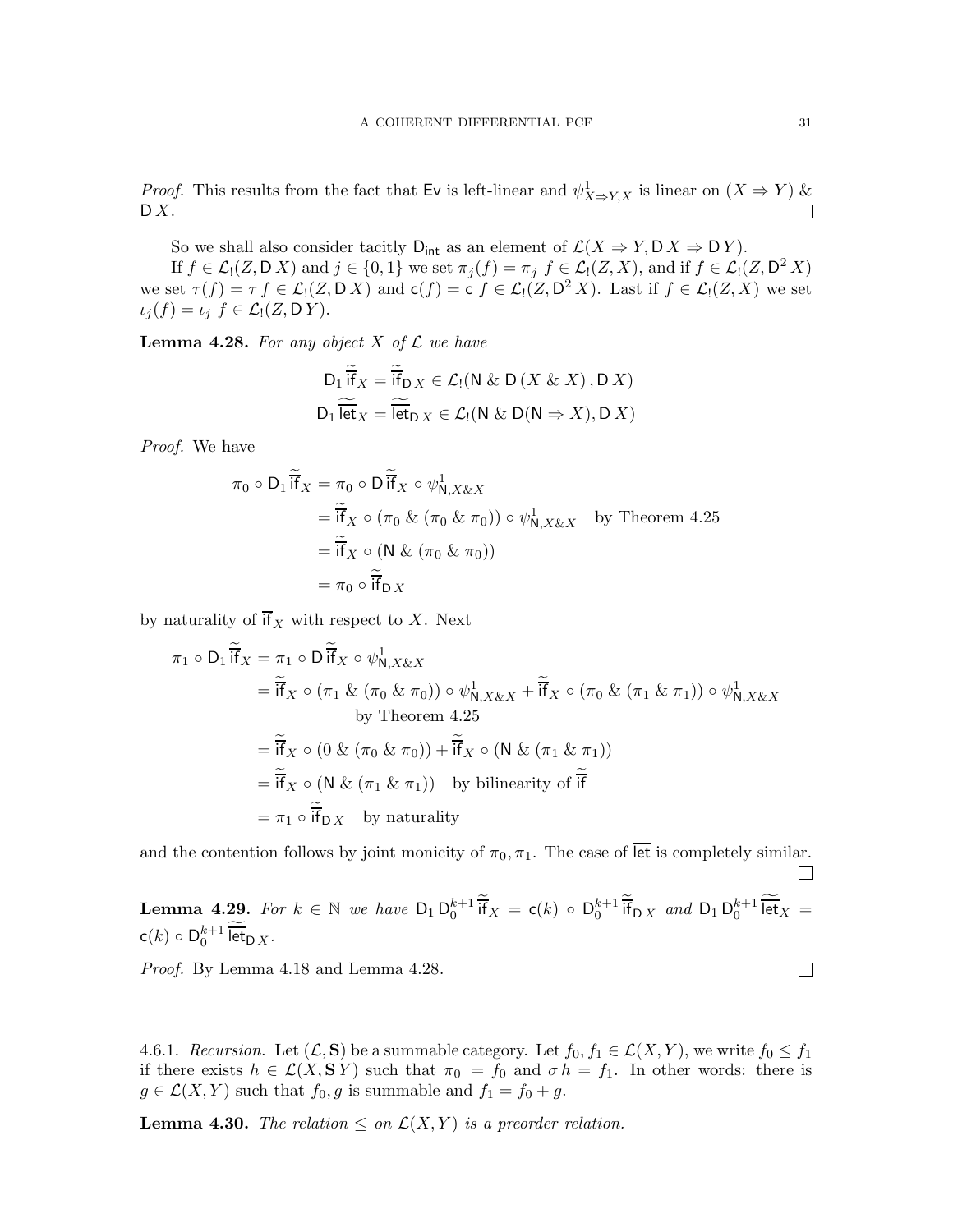**Definition 4.31.** The summable category  $(\mathcal{L}, \mathbf{S})$  is *Scott* if, equipped with  $\leq$ , any homset  $\mathcal{L}(X, Y)$  is a poset with 0 as least element, and such that any monotone  $\omega$ -sequence of elements of  $\mathcal{L}(X, Y)$  has a least element. Moreover, the functor **S** is locally continuous, morphism composition is continuous and the ⊗ operation on morphisms when  $\mathcal L$  is an SMC. In the case where  $\mathcal L$  is a resource category, the functor ! is also assumed to be locally continuous.

 $\triangleright$  Example 4.1. The summable categories Coh and NCoh (see [\[Ehr21\]](#page-71-1)) are Scott resource categories, where the order relation ≤ on morphisms is set inclusion. The category **Pcoh** (see Section [6.1\)](#page-64-1) is a Scott summable resource category where the order relation is the componentwise order on  $\mathbb{R}_{\geq 0}$ -valued vectors.

From now on we assume that  $\mathcal L$  is a differential summable resource category which is Scott. In the CCC  $\mathcal{L}_1$ , for any object X, we can define a sequence of morphisms  $\mathcal{Y}_n^X$   $\in$  $\mathcal{L}_1(X \Rightarrow X, X)$  by induction as follows

$$
\mathcal{Y}_{0}^{X} = 0
$$
  

$$
\mathcal{Y}_{n+1}^{X} = \text{Ev} \circ \langle X \Rightarrow X, \mathcal{Y}_{n}^{X} \rangle
$$

and an easy induction, using the minimality of 0 and the fact that all categorical operations are monotone wrt.  $\leq$ , shows that the sequence  $(\mathcal{Y}_n^X)_{n\in\mathbb{N}}$  is monotone. We set

$$
\mathcal{Y}^X = \sup_{n \in \mathbb{N}} \mathcal{Y}^X_n
$$

and by continuity of all categorical operations we have

$$
\mathcal{Y}^X = \mathsf{Ev} \circ \langle X \Rightarrow X, \mathcal{Y}^X \rangle. \tag{4.8}
$$

**Theorem 4.32.** For any object  $X$  we have

$$
D \mathcal{Y}^X = \mathcal{Y}^{D X} \circ \text{Cur} \, (D \, \text{Ev})
$$

Observe that this equation is well typed: we have Ev :  $(X \Rightarrow X) \& X \rightarrow X$  and hence  $D Ev : (X \Rightarrow D X) \& D X \rightarrow D X$  so that  $Cur(D Ev) : (X \Rightarrow D X) \rightarrow (D X \Rightarrow D X)$  and hence both sides of the equation are morphisms  $(X \Rightarrow D X) \rightarrow D X$ .

*Proof.* By induction on  $n \in \mathbb{N}$  we prove that  $\forall n \in \mathbb{N}$  D  $\mathcal{Y}_n^X = \mathcal{Y}_n^{DX} \circ$  Cur(D Ev) and the result follows by continuity. For  $n = 0$  the equation is obvious so assume that it holds for some  $n \in \mathbb{N}$ .

We have

$$
\mathcal{Y}_{n+1}^{DX} \circ \text{Cur}(\text{D Ev}) = \text{Ev}^{X,DX} \circ \langle X \Rightarrow \text{D} X, \mathcal{Y}_{n}^{DX} \rangle \circ \text{Cur}(\text{D Ev}^{X,X})
$$
\n
$$
= \text{Ev}^{X,DX} \circ \langle \text{Cur}(\text{D Ev}^{X,X}), \mathcal{Y}_{n}^{DX} \circ \text{Cur}(\text{D Ev}^{X,X}) \rangle
$$
\n
$$
= \text{Ev}^{X,DX} \circ \langle \text{Cur}(\text{D Ev}^{X,X}), \text{D} \mathcal{Y}_{n}^{X} \rangle \text{ by ind. hyp.}
$$
\n
$$
= \text{Ev}^{X,DX} \circ (\text{Cur}(\text{D Ev}^{X,X}) \& \text{D} X) \circ \langle X \Rightarrow \text{D} X, \text{D} \mathcal{Y}_{n}^{X} \rangle
$$
\n
$$
= \text{D Ev}^{X,X} \circ \langle X \Rightarrow \text{D} X, \text{D} \mathcal{Y}_{n}^{X} \rangle \text{ by cart. closedness}
$$
\n
$$
= \text{D(Ev} \circ \langle X \Rightarrow X, \mathcal{Y}_{n}^{X} \rangle)
$$
\n
$$
= \text{D} \mathcal{Y}_{n+1}^{X}
$$

as contended, using also the fact that D is a functor which commutes with cartesian products. $\Box$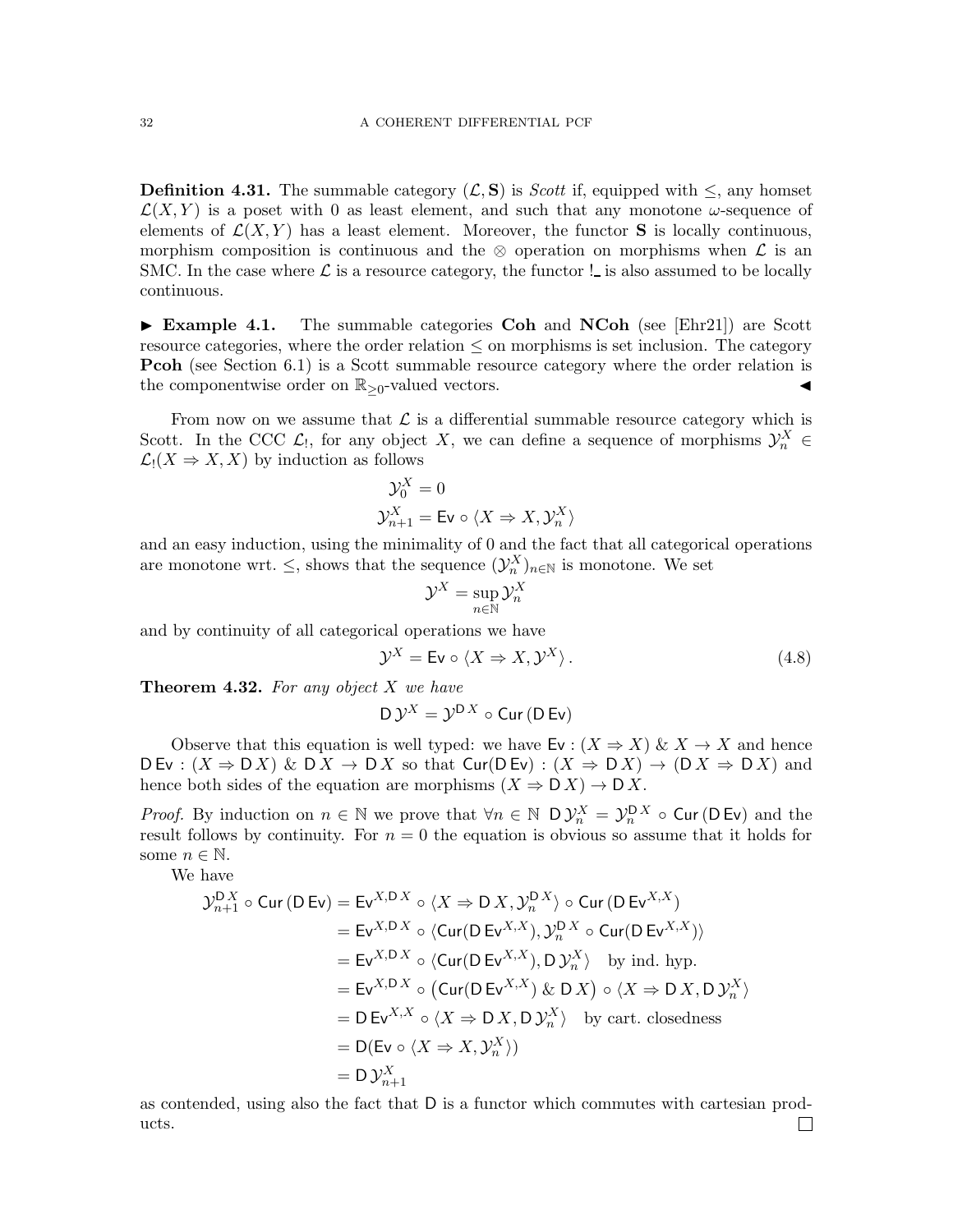<span id="page-32-0"></span>4.7. Interpreting types and terms. The translation of any type A into an object  $\llbracket A \rrbracket$ of  $\mathcal{L}_!$  (that is, of  $\mathcal{L}$ ) is given by  $[\mathbb{D}^d \iota] = \mathbb{D}^d \mathbb{N}$  and  $[\![A \Rightarrow B]\!] = ([\![A]\!] \Rightarrow [\![B]\!]$ ) so that  $\llbracket \mathsf{D}^d A \rrbracket = \mathsf{D}^d \llbracket A \rrbracket$  holds for all type A and all  $d \in \mathbb{N}$  thanks to our identification of  $X \Rightarrow \mathsf{D} Y$ with  $D(X \Rightarrow Y)$ .

A context  $\Gamma = (x_1 : A_1, \ldots, x_k : A_k)$  is interpreted as  $[\![\Gamma]\!] = [\![A_1]\!] \& \cdots \& [\![A_k]\!]$ considered as an object of  $\mathcal{L}_!$ .

The next theorem is also our definition of the interpretation of terms.

<span id="page-32-1"></span>**Theorem 4.33.** Given a term M, a type A and a context  $\Gamma$  such that  $\Gamma \vdash M : A$  for some typing derivation  $\delta$  (so that A is actually determined by M) one can associate  $\llbracket M \rrbracket_{\Gamma} \in$  $\mathcal{L}_!([\![\Gamma]\!], [\![A]\!])$  in such a way that

- $[M]_{\Gamma} \in \mathcal{L}_1([\Gamma], [A])$  depends only on M and not on  $\delta$
- and if  $M = M_0 + M_1$  then  $[M_0]_{\Gamma}$ ,  $[M_1]_{\Gamma}$  are summable in  $\mathcal{L}_!([\Gamma], [A])$  and  $[M]_{\Gamma} =$  $M_0\rrbracket_{\Gamma} + M_1\rrbracket_{\Gamma}.$

*Proof.* By induction on  $\mathsf{sz}(\delta)$  where  $\delta$  is a derivation of the typing judgment  $\Gamma \vdash M : A$ . We proceed by cases, according to the last rule in  $\delta$ .

If  $M = x_i$  for some  $i \in \{1, ..., k\}$  we set  $\llbracket M \rrbracket_{\Gamma} = \mathsf{pr}_i$ .

If  $M = \lambda x^B N$  then we have  $A = (B \Rightarrow C)$  and  $\Gamma, x : B \vdash N : C$  so that by inductive hypothesis  $\llbracket N \rrbracket_{\Gamma,x:B} \in \mathcal{L}_!([\rrbracket \mathbb{R} \mathbb{R} \mathbb{R} \mathbb{R} \mathbb{R} \mathbb{R} \mathbb{R} \mathbb{R} \mathbb{R} \mathbb{R} \mathbb{R} \mathbb{R} \mathbb{R} \mathbb{R} \mathbb{R} \mathbb{R} \mathbb{R} \mathbb{R} \Rightarrow$  $\llbracket C \rrbracket$ ) by inductive hypothesis.

If  $M = (N)P$  with  $\Gamma \vdash N : B \Rightarrow A$  and  $\Gamma \vdash P : B$  then we have by inductive hypothesis  $\llbracket N \rrbracket_{\Gamma} \in \mathcal{L}_!([\![\Gamma]\!], [\![B]\!] \Rightarrow \llbracket A \rrbracket)$  and  $\llbracket P \rrbracket_{\Gamma} \in \mathcal{L}_!([\![\Gamma]\!], [\![B]\!])$  and hence we set  $\llbracket M \rrbracket_{\Gamma} = \mathsf{Ev} \circ$  $\langle \llbracket N \rrbracket_\Gamma, \llbracket P \rrbracket_\Gamma \rangle \in \mathcal{L}_!([\![\Gamma]\!], \llbracket A \rrbracket).$ 

 $\blacktriangleright$  If  $M = \mathsf{Y}N$  with  $\Gamma \vdash N : A \Rightarrow A$  so that by inductive hypothesis  $\llbracket N \rrbracket_{\Gamma} \in \mathcal{L}(\llbracket \Gamma \rrbracket, \llbracket A \rrbracket \Rightarrow \mathcal{L}$ [A]) and so we set  $[M]_{\Gamma} = \mathcal{Y}^{[A]} \circ [N]_{\Gamma} \in \mathcal{L}_!([[\Gamma], [A]])$  as required.

If  $M = n$  for some  $n \in \mathbb{N}$ , we we set  $\llbracket M \rrbracket_{\Gamma} = \overline{n} \in \mathcal{L}_1(\llbracket \Gamma \rrbracket, \mathsf{N}).$ 

► If  $M = \mathsf{succ}^d(N)$  so that  $\Gamma \vdash N : D^d\iota$  and hence  $\llbracket N \rrbracket_{\Gamma} \in \mathcal{L}_!(\llbracket \Gamma \rrbracket, D^d\mathsf{N})$  by inductive hypothesis, we set  $[M]_{\Gamma} = \overline{\mathsf{succ}}^d([N]_{\Gamma}) \in \mathcal{L}_!([\![\Gamma]\!], \mathsf{D}^d \mathsf{N})$ . Of course we set similarly  $[\![\mathsf{pred}^d(N)]\!]_\Gamma = \overline{\mathsf{pred}}^d([\![N]\!]_\Gamma) \in \mathcal{L}_!(\![\![\Gamma]\!], \mathsf{D}^d \,\mathsf{N}).$ 

**►** If  $M = \text{if}^d(N, P_0, P_1)$  with  $\Gamma \vdash N$ ;  $D^d\iota$  and  $\Gamma \vdash P_j$ : A for  $j = 0, 1$  so that by inductive hypothesis  $\llbracket N \rrbracket_{\Gamma} \in \mathcal{L}_! (\llbracket \Gamma \rrbracket, \mathsf{D}^d \mathsf{N})$  and  $\llbracket P_j \rrbracket_{\Gamma} \in \mathcal{L}_! (\llbracket \Gamma \rrbracket, \llbracket A \rrbracket)$  for  $j = 0, 1$ . So we set  $\llbracket M \rrbracket_{\Gamma} = \overline{\mathfrak{if}}^d(\llbracket N \rrbracket_{\Gamma}, \llbracket P_0 \rrbracket_{\Gamma}, \llbracket P_1 \rrbracket_{\Gamma}) \in \mathcal{L}_!(\llbracket \Gamma \rrbracket, \mathsf{D}^d \llbracket A \rrbracket = \llbracket \mathsf{D}^d A \rrbracket)$  where we use the notation  $\overline{\mathfrak{if}}^d$ introduced in Section [4.6.](#page-29-0)

► If  $M = \text{let}^d(x, N, P)$  with  $\Gamma \vdash N$ :  $D^d\iota$  and  $\Gamma, x : \iota \vdash P : A$  so that by inductive hypothesis  $[N]_{\Gamma} \in \mathcal{L}_!([\Gamma], \mathsf{D}^d \mathsf{N})$  and  $[P]_{\Gamma,x:\iota} \in \mathcal{L}_!([\Gamma] \& \mathsf{N}, [A])$  and we set  $[M]_{\Gamma} =$  $\overline{\text{let}}^d(\llbracket N \rrbracket_{\Gamma},\text{Cur}\llbracket P \rrbracket_{\Gamma,x:\iota}) \in \mathcal{L}_!(\llbracket \Gamma \rrbracket,\text{D}^d \llbracket A \rrbracket_{\Gamma})$  where we use the notation  $\overline{\text{let}}^d$  introduced in Section [4.6.](#page-29-0)

 $\blacktriangleright$  We set  $[\![0^A]\!]_\Gamma = 0 \in \mathcal{L}_!([\![\Gamma]\!], [\![A]\!]).$ 

► If  $M = \pi_i^d(N)$  then we have  $\Gamma \vdash N : \mathsf{D}^{d+1}B$  with  $A = \mathsf{D}^dB$  so that  $\llbracket N \rrbracket_{\Gamma} \in \mathcal{L}_! (\llbracket \Gamma \rrbracket, \mathsf{D}^{d+1} \llbracket B \rrbracket)$ and we set  $\llbracket M \rrbracket_{\Gamma} = \mathsf{D}^d \pi_i \circ \llbracket N \rrbracket_{\Gamma} \in \mathcal{L}_! (\llbracket \Gamma \rrbracket, \mathsf{D}^d \llbracket B \rrbracket = \llbracket A \rrbracket).$ 

If  $M = \iota_i^d(N)$  then we have  $\Gamma \vdash N : \mathsf{D}^d B$  with  $A = \mathsf{D}^{d+1} B$  so that  $\llbracket N \rrbracket_{\Gamma} \in \mathcal{L}_! (\llbracket \Gamma \rrbracket, \mathsf{D}^d \llbracket B \rrbracket)$ and we set  $\llbracket M \rrbracket_{\Gamma} = \mathsf{D}^d \iota_i \circ \llbracket N \rrbracket_{\Gamma} \in \mathcal{L}_! (\llbracket \Gamma \rrbracket, \mathsf{D}^{d+1} \llbracket B \rrbracket = \llbracket A \rrbracket).$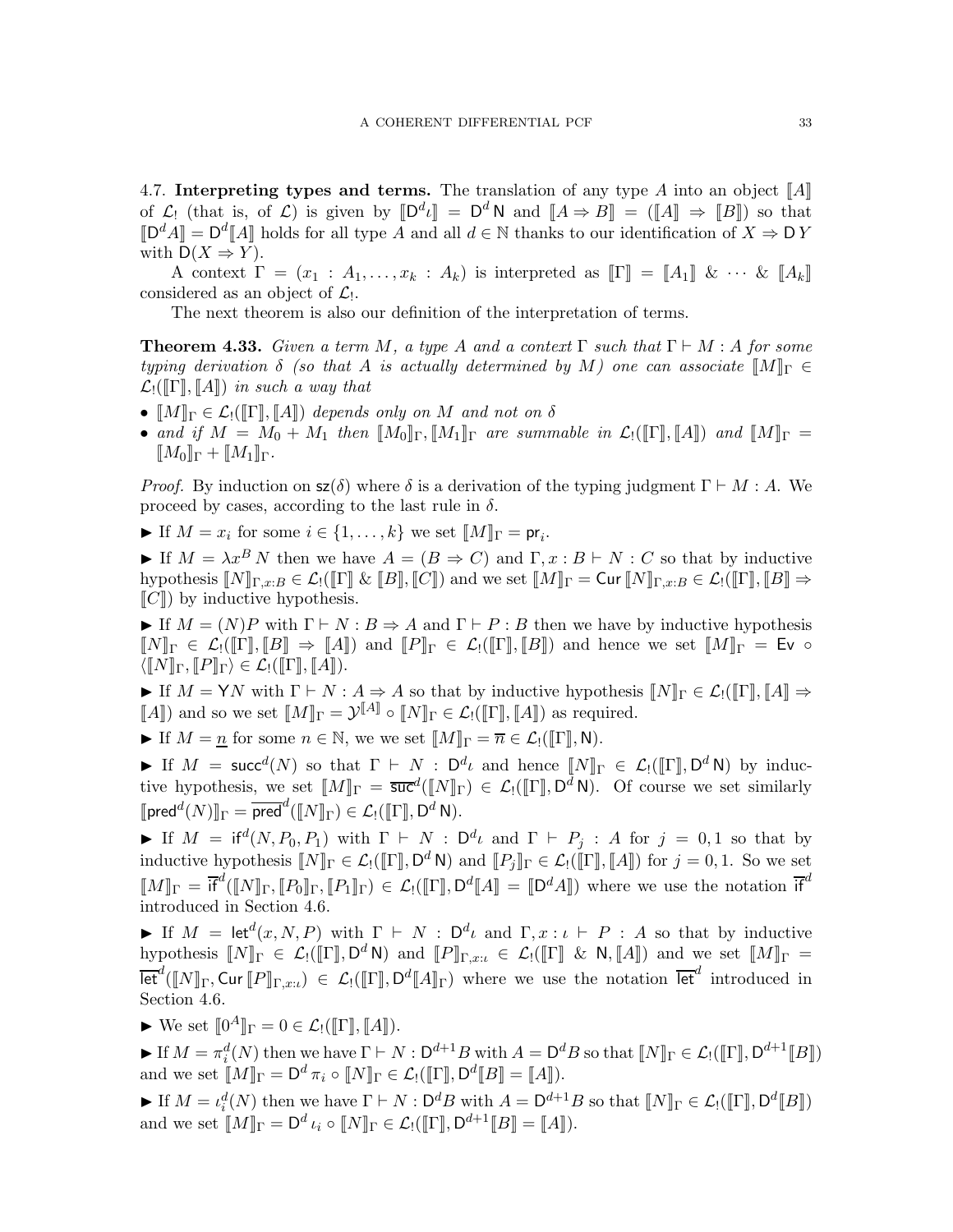If  $M = \theta^d(N)$  so that  $\Gamma \vdash N : \mathsf{D}^{d+1}B$  with  $A = \mathsf{D}^dB$  so that  $\llbracket N \rrbracket_{\Gamma} \in \mathcal{L}_! (\llbracket \Gamma \rrbracket, \mathsf{D}^{d+1} \llbracket B \rrbracket)$ and we set  $[M]_{\Gamma} = \mathsf{D}^d \theta \circ [N]_{\Gamma} \in \mathcal{L}_!([[\Gamma]], \mathsf{D}^d[[B]] = [[A]]).$ 

If  $M = c_l^d(N)$  so that  $\Gamma \vdash N : D^{d+l+2}B$  with  $A = D^{d+l+2}B$  and  $\llbracket N \rrbracket_{\Gamma} \in \mathcal{L}_1(\llbracket \Gamma \rrbracket, D^{d+l+2} \llbracket B \rrbracket)$ and we set  $[M]_{\Gamma} = \mathsf{D}^d \mathsf{c}(l) \circ [N]_{\Gamma} \in \mathcal{L}_!([\Gamma], \mathsf{D}^{d+l+2} [B] = [A]).$ 

If  $M = DN$  so that  $\Gamma \vdash N : B \Rightarrow C$  and  $A = (DB \Rightarrow DC)$  and hence  $||N||_{\Gamma} \in$  $\mathcal{L}_!([\![\Gamma]\!], [\![B]\!] \Rightarrow [\![C]\!])$  and we set  $[\![M]\!]_{\Gamma} = \mathsf{D}_{\mathsf{int}}^{[\![B]\!],[\![C]\!]}\circ [\![N]\!]_{\Gamma} \in \mathcal{L}_!([\![\Gamma]\!], (\mathsf{D}[\![B]\!] \Rightarrow \mathsf{D}[\![C]\!]) = [\![A]\!]).$ Assume now that  $M = M_0 + M_1$ . We distinguish the same subcases as in the proof of

Lemma [3.10.](#page-13-0)

► The last rule of  $\delta$  is (**proj2**) so that  $M_j = \pi_j^d(N)$ ,  $A = D^dB$  and  $\Gamma \vdash N : D^{d+1}B$  by a derivation  $\delta'$  such that  $\mathsf{sz}(\delta') = \mathsf{sz}(\delta) - 1$ . By inductive hypothesis we have  $f = \llbracket N \rrbracket_{\Gamma} \in$  $\mathcal{L}_!([\![\Gamma]\!], \mathsf{D}^{d+1}[\![B]\!])$  and we know that the morphisms  $\mathsf{D}^d \pi_0 \circ f = [\![M_0]\!]$  and  $\mathsf{D}^d \pi_1 \circ f =$  $[M_1]_\Gamma$  are summable, with sum  $D^d \sigma \circ f$ . We set  $[M]_\Gamma = D^d \sigma \circ [N]_\Gamma \in \mathcal{L}_!([[\Gamma]], D^d[[B]])$  so that actually  $[M]_{\Gamma} = [M_0]_{\Gamma} + [M_1]_{\Gamma}$ .

The last rule of  $\delta$  is (**projd**) so that  $M_0 = \pi_1^d(N_0)$ ,  $M_1 = \pi_0^d(N_1)$ ,  $A = D^dB$  and  $\Gamma \vdash N_0 + N_1 : \mathsf{D}^{d+1}B$  by a derivation  $\delta'$  such that  $\mathsf{sz}(\delta') = \mathsf{sz}(\delta) - 1$ . By inductive hypothesis we have defined two summable morphisms  $\llbracket N_j \rrbracket_{\Gamma} \in \mathcal{L}_! (\llbracket \Gamma \rrbracket, \mathsf{D}^{d+1} \llbracket B \rrbracket)$  for  $j = 0, 1$ . It follows that the 4 morphisms  $(D^d \pi_i) [N_j]_{\Gamma}$  (for  $i, j \in \{0, 1\}$ ) are summable, and hence  $D^d \pi_1 \circ$  $\llbracket N_0 \rrbracket_{\Gamma} = \llbracket M_0 \rrbracket_{\Gamma}$  and  $\mathsf{D}^d \pi_0 \circ \llbracket N_1 \rrbracket_{\Gamma} = \llbracket M_1 \rrbracket_{\Gamma}$  are summable. We set  $\llbracket M \rrbracket_{\Gamma} = \llbracket M_0 \rrbracket_{\Gamma} + \llbracket M_1 \rrbracket_{\Gamma}$ .

 $\blacktriangleright$  The last rule of  $\delta$  is (lin) so that there is a linear context L of height 1 and terms  $N_0, N_1$ such that  $M_j = L[N_j]$  and  $\Gamma \vdash L[N_0 + N_1] : A$  by a derivation  $\delta'$  such that  $sz(\delta') = sz(\delta) - 1$ . This implies (by a simple inspection of the various possibilities for  $L$  which has height 1) that for some context  $\Delta$  and some type B one has  $\Delta \vdash N_0 + N_1 : B$  by a derivation  $\delta''$  such that  $\mathsf{sz}(\delta'') = \mathsf{sz}(\delta') - k_L$  where  $k_L \in \mathbb{N}^+$  depends only on L (if for instance  $L = \mathsf{if}^d([\ ], P_0, P_1)$ ) then  $k_L = 1 + k_0 + k_1$  where  $k_i$  is the size of the typing derivation of  $P_i$ ). Now we consider the various possibilities for L.

- $L = \lambda x^C$  | and we have  $\Delta = (\Gamma, x : B)$ ,  $A = (C \Rightarrow B)$ . By inductive hypothesis we have  $[N_i]_{\Gamma,x:C} \in \mathcal{L}_1([\![\Gamma]\!]\&\![C]\!], [\![B]\!])$  for  $j=0,1$ ,  $[N_0]_{\Gamma,x:C}$  and  $[N_1]_{\Gamma,x:C}$  are summable and also that  $\llbracket N_0 + N_1 \rrbracket_{\Gamma,x:C} = \llbracket N_0 \rrbracket_{\Gamma,x:C} + \llbracket N_1 \rrbracket_{\Gamma,x:C}$ . We have  $\llbracket M_j \rrbracket_{\Gamma} = \text{Cur} \llbracket N_j \rrbracket_{\Gamma,x:C}$ because we know that there is a derivation  $\delta_j$  of  $\Gamma, x : C \vdash N_j : B$  such that  $\mathsf{sz}(\delta_j) \leq \mathsf{sz}(\delta)$ by Lemma [3.10.](#page-13-0) It follows that  $\llbracket M_0 \rrbracket_{\Gamma}$  and  $\llbracket M_1 \rrbracket_{\Gamma}$  are summable and we can set  $\llbracket M \rrbracket_{\Gamma} =$  $[\![M_0]\!]_\Gamma + [\![M_1]\!]_\Gamma$
- $L = ([])P$  and we have  $\Delta = \Gamma$ ,  $B = (C \Rightarrow A)$ ,  $\Gamma \vdash P : C$  by a derivation of size  $k_P > 0$  and the derivation  $\delta'$  of  $\Gamma \vdash N_0 + N_1 : C \Rightarrow A$  satisfies  $\mathsf{sz}(\delta) = \mathsf{sz}(\delta') + k_P + 1$ . So by inductive hypothesis  $\llbracket P \rrbracket_{\Gamma} \in \mathcal{L}_!([\![\Gamma]\!], [\![C]\!])$ , and  $\llbracket N_i \rrbracket_{\Gamma} \in \mathcal{L}_!([\![\Gamma]\!], [\![C]\!]) \Rightarrow \llbracket A \rrbracket$  (for  $j = 0, 1$ ) are summable and we have  $\llbracket N_0 + N_1 \rrbracket_{\Gamma} = \llbracket N_0 \rrbracket_{\Gamma} + \llbracket N_1 \rrbracket_{\Gamma}$ . We have  $\llbracket M_j \rrbracket_{\Gamma} =$ Ev  $\circ \langle [N_j]_{\Gamma}, [P]_{\Gamma} \rangle$  because the derivation  $\delta_j$  of  $\Gamma \vdash M_j : A$  satisfies  $\mathsf{sz}(\delta_j) \leq \mathsf{sz}(\delta)$  and hence  $[M_0]_\Gamma$  and  $[M_1]_\Gamma$  are summable with  $[M_0]_\Gamma + [M_1]_\Gamma = \mathsf{Ev} \circ \langle [N_0]_\Gamma + [N_1]_\Gamma, [P]_\Gamma \rangle$ by left-linearity of Ev. We set  $\llbracket M \rrbracket_{\Gamma} = \llbracket M_0 \rrbracket_{\Gamma} + \llbracket M_1 \rrbracket_{\Gamma}.$
- $L = \text{if}^d([\ ], P_0, P_1)$  and we have  $\Delta = \Gamma$ ,  $B = \mathsf{D}^d \iota$ ,  $A = \mathsf{D}^d C$  and  $\Gamma \vdash P_i : C$  for  $i = 0, 1$ by derivations of sizes  $k_0$  and  $k_1$  respectively so that, denoting by  $\delta'$  the derivation of  $\Gamma \vdash N_0 + N_1 : \mathsf{D}^d \iota$ , we have  $\mathsf{sz}(\delta) = \mathsf{sz}(\delta') + k_0 + k_1 + 1$ . It follows by inductive hypothesis that  $[[P_i]]_{\Gamma} \in \mathcal{L}_!([\![\Gamma]\!], [\![C]\!])$  for  $i = 0, 1$ , and that  $[[N_j]]_{\Gamma} \in \mathcal{L}_!([\![\Gamma]\!], \mathsf{D}^d \mathsf{N})$  for  $j = 0, 1$  are summable with  $\llbracket N_0 + N_1 \rrbracket_{\Gamma} = \llbracket N_0 \rrbracket_{\Gamma} + \llbracket N_1 \rrbracket_{\Gamma}$ . For  $j = 0, 1$  we have  $\llbracket M_j \rrbracket_{\Gamma} = \mathsf{D}_0^d \overline{\mathsf{if}}$  $\langle \llbracket N_j \rrbracket_\Gamma, \langle \llbracket M_0 \rrbracket_\Gamma, \llbracket M_1 \rrbracket_\Gamma \rangle \rangle$  because the derivation  $\delta_j$  of  $\Gamma \vdash M_j : A$  satisfies  $\mathsf{sz}(\delta_j) \leq \mathsf{sz}(\delta)$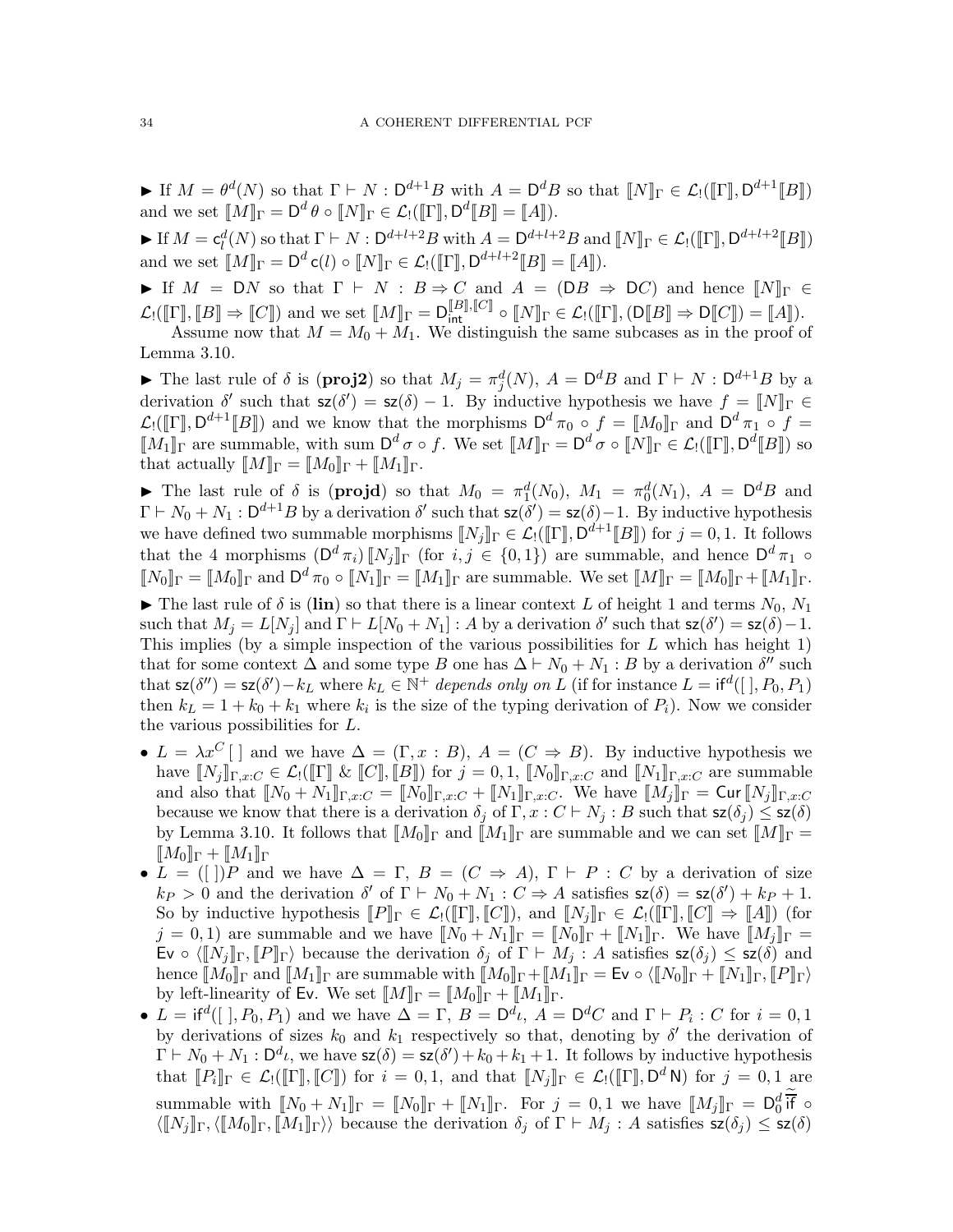(by Lemma [3.10\)](#page-13-0) and hence, by left-linearity of  $\mathsf{D}_0^d$  if,  $\llbracket M_0 \rrbracket_{\Gamma}$  and  $\llbracket M_1 \rrbracket_{\Gamma}$  are summable and satisfy  $[M_0]_\Gamma + [M_1]_\Gamma = \mathsf{D}_0^d \overline{\mathsf{if}} \circ \langle [N_0]_\Gamma + [N_1]_\Gamma, \langle [P_0]_\Gamma, [P_1]_\Gamma \rangle \rangle$ . We set  $[M]_\Gamma =$  $[M_0]_{\Gamma} + [M_1]_{\Gamma}$ .

- $L = \text{let}^d(x, [ ,], P)$  and we have  $\Delta = \Gamma$ ,  $B = D^d\iota$ ,  $\Gamma, x : \iota \vdash P : C$  by a derivation of size k and  $A = D^dC$  so that denoting by  $\delta'$  the derivation of  $\Gamma \vdash N_0 + N_1 : D^d\iota$  we have  $\mathsf{sz}(\delta) = \mathsf{sz}(\delta') + k + 1$ . This case is completely similar to the previous one. By inductive hypothesis we have  $[ P ]_{\Gamma,x:D^d} \in \mathcal{L}_!([ \Gamma ] \& D^d \mathsf{N},[ \![ C ] \!] )$  and, for  $j=0,1$  we have  $\llbracket N_j \rrbracket_\Gamma \in \mathcal{L}_!([\![\Gamma]\!], \mathsf{D}^{\mathsf{N}})$  which are summable with  $\llbracket N_0 + N_1 \rrbracket_\Gamma = \llbracket N_0 \rrbracket_\Gamma + \llbracket N_1 \rrbracket_\Gamma$ . For  $j = 0, 1$ we have  $[M_j]_{\Gamma} = \mathsf{D}_0^d$  let  $\circ \langle [N_j]_{\Gamma}, \mathsf{Cur}[P]_{\Gamma,x:\mathsf{D}^d} \rangle$  because the derivation  $\delta_j$  of  $\Gamma \vdash M_j : A$ satisfies  $\mathsf{sz}(\delta_j) \leq \mathsf{sz}(\delta)$  (by Lemma [3.10\)](#page-13-0) and hence, by left-linearity of  $\mathsf{D}_0^d$  let,  $\llbracket M_0 \rrbracket_{\Gamma}$  and  $\llbracket M_1 \rrbracket_{\Gamma}$  are summable and satisfy  $\llbracket M_0 \rrbracket_{\Gamma} + \llbracket M_1 \rrbracket_{\Gamma} = \mathsf{D}_0^d$  let  $\circ \langle \llbracket N_0 \rrbracket_{\Gamma} + \llbracket N_1 \rrbracket_{\Gamma}, \mathsf{Cur} \llbracket P \rrbracket_{\Gamma,x:C} \rangle.$ We set  $[M]_{\Gamma} = [M_0]_{\Gamma} + [M_1]_{\Gamma}$ .
- $L = D[$  and we have  $\overline{\Delta} = \Gamma$ ,  $B = (C \Rightarrow E)$  and  $A = (DC \Rightarrow DE)$  and we use δ' for the derivation of Γ ⊢  $N_0 + N_1$ :  $C \Rightarrow E$  so that  $\mathsf{sz}(\delta) = \mathsf{sz}(\delta') + 1$  and hence by inductive hypothesis we have  $[N_j]_\Gamma \in \mathcal{L}_1([\Gamma], [C]) \Rightarrow [E])$  for  $j = 0, 1$ , these two morphisms are summable and we have  $N_0 + N_1$ <sub>I</sub><sub>Γ</sub> =  $N_0$ <sub>I</sub><sub>Γ</sub> +  $N_1$ <sub>I</sub><sub>Γ</sub>. For  $j = 0, 1$  we have  $\llbracket M_j \rrbracket_{\Gamma} = \mathsf{D}_{\mathsf{int}}^{\llbracket C \rrbracket, \llbracket E \rrbracket} \circ \llbracket N_j \rrbracket_{\Gamma}$  because the derivation  $\delta_j$  of  $\Gamma \vdash M_j : A$  satisfies  $\mathsf{sz}(\delta_j) \leq \mathsf{sz}(\delta)$ (by Lemma [3.10\)](#page-13-0) and hence, by linearity of  $D_{int}^{[C], [E]}$ ,  $[M_0]_{\Gamma}$  and  $[M_1]_{\Gamma}$  are summable and  $\text{satisfy } [M_0]_\Gamma + [\![M_1]\!]_\Gamma = \mathsf{D}^{[\![C]\!], [\![E]\!]}\circ ([\![N_0]\!]_\Gamma + [\![N_1]\!]_\Gamma). \text{ We set } [\![M]\!]_\Gamma = [\![M_0]\!]_\Gamma + [\![M_1]\!]_\Gamma.$
- $L = \pi_i^d([\ ])$  and we have  $\Delta = \Gamma$ ,  $B = \mathsf{D}^{d+1}C$  and  $A = \mathsf{D}^dC$  and we use  $\delta'$  for the derivation of  $\Gamma \vdash N_0 + N_1 : D^{d+1}C$  so that  $\mathsf{sz}(\delta) = \mathsf{sz}(\delta') + 1$  and hence by inductive hypothesis we have  $\llbracket N_j \rrbracket_{\Gamma} \in \mathcal{L}_! (\llbracket \Gamma \rrbracket, \mathsf{D}^{d+1} \llbracket C \rrbracket)$  for  $j = 0, 1$ , these two morphisms are summable and we have  $\llbracket N_0 + N_1 \rrbracket_{\Gamma} = \llbracket N_0 \rrbracket_{\Gamma} + \llbracket N_1 \rrbracket_{\Gamma}$ . For  $j = 0, 1$  we have  $\llbracket M_j \rrbracket_{\Gamma} = \mathsf{D}^d \pi_i \circ \llbracket N_j \rrbracket_{\Gamma}$  because the derivation  $\delta_j$  of  $\Gamma \vdash M_j$ : A satisfies  $\mathsf{sz}(\delta_j) \leq \mathsf{sz}(\delta)$  (by Lemma [3.10\)](#page-13-0) and hence, by linearity of  $\mathsf{D}^d \pi_i$ ,  $[M_0]_\Gamma$  and  $[M_1]_\Gamma$  are summable and satisfy  $[M_0]_\Gamma + [M_1]_\Gamma = \mathsf{D}^d \pi_i$  $(\llbracket N_0 \rrbracket_{\Gamma} + \llbracket N_1 \rrbracket_{\Gamma})$ . We set  $\llbracket M \rrbracket_{\Gamma} = \llbracket M_0 \rrbracket_{\Gamma} + \llbracket M_1 \rrbracket_{\Gamma}$ .
- The remaining cases are similar: in each of them we see that we can sensibly set  $[M]\Gamma = \llbracket M_0 \rrbracket_{\Gamma} + \llbracket M_1 \rrbracket_{\Gamma}.$  $M_0\rrbracket_{\Gamma} + M_1\rrbracket_{\Gamma}.$

4.7.1. Substitution lemmas. The first substitution lemma is completely standard in a  $\lambda$ calculus setting.

**Lemma 4.34.** If  $\Gamma \vdash M : B$ , so that  $\Gamma, x : A \vdash M : B$ , then we have  $[\Gamma, x : A]_M = [M]_{\Gamma} \circ$  $\mathsf{pr}_0$  where  $\mathsf{pr}_0 \in \mathcal{L}_!([\![\Gamma]\!]\&\![A]\!], [\![\Gamma]\!])$  is the first projection.

Proof. By induction on the typing derivation of M.

**Lemma 4.35** (Ordinary substitution). If  $\Gamma \vdash N : A$  and  $\Gamma, x : A \vdash M : B$  then  $\llbracket M \rbrack N/x \rrbracket_{\Gamma} \in$  $\mathcal{L}_!([\![\Gamma]\!], [\![B]\!])$  satisfies

$$
\llbracket M\left[x/N\right]\rrbracket_{\Gamma} = \llbracket M\rrbracket_{\Gamma,x:A} \circ \langle \llbracket \Gamma \rrbracket, \llbracket N\rrbracket_{\Gamma} \rangle.
$$

Proof. By induction on the typing derivation M.

**Lemma 4.36** (Semantics of the differential). If  $\Gamma, x : A \vdash M : B$  then  $[\![\partial(x, M)]\!]_{\Gamma, x : D A} \in$  $\mathcal{L}_!([\![\Gamma]\!]\&\mathsf{D}[\![A]\!],\mathsf{D}[\![B]\!])$  satisfies

$$
[\![\partial(x,M)]\!]_{\Gamma,x:DA} = \mathsf{D}_1[\![M]\!]_{\Gamma,x:A}.
$$

 $\Box$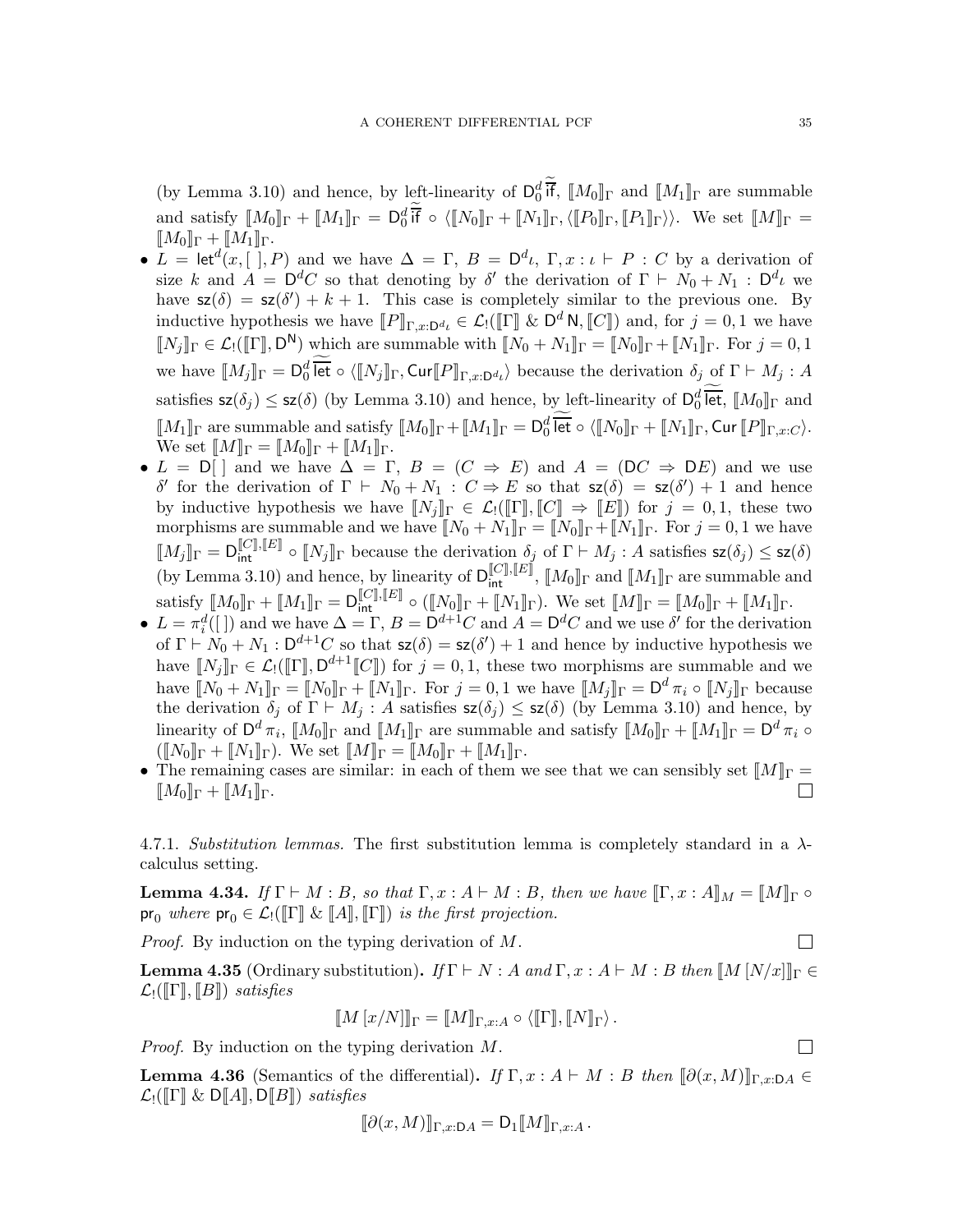If  $\Gamma = (A_1, ..., A_k)$  and  $\Delta = (A_1, ..., A_{i-1}, \mathsf{D}A_i, A_{i+1}, ..., A_k)$  for some  $i \in \{1, ..., k\}$ and  $\Gamma \vdash M : B$ , and then we have  $\Delta \vdash \partial(x_i, M) : DB$  and in this slightly more general situation the lemma states that  $[\![\partial(x_i, M)]\!]_\Delta = \mathsf{D}_i^{Z_1, \ldots, Z_k} [\![M]\!]_\Delta$  where  $\mathsf{D}_i^{Z_1, \ldots, Z_k} f = \mathsf{D} f \circ \psi^i_{Z_1, \ldots, Z_k}$ is the "ith partial derivative of  $f$ ". This slightly more general statement is equivalent to the lemma by the symmetry of the cartesian product  $\&$ .

*Proof.* By induction on M, and not on its typing derivation  $\delta$ . This is possible thanks to Theorem [4.33](#page-32-1) which states that the interpretation does not depend on the typing derivation. This point is crucial when dealing with sums. We use the following notations: f for  $[M]_{\Gamma,x:A}$ , Z for  $\Gamma$ , U for  $\llbracket A \rrbracket$ , and X for  $\llbracket B \rrbracket$ . Sometimes we also write  $\Gamma = (x_1 : A_1, \ldots, x_k : A_k)$  and in that case we set  $Z_i = [A_i]$  so that  $Z = Z_1 \& \cdots \& Z_k$ .

Assume that  $M = x$  and hence  $\delta$  must end with (var). We have  $X = U$  and  $f = pr_1 \in$  $\mathcal{L}_1(Z \& U, U)$ , we have  $D_1 f = (D \text{ pr}_1) \circ \psi^1 = \text{ pr}_1 \circ (\iota_0 \& D U) = \text{ pr}_1 \in \mathcal{L}_1(Z \& D U, D U)$ since D commutes with cartesian products in  $\mathcal{L}_1$ . We have used Lemma [4.5.](#page-19-3) It follows that  $D_1 f = \llbracket \partial(x, M) \rrbracket_{\Gamma, x : \mathsf{D} A}$  since  $\partial(x, M) = M$ .

Assume that  $M = x_i$  for some  $i \in \{1, ..., k\}$  and hence  $\delta$  must end with (var). So we have  $f = \text{pr}_i \in \mathcal{L}_1(Z_1 \& \cdots \& Z_k \& U, Z_i), X = Z_i$  and we have  $D_1 f = D f \circ \psi_{Z,U}^1 = D f \circ \psi_{Z,U}^1$  $\psi^{k+1}_{Z_1,\dots,Z_k,U} = \mathsf{D} \mathsf{pr}_i \circ (\iota_0 \& \dots \& \iota_0 \& U) = \mathsf{pr}_i \circ (\iota_0 \& \dots \& \iota_0 \& U) = \iota_0 \circ \mathsf{pr}_i$  using the fact that S preserves cartesian products and the expression [\(4.5\)](#page-21-2) of the  $k+1$ -ary  $\psi^i$ . Therefore  $D_1 f = \llbracket \partial(x, M) \rrbracket_{\Gamma, x : \mathsf{D} A}$  since  $\partial(x, M) = \iota_0(x_i)$ .

Assume that  $M = \lambda y^C P$  so that  $\delta$  must end with (abs) applied to  $\Gamma, x : A, y : C \vdash P : E$ and we have  $B = (C \Rightarrow E)$  and hence  $X = (V \Rightarrow Y)$  where  $[[C]] = V$  and  $[[E]] = Y$ . Let  $g =$  $[P]_{\Gamma,x:A,y:C} \in \mathcal{L}_1(Z \& U \& V, Y)$ . Notice that  $D_1 g = D g \circ \psi^1_{Z,U,V} \in \mathcal{L}_1(Z \& D U \& V, DY)$ . We have

$$
D_1 f = D_1(\text{Cur } g)
$$
  
= D(Cur  $g$ )  $\circ \psi_{Z,U}^1$   
= Cur $((D g) \circ \psi_{Z\&U,V}^0) \circ \psi_{Z,U}^1$  by Lemma 4.19

where  $\psi^0_{Z\&U,V}\in \mathcal{L}_!(\mathsf{D} Z\&\mathsf{D} U\&V,\mathsf{D} Z\&\mathsf{D} U\&\mathsf{D} V)$ . So  $\mathsf{D}_1f=\mathsf{Cur}((\mathsf{D} g)\circ\psi^0_{Z\&U,V}\circ$  $(\psi_{Z,U}^1 \& V)) = \text{Cur}((D g) \circ \psi_{Z,U,V}^1) = \text{Cur}(D_1 g)$ . By inductive hypothesis we have  $D_1 g =$  $\llbracket \partial(x, P) \rrbracket_{\Gamma,x:DA,y:C}$  and hence  $D_1 f = \llbracket \lambda y^C \partial(x, P) \rrbracket_{\Gamma,x:DA}$  as required.

Assume that  $M = \mathsf{D}P$  so that  $\delta$  must end with (diff) applied to  $\Gamma, x : A \vdash P : C \Rightarrow E$ and we have  $B = (C \Rightarrow E)$  and hence  $X = (V \Rightarrow Y)$  where  $||C|| = V$  and  $||E|| = Y$ . Let  $g = \llbracket P \rrbracket_{\Gamma, x : A} \in \mathcal{L}_1(Z \& U, V \Rightarrow Y)$  so that  $f = D_{\text{cur}} g = D_{\text{int}}^{V, Y} \circ g \in \mathcal{L}_1(Z \& U, D V \Rightarrow D Y)$ where  $D_{int}^{V,Y} =$  Cur (D Ev  $\circ \psi_1^{V \Rightarrow Y,V}$ ). Then

$$
D_1 f = D D_{cur} g \circ \psi_{Z,U}^1
$$
  
= D Cur (D Ev o  $\psi_1^{V \Rightarrow Y,V}$ ) o D g o  $\psi_{Z,U}^1$   
= Cur(D(D Ev o  $\psi_1^{V \Rightarrow Y,V}$ ) o  $\psi_{V \Rightarrow Y,DV}^0$ ) o D<sub>1</sub> g by Lemma 4.19.

Next we have

$$
D^{2} \operatorname{Ev} \circ D \psi_{V \to Y, V}^{1} \circ \psi_{V \to Y, DV}^{0} = D^{2} \operatorname{Ev} \circ c \circ D \psi_{V \to Y, V}^{0} \circ \psi_{V \to DY, V}^{1}
$$

$$
= c \circ D^{2} \operatorname{Ev} \circ D \psi_{V \to Y, V}^{0} \circ \psi_{V \to DY, V}^{1}
$$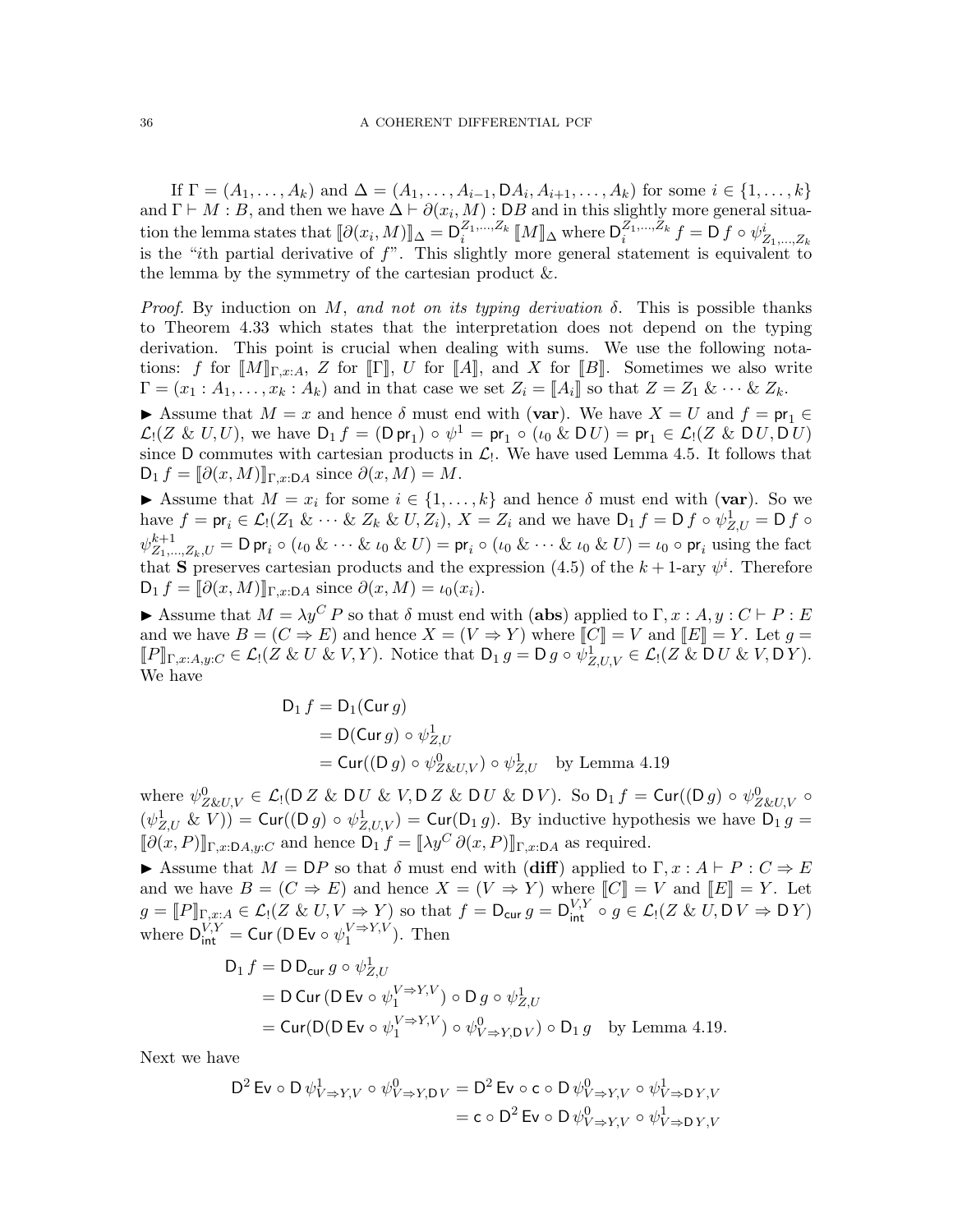by Lemma [4.8](#page-20-0) and naturality of c. By our identification of  $D(V \Rightarrow Y)$  with  $V \Rightarrow DY$ through the iso  $\text{Cur}(\text{D}_0 \text{Ev})$  we have  $\text{D Ev} \circ \psi^0_{V \to Y, V} = \text{Ev} \in \mathcal{L}_!((V \Rightarrow \text{D} Y) \& V, \text{D} Y)$  and hence

$$
D_1 f = \text{Cur}(c \circ D \text{ Ev} \circ \psi_{V \Rightarrow D Y, V}^1) \circ D_1 g
$$
  
= c \circ \text{Cur}(D \text{ Ev} \circ \psi\_{V \Rightarrow D Y, V}^1) \circ D\_1 g  
= c \circ D\_{\text{cur}} D\_1 g  
= [c(D\partial(x, P))]\_{\Gamma, x:DA}.

Notice that we have identified  $c_{V \Rightarrow Y}$  with  $V \Rightarrow c_Y$  in accordance with our convention of identifying  $\mathsf{D}^2(V \Rightarrow Y)$  with  $V \Rightarrow \mathsf{D}^2 Y$ .

Assume that  $M = (P)Q$  so that  $\delta$  must end with (app) applied to  $\Gamma, x : A \vdash P$ :  $C \Rightarrow B$  and  $\Gamma, x : A \vdash Q : C$  and let  $Y = [[C]]$ . Let  $p = [[P]]_{\Gamma} \in \mathcal{L}_1(Z \& U, Y \Rightarrow X)$ and  $q = [Q]_{\Gamma} \in \mathcal{L}_1(Z \& U, Y)$  so that  $f = [M]_{\Gamma} = (p)q = \mathsf{Ev} \circ \langle p, q \rangle \in \mathcal{L}_1(Z \& U, X),$  $D_1 p \in \mathcal{L}_1(Z \& D U, Y \Rightarrow D X)$  and  $D_1 q \in \mathcal{L}_1(Z \& D U, D Y)$ . We have  $D_{\text{cur}} D_1 p \in \mathcal{L}_1(Z \& D Y)$  $D U, D Y \Rightarrow D^2 X$  and hence  $(\theta \circ D_{\text{cur}} D_1 p) D_1 q \in \mathcal{L}_1(Z \& D Y, D^2 X)$ , we prove that

$$
D_1((p)q) = (\theta \circ D_{\text{cur}} D_1 p)D_1 q.
$$

We have

$$
D_1((p)q) = (D Ev) \circ (D\langle p, q \rangle) \circ \psi_{Z,U}^1
$$
  
= (D Ev) \circ \langle D p, D q \rangle \circ \psi\_{Z,U}^1 \text{ since } D \text{ preserves cart. prod.}  
= (D Ev) \circ \langle D\_1 p, D\_1 q \rangle.

where  $D Ev \in \mathcal{L}_1((X \Rightarrow DY) \& D X, DY)$  and we know by Lemma [4.21](#page-24-0) that  $D Ev = \theta \circ D Y$  $(D Ev') \circ \psi^1_{Y \to D X, Y}$  where Ev' is the evaluation morphism in  $\mathcal{L}_!((Y \Rightarrow D X) \& Y, D X)$ .

On the other hand

$$
(D_{\text{cur}} D_1 p)D_1 q = \text{Ev} \circ \langle D_{\text{cur}} D_1 p, D_1 q \rangle
$$
  
= Ev \circ \left( D\_{\text{int}}^{Y,D X} \& D X \right) \circ \langle D\_1 p, D\_1 q \rangle

where we recall that  $D_{\text{int}}^{Y,D\ X} = \text{Cur}((D Ev') \circ \psi_{Y\Rightarrow D\ X,Y}^1) \in \mathcal{L}_!(Y \Rightarrow D\ X, D\ Y \Rightarrow D^2\ X)$  and therefore

$$
(\mathsf{D}_{\mathsf{cur}}\,\mathsf{D}_1\,p)\mathsf{D}_1\,q=\mathsf{D}\,\mathsf{Ev}'\circ\psi^1_{Y\Rightarrow\mathsf{D}\,X,Y}\circ\langle\mathsf{D}_1\,p,\mathsf{D}_1\,q\rangle\,.
$$

It follows that

$$
(\theta \circ D_{\text{cur}} D_1 p)D_1 q = \theta \circ (D_{\text{cur}} D_1 p)D_1 q
$$
  
=  $\theta \circ (D \text{ Ev}') \circ \psi_{Y \Rightarrow D X, Y}^1 \circ \langle D_1 p, D_1 q \rangle$   
=  $D \text{ Ev} \circ \langle D_1 p, D_1 q \rangle$  by Lemma 4.21  
=  $D_1 f$ 

where the first equation results from our identification of  $D Y \Rightarrow \theta$  with  $\theta$  and we have also used the fact that  $f = (p)q = \text{Ev} \circ \langle p, q \rangle$ . Finally, using Equation [\(4.7\)](#page-29-0),

$$
D_1 f = (\theta \circ D_{\text{int}} \circ D_1 p) D_1 q
$$
  
= 
$$
[(\theta(D\partial(x, P)))\partial(x, Q)]_{\Gamma,x:DA}
$$

as contended, using of course also the inductive hypothesis.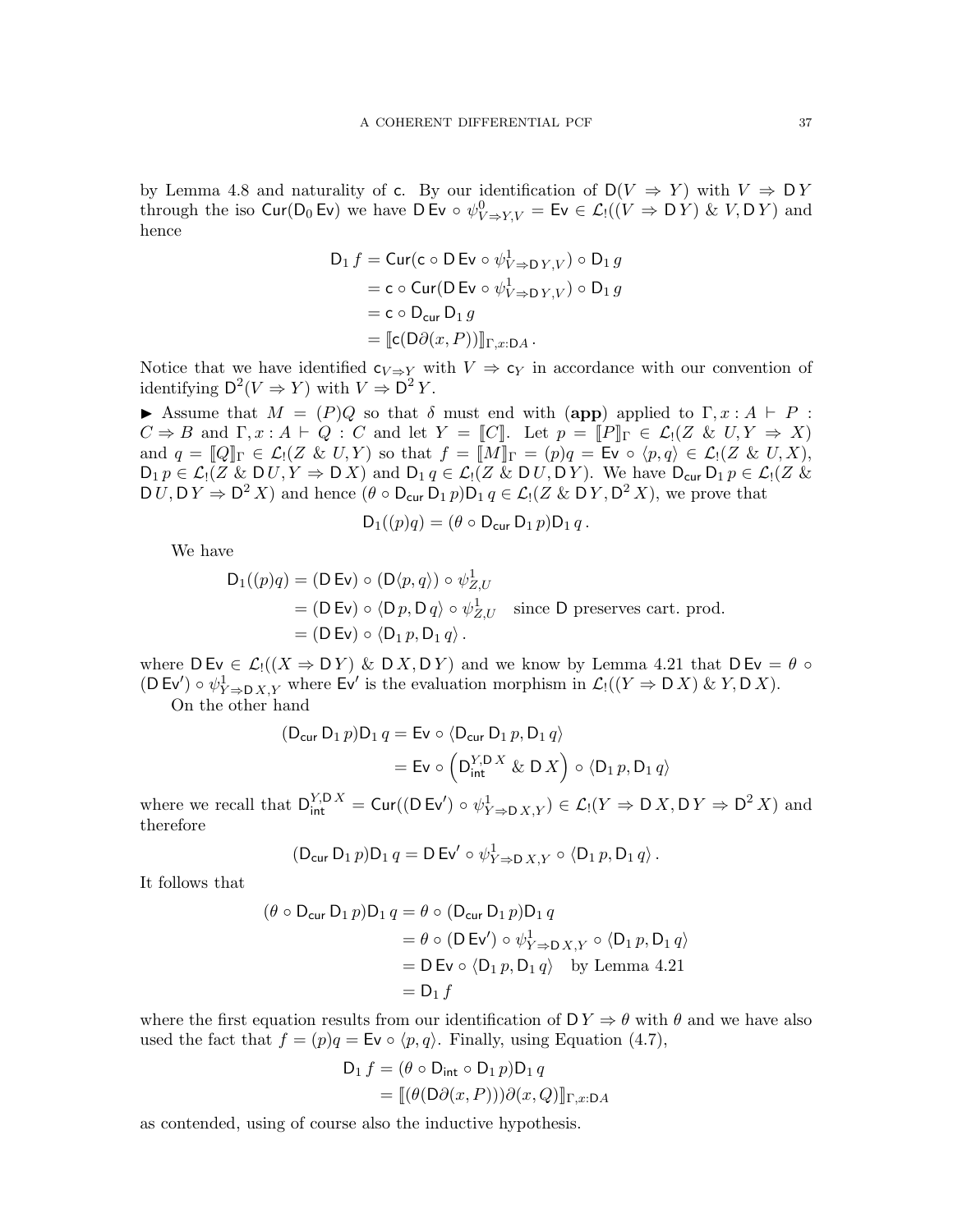Assume that  $M = \mathsf{succ}^d(P)$  so that the last rule of  $\delta$  is (suc) and that we have  $\Gamma, x : A \vdash$  $P: \mathsf{D}^d \iota = B$  and hence  $X = \mathsf{D}^d \mathsf{N}$ . Let  $g = [P]_{\Gamma,x:A}$  so that  $f = \mathsf{D}^d \widetilde{\mathsf{suc}} \circ g$ , we have

$$
D_1 f = D_1(D^d \widetilde{\mathfrak{suc}} \circ f)
$$
  
=  $D^{d+1} \widetilde{\mathfrak{suc}} \circ D g \circ \psi_{Z,U}^1$   
=  $D^{d+1} \widetilde{\mathfrak{suc}} \circ D_1 g$   
=  $D^{d+1} \widetilde{\mathfrak{suc}} \circ [\partial(x, P)]_{\Gamma,x:DA}$  by inductive hypothesis  
=  $[\text{succ}^{d+1}(\partial(x, P))]_{\Gamma,x:DA}$ 

The cases where M is of shape  $\mathsf{pred}^d(P)$ ,  $\pi_i^d(P)$ ,  $\ell_i^d(P)$ ,  $\theta^d(P)$  and  $\mathsf{c}^d(P)$  are similarly dealt with.

Assume that  $M = \text{if}^d(P, Q_0, Q_1)$  so that  $\delta$  ends with (if) and that we have  $\Gamma, x : A \vdash P$ :  $\mathsf{D}^d\iota$ ,  $\Gamma, x : A \vdash Q_i : C$  for  $i = 0, 1$  so that  $B = \mathsf{D}^d C$  and  $X = \mathsf{D}^d Y$  where  $Y = [[C]]$ . Let  $p = \llbracket P \rrbracket_{\Gamma,x:A} \in \mathcal{L}_!(\mathbb{Z} \& U, \mathsf{D}^d \iota)$  and  $q_i = \llbracket Q_i \rrbracket_{\Gamma,x:A} \in \mathcal{L}_!(\mathbb{Z} \& U, Y)$  for  $i = 0, 1$ . We have  $\mathsf{D}_0^d \overline{\mathsf{if}}_X \in \mathcal{L}(\mathsf{D}^d \mathsf{N} \& (Y \& Y), \mathsf{D}^d Y = X)$  so that  $f = [\![M]\!]_{\Gamma,x:A} = \mathsf{D}_0^d \overline{\mathsf{if}}_X \circ \langle p, \langle q_0, q_1 \rangle \rangle \in$  $\mathcal{L}_!(Z \& U, X)$ . We have

$$
D_1(D_0^d \overline{if}_X \circ \langle p, \langle q_0, q_1 \rangle \rangle) = D D_0^d \overline{if}_X \circ D \langle p, \langle q_0, q_1 \rangle \rangle \circ \psi_{Z,U}^1
$$
  
by def. of  $D_1$  and functoriality of  $D$   

$$
= \theta \circ D_1 D_0^{d+1} \overline{if}_X \circ \langle D_1 p, \langle D_1 q_0, D_1 q_1 \rangle \rangle \text{ by Theorem 4.12}
$$

$$
= \theta \circ \mathsf{c}(d) \circ D_0^{d+1} \overline{if}_{D X} \circ \langle D_1 p, \langle D_1 q_0, D_1 q_1 \rangle \rangle \text{ by Lemma 4.29}
$$

therefore

$$
D_1 f = \theta \circ c(d) \circ D_0^{d+1} \overline{if}_{D X} \circ \langle D_1 p, \langle D_1 q_0, D_1 q_1 \rangle \rangle
$$
  
\n
$$
= \theta \circ c(d) \circ D_0^{d+1} \overline{if}_{D X} \circ \langle [\partial(x, P)]_{\Gamma, x:DA}, \langle [\partial(x, Q_0)]_{\Gamma, x:DA}, [\partial(x, Q_1)]_{\Gamma, x:DA} \rangle \rangle
$$
  
\nby ind. hyp.  
\n
$$
= [\theta(c_d(\text{if}^{d+1}(\partial(x, P), \partial(x, Q_0), \partial(x, Q_1))))]]_{\Gamma, x:DA}
$$
  
\n
$$
= [\partial(x, M)]_{\Gamma, x:DA}
$$

as required.

The case where M is of shape  $\text{let}^d(y, P, Q)$  is completely similar.

Assume that  $M = M_0 + M_1$ . Whatever be the last rule of  $\delta$ , we know that  $\Gamma, x : A \vdash M_i$ : B for  $i = 0, 1$  and, by Theorem [4.33,](#page-32-0) that  $g_i = [M_i]_{\Gamma,x:A} \in \mathcal{L}_i(Z \& U, X)$  are well defined and summable and that  $f = g_0 + g_1$ , where  $f = [M]_{\Gamma,x:A}$ . By inductive hypothesis we have  $[∂(x, M<sub>i</sub>)]<sub>Γ</sub> = g<sub>i</sub> for i = 0, 1. By left-linearity of composition in L<sub>1</sub>, we have$ 

$$
f = g_0 + g_1
$$
  
=  $[\![\partial(x, M_0)]\!]_{\Gamma,x:DA} + [\![\partial(x, M_0)]\!]_{\Gamma,x:DA}$   
=  $[\![\partial(x, M_0) + \partial(x, M_1)]\!]_{\Gamma,x:DA}$  by Theorem 4.33  
=  $[\![\partial(x, M)]\!]_{\Gamma,x:DA}$ 

as required.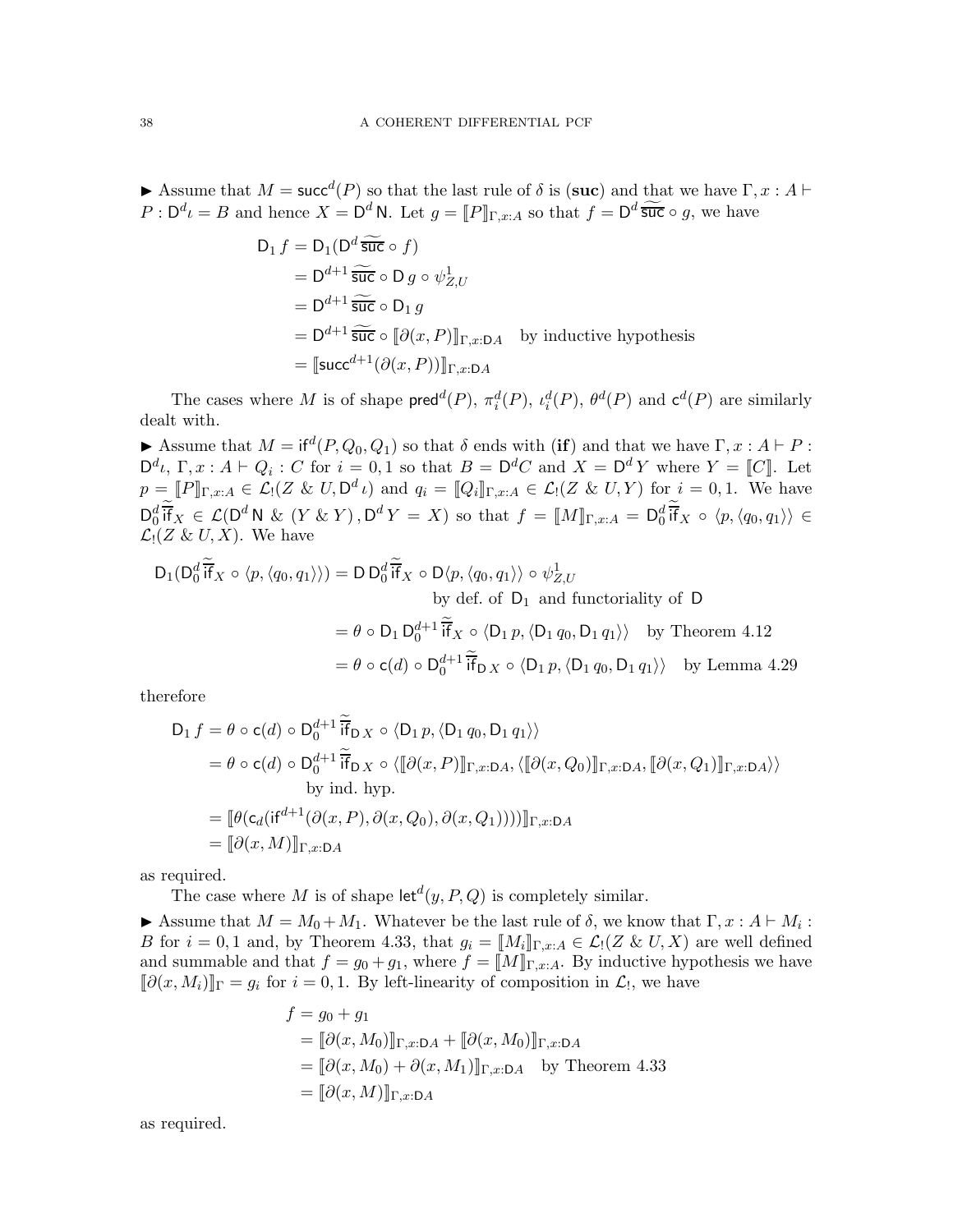Assume that  $M = \mathsf{Y}P$  so that  $\delta$  ends with a (fix) and that we have  $\Gamma, x : A \vdash P : B \Rightarrow B$ so that, setting  $g = [M]_{\Gamma,x:A}$  we have  $g \in \mathcal{L}_1(Z \& U, X \Rightarrow X)$  and  $f = [M]_{\Gamma,x:A} = \mathcal{Y}^X \circ g$ . We have

$$
D_1 f = D \mathcal{Y}^X \circ D_1 g
$$
  
=  $\mathcal{Y}^{DX} \circ Cur(D E v^{X,X}) \circ D_1 g$  by Theorem 4.32  
=  $\mathcal{Y}^{DX} \circ Cur(\theta \circ DE v^{X,D X} \circ \psi_{X \Rightarrow DX, X}^1) \circ D_1 g$  by Lemma 4.21  
=  $\mathcal{Y}^{DX} \circ (DX \Rightarrow \theta) \circ Cur(D E v^{X,D X} \circ \psi_{X \Rightarrow DX, X}^1) \circ D_1 g$  by cartesian closedness  
=  $\mathcal{Y}^{DX} \circ (DX \Rightarrow \theta) \circ D_{int}^{X,DX} \circ D_1 g$  by definition of  $D_{int}^{X,DX}$   
=  $\mathcal{Y}^{DX} \circ \theta \circ D_{int}^{X,DX} \circ D_1 g$ 

and hence

$$
D_1 f = \mathcal{Y}^{DX} \circ \theta \circ D_{int}^{X,DX} \circ D_1 g
$$
  
=  $\mathcal{Y}^{DX} \circ \theta \circ D_{int}^{X,DX} \circ [\partial(x, P)]_{\Gamma,x:DA}$   
=  $[\![\mathbf{Y}(\theta(D\partial(x, P)))]\!]_{\Gamma,x:DA}$   
=  $[\![\partial(x, M)]\!]_{\Gamma,x:DA}$ 

as required.

# 4.7.2. Invariance theorem.

<span id="page-38-0"></span>**Theorem 4.37** (Invariance of the semantics). Assume that  $\Gamma \vdash M : A$  and  $M \rightarrow_{\Lambda_{\text{cd}}} M'$ (so that  $\Gamma \vdash M' : A$ ). Then we have  $\llbracket M \rrbracket_{\Gamma} = \llbracket M' \rrbracket_{\Gamma}$ .

*Proof.* We consider the various cases in the definition of  $\rightarrow_{\Lambda_{cd}}$ . We set  $Z = \llbracket \Gamma \rrbracket$  and  $X = \llbracket A \rrbracket$ . Assume first that  $M \to_{\text{lin}} M'$ . The fact that  $[M]_{\Gamma} = [M']_{\Gamma}$  results simply from the linearity of the semantical constructs corresponding to the linear contexts. As an example, consider the situation where  $M = \text{let}^d(x, M_0 + M_1, N)$  and  $M' = \text{let}^d(x, M_0, N) + \text{let}^d(x, M_1, N)$ (so that we have  $\Gamma \vdash M_i : \mathsf{D}^d \iota$  and  $\Gamma \vdash N : B$  for a type B, and we have  $A = \mathsf{D}^d B$ ). Then we have

$$
\begin{aligned} [\![M]\!]_\Gamma &= D_0^d \,\widetilde{\overline{\text{let}}}\circ \langle [\![M_0+M_1]\!]_\Gamma, [\![N]\!]_\Gamma\rangle \\ &= D_0^d \,\widetilde{\overline{\text{let}}}\circ \langle [\![M_0]\!]_\Gamma + [\![M_1]\!]_\Gamma, [\![N]\!]_\Gamma\rangle \\ &= D_0^d \,\widetilde{\overline{\text{let}}}\circ \langle [\![M_0]\!]_\Gamma, [\![N]\!]_\Gamma\rangle + D_0^d \,\widetilde{\overline{\text{let}}}\circ \langle [\![M_1]\!]_\Gamma, [\![N]\!]_\Gamma\rangle \end{aligned}
$$

by the bilinearity of let.

- Assume that  $M = (\lambda x^A P)Q$  and  $M' = P[Q/x]$ , we directly apply Lemma [4.35.](#page-34-0)
- Assume that  $M = YN$  and  $M' = (N)M$ . We directly apply Equation [\(4.8\)](#page-31-1).

Assume that  $M = D(\lambda x^B P)$  and  $M' = \lambda x^{DB} \partial(x, P)$  so that  $A = (DB \Rightarrow DC)$  and  $\Gamma, x : B \vdash P : C$ , so that setting  $U = [B]$  and  $Y = [C]$  we have  $f = [P]_{\Gamma,x:B} \in \mathcal{L}$   $(Z \&$ 

 $\Box$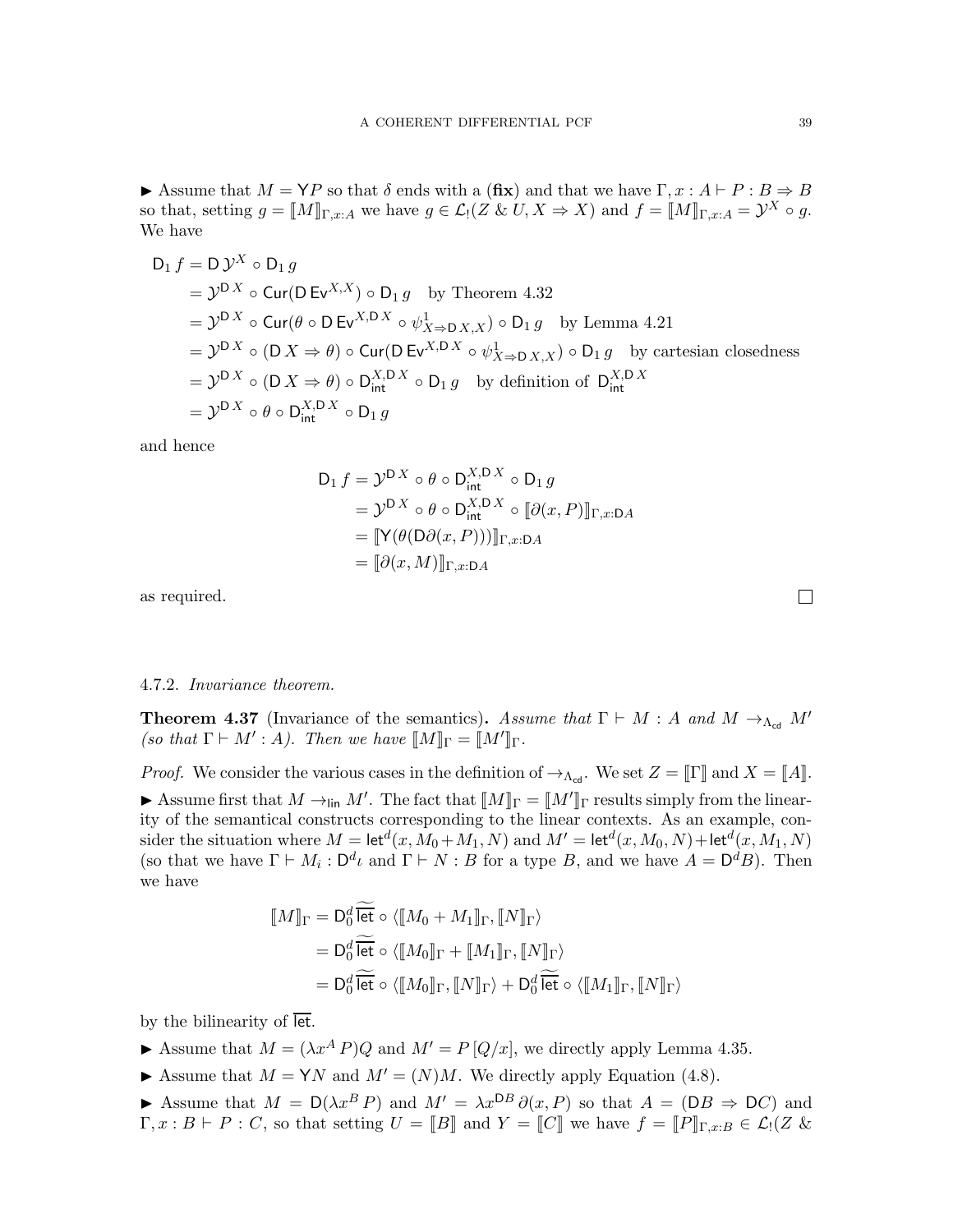$U, Y$ ). Then we have

$$
\llbracket M \rrbracket_{\Gamma} = \mathsf{D}_{\mathsf{int}} \circ \mathsf{Cur} f
$$
\n=  $\mathsf{Cur}(\mathsf{D} \mathsf{Ev}^{U,Y} \circ \psi_{U \Rightarrow Y,U}^1) \circ \mathsf{Cur} f$   
\n=  $\mathsf{Cur}(\mathsf{D} \mathsf{Ev}^{U,Y} \circ \psi_{U \Rightarrow Y,U}^1 \circ (\mathsf{Cur} f \& \mathsf{D} U))$   
\n=  $\mathsf{Cur}(\mathsf{D} \mathsf{Ev}^{U,Y} \circ (\mathsf{D}(\mathsf{Cur} f) \& \mathsf{D} U) \circ \psi_{Z,U}^1)$  by nat. of  $\psi^1$   
\n=  $\mathsf{Cur}(\mathsf{D}(\mathsf{Ev}^{U,Y} \circ (\mathsf{Cur} f \& U)) \circ \psi_{Z,U}^1)$   
\n=  $\mathsf{Cur}(\mathsf{D} f \circ \psi_{Z,U}^1)$   
\n=  $\mathsf{Cur}(\mathsf{D} f \circ \psi_{Z,U}^1)$   
\n=  $\mathsf{Cur}(\mathsf{D}(x, P) \rrbracket_{\Gamma,x:DB})$  by Lemma 4.36  
\n=  $\llbracket \lambda x^{DB} \partial(x, P) \rrbracket_{\Gamma}$ 

Assume that  $M = \text{if}^0(\underline{n+1}, P_0, P_1)$  and  $M' = P_1$  so that, setting  $p_i = [P_i]_{\Gamma} \in \mathcal{L}_1(Z, X)$ for  $i = 0, 1$ , we have  $[M]_{\Gamma} =$  if  $\circ \langle n+1 \circ 0, \langle p_0, p_1 \rangle \rangle = p_1$  by the second diagram of [\(4.6\)](#page-29-1), where 0 is the unique element of  $\mathcal{L}_1(Z, \top)$ . The cases where  $M = \text{succ}^0(\underline{n}) \rightarrow_{\Lambda_{\text{cd}}} \underline{n+1}$ ,  $M=\mathsf{pred}^0(\underline{0})\to_{\Lambda_{\mathsf{cd}}} \underline{0},\ M=\mathsf{pred}^0(\underline{n+1})\to_{\Lambda_{\mathsf{cd}}} \underline{n},\ \text{and}\ M=\mathsf{if}^0(\underline{0},P,Q)\to_{\Lambda_{\mathsf{cd}}} P$  are similar.

Assume that  $M = \text{let}^{0}(x, \underline{n}, P)$  and  $M' = P[\underline{n}/x]$ . Let  $f = [P]_{\Gamma,x:\iota} \in \mathcal{L}(\mathcal{Z} \& \mathsf{N}, X)$ . We have  $\overline{n} \in \mathcal{L}_1(Z, \mathsf{N})$  and  $h_{\mathsf{N}} \overline{n} = \overline{n}^!$  (actually  $\overline{n}$  is a morphism in the Eilenberg-Moore category of  $!$  ) from which it follows that

$$
\llbracket M \rrbracket_{\Gamma} = \overline{\text{let}}(\overline{n}, f) = \overline{\text{let}} \circ \langle \overline{n}, \text{Cur } f \rangle
$$
  
\n
$$
= \overline{\text{let}}(\overline{n} \otimes \text{Cur } f) \text{ contr}_Z
$$
  
\n
$$
= \text{ev } \gamma (h_{N} \otimes (\text{!N} \multimap X))(\overline{n} \otimes \text{Cur } f) \text{ contr}_Z
$$
  
\n
$$
= \text{ev }(f \otimes \overline{n}^!) \text{ contr}_Z
$$
  
\n
$$
= f \circ \langle Z, \overline{n} \rangle
$$
  
\n
$$
= \llbracket P [\underline{n}/x] \rrbracket_{\Gamma}
$$

by Lemma [4.35.](#page-34-0)

Assume that  $M = \pi_j^d(\lambda x^B P)$  and  $M' = \lambda x^B \pi_i^d(P)$  so that we must have  $\Gamma, x : B \vdash$  $P: \mathsf{D}^{d+1}C$  with  $A = \mathsf{D}^d(B \Rightarrow C)$ ,  $X = (U \Rightarrow \mathsf{D}^d Y)$  where  $U = [B]$  and  $Y = [C]$ . Let  $f = [P]_{\Gamma,x:B} \in \mathcal{L}_1(Z \& U, \mathsf{D}^{d+1} Y)$  so that  $[\![\lambda x^B P]\!]_{\Gamma} = \mathsf{Curf} \in \mathcal{L}_1(Z, U \Rightarrow \mathsf{D}^{d+1} Y)$  and  $\mathsf{D}^d \pi_i \circ f \in \mathcal{L}_! (Z \& U, \mathsf{D}^d Y)$ . Remember that, for any object  $V, \varphi^0_{U \Rightarrow V, !U} \in \mathcal{L}(\mathsf{D} (!U \multimap V) \otimes$  $(X, D((X \multimap U) \otimes X))$  and that by  $(S \otimes \text{-fun})$  the morphism  $\varphi^{-\circ} = \text{Cur}((D \text{ ev}) \varphi^0_{U \Rightarrow V, U}) \in$  $\mathcal{L}(\mathsf{D}(U \Rightarrow V), U \Rightarrow \mathsf{D} V)$  is an iso. Thanks to this iso we identify the objects  $\mathsf{D}^{d+1}(U \Rightarrow$ Y) and  $U \Rightarrow D^{d+1}Y$ . Under this identification the morphisms  $D^d \pi_j \in \mathcal{L}(D^{d+1}(U \Rightarrow$  $(Y)$ ,  $\mathsf{D}^d(U \Rightarrow Y)$  and  $U \Rightarrow \mathsf{D}^d \pi_j \in \mathcal{L}(U \Rightarrow \mathsf{D}^{d+1} Y, U \Rightarrow \mathsf{D}^d Y)$  are identified as well. Since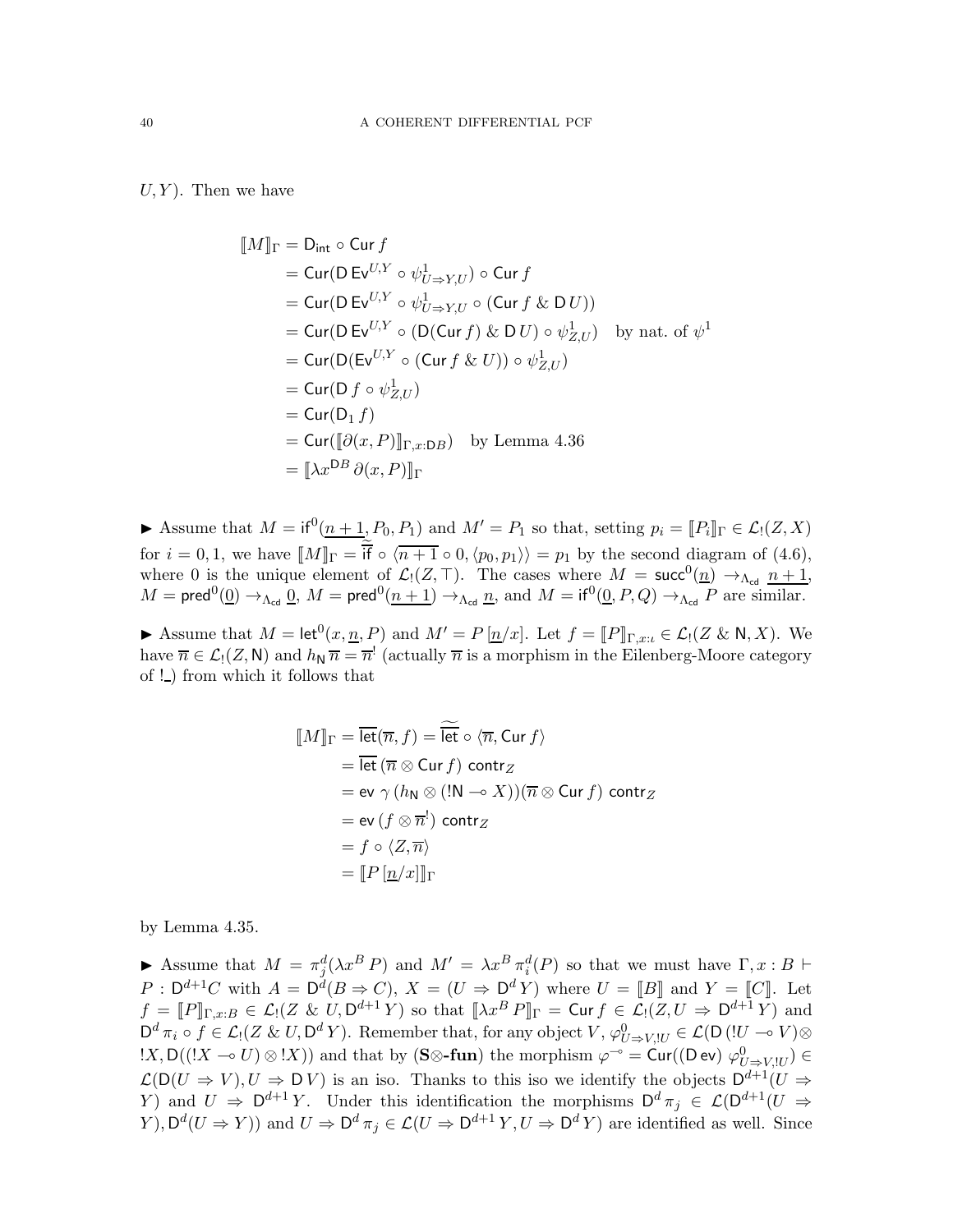$(U \Rightarrow D^d \pi_j) \circ \text{Cur } f = \text{Cur}(D^d \pi_j \circ f)$  we have

$$
\llbracket M \rrbracket_{\Gamma} = \mathsf{D}^d \, \pi_i (\llbracket \lambda x^B \, P \rrbracket_{\Gamma})
$$
\n
$$
= (U \Rightarrow \mathsf{D}^d \, \pi_j) \circ \mathsf{Curf}
$$
\n
$$
= \mathsf{Cur}(\mathsf{D}^d \, \pi_j \circ f)
$$
\n
$$
= \mathsf{Cur}(\mathsf{D}^d \, \pi_j \circ \llbracket P \rrbracket_{\Gamma,x:B})
$$
\n
$$
= \mathsf{Cur}(\llbracket \pi_i^d(P) \rrbracket_{\Gamma,x:B})
$$
\n
$$
= \llbracket \lambda x^B \, \pi_i^d(P) \rrbracket_{\Gamma}
$$

as required.

Assume that  $M = \pi_i^d(P)Q$  and  $M' = (\pi_i^d(P))Q$  so that we must have  $\Gamma \vdash P$ :  $B \Rightarrow D^{d+1}C$  and  $\Gamma \vdash Q : B$  with  $A = D^dC$ . Setting  $U = [B], Y = [C], p = [P]$  and  $q =$  $\llbracket Q \rrbracket_{\Gamma}$  we have  $\llbracket M \rrbracket_{\Gamma} = \mathsf{D}^d \, \pi_i \circ (p) q \in \mathcal{L}_!(\mathbb{Z}, \mathsf{D}^d Y)$ . Then, by naturality of evaluation, we have  $\llbracket M \rrbracket_{\Gamma} = (\mathsf{D}^d \, \pi_j) \, \circ \, \mathsf{Ev} \, \circ \, \langle p, q \rangle = \mathsf{Ev} \, \circ \, \big( (U \Rightarrow (\mathsf{D}^d \, \pi_j)) \; \& \; U \big) \circ \langle p, q \rangle = \mathsf{Ev} \, \circ \, \langle (\mathsf{D}^{d+1} \, \pi_j) \circ p, q \rangle$ under the same identification as in the previous case. That is  $\llbracket M \rrbracket_{\Gamma} = \llbracket M' \rrbracket_{\Gamma}$ .

Assume  $M = \pi_j^d(\text{succ}^e(P))$  and  $M' = \text{succ}^{e-1}(\pi_j(P))$  so that we must have  $d < e$ ,  $\Gamma \vdash$  $M: \mathsf{D}^e \iota$  and  $A = \mathsf{D}^{e-1} \iota$ , we have  $\overline{\mathsf{succ}} \in \mathcal{L}(\mathsf{N}, \mathsf{N})$  that we consider as usual as a morphism in  $\mathcal{L}_1(N, N)$  so that  $D^e \overline{\text{succ}} \in \mathcal{L}_1(D^e N, D^e N)$  and since  $d < e$  we can write  $D^e N = D^{d+1} D^{e-d-1} N$ so that  $D^d \pi_i \in \mathcal{L}_! (D^e \mathsf{N}, D^{e-1} \mathsf{N})$  and we have

$$
D^{d} \pi_{i} \circ D^{e} \overline{\mathsf{suc}} = D^{d}(\pi_{j} \circ D^{e-d} \overline{\mathsf{suc}})
$$
  
= 
$$
D^{d} (D^{e-d-1} \overline{\mathsf{suc}} \circ \pi_{j}) \text{ by nat. of } \pi_{j}
$$
  
= 
$$
D^{e-1} \overline{\mathsf{suc}} \circ D^{d} \pi_{j}
$$

so that  $[M]_{\Gamma} = [M']_{\Gamma}$ . The case  $M = \pi_j^d(\text{pred}^e(P))$  and  $M' = \text{pred}^{e-1}(\pi_j(P))$  (still with  $d < e$ ) is completely similar.

Assume that  $M = \pi_i^d(\text{if}^e(N, P_0, P_1))$  and  $M' = \text{if}^{e-1}(\pi_i^d(N), P_0, P_1)$  with  $d < e$ . We must have  $\Gamma \vdash N : \mathsf{D}^e \iota$  and  $\Gamma \vdash P_j : B$  for  $j = 0, 1$ , and we have  $A = \mathsf{D}^d B$ , let  $Y = \llbracket Y \rrbracket$ , we have  $X = \mathsf{D}^d Y$ . Let  $f = [N]_{\Gamma} \in \mathcal{L}_1(Z, \mathsf{D}^e \mathsf{N})$  and  $p_j = [P_j]_{\Gamma} \in \mathcal{L}_1(Z, Y)$  for  $j = 0, 1$ . We have

$$
D^{d} \pi_{i} \circ D_{0}^{e} \widetilde{\mathsf{if}} \circ \langle f, \langle p_{0}, p_{1} \rangle \rangle = D^{d} \pi_{i} \circ D^{e} \widetilde{\mathsf{if}} \circ \psi_{\mathsf{N}, Y \& Y}^{0}(e) \circ \langle f, \langle p_{0}, p_{1} \rangle \rangle \text{ by Lemma 4.15}
$$

$$
= D^{d}(\pi_{i} \circ D^{e-d} \widetilde{\mathsf{if}}) \circ \psi_{\mathsf{N}, Y \& Y}^{0}(e) \circ \langle f, \langle p_{0}, p_{1} \rangle \rangle.
$$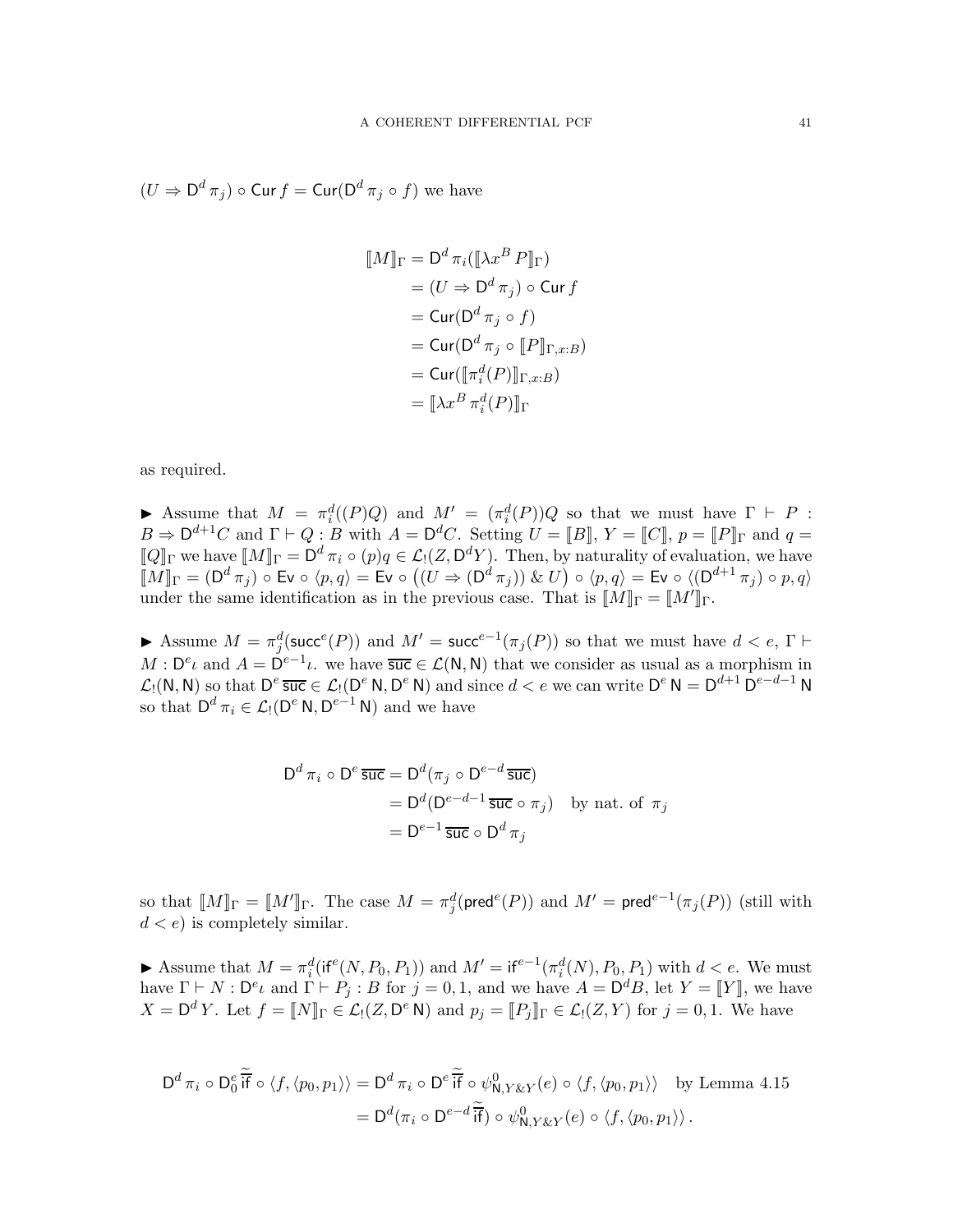Now we have to consider the two cases  $i = 0$  and  $i = 1$ . The first case is dealt with as follows.

$$
D^{d} \pi_{0} \circ D_{0}^{e} \widetilde{\mathsf{if}} \circ \langle f, \langle p_{0}, p_{1} \rangle \rangle = D^{d} (D^{e-d-1} \widetilde{\mathsf{if}} \circ (\pi_{0} \& \pi_{0})) \circ \psi_{\mathsf{N}, Y \& Y}(e) \circ \langle f, \langle p_{0}, p_{1} \rangle \rangle
$$
  
by Theorems 4.23 and 4.25  

$$
= D^{e-1} \widetilde{\mathsf{if}} \circ (D^{d} \pi_{0} \& D^{d} \pi_{0}) \circ (D^{e} \mathsf{N} \& \iota_{0}(e)) \circ \langle f, \langle p_{0}, p_{1} \rangle \rangle
$$
  
by Lemma 4.14  

$$
= D^{e-1} \widetilde{\mathsf{if}} \circ (D^{d} \pi_{0} \& \iota_{0}(e-1)) \circ \langle f, \langle p_{0}, p_{1} \rangle \rangle \text{ by Lemma 4.16}
$$
  

$$
= D^{e-1} \widetilde{\mathsf{if}} \circ (D^{e-1} \mathsf{N} \& \iota_{0}(e-1)) \circ \langle D^{d} \pi_{0} \circ f, \langle p_{0}, p_{1} \rangle \rangle
$$
  

$$
= D_{0}^{e-1} \widetilde{\mathsf{if}} \circ \langle D^{d} \pi_{0} \circ f, \langle p_{0}, p_{1} \rangle \rangle.
$$

Let us deal with the second case.

$$
D^{d} \pi_1 \circ D_0^e \overline{\widetilde{H}} \circ \langle f, \langle p_0, p_1 \rangle \rangle = D^{d} (D^{e-d-1} \overline{\widetilde{H}} \circ (\pi_0 \& \pi_1)) \circ \psi_{N, X \& X}^0(e) \circ \langle f, \langle p_0, p_1 \rangle \rangle
$$
  
+ 
$$
D^{d} (D^{e-d-1} \overline{\widetilde{H}} \circ (\pi_1 \& \pi_0)) \circ \psi_{N, X \& X}^0(e) \circ \langle f, \langle p_0, p_1 \rangle \rangle
$$
  
by Theorems 4.23 and 4.25.

By Lemma [4.14](#page-23-1) and Lemma [4.16](#page-23-2) we have  $\left(D^d \, \pi_1 \; \& \; D^d \, \pi_0\right) \circ \psi_0^{\mathsf{N},X \& X}$  $_{0}^{\mathsf{N}, X \& X}(e) = (\mathsf{D}^d \,\pi_1 \& \iota_0(e-1))$ and  $(D^d \pi_0 \& D^d \pi_1) \circ \psi_0^{\mathsf{N}, X \& X}$  $\int_0^{N,X\&X}(e) = (\mathsf{D}^d \pi_0 \& 0).$  It follows by bilinearity of  $\mathsf{D}^{e-1}$  if that

$$
D^{d} \pi_1 \circ D_0^e \widetilde{\overline{H}} \circ \langle f, \langle p_0, p_1 \rangle \rangle = D^{e-1} \widetilde{\overline{H}} \circ \left( D^{d} \pi_1 \& \iota_0(e-1) \right) \circ \langle f, \langle p_0, p_1 \rangle \rangle
$$
  
=  $D_0^{e-1} \widetilde{\overline{H}} \circ \langle D^{d} \pi_1 \circ f, \langle p_0, p_1 \rangle \rangle$ .

To summarize, for  $i = 0, 1$  and if  $d < e$  we have

$$
\mathsf{D}^d \,\pi_i \,\circ\, \mathsf{D}_0^e\,\overline{\mathsf{i}\mathsf{f}} \,\circ\, \langle f, \langle p_0, p_1 \rangle \rangle = \mathsf{D}_0^{e-1}\,\overline{\mathsf{i}\mathsf{f}} \,\circ\, \langle \mathsf{D}^d \,\pi_i \circ f, \langle p_0, p_1 \rangle \rangle\,.
$$

It follows that  $\llbracket M \rrbracket_{\Gamma} = \llbracket M' \rrbracket_{\Gamma}.$ 

The case  $M = \pi_i^d(\text{let}^e(x, M, P))$  and  $M' = \text{let}^{e-1}(x, \pi_i^d(M), P)$  with  $d < e$  is handled similarly.

Assume that  $M = \pi_i^d(\text{if}^e(N, P_0, P_1))$  and  $M' = \text{if}^e(N, \pi_i^{d-e}(P_0), \pi_i^{d-e}(P_1)),$  with  $e \leq d$ . We must have  $\Gamma \vdash N : \mathsf{D}^e \iota$  and there must be a type B such that  $\Gamma \vdash P_j : B$  for  $j = 0, 1$ so that  $\Gamma \vdash M : D^eB$  and hence  $A = D^eB$  (of course B is determined by A). Since  $\Gamma \vdash M : A$  the type B must be of shape  $\mathsf{D}^{d-e+1}C$  for a (uniquely determined) type C, and then  $A = \mathsf{D}^d C$  and  $\Gamma \vdash \mathsf{if}^e(N, P_0, P_1) : \mathsf{D}^{d+1} C$ . We set  $U = [C]$  and  $Y = [B] = \mathsf{D}^{d-e+1} U$ ,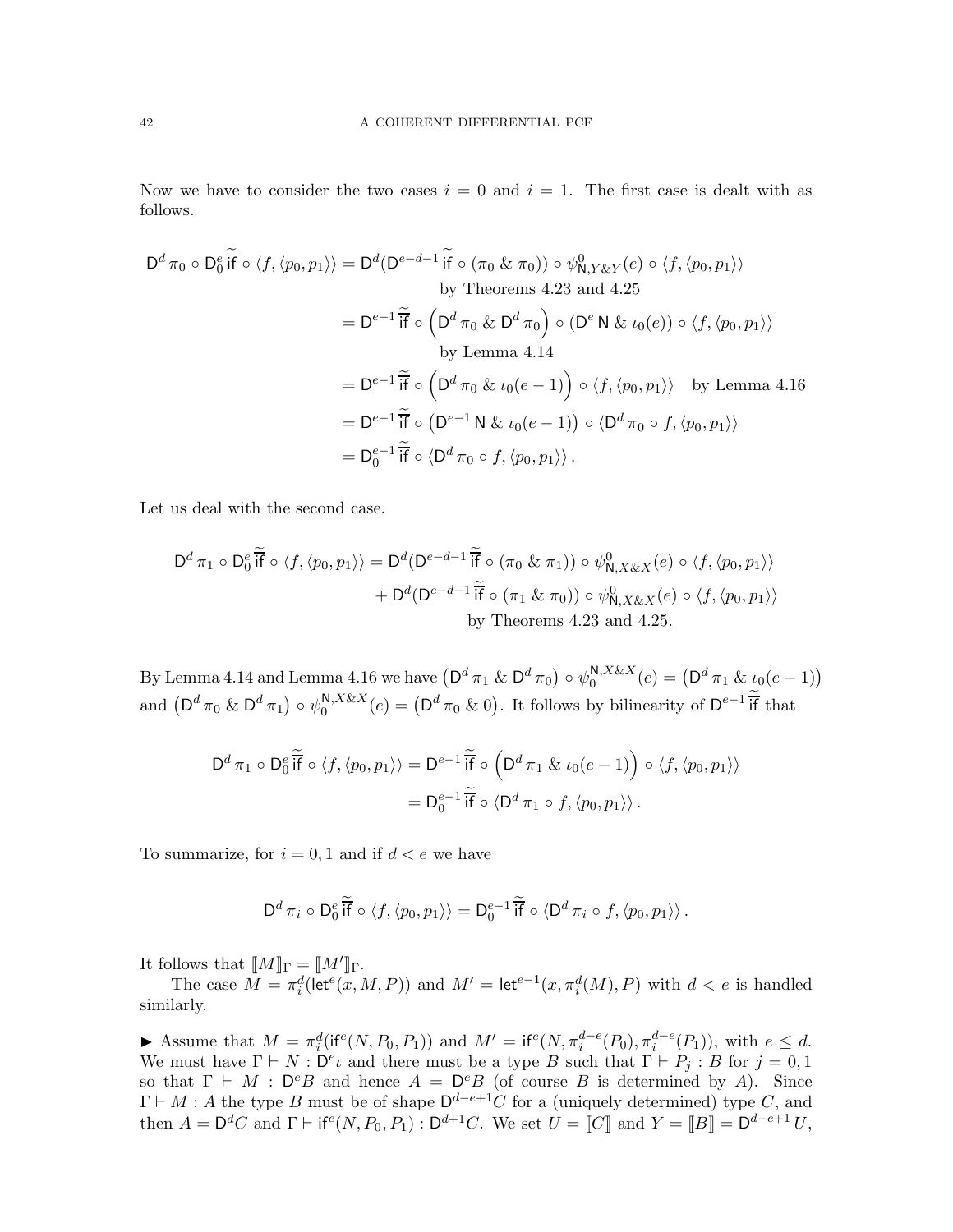$$
f = [N]_{\Gamma} \in \mathcal{L}_{!}(Z, D^{e} N) \text{ and } p_{j} = [P_{j}]_{\Gamma} \in \mathcal{L}_{!}(Z, D^{d-e+1} U). \text{ We have}
$$
  
\n
$$
D^{d} \pi_{i} \circ D_{0}^{e} \widetilde{if}_{D^{d-e+1} U} \circ \langle f, \langle p_{0}, p_{1} \rangle \rangle = D^{d} \pi_{i} \circ D^{e} \widetilde{if}_{D^{d-e+1} U} \circ \psi_{N, D^{d-e+1}(U \& U)}^{0}(e) \circ \langle f, \langle p_{0}, p_{1} \rangle \rangle
$$
  
\n
$$
= D^{e} (D^{d-e} \pi_{i} \circ \widetilde{if}_{D^{d-e+1} U}) \circ \psi_{N, D^{d-e+1}(U \& U)}^{0}(e) \circ \langle f, \langle p_{0}, p_{1} \rangle \rangle
$$
  
\n
$$
= D^{e} (\widetilde{if}_{D^{d-e}} X \circ \left( N \& D^{d-e} \pi_{i} \right) \circ \psi_{N, D^{d-e+1}(U \& U)}^{0}(e) \circ \langle f, \langle p_{0}, p_{1} \rangle \rangle
$$
  
\nby naturally of  $\widetilde{if}$   
\n
$$
= D^{e} \widetilde{if}_{U} \circ \left( D^{e} N \& D^{d} \pi_{i} \right) \circ (D^{e} N \& \iota_{0}(e)) \circ \langle f, \langle p_{0}, p_{1} \rangle \rangle
$$
  
\n
$$
= D^{e} \widetilde{if}_{U} \circ (D^{e} N \& \iota_{0}(e)) \circ \left( D^{e} N \& D^{d-e} \pi_{i} \right) \circ \langle f, \langle p_{0}, p_{1} \rangle \rangle \text{ by nat. of } \iota_{0}(e)
$$
  
\n
$$
= D_{0}^{e} \widetilde{if} \circ \langle f, \langle (D^{d-e} \pi_{i}) \circ p_{0}, (D^{d-e} \pi_{i}) \circ p_{1} \rangle \rangle
$$

and it follows that  $[M]_{\Gamma} = M'_{\Gamma}$  since  $(D^{d-e} \pi_i) \circ p_j = [\pi_i^{d-e}(P_j)]_{\Gamma}$  for  $j = 0, 1$ .

The case where  $M = \pi_i^d(\text{let}^e(x, M, P))$  and  $M' = \text{let}^e(x, M, \pi_i^{d-e}(P))$  with  $e \leq d$  is handled similarly.

Assume that  $M = \pi_0^d(\theta^d(N))$  and  $M' = \pi_0^d(\pi_0^d(N))$  so that we must have  $\Gamma \vdash N : \mathsf{D}^{d+2}B$ for a (uniquely determined) type B such that  $A = \mathsf{D}^d B$ . Let  $Y = [B]$  so that  $X = \mathsf{D}^d Y$ and  $f = [N]_{\Gamma} \in \mathcal{L}_! (Z, \mathsf{D}^{d+2} Y)$ . We have

$$
\begin{aligned} (\mathsf{D}^d \,\pi_0) \circ (\mathsf{D}^d \,\theta) \circ f &= \mathsf{D}^d(\pi_0 \circ \theta) \circ f \\ &= \mathsf{D}^d(\pi_0 \circ \pi_0) \circ f \\ &= (\mathsf{D}^d \,\pi_0) \circ (\mathsf{D}^d \,\pi_0) \circ f \\ &= [\![M']\!]_\Gamma \,. \end{aligned}
$$

Notice that we are using the fact that we are composing *linear* morphisms in  $\mathcal{L}_1$  so that the equation  $\pi_0 \circ \theta = \pi_0 \circ \pi_0$  holds in  $\mathcal{L}_1$  because  $\pi_0 \tau = \pi_0 \pi_0$  holds in  $\mathcal{L}_1$ .

The case where  $M = \pi_1^d(\theta^d(N))$  and  $M' = \pi_1^d(\pi_0^d(N)) + \pi_0^d(\pi_1^d(N))$  is similar, using the equation  $\pi_1 \tau = \pi_1 \pi_0 + \pi_0 \pi_1$  in  $\mathcal{L}$ .

Assume that  $M = \pi_i^d(\theta^e(N))$  and  $M' = \theta^{e-1}(\pi_i^d(N))$  with  $d < e$  so that we must have  $\Gamma \vdash N : \mathsf{D}^{e+2}B$  for a (uniquely determined) type B such that  $A = \mathsf{D}^eB$ . Let  $Y = \llbracket B \rrbracket$  so that  $X = \mathsf{D}^e Y$ . Let  $f = [N]_{\Gamma} \in \mathcal{L}_1(Z, \mathsf{D}^{e+2} Y)$  so that  $(\mathsf{D}^e \theta) \circ f \in \mathcal{L}_1(Z, \mathsf{D}^{e+1} X)$  and hence  $(D^d \pi_i) \circ (D^e \theta) \circ f \in \mathcal{L}_!(Z, D^e X)$ . We have

$$
(Dd \pii) \circ (De \theta) \circ f = Dd(\pii \circ (De-d \theta)) \circ f
$$
  
= D<sup>d</sup>(D<sup>e-d-1</sup> \theta \circ \pi<sub>i</sub>) \circ f by naturality of  $\pii$   
= (D<sup>e-1</sup> \theta) \circ (D<sup>d</sup> \pi<sub>i</sub>) \circ f  
= [M']<sub>\Gamma</sub>.

Assume that  $M = \pi_i^d(\theta^e(N))$  and  $M' = \theta^e(\pi_i^{d+1}(N))$  with  $e < d$  so that we must have  $\Gamma \vdash N : \mathsf{D}^{e+2}B$  for some type B and we have  $\Gamma \vdash \theta^e(N) : \mathsf{D}^{e+2}B$ . There must be a type C such that  $D^{e+2}B = D^{d+1}C$  and  $A = D^dC$ . In other words  $B = D^{d-e-1}C$  and of course C is uniquely determined by A. Let  $Y = [[C]]$  so that we have  $f = [[M]]_{\Gamma} \in \mathcal{L}_1(Z, \mathsf{D}^{d+1}Y)$  and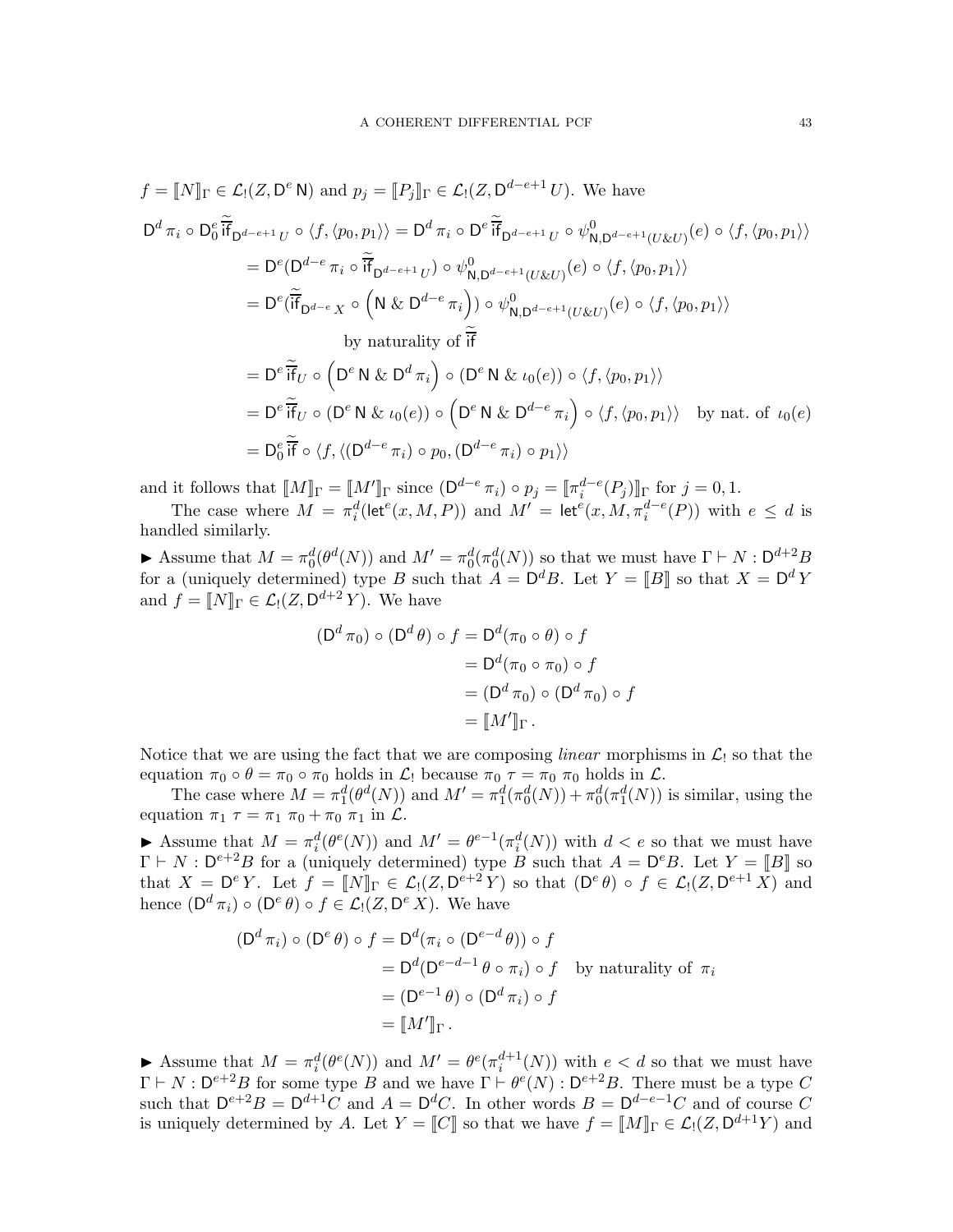hence  $(D^d \pi_i) \circ (D^e \theta) \circ f \in \mathcal{L}_!(Z, D^{d-1} Y)$ . We have

$$
\begin{aligned} \left(\mathsf{D}^d \,\pi_i\right) \circ \left(\mathsf{D}^e \,\theta\right) \circ f &= \mathsf{D}^e(\mathsf{D}^{d-e} \,\pi_i \circ \theta) \circ f \\ &= \mathsf{D}^e(\theta \circ \mathsf{D}^{d-e+1} \,\pi_i) \circ f \quad \text{by nat. of } \theta \text{, observing that } d-e \ge 1 \\ &= \mathsf{D}^e \,\theta \circ \mathsf{D}^{d+1} \,\pi_i \circ f \\ &= [\![M']\!]_\Gamma \,. \end{aligned}
$$

Assume that  $M = \pi_i^d(\mathsf{c}_i^e(N))$  and  $M' = \mathsf{c}_i^{e-1}(\pi_i^d(N))$  with  $d < e$ . Then there must be a type B such that  $\Gamma \vdash N : D^{e+l+2}B$  and hence  $\Gamma \vdash c_l^e(N) : D^{e+l+2}B$ , and  $\Gamma \vdash M : D^{e+l+1}B$ since  $d \leq e + l + 2$ . So we have  $A = \mathsf{D}^{e+l+1}B$ . Let  $Y = [B]$  so that  $f = [N]_{\Gamma} \in$  $\mathcal{L}_!(Z, \mathsf{D}^{e+l+2}Y)$  and we have

$$
[\![M]\!]_{\Gamma} = (D^d \pi_i) \circ (D^e c(l)) \circ f
$$
  
=  $D^d(\pi_i \circ D^{e-d} c(l)) \circ f$   
=  $D^d(D^{e-d-1} c(l) \circ \pi_i) \circ f$  by naturality of  $\pi_i$   
=  $(D^{e-1} c(l)) \circ (D^d \pi_i) \circ f$   
=  $[\![M']\!]_{\Gamma}$ .

Assume that  $M = \pi_i^d(c_l^e(N))$  and  $M' = c_l^e(\pi_i^d(M))$  with  $e + l + 2 \le d$ . Then there must be a type B such that  $\Gamma \vdash N : D^{e+l+2}B$  and hence  $\Gamma \vdash c_l^e(N) : D^{e+l+2}B$  and therefore there must be a type C such that  $D^{d+1}C = D^{e+l+2}B$ , that is  $B = D^{d-e-l-1}C$ . Setting  $Y = \llbracket C \rrbracket$ we have  $f = [N]_{\Gamma} \in \mathcal{L}_!(Z, \mathsf{D}^{d+1} Y)$  and

$$
[\![M]\!]_{\Gamma} = (D^d \pi_i) \circ (D^e \mathsf{c}(l)) \circ f
$$
  
\n
$$
= D^e((D^{d-e} \pi_i) \circ \mathsf{c}(l)) \circ f
$$
  
\n
$$
= D^e((D^{l+2} D^{d-e-l-2} \pi_i) \circ \mathsf{c}(l)) \circ f
$$
  
\n
$$
= D^e(\mathsf{c}(l) \circ (D^{d-e} \pi_i)) \circ f \text{ by naturality of } \mathsf{c}(l)
$$
  
\n
$$
= (D^e \mathsf{c}(l)) \circ (D^d \pi_i) \circ f
$$
  
\n
$$
= [\![M']\!]_{\Gamma}.
$$

Assume that  $M = \pi_{i_{l+1}}^d(\cdots \pi_{i_0}^d(\mathsf{c}_l^d(N)))$  and  $M' = \pi_{i_0}^d(\pi_{i_{l+1}}^d(\cdots \pi_{i_1}^d(N)))$  so that there must be a type B such that  $\Gamma \vdash N : \mathsf{D}^{d+l+2}B$  and hence  $\Gamma \vdash M : \mathsf{D}^d B = A$ . Let  $Y = \llbracket B \rrbracket$ and  $f = [N]_{\Gamma} \in \mathcal{L}_1(Z, \mathsf{D}^{d+l+2} Y)$ . We have  $(\mathsf{D}^d \pi_{i_{l+1}}) \circ \cdots \circ (\mathsf{D}^d \pi_{i_0}) \in \mathcal{L}_1(\mathsf{D}^{d+l+2} X, \mathsf{D}^d X)$ and then

$$
\llbracket M \rrbracket_{\Gamma} = (\mathsf{D}^d \, \pi_{i_{l+1}}) \circ \cdots \circ (\mathsf{D}^d \, \pi_{i_0}) \circ (\mathsf{D}^d \, \mathsf{c}(l)) \circ f
$$
\n
$$
= (\mathsf{D}^d \, \pi_{i_0}) \circ (\mathsf{D}^d \, \pi_{i_{l+1}}) \circ \cdots \circ (\mathsf{D}^d \, \pi_{i_1}) \circ f
$$
\n
$$
= \llbracket M' \rrbracket_{\Gamma}
$$

by Lemma [4.17.](#page-23-3)

Assume that  $M = \pi_i^d(\iota_j^d(N)), M' = N$  if  $i = j$  and  $M' = 0$  if  $i \neq j$ . We must have  $\Gamma \vdash N : \mathsf{D}^d B$  for a type B such that  $A = \mathsf{D}^d B$ . Setting  $Y = [B]$  we have  $f = [N]_{\Gamma} \in$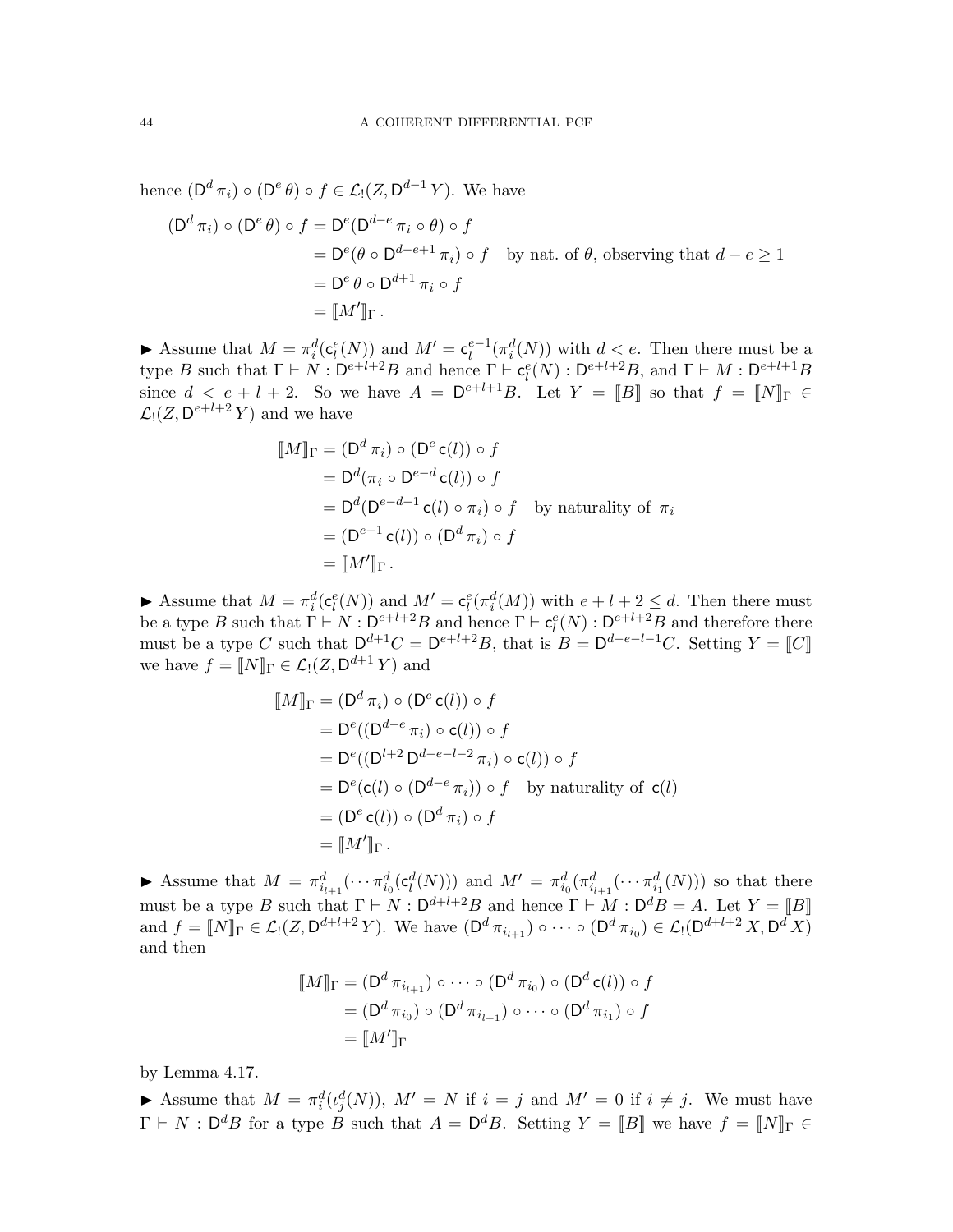$\mathcal{L}_!(Z,\mathsf{D}^d\,Y)$  and

$$
(\mathsf{D}^d \pi_i) \circ (\mathsf{D}^d \iota_j) \circ f = \mathsf{D}^d (\pi_i \circ \iota_j) \circ f
$$

$$
= \delta_{i,j} f
$$

since  $\pi_i \circ \iota_j = \delta_{i,j}$  Id.

Assume that  $M = \pi_i^d(\iota_j^e(N))$  and  $M' = \iota_j^{e-1}(\pi_i^d(N))$  with  $d < e$  so that we must have  $\Gamma \vdash N : \mathsf{D}^e B$  and  $A = \mathsf{D}^d C$  with  $\mathsf{D}^{d+1} C = \mathsf{D}^{e+1} B$  so that  $C = \mathsf{D}^{e-d} B$ . Let  $Y = \llbracket B \rrbracket$  so that we have  $f = [N]_{\Gamma} \in \mathcal{L}_!(Z, \mathsf{D}^e Y)$  and

$$
[M]_{\Gamma} = (D^d \pi_i) \circ (D^e \iota_j) \circ f
$$
  
=  $D^d(\pi_i \circ D^{e-d} \iota_j) \circ f$   
=  $D^d((D^{e-d-1} \iota_j) \circ \pi_i) \circ f$  by naturality of  $\pi_i$   
=  $(D^{e-1} \iota_j) \circ (D^d \pi_i) \circ f$   
=  $[M']_{\Gamma}$ .

Assume that  $M = \pi_i^d(\iota_j^e(N))$  and  $M' = \iota_j^e(\pi_i^{d-1}(N))$  with  $e < d$  so that we must have  $\Gamma \vdash N : \mathsf{D}^e B$  and  $A = \mathsf{D}^d C$  with  $\mathsf{D}^{d+1} C = \mathsf{D}^{e+1} B$  so that  $B = \mathsf{D}^{d-e} C$ . Let  $Y = \llbracket C \rrbracket$  so that we have  $f = [N]_{\Gamma} \in \mathcal{L}_! (Z, \mathsf{D}^d Y)$  and

$$
[\![M]\!]_{\Gamma} = (D^d \pi_i) \circ (D^e \iota_j) \circ f
$$
  
=  $D^e((D^{d-e} \pi_i) \circ \iota_j) \circ f$   
=  $D^e(\iota_j \circ (D^{d-e-1} \pi_i)) \circ f$  by naturality of  $\iota_j$   
=  $(D^e \iota_j) \circ (D^{d-1} \pi_i) \circ f$   
=  $[\![M']\!]_{\Gamma}$ .

Assume that  $\pi_i^d(\pi_j^e(N))$  and  $M' = \pi_j^{e-1}(\pi_i^d(N))$  with  $d < e$ . We must have  $\Gamma \vdash N : \mathsf{D}^{e+1}B$ for a type B such that  $A = \mathsf{D}^{e-1}B$ . Let  $Y = [B]$  so that we have  $f = [N]_{\Gamma} \in \mathcal{L}_1(Z, \mathsf{D}^{e+1}Y)$ and

$$
\llbracket M \rrbracket_{\Gamma} = (\mathsf{D}^d \pi_i) \circ (\mathsf{D}^e \pi_j) \circ f
$$
  
=  $\mathsf{D}^d (\pi_i \circ (\mathsf{D}^{e-d} \pi_j)) \circ f$   
=  $\mathsf{D}^d ((\mathsf{D}^{e-d-1} \pi_j) \circ \pi_i) \circ f$  by naturality of  $\pi_i$   
=  $(\mathsf{D}^{e-1} \pi_j) \circ (\mathsf{D}^d \pi_i) \circ f$   
=  $\llbracket M' \rrbracket_{\Gamma}$ .

Assume that  $\pi_i^d(\pi_j^e(N))$  and  $M' = \pi_j^e(\pi_i^{d+1}(N))$  with  $e \leq d$ . We must have  $\Gamma \vdash N : \mathsf{D}^{e+1}B$ for a type B and then  $\Gamma \vdash \pi_j^e(N) : \mathsf{D}^e B$  so that  $B = \mathsf{D}^{d-e+1}C$  and we have  $A = \mathsf{D}^d C$ . Let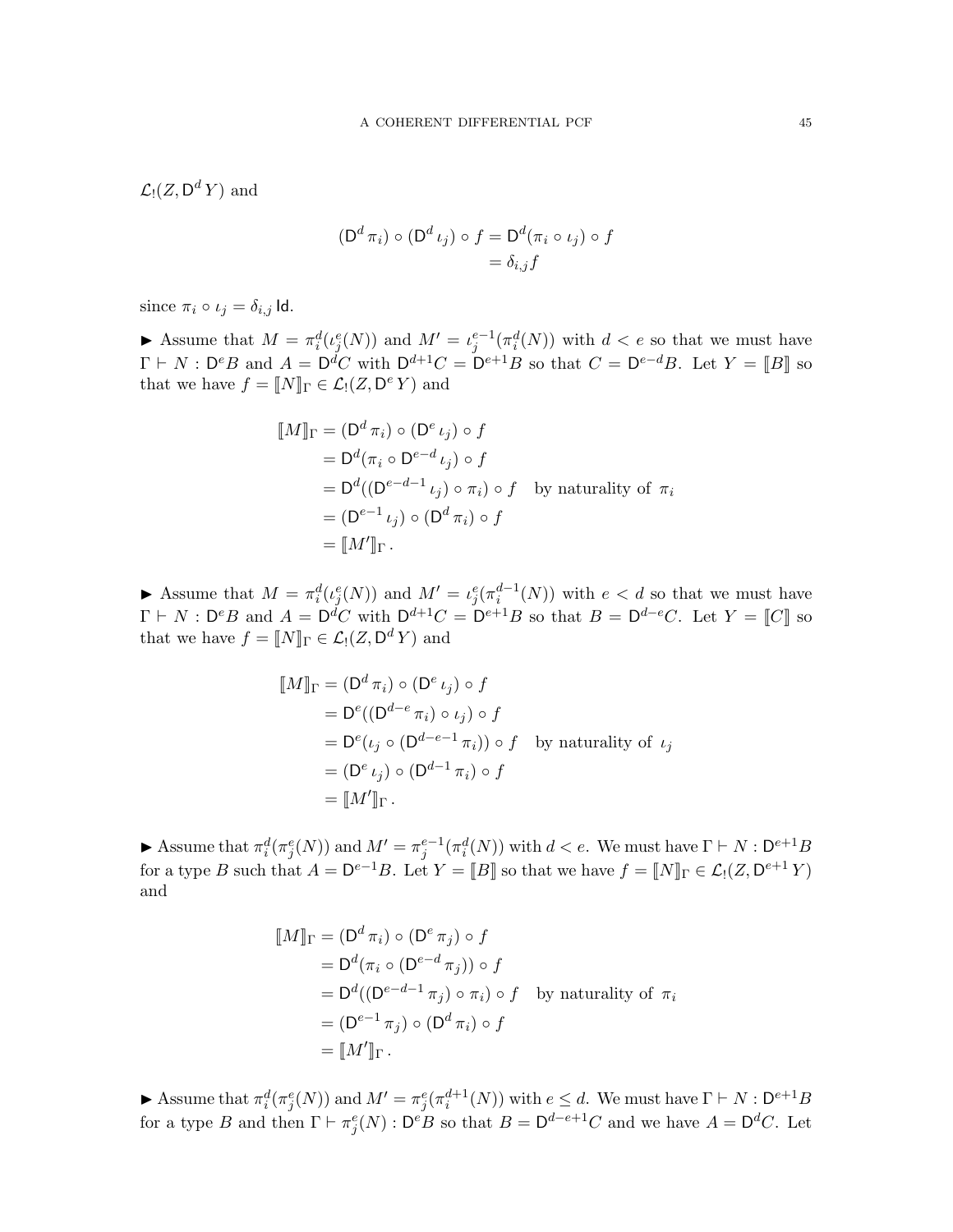$$
Y = [[C]] \text{ so that we have } f = [[N]]_{\Gamma} \in \mathcal{L}_{!}(Z, \mathsf{D}^{d+1} Y) \text{ and}
$$

$$
[[M]]_{\Gamma} = (\mathsf{D}^{d} \pi_{i}) \circ (\mathsf{D}^{e} \pi_{j}) \circ f
$$

$$
= \mathsf{D}^{e}((\mathsf{D}^{d-e} \pi_{i}) \circ \pi_{j}) \circ f
$$

$$
= \mathsf{D}^{e}(\pi_{j} \circ (\mathsf{D}^{d-e+1} \pi_{i})) \circ f \text{ by naturality of } \pi_{j}
$$

$$
= (\mathsf{D}^{e} \pi_{j}) \circ (\mathsf{D}^{d+1} \pi_{i}) \circ f
$$

$$
= [[M']]_{\Gamma} .
$$

Let  $S = [M_1, \ldots, M_k] \in \mathcal{M}_{fin}(\Lambda_{cd})$  and assume that  $\Gamma \vdash S : A$ , that is  $(\Gamma \vdash M_i : A)_{i=1}^k$ . We say that S is  $\mathcal{L}$ -summable if the family  $(\llbracket M_i \rrbracket_{\Gamma})_{i=1}^k$  is summable in  $\mathcal{L}_!([\![\Gamma]\!], [\![A]\!])$ . When this property holds we set  $\llbracket S \rrbracket_{\Gamma} = \sum_{i=1}^{k} \llbracket M_i \rrbracket_{\Gamma} \in \mathcal{L} \cdot (\llbracket \Gamma \rrbracket, \llbracket A \rrbracket)$ . Notice that this is not a purely syntactic notion, it depends on the notion of summability of  $\mathcal{L}$ . We could introduce an absolute notion by quantifying universally on  $\mathcal L$  but this will not be really useful here.

**Theorem 4.38** (multiset invariance). If  $S \in \mathcal{M}_{fin}(\Lambda_{cd})$  is such that  $\Gamma \vdash S : A$  and S is L-summable and if  $S \to_{\mathcal{M}_{fin}(\Lambda_{cd})} S'$  then S' is L-summable and  $[[S']_\Gamma = [[S]]_{\Gamma}$ .

Remember that  $\Gamma \vdash S' : A$  by Theorem [3.11.](#page-13-0)

*Proof.* The following cases are possible, for some  $S_0 = [N_1, \ldots, N_k]$ .  $S = S_0 + [M], M \rightarrow_{\Lambda_{\text{cd}}} 0 \text{ and } S' = S_0.$  Since  $([N_1]_{\Gamma}, \ldots, [N_k]_{\Gamma}, [M]_{\Gamma})$  is a summable family, we know that the family  $(\llbracket N_1 \rrbracket_\Gamma, \ldots, \llbracket N_k \rrbracket_\Gamma)$  is summable by Theorem 2.1 of [\[Ehr21\]](#page-71-0). Moreover  $\llbracket S' \rrbracket_{\Gamma} = \llbracket S \rrbracket_{\Gamma}$  because  $\llbracket M \rrbracket_{\Gamma} = \llbracket 0 \rrbracket_{\Gamma} = 0$  by Theorem [4.37.](#page-38-0)

 $S = S_0 + [M], M \rightarrow_{\Lambda_{cd}} M'$  and  $S' = S_0 + [M']$ . Then we have  $[M']_{\Gamma} = [M]_{\Gamma}$  by Theorem [4.37](#page-38-0) and hence S' is  $\mathcal{L}$ -summable and  $[[S']]_T = [[S]]_T$ .

 $S = S_0 + [M], M \rightarrow_{\Lambda_{\rm cd}} M_0 + M_1$  and  $S' = S_0 + [M_0, M_1].$  Then by Theorem [4.37](#page-38-0) we know that  $[M_0]_\Gamma, [M_1]_\Gamma$  are summable and  $[M]_\Gamma = [M_0]_\Gamma + [M_1]_\Gamma$ . By Theorem 2.1 of [\[Ehr21\]](#page-71-0) we know that  $([N_1]_\Gamma,\ldots,[N_k]_\Gamma,[M_0]_\Gamma,[M_1]_\Gamma)$  is a summable family with  $[[S]_\Gamma]=$  $\llbracket N_1 \rrbracket_{\Gamma} + \cdots + \llbracket N_k \rrbracket_{\Gamma} + \llbracket M_0 \rrbracket_{\Gamma} + \llbracket M_1 \rrbracket_{\Gamma}$ , that is S' is  $\mathcal{L}$ -summable and  $\llbracket S' \rrbracket_{\Gamma} = \llbracket S \rrbracket_{\Gamma}$ .  $\overline{\phantom{a}}$ 

### 5. Completeness of the reduction rules

5.1. A differential abstract machine. Our goal now is to define a specific reduction strategy within the rewriting system  $\Lambda_{cd}$ . We do this by means of an "abstract machine" which has no environment (just as in the work of Krivine on classical realizability). In further papers we will certainly develop an environment machine more suitable for implementations.

So a state of our machine will consist of a term and a stack. It will also contain an access path which will be a finite sequence of 0 and 1 describing which component of the output is sought: the machine will allow to evaluate terms of type  $\mathsf{D}^d\iota$  and the path, of length d, specifies which leaf of the associated tree of height d has to be computed by the machine.

Let us say that a type A is *sharp* if it is not of shape  $DB$ ; in our type language, this is equivalent to  $A = (A_1 \Rightarrow \cdots A_k \Rightarrow \iota)$  for some uniquely determined types  $A_1, \ldots, A_k$ . Any type A can be written uniquely  $A = \mathsf{D}^d E$  where E is sharp. We use the letters  $E, F, \ldots$  for sharp types.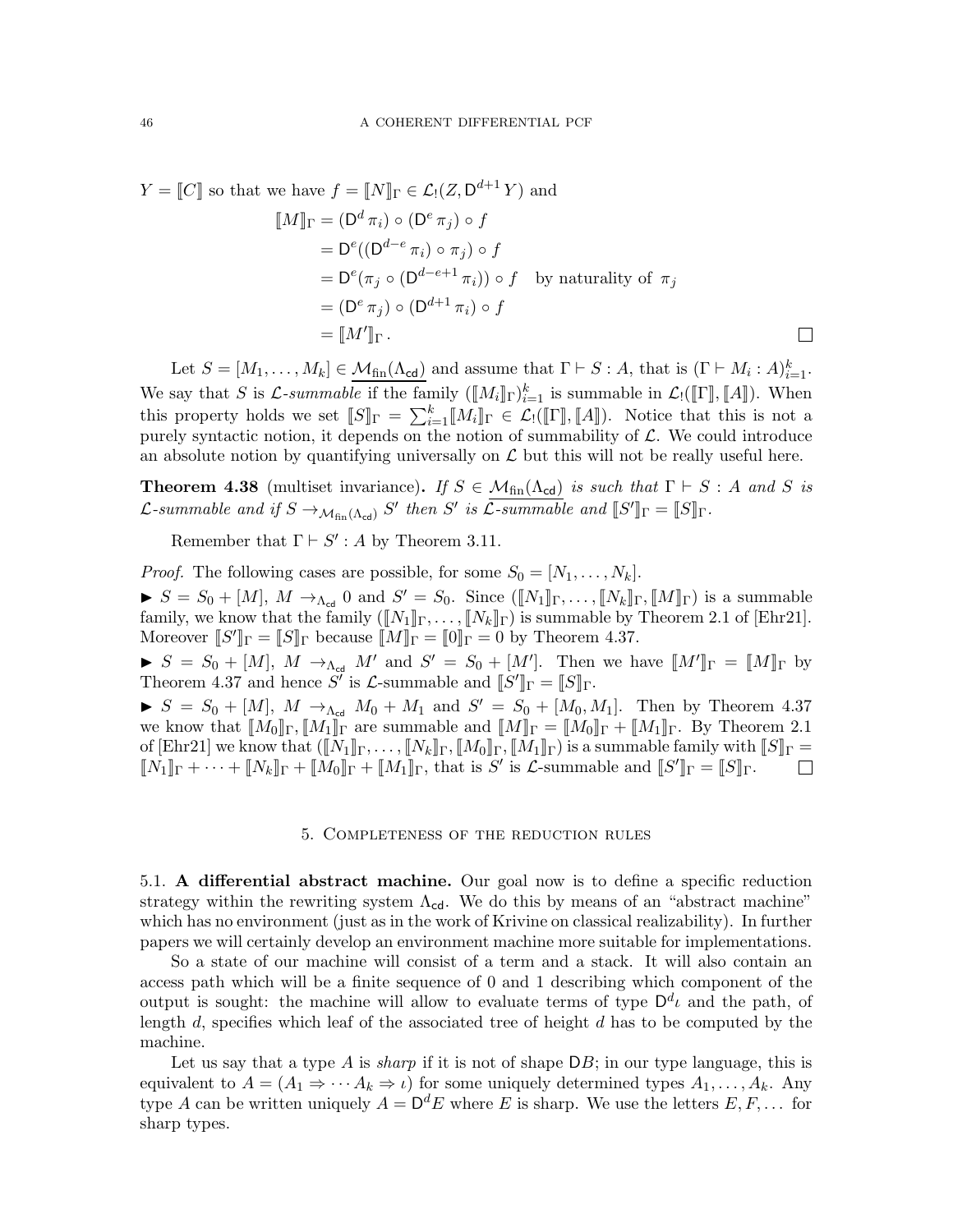<span id="page-46-0"></span>
$$
\frac{s: \iota \vdash \iota}{\text{()} : \iota \vdash \iota} \qquad \frac{s: \iota \vdash \iota}{\text{succ} \cdot s: \iota \vdash \iota} \qquad \frac{s: \iota \vdash \iota}{\text{pred} \cdot s: \iota \vdash \iota}
$$
\n
$$
\frac{s: E \vdash \iota \qquad \vdash M_0: D^d E \qquad \vdash M_1: D^d E \qquad \text{len}(\delta) = d}{\text{if}(\delta, M_0, M_1) \cdot s: \iota \vdash \iota}
$$
\n
$$
\frac{s: E \vdash \iota \qquad x: \iota \vdash M: D^d E \qquad \text{len}(\delta) = d}{\text{let}(\delta, x, M) \cdot s: \iota \vdash \iota} \qquad \frac{\vdash M: A \qquad s: E \vdash \iota}{\text{arg}(M) \cdot s: A \Rightarrow E \vdash \iota}
$$
\n
$$
\frac{s: DA \Rightarrow E \vdash \iota \qquad \text{arg}(M) \cdot s: A \Rightarrow E \vdash \iota}{D(i) \cdot s: A \Rightarrow E \vdash \iota}
$$

FIGURE 6. Typing rules for stacks

We say that a term is *sum-implicit* if it does not contain the following constructs: 0 and  $M_0 + M_1$ .

A path is an element  $\alpha$  of  $\{0,1\}^{<\omega}$ , we refer to Section [2.1](#page-5-0) for notations concerning paths. Then we define the stacks as follows:

 $s, t, \dots := ()$  | arg $(M) \cdot s$  | succ $\cdot s$  | pred  $\cdot s$  | if $(\alpha, M_0, M_1) \cdot s$  | let $(\alpha, x, M) \cdot s$  | D $(i) \cdot s$ 

where  $\alpha$  is a path and  $i \in \{0,1\}$ . Stacks are typed by judgments of shape  $s : E \vdash \iota$  where E is a sharp type and  $M$ ,  $M_0$  and  $M_1$  are sum-implicit. The typing rules for stacks are given in Figure [6.](#page-46-0)

5.1.1. The machine. We define states as follows:

 $c, c_0, c_1, \dots := (\delta, M, s) | 0 | c_0 + c_1$ 

where  $\delta$  is a path, M is a sum-implicit term and s is a stack. The state  $(\delta, M, s)$  is well typed if

$$
s: E \vdash \iota \quad \text{and} \quad \vdash M: \mathsf{D}^{\mathsf{len}(\delta)}E
$$

for some sharp type  $E$  (uniquely determined by  $M$ ). The state 0 is always well typed and  $c_0 + c_1$  is well typed if  $c_0$  and  $c_1$  are. We define a rewriting system  $\Theta_{cd}$  such that  $\Theta_{cd}$  is the set of all states.

The associated reduction relation  $\rightarrow$ Θ<sub>cd</sub> is defined in Figure [7.](#page-47-0) It is a deterministic reduction relation on states: determinism results from the fact that the rule to be applied on  $(\alpha, M, s)$  is completely determined by the shape of M (actually, by the outermost construct of M). Notice that states of shape 0 or  $c_0 + c_1$  cannot be reduced by the system  $\Theta_{cd}$ . The associated reduction system  $\mathcal{M}_{fin}(\Theta_{cd})$ , see Section [2.2,](#page-6-0) is precisely designed to reduce such sums.

<span id="page-46-1"></span>**Proposition 5.1.** If  $c \rightarrow_{\Theta_{\text{cd}}} c'$  and c is a well typed state, then  $c'$  is a well typed states.

*Proof.* Since  $c \to_{\Theta_{\text{cd}}} c'$  we must have  $c = (\alpha, M, s)$  with  $s : E \vdash \iota$  and  $\vdash M : D^{\text{len}(\alpha)}E$ . We have to consider each rewrite rule of Figure [7](#page-47-0) so we reason by cases on the shape of M, we focus on the most interesting cases, the other ones are similar and easier.

► Assume that  $M = \text{if}^d(N, P_0, P_1)$  so that we must have  $\vdash N : \mathsf{D}^d \iota, \vdash P_i : \mathsf{D}^e E$  for  $i = 0, 1$  and hence  $\vdash M : \mathsf{D}^{d+e}E$ ,  $s : E \vdash \iota$  and  $\mathsf{len}(\alpha) = e + d$  so that we can write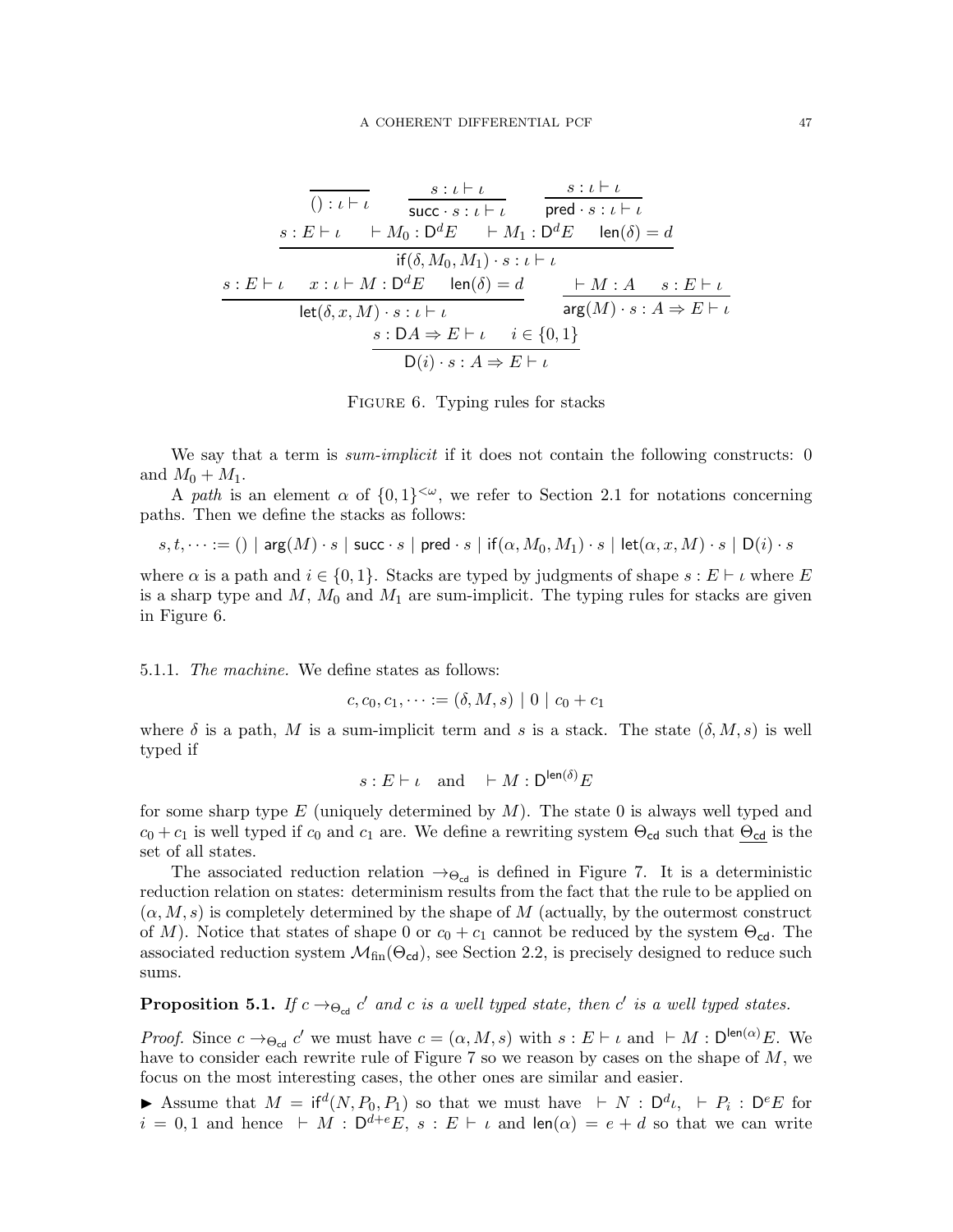<span id="page-47-0"></span>
$$
(\delta, (M)N, s) \rightarrow_{\Theta_{\text{cd}}} (\delta, M, \arg(N) \cdot s) \qquad (\delta, \lambda x^{A} M, \arg(N) \cdot s) \rightarrow_{\Theta_{\text{cd}}} (\delta, M [N/x], s)
$$
\n
$$
(\delta i, DM, s) \rightarrow_{\Theta_{\text{cd}}} (\delta, M, D(i) \cdot s) \qquad (\delta, \lambda x^{A} M, D(i) \cdot s) \rightarrow_{\Theta_{\text{cd}}} (\delta i, \lambda x^{DA} \partial(x, M), s)
$$
\n
$$
(\delta, YM, s) \rightarrow_{\Theta_{\text{cd}}} (\delta, M, \arg(YM) \cdot s)
$$
\n
$$
(\delta, succ^{d}(M), s) \rightarrow_{\Theta_{\text{cd}}} (\delta, M, \arg(YM) \cdot s) \qquad (\delta, pred^{d}(M), s) \rightarrow_{\Theta_{\text{cd}}} (\delta i, \lambda x^{DA} \partial(x, M), s)
$$
\n
$$
(\langle \rangle, \underline{n}, \text{succ} \cdot s) \rightarrow_{\Theta_{\text{cd}}} (\langle \rangle, \underline{n}, s) \qquad (\langle \rangle, \underline{0}, \text{pred} \cdot s) \rightarrow_{\Theta_{\text{cd}}} (\langle \rangle, \underline{0}, s)
$$
\n
$$
(\langle \rangle, \underline{n+1}, \text{pred} \cdot s) \rightarrow_{\Theta_{\text{cd}}} (\delta, M, \text{if}(\varepsilon, P_0, P_1) \cdot s) \qquad (\langle \rangle, \underline{0}, \text{if}(\varepsilon, P_0, P_1) \cdot s) \rightarrow_{\Theta_{\text{cd}}} (\varepsilon, P_0, s)
$$
\n
$$
(\langle \rangle, \underline{n+1}, \text{if}(\varepsilon, P_0, P_1) \cdot s) \rightarrow_{\Theta_{\text{cd}}} (\varepsilon, P_1, s)
$$
\n
$$
(\varepsilon \delta, \text{let}^{d}(x, N, M), s) \rightarrow_{\Theta_{\text{cd}}} (\delta, N, \text{let}(\varepsilon, x, N) \cdot s) \qquad (\langle \rangle, \underline{n}, \text{let}(\varepsilon, x, N) \cdot s) \rightarrow_{\Theta_{\text{cd}}} (\varepsilon, N [\underline{n}/x], s)
$$
\n
$$
(\varepsilon \delta \delta, \varepsilon_{i}^{d}(M), s) \rightarrow_{\Theta_{\text{cd}}} (\varepsilon \delta, M, s) \qquad (\vare
$$

FIGURE 7. Reduction rules for states. Convention:  $d = \text{len}(\delta)$ ,  $e = \text{len}(\varepsilon)$ .

 $\alpha = \varepsilon \delta$  with len( $\delta$ ) = d and len( $\varepsilon$ ) = e. Then we have if( $\varepsilon, P_0, P_1$ ) · s :  $\iota \vdash \iota$  and hence  $c' = (\delta, N, \text{if}(\varepsilon, P_0, P_1) \cdot s)$  is well typed.

Assume  $M = DN$  so that we have  $len(\alpha) > 0$  and  $\vdash N : D^{len(\alpha)-1}E = (A \Rightarrow D^{len(\alpha)-1}F)$ for some type A, and  $E = (A \Rightarrow F)$  where F is sharp. We have

$$
\vdash M : (\mathsf{D} A \Rightarrow \mathsf{D}^{\mathsf{len}(\alpha)} F) = \mathsf{D}^{\mathsf{len}(\alpha)} (A \Rightarrow F)
$$

and we can write  $\alpha = \delta i$  and with this notation  $c' = (\delta, N, D(i) \cdot s)$  is well typed since  $s: DA \Rightarrow F \vdash \iota$  and hence  $D(i) \cdot s: A \Rightarrow F \vdash \iota$ .

Assume that  $M = \theta^d(N)$  then we have  $\vdash N : \mathsf{D}^{d+2}B$  for some type  $B = \mathsf{D}^e E$  where E is sharp and  $s : E \vdash \iota$ . And  $\vdash M : D^{d+1}B = D^{d+e+1}E$  and hence we can write  $\alpha = \varepsilon i\delta$  with  $i \in \{0,1\}$ , len $(\varepsilon) = e$  and len $(\delta) = d$ . If  $i = 0$  we have  $c' = (\varepsilon 00\delta, N, s)$  which is well typed since  $\mathsf{D}^{d+2}B = \mathsf{D}^{d+e+2}E = \textsf{len}(\varepsilon 00\delta)$ . If  $i = 1$  we have  $c' = c_0 + c_1$  with  $c_j = (\varepsilon (1-j)j\delta, N, s)$ for  $j = 0, 1$ , and  $c_0$  and  $c_1$  are well typed for the same reason.

► Assume that  $M = \iota_i^d(N)$  with  $i \in \{0,1\}$ . Then we have  $\vdash N : \mathsf{D}^d B$  for some type  $B = D^e E$  where E is sharp,  $s : E \vdash \iota$  and  $\vdash M : D^{e+d+1} E$ . So we can write  $\alpha = \varepsilon j \delta$  where  $j \in \{0,1\}$ . If  $j \neq i$  we have  $c' = 0$  and hence is the sum of the empty family of well typed states. If  $j = i$  then  $c' = (\varepsilon \delta, N, s)$  which is well typed since  $\mathsf{D}^d B = \mathsf{D}^{e+d} E$ .  $\Box$ 

**Proposition 5.2.** If c is a well typed state which is  $\rightarrow \Theta_{cd}$ -normal and is not of shape 0 or  $c_0 + c_1$ , then there is  $\nu \in \mathbb{N}$  such that  $c = (\langle \rangle, \underline{\nu}, \langle \rangle).$ 

*Proof.* We have  $c = (\alpha, M, s)$  with  $\vdash M : D^{\text{len}(\alpha)}E$  and  $s : E \vdash \iota$ , we reason by cases on the last typing rule of  $M$  which is sum-implicit, that is, on the structure of  $M$ .

 $\blacktriangleright M$  cannot be a variable because it is closed.

► If  $M = \underline{\nu}$  then  $E = \iota$  and  $\alpha = \langle \rangle$  and hence  $s : \iota \vdash \iota$ . According to the typing rule for stacks, s must be of one of the following shapes: (), succ  $\cdot t$ , pred  $\cdot t$ , if $(\varepsilon, P_0, P_1) \cdot t$ ,  $let(\varepsilon, x, P) \cdot t$  for some stack t and the first case only is possible since c is normal.

 $\blacktriangleright M$  cannot be  $(N)P$  or  $M = \text{YN}$  since c is normal.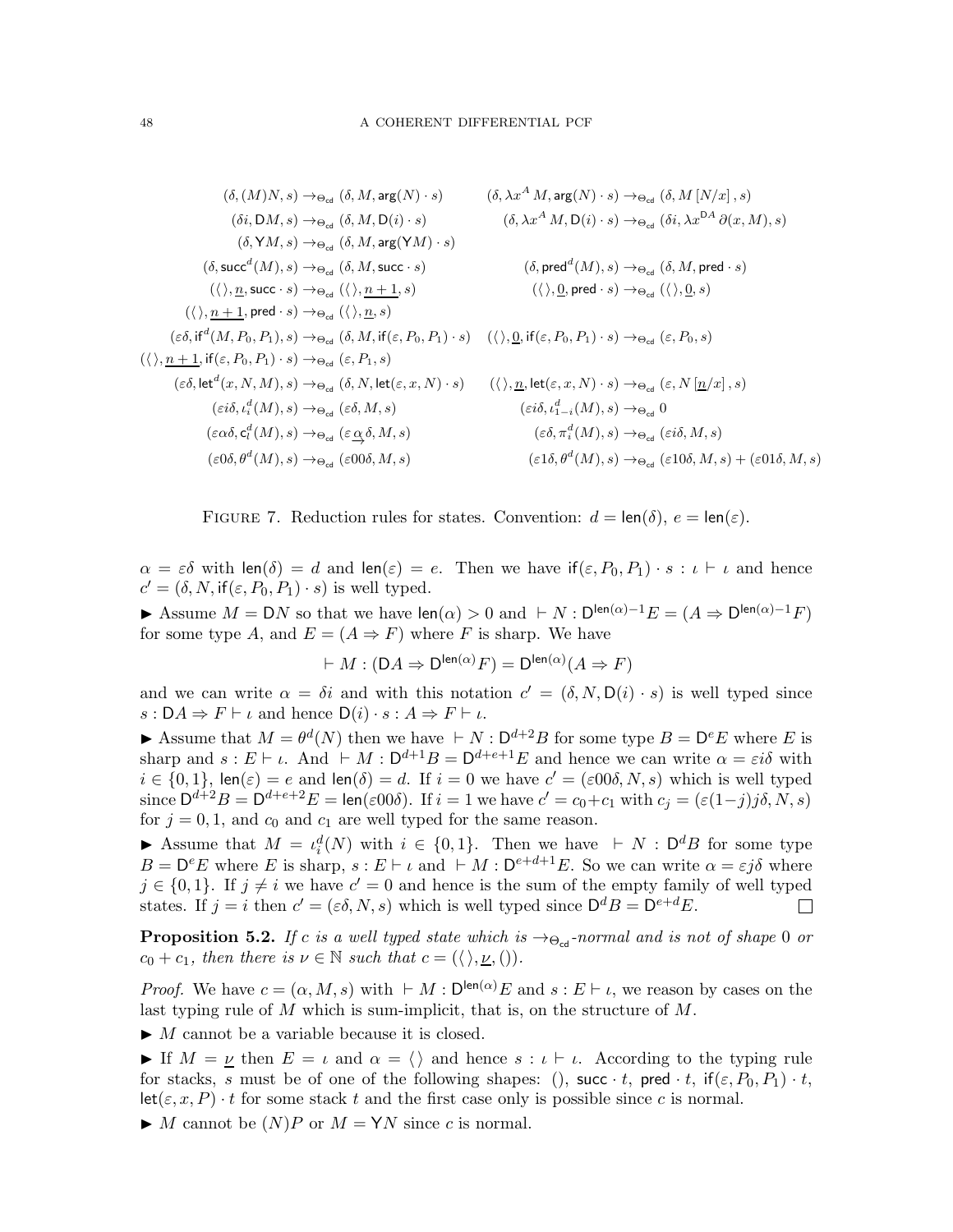<span id="page-48-0"></span>
$$
\langle ()\rangle = [\ ] \qquad \langle \mathsf{succ}\cdot s\rangle = \langle s\rangle[\mathsf{succ}^0([\ ])]
$$
\n
$$
\langle \mathsf{pred}\cdot s\rangle = \langle s\rangle[\mathsf{pred}^0([\ ])] \qquad \langle \mathsf{if}(\delta, M_0, M_1) \cdot s\rangle = \langle s\rangle[\pi_\delta(\mathsf{if}^0([\ ],M_0, M_1))]
$$
\n
$$
\langle \mathsf{let}(\delta, x, M) \cdot s\rangle = \langle s\rangle[\pi_\delta(\mathsf{let}^0(x, [\ ],M))] \qquad \langle \mathsf{arg}(M) \cdot s\rangle = \langle s\rangle[([\ ])M]
$$
\n
$$
\langle D(i) \cdot s\rangle = \langle s\rangle[\pi_i(D[\ ])]
$$



Assume that  $M = \lambda x^A N$  so that  $E = (A \Rightarrow F)$  and we must have  $s : A \Rightarrow F \vdash \iota$ . According to the typing rule for stacks we must have  $s = \arg(P) \cdot t$  or  $s = D(i) \cdot t$ . In both cases a reduction rule applies, contradicting the assumption that  $c$  is normal. This case is impossible.

Assume that  $M = \text{if}^d(N, P_0, P_1)$  so that we must have  $\vdash N : \iota$  and  $\vdash P_i : B = \mathsf{D}^e E$  for  $i = 0, 1$  where E is a sharp type, and  $s : E \vdash \iota$ , and  $\vdash M : D^{e+d}E$ . Since c is well typed we must have  $\text{len}(\alpha) = e + d$  with  $e = \text{len}(\varepsilon), d = \text{len}(\delta)$  and  $\alpha = \varepsilon \delta$ . It follows that c is not normal, reducing to  $(\delta, N, \text{if}(\varepsilon, P_0, P_1) \cdot s)$ .

 $\blacktriangleright$  The case  $M = \text{let}^d(x, P, M)$  is completely similar to the previous one.

 $\blacktriangleright$  The remaining cases are dealt with as in the proof of Proposition [5.1:](#page-46-1) in each case it appears that, because  $c$  is well typed, it cannot be normal.  $\Box$ 

5.1.2. Context associated with a stack, term associated with a state. Given a stack s such that  $s : E \vdash \iota$  we define a context  $\langle s \rangle$  in Figure [8.](#page-48-0) Notice that this context in closed (it has no free occurrences of variables).

**Lemma 5.3.** Let s be a well typed state such that  $s : E \vdash \iota$ . Then the context  $\langle s \rangle$  is linear and satisfies  $x : E \vdash \langle s \rangle[x] : \iota$ .

Remember that the notion of linear context is defined in [\(3.1\)](#page-6-1).

Proof. Straightforward induction on the typing derivation of s.

 $\Box$ 

Given  $\delta \in \{0,1\}^d$ ,  $e \in \mathbb{N}$  and a term M, we define a term  $\pi_\delta^e(M)$  by  $\pi_\mathcal{O}^e(M) = M$  and  $\pi_{\delta i}^e(M) = \pi_{\delta}^e(\pi_i^e(M)).$ 

**Lemma 5.4.** If  $\Gamma \vdash M : \mathsf{D}^{d+e}A$  then  $\Gamma \vdash \pi_{\delta}^{e}(M) : \mathsf{D}^{e}A$  if  $d = \mathsf{len}(\delta)$ .

The proof is straightforward. We set  $\pi_{\delta}(M) = \pi_{\delta}^0(M)$ . Given a state c of shape  $c = (\delta, M, s)$  with  $s : E \vdash \iota$  we set  $\langle c \rangle = \langle s \rangle[\pi_{\delta}(M)]$ . We extend this definition to all states by

$$
\langle 0 \rangle = 0 \qquad \qquad \langle c_0 + c_1 \rangle = \langle c_0 \rangle + \langle c_1 \rangle.
$$

**Lemma 5.5.** If c is a well typed state which is not of shape  $c_0 + c_1$  then  $\vdash \langle c \rangle : \iota$ .

<span id="page-48-1"></span>**Theorem 5.6.** If c is a well typed state and  $c \rightarrow_{\Theta_{\text{cd}}} c'$  then  $\langle c \rangle \rightarrow_{\Lambda_{\text{cd}}}^* \langle c' \rangle$ .

*Proof.* We must have  $c = (\delta, Q, s)$  with  $s : E \vdash \iota$  and  $\vdash Q : D^d E$  where  $\text{len}(\delta) = d$  so that  $\langle c \rangle = \langle s \rangle[\pi_{\delta}(Q)]$  and we reason by considering the various cases in the transition  $c \to_{\Theta_{\rm cd}} c'$ as listed in Figure [7.](#page-47-0)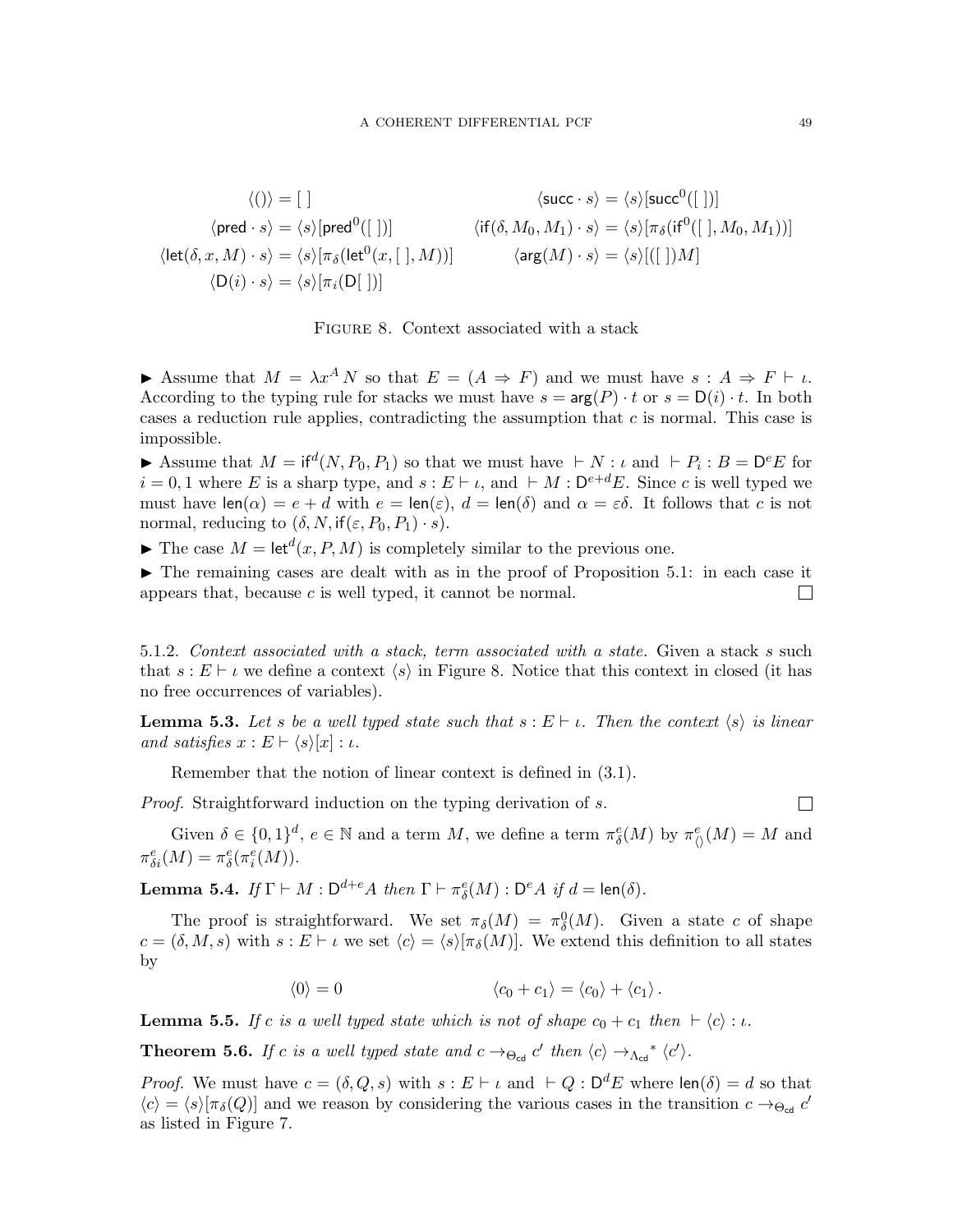$Q = (M)N$  so that  $\langle c \rangle = \langle s \rangle[\pi_{\delta}((M)N)]$ , and  $c' = (\delta, M, \arg(N) \cdot s)$  and hence  $\langle c' \rangle =$  $\langle \arg(N) \cdot s \rangle [\pi_{\delta}(M)] = \langle s \rangle [(\pi_{\delta}(M))N]$ . We have  $\pi_{\delta}((M)N) \to_{\Lambda_{\text{cd}}}^* (\pi_{\delta}(M))N$  (in len(δ) steps) and hence  $\langle c \rangle \rightarrow_{\Lambda_{\text{cd}}}^* \langle c' \rangle$  since  $\langle s \rangle$  is an evaluation context.

 $\blacktriangleright Q = \lambda x^A M$  and  $s = \arg(N) \cdot t$  so that  $\langle c \rangle = \langle \arg(N) \cdot t \rangle [\pi_\delta(\lambda x^A M)] = \langle t \rangle [(\pi_\delta(\lambda x^A M))N]$ . And  $c' = (\delta, M [N/x], t)$  so that  $\langle c' \rangle = \langle t \rangle [\pi_{\delta}(M [N/x])]$ . We have

$$
(\pi_{\delta}(\lambda x^{A} M))N \to_{\Lambda_{\text{cd}}}^{\Lambda_{\text{cd}}} (\lambda x^{A} \pi_{\delta}(M))N
$$
  

$$
\to_{\Lambda_{\text{cd}}} \pi_{\delta}(M) [N/x] = \pi_{\delta}(M [N/x])
$$

and hence  $\langle c \rangle \rightarrow_{\Lambda_{\text{cd}}}^* \langle c' \rangle$ .

 $Q = DM$  and  $\delta = \varepsilon i$  so that  $\langle c \rangle = \langle s \rangle [\pi_{\varepsilon i}(DM)].$  And  $c' = (\varepsilon, M, D(i) \cdot s)$  so that  $\langle c' \rangle = \langle D(i) \cdot s \rangle [\pi_{\varepsilon}(M)] = \langle s \rangle [\pi_i(D\pi_{\varepsilon}(M))].$  We have

$$
\pi_{\varepsilon i}(DM) \to_{\Lambda_{\text{cd}}}^* \pi_i(\pi_{\varepsilon}^1(DM))
$$

$$
\to_{\Lambda_{\text{cd}}} \pi_i(D\pi_{\varepsilon}(M))
$$

and hence  $\langle c \rangle \rightarrow_{\Lambda_{\text{cd}}}^* \langle c' \rangle$ .

 $\blacktriangleright Q = \lambda x^A M$  and  $s = D(i) \cdot t$  with  $i \in \{0,1\}$  so that we have  $\langle c \rangle = \langle D(i) \cdot t \rangle [\pi_\delta(\lambda x^A M)] =$  $\langle t \rangle [\pi_i(\mathsf{D}(\pi_\delta(\lambda x^A M)))]$ . And  $c' = (\delta i, \lambda x^{\mathsf{D}A} \partial(x, M), t)$ , so  $\langle c' \rangle = \langle t \rangle [\pi_{\delta i}(\lambda x^{\mathsf{D}A} \partial(x, M))]$ . We have

$$
\pi_i(\mathsf{D}(\pi_\delta(\lambda x^A M))) \to_{\Lambda_{\text{cd}}}^* \pi_i(\pi_\delta^1(\mathsf{D}(\lambda x^A M)))
$$
  

$$
\to_{\Lambda_{\text{cd}}}^* \pi_\delta(\pi_i(\mathsf{D}(\lambda x^A M)))
$$
  

$$
\to_{\Lambda_{\text{cd}}} \pi_\delta(\pi_i(\lambda x^{\mathsf{D}A} \partial(x, M))) = \pi_{\delta i}(\lambda x^{\mathsf{D}A} \partial(x, M))
$$

and hence  $\langle c \rangle \rightarrow_{\Lambda_{\text{cd}}}^* \langle c' \rangle$ .

 $\blacktriangleright Q = \mathsf{Y}M$  so that  $\langle c \rangle = \langle s \rangle[\pi_\delta(\mathsf{Y}M)]$  and  $\langle c' \rangle = \langle \arg(\mathsf{Y}M) \cdot s \rangle[\pi_\delta(M)] = \langle s \rangle[(\pi_\delta(M)) \mathsf{Y}M]$ . We have

$$
\pi_{\delta}(YM) \to_{\Lambda_{\text{cd}}} \pi_{\delta}((M)YM)
$$

$$
\to_{\Lambda_{\text{cd}}}^* (\pi_{\delta}(M))YM
$$

and hence  $\langle c \rangle \rightarrow_{\Lambda_{\text{cd}}}^* \langle c' \rangle$ .

 $\blacktriangleright Q = \mathsf{succ}^d(M)$  with  $d = \mathsf{len}(\delta)$ , so  $\langle c \rangle = \langle s \rangle [\pi_\delta(\mathsf{succ}^d(M))]$ . And  $\langle c' \rangle = \langle \mathsf{succ} \cdot s \rangle [\pi_\delta(M)] =$  $\langle s \rangle$ [succ<sup>0</sup>( $\pi_{\delta}(M)$ )]. We have  $\pi_{\delta}(\text{succ}^d(M)) \to_{\Lambda_{\text{cd}}}^*$  succ<sup>0</sup>( $\pi_{\delta}(M)$ ) in d steps and hence  $\langle c \rangle \to_{\Lambda_{\text{cd}}}^*$  $\langle c' \rangle$ .

The case  $Q = \text{pred}^d(M)$  is similar and the cases  $Q = \underline{n}$  are straightforward (and then  $\delta = \langle \rangle$  and there are several cases to consider as to the shape of s, they are all easy).

 $Q = \text{if}^e(M, P_0, P_1)$  and  $\delta = \eta \varepsilon$  with  $e = \text{len}(\varepsilon)$ . We have  $\langle c \rangle = \langle s \rangle [\pi_{\eta \varepsilon}(\text{if}^e(M, P_0, P_1))]$ and  $\langle c' \rangle = \langle \text{if}(\eta, P_0, P_1) \cdot s \rangle [\pi_{\varepsilon}(M)] = \langle s \rangle [\pi_{\eta}(\text{if}^0(\pi_{\varepsilon}(M), P_0, P_1))]$ . We have

$$
\pi_{\eta \varepsilon}(\text{if}^e(M, P_0, P_1)) = \pi_{\eta}(\pi_{\varepsilon}(\text{if}^e(M, P_0, P_1))) \to_{\Lambda_{\text{cd}}}^* \pi_{\eta}(\text{if}^0(\pi_{\varepsilon}(M), P_0, P_1))
$$

and hence  $\langle c \rangle \rightarrow_{\Lambda_{\text{cd}}}^* \langle c' \rangle$ .

 $\blacktriangleright$  The case  $Q = \text{let}^d(x, N, M)$  is similar.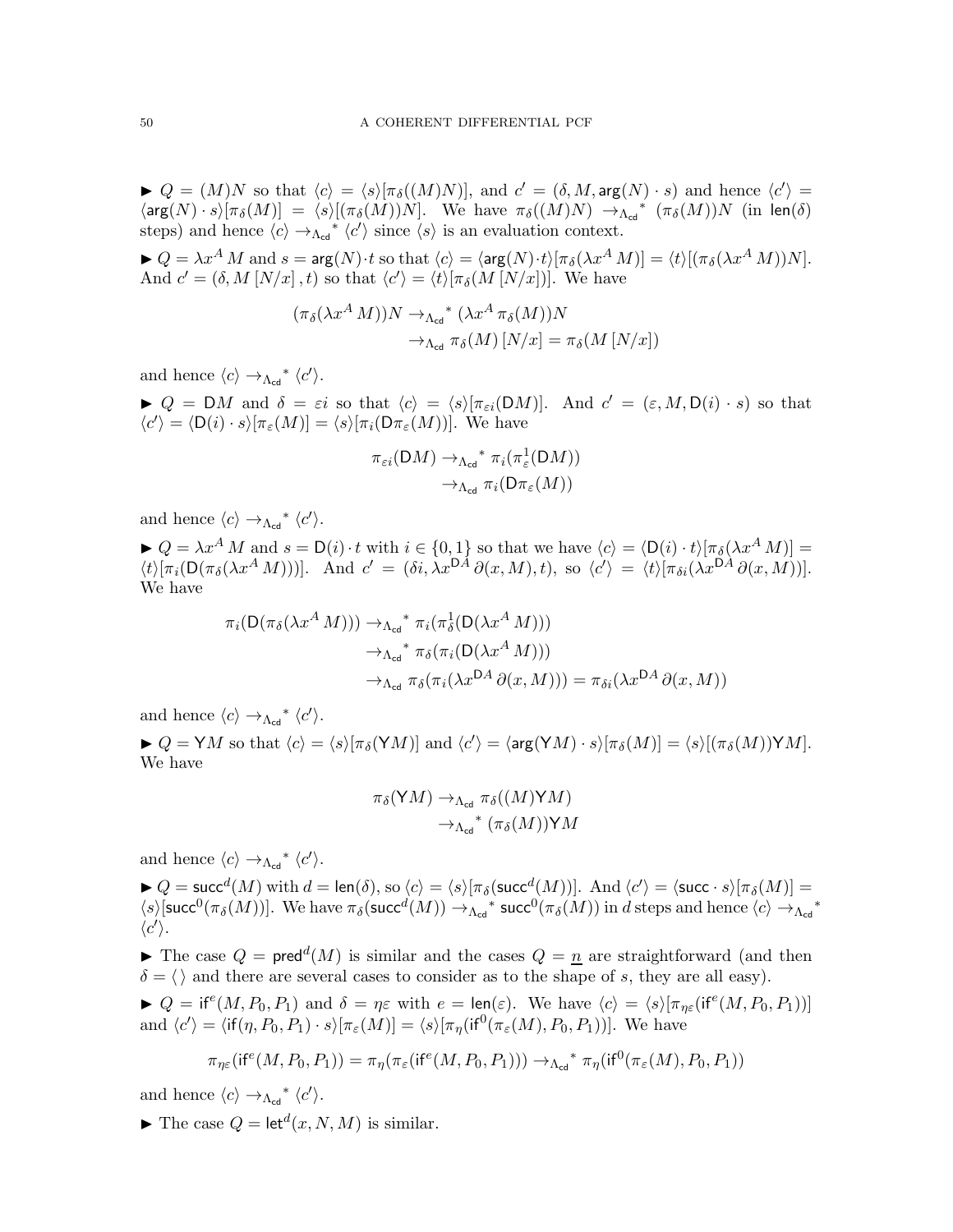$$
\blacktriangleright Q = \iota_i^e(M) \text{ and } \delta = \alpha i \varepsilon \text{ so that } \langle c \rangle = \langle s \rangle [\pi_{\alpha i \varepsilon}(\iota_i^e(M))] \text{ and } \langle c' \rangle = \langle s \rangle [\pi_{\alpha \varepsilon}(M)]. \text{ We have}
$$

$$
\pi_{\alpha i \varepsilon}(\iota_i^e(M)) = \pi_{\alpha}(\pi_i(\pi_{\varepsilon}(\iota_i^e(M))))
$$

$$
\to_{\Lambda_{\text{cd}}}^* \pi_{\alpha}(\pi_i(\iota_i^0(\pi_{\varepsilon}(M))))
$$

$$
\to_{\Lambda_{\text{cd}}} \pi_{\alpha}(\pi_{\varepsilon}(M)) = \pi_{\alpha \varepsilon}(M)
$$

and hence  $\langle c \rangle \rightarrow_{\Lambda_{\text{cd}}}^* \langle c' \rangle$ .

 $Q = \iota_i^e(M)$  and  $\delta = \alpha(1-i)\varepsilon$  so that  $\langle c \rangle = \langle s \rangle[\pi_{\alpha(1-i)\varepsilon}(\iota_i^e(M))]$  and  $\langle c' \rangle = \langle 0 \rangle = 0$ . We have

$$
\pi_{\alpha(1-i)\varepsilon}(\iota_i^e(M)) = \pi_{\alpha}(\pi_{1-i}(\pi_{\varepsilon}(\iota_i^e(M))))
$$

$$
\to_{\Lambda_{\text{cd}}}^* \pi_{\alpha}(\pi_{1-i}(\iota_i^0(\pi_{\varepsilon}(M)))) \to_{\Lambda_{\text{cd}}} 0
$$

and hence  $\langle c \rangle \rightarrow_{\Lambda_{\text{cd}}}^* \langle c' \rangle$ .

 $\blacktriangleright Q = \mathsf{c}_l^e(M)$  and  $\delta = \alpha i_{l+1} \cdots i_0 \varepsilon$  with  $\mathsf{len}(\varepsilon) = e$ . Then we have  $\langle c \rangle = \langle s \rangle [\pi_{\alpha i_{l+1} \cdots i_0 \varepsilon}(\mathsf{c}_l^e(M))]$ and  $\langle c' \rangle = \langle s \rangle[\pi_{\alpha i_0 i_{l+1} \cdots i_1 \varepsilon}(M)]$ . Next observe that

$$
\pi_{\alpha i_{l+1}\cdots i_0\varepsilon}(\mathsf{c}_l^e(M)) \to_{\Lambda_{\text{cd}}}^* \pi_{\alpha i_{l+1}\cdots i_0}(\mathsf{c}_l^0(\pi_{\varepsilon}(M)))
$$

$$
\to_{\Lambda_{\text{cd}}} \pi_{\alpha i_0 i_{l+1}\cdots i_1}(\pi_{\varepsilon}(M)) = \pi_{\alpha i_0 i_{l+1}\cdots i_1\varepsilon}(M)
$$

and hence  $\langle c \rangle \rightarrow_{\Lambda_{\text{cd}}}^* \langle c' \rangle$ .

 $Q = \theta^e(M)$  and  $\delta = \alpha 0 \varepsilon$  with  $\text{len}(\varepsilon) = e$ . Then we have  $\langle c \rangle = \langle s \rangle [\pi_{\alpha 0 \varepsilon}(\theta^e(M))]$  and  $\langle c' \rangle = \langle s \rangle [\pi_{\alpha 00 \varepsilon}(M)].$  And

$$
\pi_{\alpha 0 \varepsilon}(\theta^e(M)) \to_{\Lambda_{\text{cd}}} \pi_{\alpha}(\pi_0(\theta^0(\pi_{\varepsilon}(M))))
$$

$$
\to_{\Lambda_{\text{cd}}} \pi_{\alpha 0 0 \varepsilon}(M)
$$

and hence  $\langle c \rangle \rightarrow_{\Lambda_{\text{cd}}}^* \langle c' \rangle$ .

 $Q = \theta^e(M)$  and  $\delta = \alpha l \varepsilon$  with  $\text{len}(\varepsilon) = e$ . Then we have  $\langle c \rangle = \langle s \rangle [\pi_{\alpha l \varepsilon}(\theta^e(M))]$  and  $\langle c' \rangle = \langle s \rangle [\pi_{\alpha 10 \varepsilon}(M)] + \langle s \rangle [\pi_{\alpha 01 \varepsilon}(M)].$  And

$$
\pi_{\alpha 1 \varepsilon}(\theta^e(M)) \to_{\Lambda_{\text{cd}}} \pi_{\alpha}(\pi_1(\theta^0(\pi_{\varepsilon}(M))))
$$

$$
\to_{\Lambda_{\text{cd}}} \pi_{\alpha 10 \varepsilon}(M) + \pi_{\alpha 01 \varepsilon}(M)
$$

and hence  $\langle c \rangle \rightarrow_{\Lambda_{\text{cd}}}^* \langle c' \rangle$ .

For  $C = [c_1, \ldots, c_k] \in \mathcal{M}_{fin}(\underline{\Theta_{cd}})$  we define  $\langle C \rangle = [\langle c_1 \rangle, \ldots, \langle c_k \rangle] \in \mathcal{M}_{fin}(\underline{\Lambda_{cd}})$ . We say that C is well typed if  $c_1, \ldots, c_k$  are well typed.

**Theorem 5.7.** If  $C \in \mathcal{M}_{fin}(\underline{\Theta_{cd}})$  is well typed and  $C \to_{\mathcal{M}_{fin}(\Theta_{cd})} C'$  then  $\langle C \rangle \to_{\mathcal{M}_{fin}(\Lambda_{cd})} C'$  $\langle C'\rangle.$ 

This is an immediate corollary of Theorem [5.6](#page-48-1) and of the definition of  $\mathcal{M}_{fin}(\Theta_{cd})$  and  $\mathcal{M}_{fin}(\Lambda_{cd})$  follow the same pattern. Let us say that  $C = [c_1, \ldots, c_k] \in \mathcal{M}_{fin}(\Theta_{cd})$  is  $\mathcal{L}$ summable if C is well typed and the family of terms  $(\langle c_1 \rangle, \ldots, \langle c_k \rangle)$  is L-summable.

<span id="page-50-0"></span>**Corollary 5.8.** If  $C \in \mathcal{M}_{fin}(\Theta_{cd})$  is  $\mathcal{L}$ -summable and  $C \to_{\mathcal{M}_{fin}(\Theta_{cd})} C'$  then  $C'$  is  $\mathcal{L}$ summable.

 $\Box$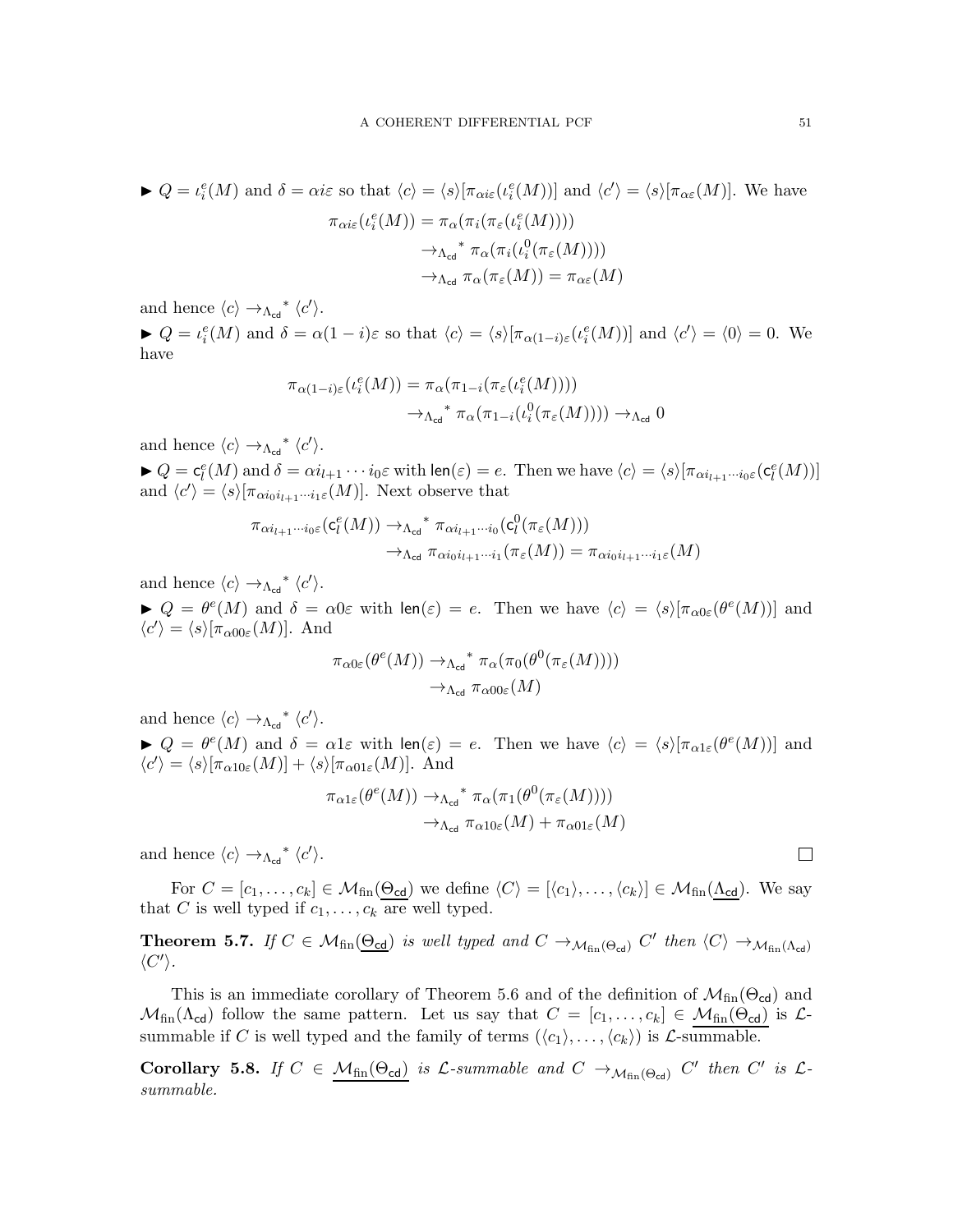5.2. Soundness. Let s be a stack such that  $s : E \vdash \iota$  and a variable x we know that  $\langle s \rangle [x]$  is a term such that  $x : E \vdash \langle s \rangle [x] : \iota$ . So we can define the semantics of s by  $\llbracket s \rrbracket = \llbracket \langle s \rangle [x] \rrbracket_{x:E} \in \mathcal{L}_!([\llbracket E \rrbracket, \mathsf{N}).$ 

**Lemma 5.9.** If  $s : E \vdash \iota$  then  $\llbracket s \rrbracket$  is linear.

This is due to the fact that the context  $\langle s \rangle$  is always linear. The proof is straightforward. If c is a well typed state, we set  $\llbracket c \rrbracket = \llbracket \langle c \rangle \rrbracket \in \mathcal{L}(1, \mathsf{N})$  and if  $C = [c_1, \ldots, c_k] \in \mathcal{M}_{fin}(\Theta_{\text{cd}})$ is L-summable we set  $\llbracket C \rrbracket = \sum_{i=1}^k \in \llbracket c_i \rrbracket$  which is a well defined element of  $\mathcal{L}(1, \mathsf{N})$  by definition of  $\mathcal{L}$ -summability.

**Theorem 5.10.** If  $C \in \mathcal{M}_{fin}(\Theta_{\text{cd}})$  is  $\mathcal{L}$ -summable and  $C \to_{\mathcal{M}_{fin}(\Theta_{\text{cd}})} C'$  then  $[[C']] = [[C]].$ 

This makes sense by Corollary [5.8](#page-50-0) which entails that  $C'$  is  $\mathcal{L}$ -summable. The proof is a straightforward application of the definition of  $\rightarrow$   $M_{fin}(\Theta_{\text{cd}})$ .

<span id="page-51-1"></span>5.3. The relational model and its associated intersection typing system. The category Rel of sets and relations is a well known model of classical linear logic. In [\[Ehr21\]](#page-71-0) it is proved that it is also a differential canonically summable Seely category; actually we prove this result for the category **nCoh** of non-uniform coherence spaces, but in that category the operations on morphisms are exactly the same as in **Rel** and the operations on objects are the same as in **Rel** as far as the webs are concerned<sup>[10](#page-51-0)</sup>.

Let us briefly recall the definition of this model of LL. An object of Rel is a set and  $\text{Rel}(X, Y) = \mathcal{P}(X \times Y)$ , composition being the usual composition of relations denoted v u when  $u \in \text{Rel}(X, Y)$  and  $v \in \text{Rel}(Y, Z)$ . The identity morphism is the diagonal relation. The isos in this category are the bijections.

This category Rel is symmetric monoidal with  $1 = \{*\}$  as tensorial unit and  $X_0 \otimes X_1 =$  $X_0 \times X_1$ , and given  $u_i \in \text{Rel}(X_i, Y_i)$  for  $i = 0, 1$ , one sets  $u_0 \otimes u_1 = \{((a_0, a_1), (b_0, b_1)) |$  $(a_i, b_i) \in u_i$  for  $i = 0, 1$ } defining functor  $\mathbf{Rel}^2 \to \mathbf{Rel}$  which has obvious natural isos  $\lambda_X \in \textbf{Rel}(1 \otimes X, X), \rho_X \in \textbf{Rel}(X \otimes 1, X), \alpha_{X_0, X_1, X_2} \in \textbf{Rel}((X_0 \otimes X_1) \otimes X_2, X_0 \otimes (X_1 \otimes X_2))$ and  $\gamma_{X_0,X_1} \in \text{Rel}(X_0 \otimes X_1, X_1 \otimes X_0)$ . This SMC is closed with internal hom from X to Y the pair  $(X \to Y, \text{ev})$  where  $X \to Y = X \times Y$  and  $\text{ev} = \{((a, b), a), b) \mid a \in X \text{ and } b \in Y\} \in$  $\textbf{Rel}((X \multimap Y) \otimes X, Y)$ . Given any morphism  $u \in \textbf{Rel}(Z \otimes X, Y)$ , the associated morphism (Curry transpose of u) cur  $u \in \text{Rel}(Z, X \to Y)$  is simply cur  $u = \{(a, (b, c)) \mid ((a, b), c) \in u\}.$ This SMCC is  $\ast$ -autonomous with dualizing object  $\bot = 1$ , so that the "linear negation" of an object  $X$  is simply  $X$ .

The category Rel is cartesian: the cartesian product of a family  $(X_i)_{i\in I}$  of objects of **Rel** is  $(\mathcal{X}_i \in I X_i, (\mathsf{pr}_i)_{i \in I})$  where  $\mathcal{X}_i \in I X_i = \bigcup_{i \in I} \{i\} \times X_i$  and  $\mathsf{pr}_i = \{((i, a), a) \mid i \in I \text{ and } a \in I \}$  $X_i$ } ∈ Rel( $\&_{j\in I} X_j, X_i$ ) is the *i*th projection. The tupling of a family of morphisms ( $u_i \in$  $\text{Rel}(Y, X_i))_{i \in I}$  is the morphism  $\langle u_i \rangle_{i \in I} \in \text{Rel}(Y, \&i \in I} \times \{i\})$  given by  $\langle u_i \rangle_{i \in I} = \{(b, (i, a)) \mid i \in I\}$ I and  $(b, a) \in u_i$ . The coproduct  $(\bigoplus_{i \in I} X_i, (\overline{\pi}_i)_{i \in I})$  also exists and is given by  $\bigoplus_{i \in I} X_i =$  $\&_{i\in I} X_i$  and  $\overline{\pi}_i \in \text{Rel}(X_i, \oplus_{j\in I} X_j)$  is given by  $\overline{\pi}_i = \{(a, (i, a)) \mid i \in I \text{ and } a \in X_i\}$ ; it is the ith injection. The cotupling of morphisms  $(u_i \in \textbf{Rel}(X_i, Y))_{i \in I}$  is  $[u_i]_{i \in I} \in \textbf{Rel}(\bigoplus_{i \in I} X_i, Y)$ given by  $[u_i]_{i\in I} = \{((i, a), b) \mid (a, b) \in u_i\}$ . Notice that the terminal (and initial) object of Rel is  $\top = 0 = \emptyset$ .

<span id="page-51-0"></span><sup>&</sup>lt;sup>10</sup>A non-uniform coherence space X is a triple consisting of a set |X|, the web of X, and two disjoint binary symmetric relations on that web, the strict coherence and the strict incoherence relations.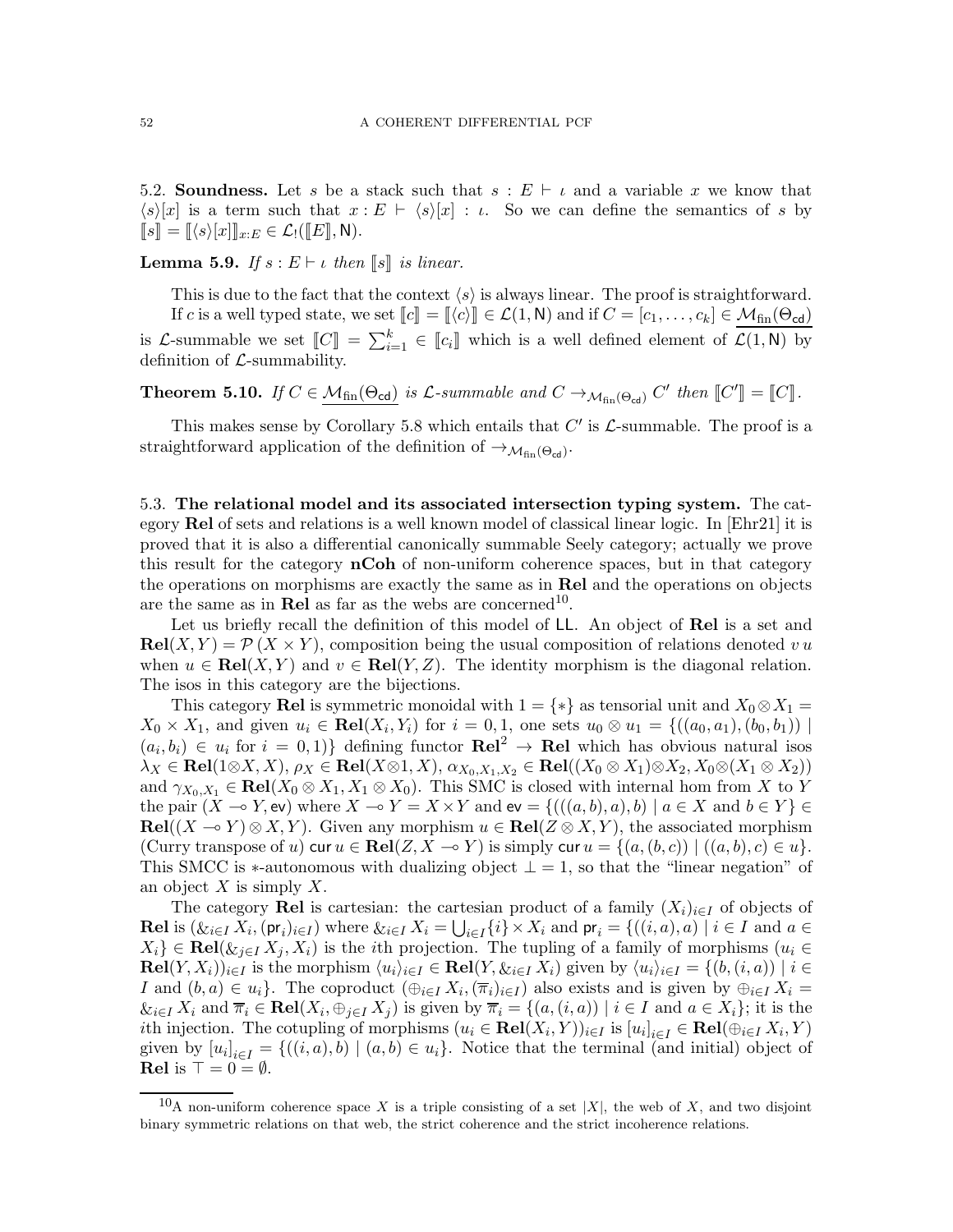The SMC Rel is a Lafont category [\[Mel09,](#page-71-1) [Ehr21\]](#page-71-0). The exponential functor is given by  $!X = \mathcal{M}_{fin}(X)$  and, if  $s \in \text{Rel}(X, Y)$  then  $!s = \{([a_1, \ldots, a_k], [b_1, \ldots, b_k]) | k \in$ N and  $\forall i \ (a_i, b_i) \in s$ }, defining a functor **Rel** → **Rel**. The comonad structure of that functor is given by the natural transformations  $\mathsf{der}_X = \{([a], a) \mid a \in X\} \in \mathbf{Rel}(X, X)$  and dig<sub>X</sub> = {([m<sub>1</sub>,...,m<sub>n</sub>], m<sub>1</sub> + ··· + m<sub>n</sub>) | n ∈ N and m<sub>1</sub>,...,m<sub>n</sub> ∈ !X} ∈ **Rel**(!X,!!X). The Seely isomorphisms are  $m^0 = \{(*, []\}$  and

$$
\mathsf{m}_{X,Y}^2 = \{(([a_1,\ldots,a_n],[b_1,\ldots,b_k]),[(1,a_1),\ldots,(1,a_n)],(2,b_1),\ldots,(2,b_k)) \mid a_1,\ldots,a_n \in X \text{ and } b_1,\ldots,b_k \in Y\} \in \mathbf{Rel}(!X \otimes !Y,!(X \& Y)).
$$

The Kleisli category **Rel**! can be directly described as  $\text{Rel}_{!}(X,Y) = \mathcal{M}_{fin}(X) \times Y$ , the identity is  $\mathsf{Id}_X = \{([a], a) \mid a \in X\} \in \mathbf{Rel}_1(X, X)$  and, given  $u \in \mathbf{Rel}_1(X, Y)$  and  $v \in$ **Rel**<sub>1</sub> $(Y, Z)$ , composition is given by  $v \circ u = \{(m_1 + \cdots + m_k, c) \mid k \in \mathbb{N} \text{ and } \exists b_1, \ldots, b_k \in \mathbb{N} \}$  $Y([b_1, \ldots, b_k], c) \in v \text{ and } (m_i, b_i) \in u \text{ for } i = 1, \ldots, k\}.$ 

It is easy to see that Rel is canonically summable (see [\[Ehr21\]](#page-71-0)) and has therefore exactly one coherent differential structure by Theorem 4.9 of [\[Ehr21\]](#page-71-0). More explicitly the object  $I = 1 \& 1 = \{0, 1\}$  has a commutative ⊗-comonoid structure with counit  $pr_0 = \{(0, *)\} \in$  $Rel(I, 1)$  and comultiplication

$$
\mathsf{L} = \{(0, (0, 0)), (1, (1, 0)), (1, (0, 1))\}
$$
  
=  $\{(r, (r_0, r_1)) \mid r, r_0, r_1 \in \mathsf{I} \text{ and } r = r_0 + r_1)\} \in \mathbf{Rel}(\mathsf{I}, \mathsf{I} \otimes \mathsf{I})$ 

as explained in Section 4.1 of [\[Ehr21\]](#page-71-0) which, by the Lafont property, induces the !-coalgebra structure  $\delta \in \textbf{Rel}(1, !)$  is given by  $\delta = \{(0, k[0]) \mid k \in \mathbb{N}\} \cup \{(1, [1] + k[0]) \mid k \in \mathbb{N}\} =$  $\{(r, [r_1, \ldots, r_k]) \in \mathbb{I} \times \mathcal{M}_{fin}(\mathsf{I}) \mid r = \sum_{i=1}^k r_i\}.$  The associated summability functor  $\mathbf{S}_1 = \mathsf{I} \rightarrow$ is given by  $\mathbf{S}_1 X = \{0,1\} \times X$  and, for  $u \in \mathbf{Rel}(X, Y)$ ,  $\mathbf{S}_1 u = \{((i, a), (i, b)) \mid (a, b) \in u\}$ . The associated natural transformations are  $\pi_i = \{((i, a), a) \mid a \in X\}, \sigma = \pi_0 \cup \pi_1 = \{((i, a), a) \mid a \in X\}$  $i \in I$  and  $a \in X$   $\in \text{Rel}(S_1 X, X)$  and the two injections are  $\iota_i = \{(a, (i, a)) \mid a \in X\}$  $\mathbf{Rel}(X, \mathbf{S}_1 X)$  for  $i = 0, 1$ .

The monad structure of  $S_1$  has  $\iota_0 = \{(a,(0,a)) \mid a \in X\} \in \text{Rel}(X, S_1 X)$  as unit and

$$
\tau = \{((0,0,a),(0,a)) \mid a \in X\} \cup \{((1,0,a),(1,a)) \mid a \in X\} \cup \{((0,1,a),(1,a)) \mid a \in X\}
$$

$$
= \{((r_0,r_1,a),(r,a)) \mid a \in X, r, r_0, r_1 \in I \text{ and } r = r_0 + r_1\} \in \text{Rel}(S_1^2 X, S_1 X)
$$

as multiplication. The standard flip is  $c = \{((r_0, r_1, a), (r_1, r_0, a)) \mid r_0, r_1 \in I \text{ and } a \in I \}$  $X\}\in \text{Rel}(\mathbf{S}_l^2 X, \mathbf{S}_l^2 X)$ . More generally for  $l \in \mathbb{N}$ , the cyclic flip of length  $l+2$  is  $\mathsf{c}(l)$  =  $\{((\alpha, a), (\underline{\alpha}, a)) \mid \alpha \in I^{l+2} \text{ and } a \in X\} \in \textbf{Rel}(\mathbf{S}_1^{l+2} X, \mathbf{S}_1^{l+2} X)$ . We prove this property this by induction on l. For  $l = 0$  this is due to the fact that  $c(0) = c$ . Assume that this property holds for l and remember that by definition  $c(l+1) = c(S<sub>1</sub> c(l))$ . We have  $S<sub>1</sub> c(l)$  $\{(r\alpha, a), (r\alpha, a)\mid r \in I, a \in X \text{ and } \alpha \in l^{l+2}\}\$ and hence  $\mathsf{c}\left(\mathbf{S}_1\mathsf{c}(l)\right) = \{((r\alpha, a), (r\alpha, a)\mid r \in I, a \in I^{l+1}\}\$  $I, \alpha \in l^{l+1}$  and  $a \in X$ } = c( $l + 1$ ).

Notice that there is a natural bijection between  $\mathbf{S}_1 X$  and  $\mathcal{M}_{fin}(X) \times \mathcal{M}_{fin}(X)$ , mapping the multiset  $[(0, a_1), \ldots, (0, a_l), (1, b_1), \ldots, (1, b_r)]$  to  $([a_1, \ldots, a_l], [b_1, \ldots, b_r])$ . The natural transformation  $\partial_X \in \text{Rel}(|S_1 X, S_1 | X)$  is defined as the Curry transpose of the following composition of morphisms

$$
!(I \multimap X) \otimes I \xrightarrow{!(I \multimap X) \otimes \delta} [(I \multimap X) \otimes I] \xrightarrow{\mu^2_{I \multimap X,I}} !((I \multimap X) \otimes I) \xrightarrow{!ev} !X .
$$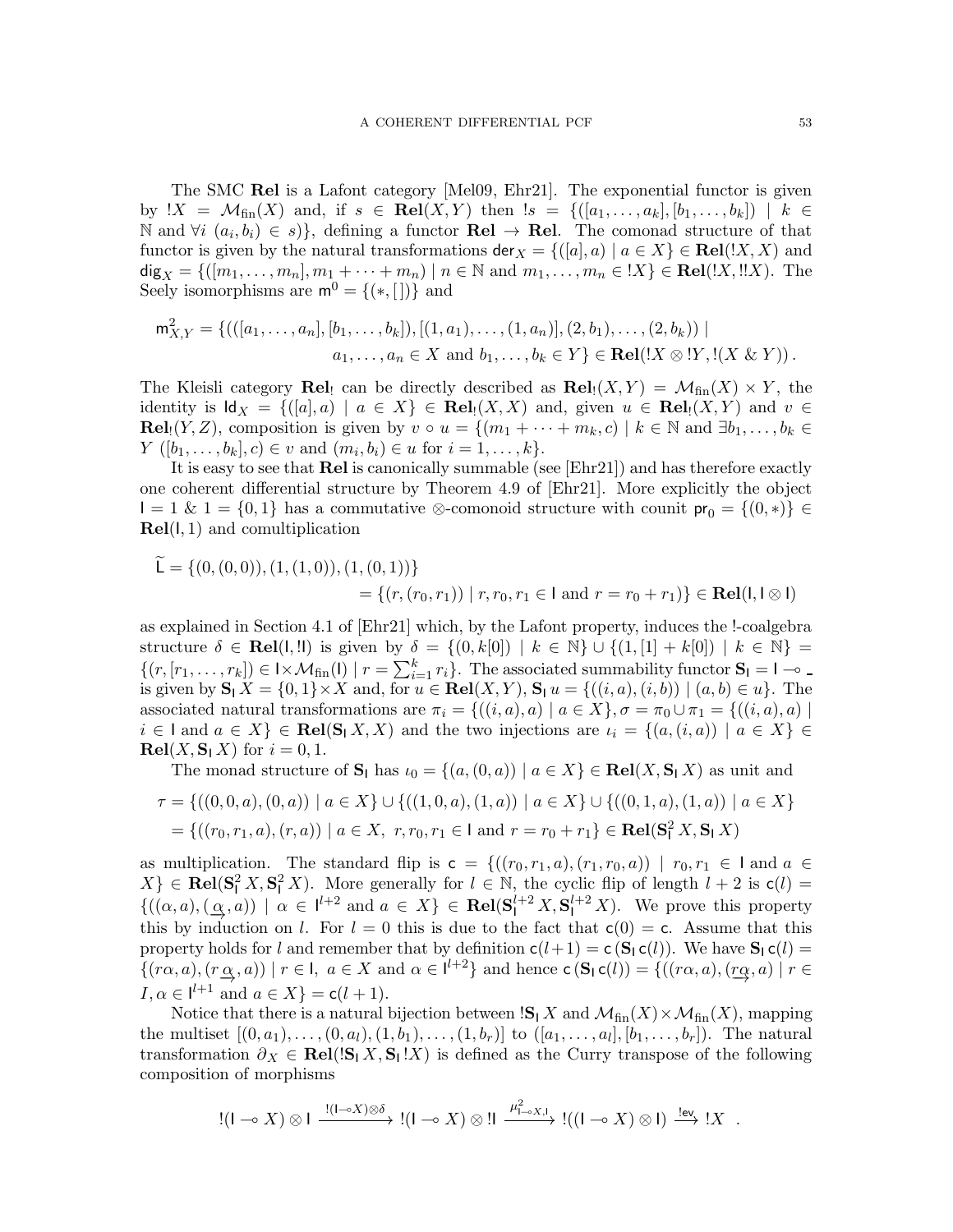(see [\[Ehr21\]](#page-71-0), Theorem 4.8) and hence

$$
\partial_X = \{((m, []), (0, m)) \mid m \in \mathcal{M}_{fin}(X) \} \cup \{((m, [a]), (1, m + [a])) \mid m \in \mathcal{M}_{fin}(X) \text{ and } a \in X \}.
$$

It will also be convenient to write

$$
\partial_X = \{ (m', (r, m)) \in \mathcal{M}_{fin}(I \times X) \times (I \times \mathcal{M}_{fin}(X)) \mid \n m = [a_1, ..., a_k], \ m' = [(r_1, a_1), ..., (r_k, a_k)] \text{ and } r = r_1 + \cdots + r_k \}.
$$

Therefore the functor  $D : \textbf{Rel}_! \to \textbf{Rel}_!,$  which is defined on objects by  $D X = \mathbf{S} | X$  and on morphisms by  $D u = (\mathbf{S}_1 u) \partial_X \in \mathbf{Rel}([\mathbf{S}_1 X, \mathbf{S}_1 Y)]$  for  $u \in \mathbf{Rel}(X, Y)$  satisfies

$$
D u = \{ ((m, []), (0, b)) \mid (m, b) \in u \} \cup \{ ((m, [a]), (1, b)) \mid (m + [a], b) \in u \}
$$
  
= \{ (m', (r, b)) \mid m' = [(r\_1, a\_1), \dots, (r\_k, a\_k)] \in M\_{fin}(l \times X),  
 ([a\_1, \dots, a\_k], b) \in u \text{ and } r = r\_1 + \dots + r\_k \}.

Then the monad structure of  $S_1$  can be extended to D by  $\zeta_X = \{([a],(0,a)) \mid a \in X\} \in$  $\mathbf{Rel}_{!}(X, \mathsf{D}\,X)$  and

$$
\theta_X = \{([(0,0,a)],(0,a)) \mid a \in X\}
$$
  

$$
\cup \{([(1,0,a)],(1,a)) \mid a \in X\} \cup \{([(0,1,a)],(1,a)) \mid a \in X\}
$$
  

$$
= \{([(r_0,r_1,a)],(r,a)) \mid a \in X, r, r_0, r_1 \in I \text{ and } r = r_0 + r_1\} \in \text{Rel}_{!}(D^2 X,DX).
$$

The additive strength of that monad  $\psi^i_{X_0,\dots,X_n} \in \mathcal{L}_1(X_0 \& \cdots \& D X_i \& \cdots \& D X_i)$  $X_n, \mathsf{D}(X_0 \& \cdots \& X_n)$  is given by

$$
\psi_{X_0,\ldots,X_n}^i = \{([(j,a)],(0,j,a)) \mid j \in \{0,\ldots,n\} \setminus \{i\} \text{ and } a \in X_j\}
$$

$$
\cup \{([(i,0,a)],(0,i,a)) \mid a \in X_i\}
$$

$$
\cup \{([(i,1,a)],(1,i,a)) \mid a \in X_i\}.
$$

Using the notations of Section [4.5](#page-28-0) we set  $N = N$  and then  $\overline{zero} = \{(*,0)\} \in \mathbf{Rel}(1,N)$ ,  $\overline{\text{succ}} = \{(\nu, \nu + 1) \mid n \in \mathbb{N}\}\in \text{Rel}(\mathsf{N}, \mathsf{N}) \text{ and}^{11}$  $\overline{\text{succ}} = \{(\nu, \nu + 1) \mid n \in \mathbb{N}\}\in \text{Rel}(\mathsf{N}, \mathsf{N}) \text{ and}^{11}$  $\overline{\text{succ}} = \{(\nu, \nu + 1) \mid n \in \mathbb{N}\}\in \text{Rel}(\mathsf{N}, \mathsf{N}) \text{ and}^{11}$   $\overline{\text{pred}} = \{(0, 0)\} \cup \{(\nu + 1, \nu) \mid \nu \in \mathbb{N}\}\.$  The !-coalgebra structure of N is given by  $h_N = \{(\nu, k[\nu]) \mid k, \nu \in \mathbb{N}\}\in \mathbf{Rel}(N, N)$ . Given a set X, the morphism  $\overline{\text{let}} \in \text{Rel}(\mathbb{N} \otimes (\text{!N} \multimap X), X)$  is given by  $\overline{\text{let}} = \{(\nu, (k[\nu], a), a) \mid \nu, k \in \mathbb{N}\}$ N and  $a \in X$ } and the morphism  $\overline{if} \in \mathcal{L}(N \otimes (X \& X), X)$  is given by  $\overline{if} = \{(0, (0, a), a) \mid \overline{if} \in \mathcal{L} \times \mathcal{L} \times \mathcal{L} \times \mathcal{L} \times \mathcal{L} \times \mathcal{L} \times \mathcal{L} \times \mathcal{L} \times \mathcal{L} \times \mathcal{L} \times \mathcal{L} \times \mathcal{L} \times \mathcal{L} \times \mathcal{L} \times \mathcal{L} \$  $a \in X$   $\cup$  { $(\nu + 1, (1, a), a)$  |  $a \in X$  }.

Concerning fixpoints, observe that  $(Rel, S<sub>1</sub>)$  is Scott (see Section [4.6.1\)](#page-30-1) with  $\subseteq$  as associated order relation on morphisms. One checks easily that the  $(\mathcal{Y}_n^X \in \text{Rel}_!(X \Rightarrow$  $(X, X))_{n \in \mathbb{N}}$  are given by  $\mathcal{Y}_{0}^{X} = \emptyset$  and  $\mathcal{Y}_{n+1}^{X} = \{ (m_1 + \cdots + m_k + [(a_1, \ldots, a_k], a)], a) \mid k \in \mathbb{N} \}$  $\mathbb{N}$  and  $(m_1, a_1), \ldots, (m_k, a_k) \in \mathcal{Y}_n^X$  so that  $\mathcal{Y}_n^X \in \textbf{Rel}_1(X \Rightarrow X, X)$  is the least set such that for all  $k \in \mathbb{N}$ ,  $(m_1, a_1), \ldots, (m_k, a_k) \in \mathcal{Y}^X$  and  $a \in X$ , one has  $(m_1 + \cdots + m_k + \mathcal{Y}^k)$  $[([a_1, \ldots, a_k], a)], a) \in \mathcal{Y}^X.$ 

<span id="page-53-0"></span><sup>&</sup>lt;sup>11</sup>To avoid confusions with integers denoting indices, we use Greek letters  $\kappa$ ,  $\nu$  to denote numerals.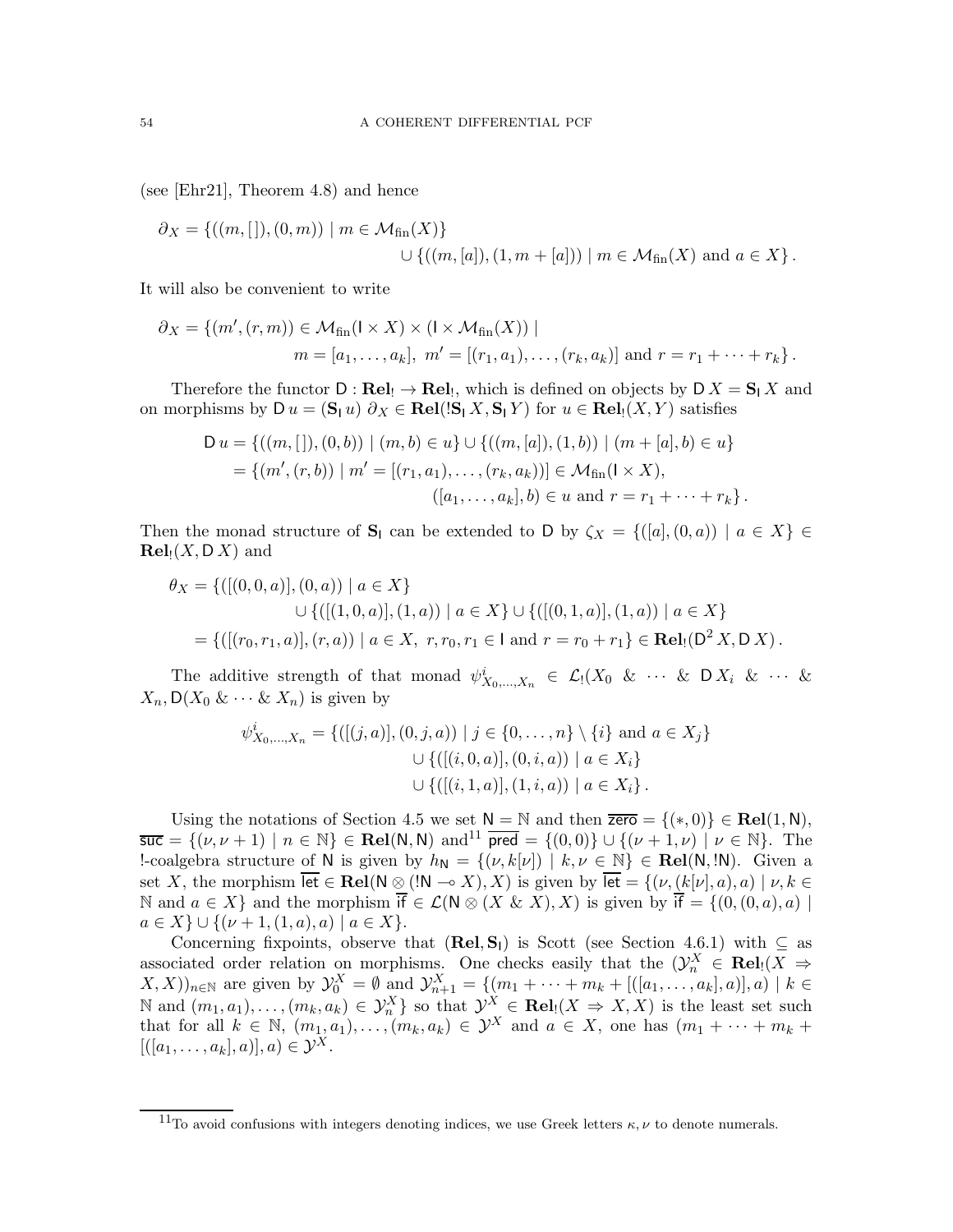5.3.1. Intersection typing system for terms. The interpretation  $\llbracket A \rrbracket^{\textbf{Rel}}$  of a type A in Rel is given by  $[\mathbb{D}^d \iota]^{(\mathbf{Rel})} = \mathbb{I}^d \times \mathbb{N}$  and  $[\![A \Rightarrow B]\!]^{\mathbf{Rel}} = \mathcal{M}_{fin}([\![A]\!]^{\mathbf{Rel}}) \times [\![B]\!]^{\mathbf{Rel}}$ . We consider the elements of  $I^d$  as positive sequences of length d of elements of  $I = 1$  &  $1 = \{0, 1\}$ , that is, as sequences of bits of length d. Given  $\delta \in \mathbb{I}^d$  and  $a \in [\![A]\!]^{\textbf{Rel}}$  one defines  $\delta \cdot a \in [\![D^d A]\!]^{\textbf{Rel}}$ by induction on A: if  $A = \mathsf{D}^e \iota$  then  $a = (\varepsilon, \nu)$  where  $\nu \in \mathbb{N}$  and  $\varepsilon \in \mathsf{I}^e$  and we set  $\delta \cdot a = (\delta \varepsilon, \nu) \in \mathsf{D}^{d+e} \iota$ , and if  $A = (B \Rightarrow C)$  then  $a = (p, c)$  where  $p \in \mathcal{M}_{fin}(\llbracket B \rrbracket^{\mathbf{Rel}})$  and  $c \in \llbracket C \rrbracket^{\textbf{Rel}}$  and we set  $\delta \cdot a = (p, \delta \cdot c) \in \llbracket B \Rightarrow D^d C \rrbracket^{\textbf{Rel}} = \llbracket D^d(B \Rightarrow C) \rrbracket^{\textbf{Rel}}$ . Any type A can be written uniquely  $A = D^d F$  where F is sharp, and then any element  $a \in [A]^{Rel}$  can be written uniquely  $a = \delta \cdot f$  where  $\delta \in \mathbb{I}^d$  and  $f \in \mathbb{I}F]\mathbb{R}$ <sup>el</sup>.

An intersection typing context is a sequence  $\Phi = (x_1 : m_1 : A_1, \ldots, x_n : m_n : A_n)$ where the  $x_i$ 's are pairwise distinct variables, and  $m_i \in \mathcal{M}_{fin}(\llbracket A_i \rrbracket^{\text{Rel}})$  for each i. Then we use  $\underline{\Phi}$  for the underlying typing context defined as  $\underline{\Phi} = (x_1 : A_1, \ldots, x_n : A_n)$ . If  $\underline{\Phi} = \underline{\Phi}',$ so that  $\Phi = (x_1 : m_1 : A_1, \ldots, x_n : m_n : A_n)$  and  $\Phi = (x_1 : m'_1 : A_1, \ldots, x_n : m'_n : A_n)$ , then we set  $\Phi + \Phi' = (x_1 : m_1 + m'_1 : A_1, \dots, x_n : m_n + m'_n : A_n)$  and when we use this notation we always implicitly assume that all the intersection typing contexts involved have the same underlying typing context. Given a typing context  $\Gamma = (x_1 : A_1, \ldots, x_n : A_n)$  we set  $0_{\Gamma} = (x_1 : [\cdot] : A_1, \ldots, x_n : [\cdot] : A_n).$ 

The intersection typing rules are given in Figure [9.](#page-55-0) We also define an intersection typing system for stacks in Figure [10.](#page-56-0) An intersection stack typing judgment is an expression  $s : f : F \vdash \nu : \iota$  where s is a stack, F is a sharp type,  $f \in \llbracket F \rrbracket^{\text{Rel}}$  and  $\nu \in \mathbb{N}$ . The intuition is that s produces  $\nu$  if it receives f as a linear argument.

The main feature of this system is the following result which is obtained by a simple induction structured exactly as the proof of Theorem [4.33.](#page-32-0)

<span id="page-54-0"></span>**Theorem 5.11.** For any term M such that  $x_1 : A_1, \ldots, x_n : A_n \vdash M : B$  and any  $(m_i \in$  $\mathcal{M}_{fin}(\llbracket A_i \rrbracket^{\textbf{Rel}}))_{i=1}^n$  and  $b \in \llbracket B \rrbracket^{\textbf{Rel}},$  the two following properties are equivalent.

- $(m_1, \ldots, m_n, b) \in [\![M]\!]_{\Gamma}^{\textbf{Rel}}$ Γ
- the judgment  $x_1 : m_1 : A_1, \ldots, x_n : m_n : A_n \vdash M : b : B$  is provable in the system of Figure [9.](#page-55-0)

For any stack s such that  $s : F \vdash \iota$  and any  $f \in [F]^{Rel}$  one has  $(f, n) \in [s]^{Rel}$  if  $s : f : F \vdash n : \iota$ . For any well-typed command c and  $n \in \mathbb{N}$ , one has  $\vdash c : n : \iota$  iff  $n \in \llbracket c \rrbracket^{\text{Rel}}$ .

Of course  $\llbracket M \rrbracket_{\Gamma}^{\textbf{Rel}}$  $F<sup>Rel</sup>$  is the interpretation of M in **Rel**, and similarly for stacks and commands.

Given a typing context  $\Gamma = (x_1 : A_1, \ldots, x_n : A_n)$  and  $j \in \{1, \ldots, n\}$  we define  $\partial(j, \Gamma)$ as the set of all triples  $(\Phi', r, \Phi)$  where  $r \in I$ ,  $\underline{\Phi} = \underline{\Phi'} = \Gamma$  and, if we set  $\Phi = (x_i : m_i : A_i)_{i=1}^n$ and  $\Phi' = (x_i : m'_i : A'_i)_{i=1}^n$  then we have

$$
\begin{cases} A_i' = \mathsf{D} A_i \text{ and } (m_j',(r,m_j)) \in \partial_{[\![A_j]\!]} \\ A_i' = A_i \text{ and } m_i' = m_i \end{cases} \quad \text{if } i \neq j \, .
$$

By Lemma [4.35](#page-34-0) we have

$$
[\![\partial(x,M)]\!]_{\Gamma,x:DA}^{\textbf{Rel}} = \mathsf{D}_1[\![M]\!]_{\Gamma,x:A}^{\textbf{Rel}} \in \mathcal{L}_!(\llbracket \Gamma \rrbracket^{\textbf{Rel}} \& \mathsf{D}[\![A]\!]^{\textbf{Rel}}, \mathsf{D}[\![B]\!]^{\textbf{Rel}}).
$$

If we rephrase this property in the model Rel, we get the following.

**Theorem 5.12.** Assume that  $\Phi \vdash M : b : B$  and  $(\Phi', r, \Phi) \in \partial(i, \Gamma)$ . Then  $\Phi' \vdash \partial(x_i, M) :$  $r \cdot b : DB.$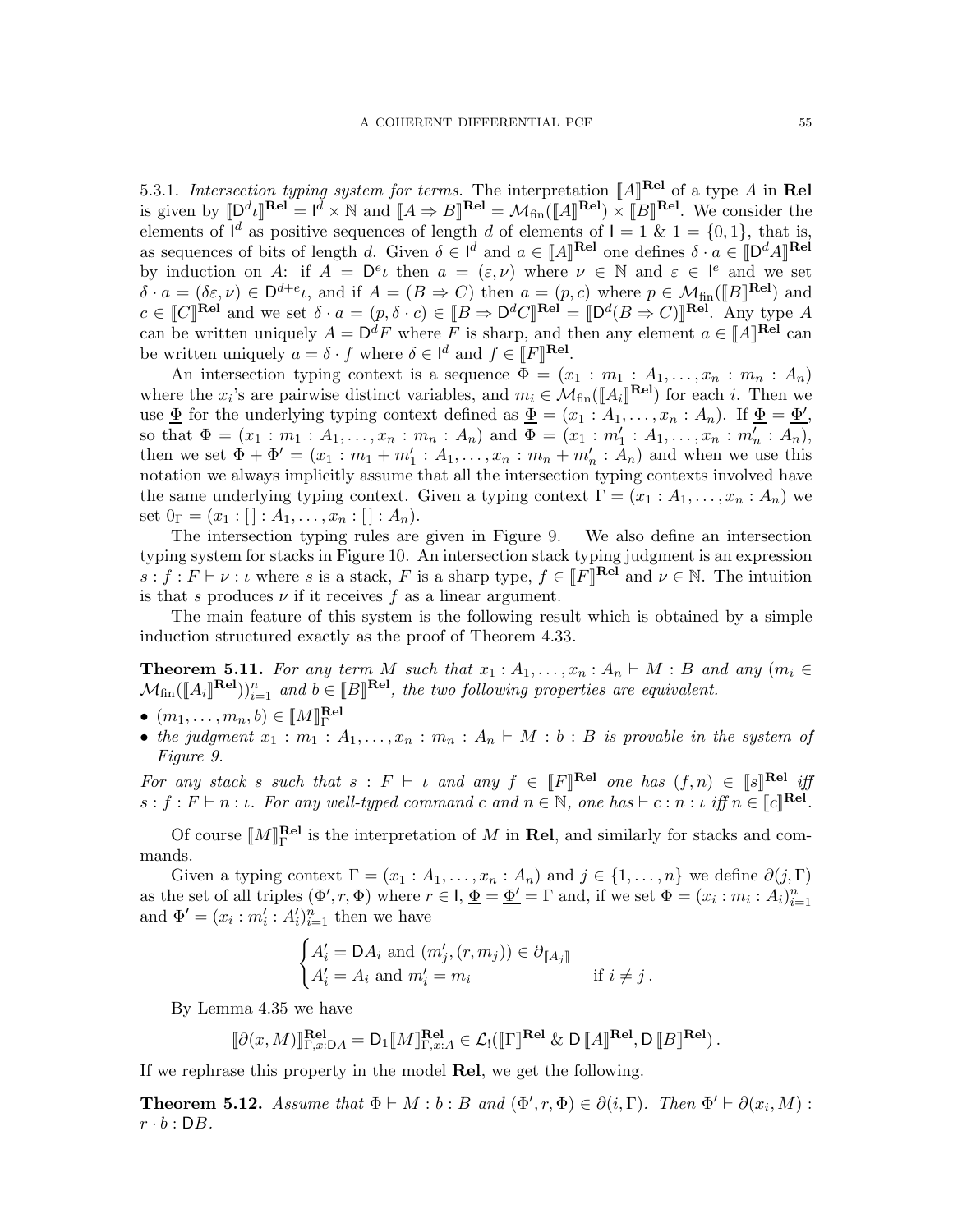<span id="page-55-0"></span>
$$
\frac{\Phi_{r} x : [a] : A \vdash x : a : A \quad (i-var)}{\Phi \vdash \lambda x^{A} M : (m, b) : A \Rightarrow B} \quad (i - abs)
$$
\n
$$
\frac{\Phi_{0} x : m : A \vdash M : b : B}{\Phi \vdash \lambda x^{A} M : (m, b) : A \Rightarrow B} \quad (i - abs)
$$
\n
$$
\frac{\sum_{j=0}^{n} \Phi^{j} \vdash (M) N : b : B}{\sum_{j=0}^{n} \Phi^{j} \vdash \forall M : a : A} \quad (i - app)
$$
\n
$$
\frac{\sum_{j=0}^{n} \Phi^{j} \vdash \forall M : a : A}{\sum_{j=0}^{n} \Phi^{j} \vdash \forall M : a : A} \quad (i - false)
$$
\n
$$
\frac{\sum_{j=0}^{n} \Phi^{j} \vdash \forall M : a : A}{\Phi \vdash \text{succ}^{d}(M) : \delta \cdot \nu : D^{d} \nu \quad \text{len}(\delta) = d} \quad (i - size)
$$
\n
$$
\frac{\Phi \vdash M : \delta \cdot 0 : D^{d} \nu \quad \text{len}(\delta) = d}{\Phi \vdash \text{pred}^{d}(M) : \delta \cdot 0 : D^{d} \nu} \quad (i - pred)
$$
\n
$$
\frac{\Phi \vdash M : \delta \cdot (\nu + 1) : D^{d} \nu \quad \text{len}(\delta) = d}{\Phi \vdash \text{pred}^{d}(M) : \delta \cdot \nu : D^{d} \nu} \quad (i - pred)
$$
\n
$$
\frac{\Phi \vdash M : \delta \cdot (\nu + 1) : D^{d} \nu \quad \text{len}(\delta) = d}{\Phi \vdash \text{pred}^{d}(M) : \delta \cdot u : D^{d} A} \quad (i - pred)
$$
\n
$$
\frac{\Phi \vdash M : \delta \cdot (u + 1) : D^{d} \nu \quad \frac{\Phi \vdash P : a : A \quad \frac{\Phi \vdash P}{\Phi \vdash Q : a : A} \quad \text{len}(\delta) = d}{\Phi \vdash M : \delta \cdot (u + 1) : D^{d} \nu} \quad (i - rad)
$$
\n
$$
\frac{\Phi \vdash M : \delta \cdot (u + 1) : D^{d} \nu \quad \frac{\Phi \vdash P : A \quad \Phi^{1} \vdash
$$

FIGURE 9. Intersection typing rules for terms

By Theorem [5.11.](#page-54-0) We set  $\partial^0(x, M) = M$  and  $\partial^{d+1}(x, M) = \partial(x, \partial^d(x, M)).$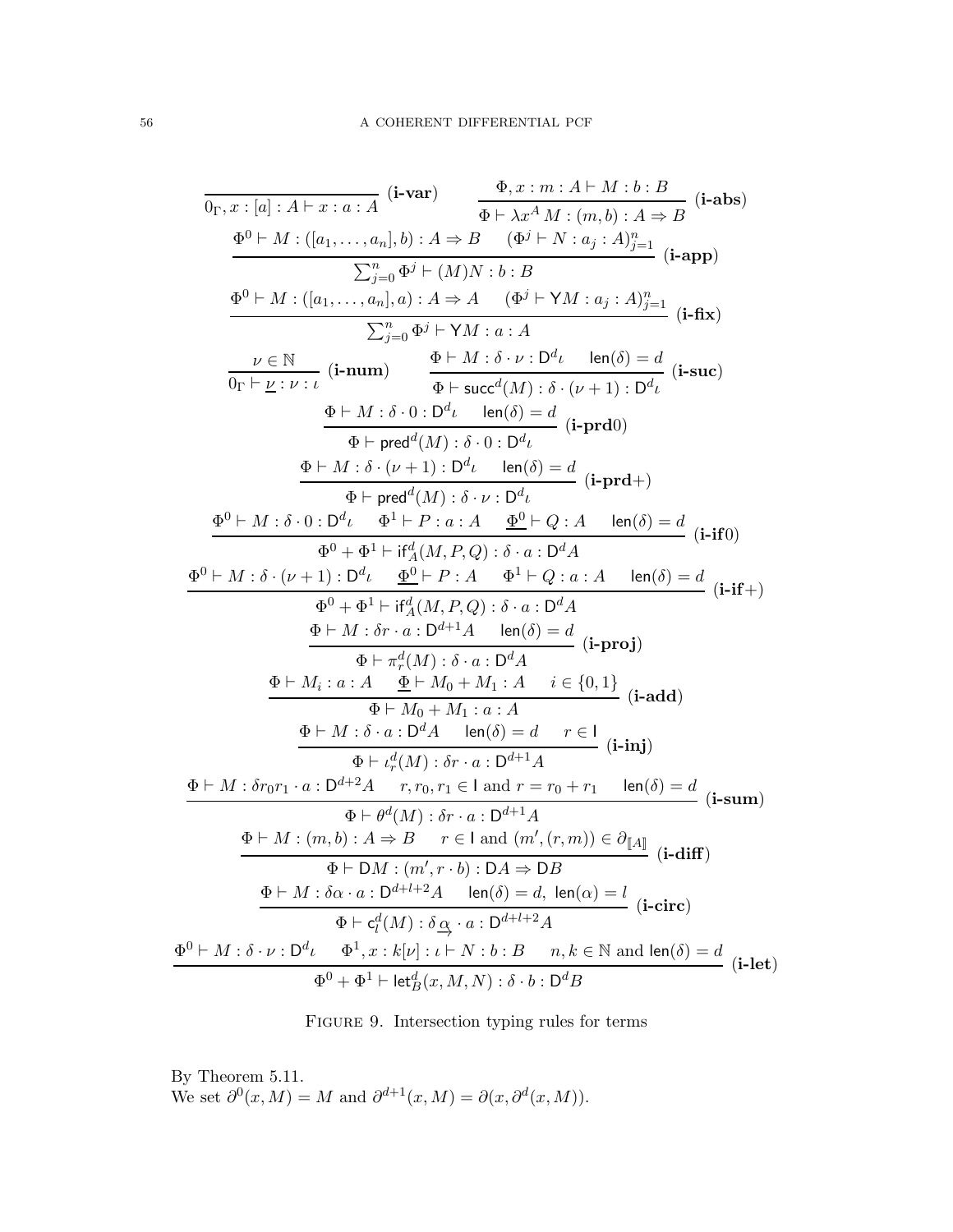<span id="page-56-0"></span>
$$
\frac{s:\kappa+1:\iota\vdash\nu:\iota}{\text{succ}\cdot s:\kappa:\iota\vdash\nu:\iota}
$$
\n
$$
s:0:\iota\vdash\nu:\iota
$$
\n
$$
\text{pred}\cdot s:0:\iota\vdash\nu:\iota
$$
\n
$$
s:\kappa:\iota\vdash\nu:\iota
$$
\n
$$
s:\kappa:\iota\vdash\nu:\iota
$$
\n
$$
s:\iota:\iota\vdash\nu:\iota
$$
\n
$$
s:\iota:\iota\vdash\nu:\iota
$$
\n
$$
\text{pred}\cdot s:\kappa+1:\iota\vdash\nu:\iota
$$
\n
$$
\text{pred}\cdot s:\kappa+1:\iota\vdash\nu:\iota
$$
\n
$$
\text{if}(\delta,M_0,M_1)\cdot s:0:\iota\vdash\nu:\iota
$$
\n
$$
s:\iota:\iota\vdash\nu:\iota
$$
\n
$$
\text{if}(\delta,M_0,M_1)\cdot s:\kappa+1:\iota\vdash\nu:\iota
$$
\n
$$
\text{if}(\delta,M_0,M_1)\cdot s:\kappa+1:\iota\vdash\nu:\iota
$$
\n
$$
\text{if}(\delta,M_0,M_1)\cdot s:\kappa+1:\iota\vdash\nu:\iota
$$
\n
$$
\text{let}(\delta,x,M)\cdot s:\kappa:\iota\vdash\nu:\iota
$$
\n
$$
(\vdash M:a:\iota:\lambda)_{i=1}^k \quad s:\iota:\iota\vdash\nu:\iota
$$
\n
$$
\text{arg}(M)\cdot s:\left([a_1,\ldots,a_k],f\right):\iota \Rightarrow F\vdash\nu:\iota
$$
\n
$$
s:\left(m',f\right):DA\Rightarrow F\vdash\nu:\iota
$$
\n
$$
\text{arg}(m')\cdot s:\left(m,f\right):\iota \Rightarrow F\vdash\nu:\iota
$$
\n
$$
\text{not}(\kappa,\kappa,\iota):V\vdash\nu:\iota
$$
\n
$$
\text{not}(\kappa,\kappa,\iota):V\vdash\nu:\iota
$$
\n
$$
\text{not}(\kappa,\kappa,\iota):V\vdash\nu:\iota
$$
\n
$$
\text{not}(\kappa,\kappa
$$

FIGURE 10. Intersection typing rules for stacks and commands

5.3.2. Normalization. Given  $\nu \in \mathbb{N}$  we define  $\mathbb{L}(\nu)$  as the set of all well-typed commands c such that  $[c] \to^*_{\mathcal{M}_{fin}(\Theta_{\mathsf{cd}})} C + [(\langle \rangle, \underline{\nu}, \langle \rangle)]$  for some  $C \in \mathcal{M}_{fin}(\underline{\Theta_{\mathsf{cd}}}).$ 

With any type A and  $a \in [A]^{[Rel]}$ , we associate a set  $|a|_A$  of terms M such that  $\vdash M : A$ . If F is a sharp type,  $f \in [F]^{Re\Gamma}$  and  $\nu \in \mathbb{N}$  we also define a set  $||f \vdash \nu||_F$  of stacks s such that  $s : F \vdash \iota$ . The definition is by mutual induction on types, and more precisely on the number of "  $\Rightarrow$  " in types. Remember that  $\overline{\delta}$  is the reversed path of  $\delta$ .

- $|\delta \cdot f|_{\mathcal{D}^{d}F} = \{M \mid \ \vdash M : \mathcal{D}^{d}F \text{ and } \forall \nu \in \mathbb{N} \forall s \in ||f \vdash \nu||_F (\overline{\delta}, M, s) \in \mathbb{L}(\nu)\}\$
- $\|\kappa \vdash \nu\|_{\iota} = \{s \mid s : \iota \vdash \iota \text{ and } (\langle \rangle, \underline{\kappa}, s) \in \bot(\nu)\}\$
- let  $m \in \mathcal{M}_{fin}(\llbracket A \rrbracket^{\text{Rel}})$  and  $f \in \llbracket F \rrbracket^{\text{Rel}},$  then

$$
||(m, f) \vdash \nu||_{A \Rightarrow F} = \{D(r_1) \cdot \cdots D(r_d) \cdot \arg(M) \cdot s \mid r_1, \dots, r_d \in I, \n\exists (m_i \in \mathcal{M}_{fin}([\![D^i A]\!]^{\text{Rel}}))_{i=0}^d \ m_0 = m \n\text{and } ((m_i, (r_i, m_{i-1})) \in \partial_{[\![D^{i-1} A]\!]^{\text{Rel}}})_{i=1}^d, \nM \in |m_d|_{D^d A} \text{ and } s \in ||f \vdash \nu||_F\}.
$$

In this definition, we use the following notation: if  $m = [a_1, \ldots, a_k] \in \mathcal{M}_{fin}(\llbracket A \rrbracket^{\text{Rel}})$  with  $a_1, \ldots, a_n \in [A]^{rel}$ , then  $|m|_A = \bigcap_{j=1}^k |a_j|_A$ .

Given an intersection typing context  $\Phi = (x_i : m_i : A_i)_{i=1}^k$  we define  $|\Phi|$  as the set of all substitutions  $\vec{P} = (P_1/x_1, \ldots, P_k/x_k)$  where  $(P_i \in [m_i]_{A_i})_{i=1}^k$ . Given also  $b \in [B]^{[Rel]}$  we define a set  $|\Phi \vdash b : B|^{(n)}$  of terms M such that  $\underline{\Phi} \vdash M : B$ , the definition is by induction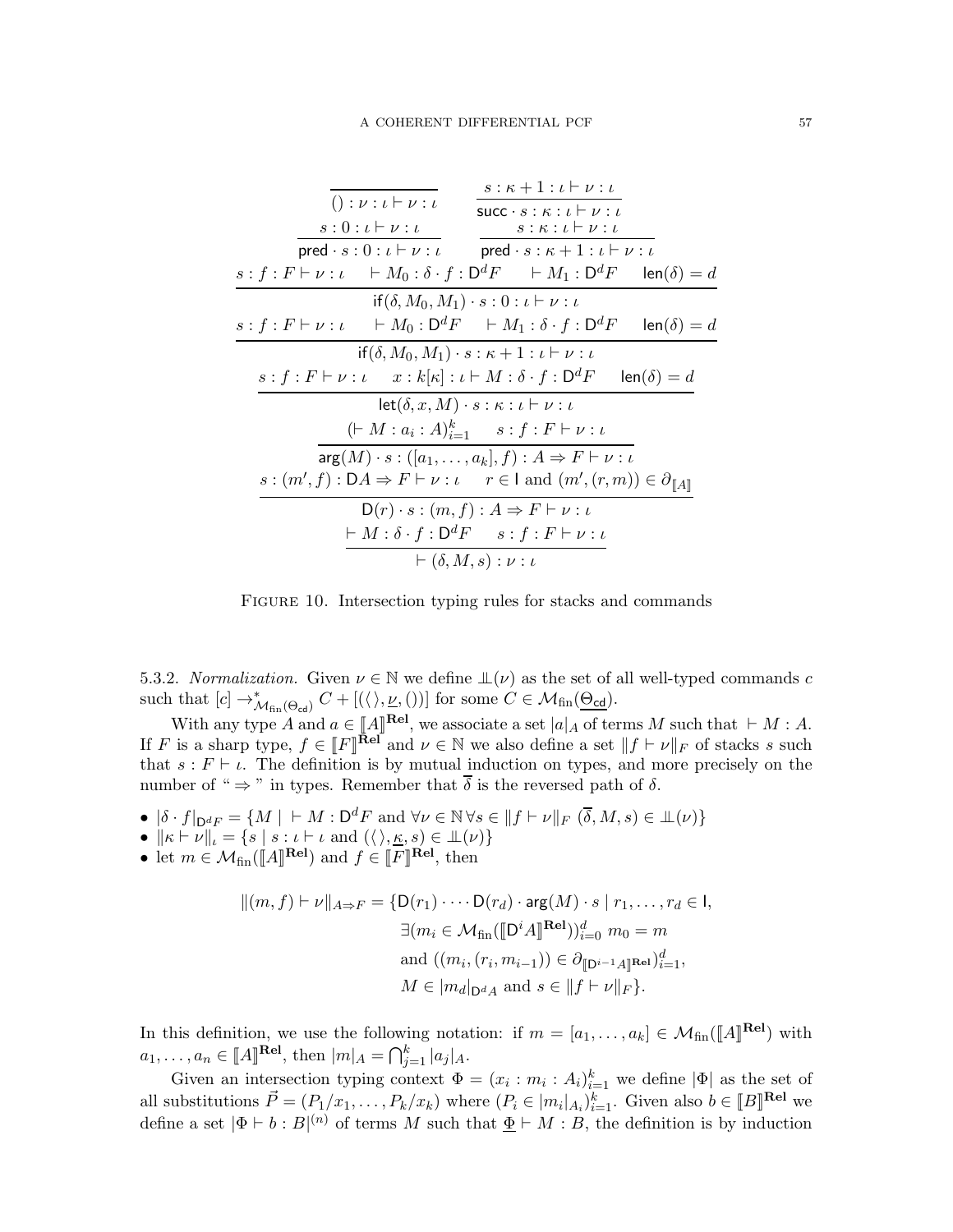on n:

$$
|\Phi \vdash b : B|^{(0)} = \{M \mid \underline{\Phi} \vdash M : B \text{ and } \forall \vec{P} \in |\Phi| \ M[\vec{P}] \in |b|_B\}
$$
  

$$
|\Phi \vdash b : B|^{(n+1)} = \{M \mid \underline{\Phi} \vdash M : B \text{ and } \forall r \in V \forall i \in \{1, ..., k\},\
$$
  

$$
\forall \Phi' \ (\Phi', (r, \Phi)) \in \partial(i, \underline{\Phi}) \Rightarrow \partial(x_i, M) \in |\Phi' \vdash r \cdot b : DB|^{(n)}\}
$$

and last we set

$$
|\Phi \vdash b : B| = \bigcap_{n \in \mathbb{N}} |\Phi \vdash b : B|^{(n)}.
$$

**Remark 5.13.** Given M,  $\Gamma$  and B such that  $\Gamma \vdash M : B$ , saying that  $M \in |\Phi \vdash b : B|^{(n)}$  for all  $\Phi$  such that  $\underline{\Phi} = \Gamma$  and all  $b \in [B]^{rel}$  intuitively means that M is n times differentiable with respect to its free variables, and  $M \in |\Phi + b : B|$  for all  $\Phi$  and b means that M is infinitely differentiable. This definition bears some similarity with the definition of  $C^{\infty}$ maps in Analysis.

<span id="page-57-1"></span>**Lemma 5.14.** Let X be a set, let  $r \in I$  and let  $(m', (r, m)) \in \partial_X$ . Let  $m_1, \ldots, m_k \in \mathcal{M}_{fin}(X)$ be such that  $m = m_1 + \cdots + m_k$ . There are  $r_1, \ldots, r_k \in \mathsf{I}$  and  $m'_1, \ldots, m'_k \in \mathcal{M}_{\text{fin}}(X)$  such that  $r = r_1 + \dots + r_k$ ,  $m' = m'_1 + \dots + m'_k$  and  $((m'_i, (r_i, m_i)) \in \partial_X)_{i=1}^k$ .

*Proof.* Categorically this is a simple consequence of the fact that the morphism  $\delta \in \text{Rel}(I, I)$ of Section [5.3](#page-51-1) is a !-coalgebra structure, and can also be checked directly as we do now. Setting  $m = [a_j | j \in J]$ , the assumption  $(m', (r, m)) \in \partial_X$  means that  $m' = [(r'_j, a_j) | j \in J]$ with  $(r'_j \in I)^k_{j=1}$  and  $r = \sum_{j \in J} r'_j$ . Since  $m = m_1 + \cdots + m_k$  we can find pairwise disjoint  $(J_i)_{i=1}^k$  with  $J = \bigcup_{i=1}^k J_i$  and  $m_i = [a_j | j \in J_i]$ . Then we take  $m'_i = [(r'_j, a_j) | j \in J_i]$  and  $r_i = \sum_{j \in J_i} r'_i$  for  $i = 1, ..., k$ . We have  $r_i \in I$  because  $\sum_{j \in J} r'_j = r \in I$ .

Now we prove a series of lemmas which express that the sets  $|\Phi \vdash b : B|^{(n)}$  have some stability properties with respect to the syntactic constructs of the language. They will make the proof of Theorem [5.35](#page-62-0) essentially trivial.

**Remark 5.15.** These lemmas are proven by induction on n (the superscript in  $|\Phi \vdash b$ :  $B^{(n)}$  and it is essential to notice that the statement we prove by induction on n is uni*versally quantified* on  $\Phi$ , B and b because, when proving the implication for M, we have to apply the inductive hypothesis to  $\partial(x, M)$  for all the variables x in the context.

<span id="page-57-0"></span>**Lemma 5.16.** If  $M \in |\Phi \vdash \delta \alpha \cdot b : D^{d+h+2}B|^{(n)}$  with  $d = \text{len}(\delta)$  and  $h + 2 = \text{len}(\alpha)$  then we have  $\mathsf{c}_h^d(M) \in |\Phi \vdash \delta \underline{\alpha} \cdot b : \mathsf{D}^{d+h} B|^{(n)}$ .

*Proof.* By induction on n. For  $n = 0$ : let  $\vec{P} \in |\Phi|$  and let us set  $M' = M[\vec{P}]$ . We can write  $B = D^e F$  where F is sharp and  $b = \varepsilon \cdot f$  where  $\text{len}(\varepsilon) = e$  and  $f \in [F]^{Rel}$ . Let  $\nu \in \mathbb{N}$ . Let  $s \in ||f \vdash \nu||_F$ , we have

$$
(\overline{\delta \alpha \varepsilon}, \mathbf{c}_h^d(M'), s) = (\overline{\varepsilon}(\overline{\alpha})\overline{\delta}, \mathbf{c}_h^d(M'), s)
$$

$$
\rightarrow_{\Theta_{\text{cd}}} (\overline{\varepsilon}(\overline{\alpha})\overline{\delta}, M', s)
$$

$$
= (\overline{\delta \alpha \varepsilon}, M', s) \in \mathbb{L}(\nu)
$$

since  $M \in |\Phi \vdash \delta \alpha \varepsilon \cdot f : \mathsf{D}^{d+h+e+2} F|^{(0)}$ .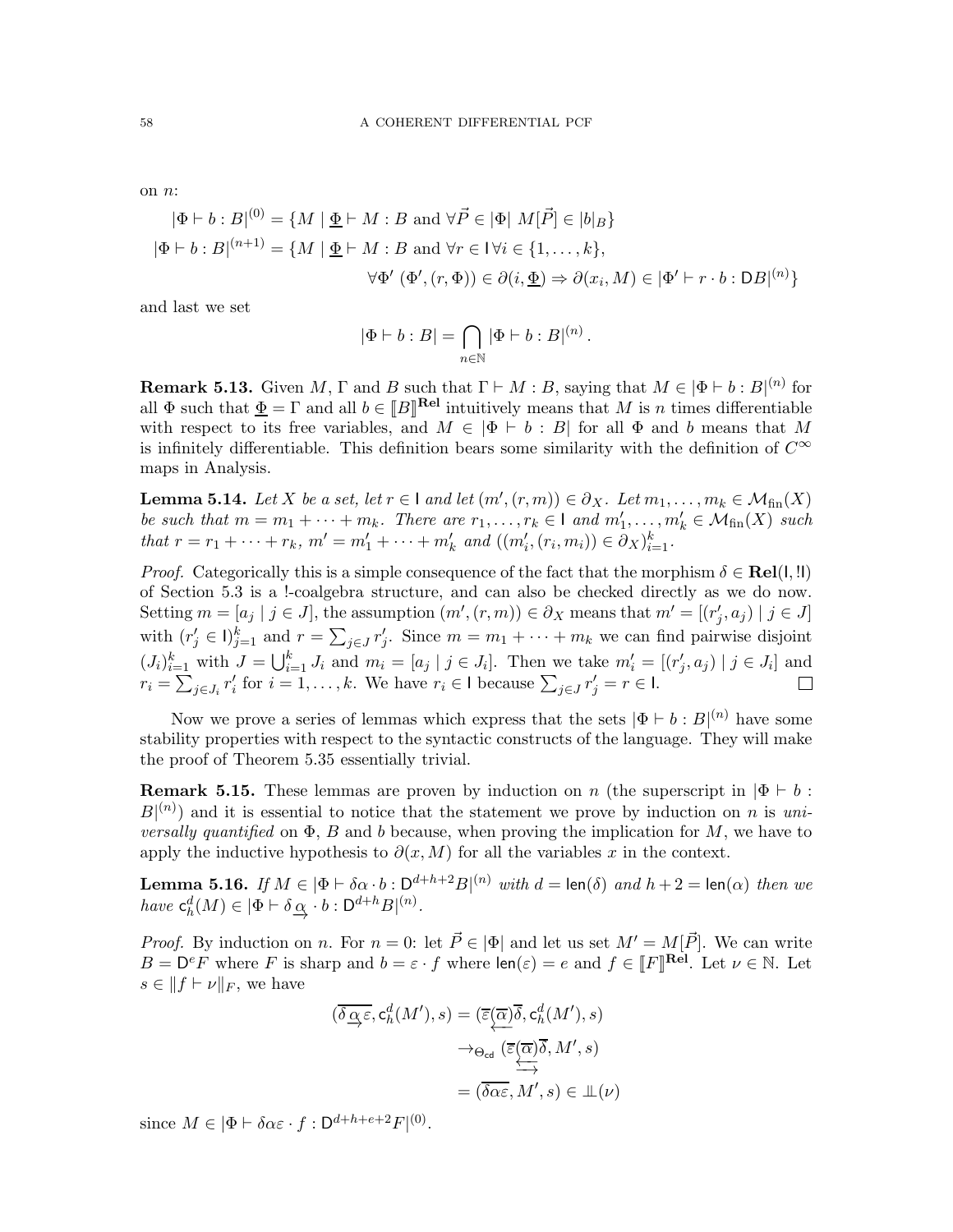For the inductive step assume that  $M \in |\Phi \vdash \delta \alpha \cdot b : D^{d+h+2}B|^{(n+1)}$  and let  $r \in I$ ,  $l \in \{1,\ldots,\text{len}(\Phi)\}\$ and  $\Phi'$  be such that  $(\Phi',r,\Phi) \in \partial(l,\underline{\Phi})$ , we have  $\partial(x_l,M) \in |\Phi'| + r\delta\alpha \cdot b$ :  $D^{d+h+3}b^{(n)}$  and hence, by inductive hypothesis,  $\partial(x_l, c_h^d(M)) = c_h^{d+1}(\partial(x_l, M)) \in |\Phi'|$  $r\delta \alpha \rightarrow b : \mathsf{D}^{d+h+3}b|^{(n)}$ . Since we have this property for all l and  $r, \Phi'$  such that  $(\Phi', r, \Phi) \in \Omega$  $\partial(l, \underline{\Phi})$ , we have proven that  $\mathsf{c}_h^d(M) \in |\Phi \vdash \delta \underline{\alpha} \cdot b : \mathsf{D}^{d+h+2}B|^{(n+1)}$  as required.  $\Box$ 

<span id="page-58-0"></span>**Lemma 5.17.** If  $M \in |\Phi \vdash \delta \cdot b : \mathsf{D}^d B|^{(n)}$  and  $r \in I$  then  $\iota_r^d(M) \in |\Phi \vdash \delta r \cdot b : \mathsf{D}^{d+1} B|^{(n)}$ where  $d = \text{len}(\delta)$ .

*Proof.* By induction on n. For  $n = 0$ : let  $\vec{P} \in |\Phi|$  and let us set  $M' = M[\vec{P}]$ . We can write  $B = D^e F$  where F is sharp and  $b = \varepsilon \cdot f$  where  $\text{len}(\varepsilon) = e$  and  $f \in [F]^{Rel}$ . Let  $\nu \in \mathbb{N}$ . Let  $s \in ||f \vdash \nu||_F$ , we have  $(\overline{\delta r \varepsilon}, \iota_r^d(M'), s) = (\overline{\varepsilon}r \overline{\delta}, \iota_r^d(M'), s) \rightarrow_{\Theta_{\text{cd}}} (\overline{\varepsilon} \overline{\delta}, \overline{\iota_r^d(M')}, s) =$  $(\overline{\delta \varepsilon}, M', s) \in \mathbb{L}(\nu)$  by our assumption about M, hence  $\iota_r^d(M') \in |\delta r \cdot b|_{D^{d+1}B}$  as required.

For the inductive step we assume that  $M \in [\Phi \vdash \delta \cdot b : D^d B]^{(n+1)}$ . Let  $r' \in I, l \in$  $\{1,\ldots,\text{len}(\Phi)\}\text{, and }\Phi'\text{ be such that }(\Phi',r',\Phi)\in\partial\mathcal{U},\underline{\Phi}\text{. We have }\partial(x_l,M)\in|\Phi'+r'\delta\cdot b:\underline{\Phi}\text{, and }\underline{\Phi}\text{, and }\underline{\Phi}\text{, respectively.}$  $D^{d+1}B|^{(n)}$  and hence, by inductive hypothesis,  $\partial(x_l, \iota_r^d(M)) = \iota_r^{d+1}(\partial(x_l, M)) \in |\Phi' \vdash r'\delta r \cdot b :$  $D^{d+2}B|^{(n)}$  since  $len(r'\delta) = d+1$ .

<span id="page-58-1"></span>**Lemma 5.18.** If  $M \in |\Phi \vdash \delta r_0 r_1 \cdot b : D^{d+2}B|^{(n)}$  with  $d = \text{len}(\delta)$  then  $\theta^d(M) \in |\Phi \vdash \delta r \cdot b : D^{(n)} \circ b|^{(n)}$  $D^{d+2}B|^{(n)}$  if  $r = r_0 + r_1 \in I$ .

*Proof.* By induction on n. For  $n = 0$ : let  $\vec{P} \in |\Phi|$  and let us set  $M' = M[\vec{P}]$ . We can write  $B = D^e F$  where F is sharp and  $b = \varepsilon \cdot f$  where  $\text{len}(\varepsilon) = e$  and  $f \in \underline{\llbracket F \rrbracket}^{\text{Rel}}$ . Let  $\nu \in \mathbb{N}$ . Let  $s \in ||f \vdash \nu||_F$ . Assume first  $r = 0$  so that  $r_0 = r_1 = 0$ , we have  $(\overline{\delta0\varepsilon}, \theta^d(M'), s) \rightarrow_{\Theta_{\text{cd}}}$  $(\overline{\delta}00\varepsilon, M', s) \in \mathbb{L}(\nu)$  by our assumption about  $M$ , hence  $\theta^d(M') \in |\delta 0 \cdot b|_{\mathsf{D}^{d+1}B}$  as required. Assume now  $r = 1$ , we have  $(\overline{\delta1\varepsilon}, \theta^d(M'), s) \to_{\Theta_{\text{cd}}} (\overline{\delta01\varepsilon}, M', s) + (\overline{\delta10\varepsilon}, M', s)$  and since one of these summands belongs to  $\mathcal{L}(\nu)$  by our assumption about M, we get  $(\overline{\delta1\varepsilon}, \theta^d(M'), s) \in$  $\perp\!\!\!\perp(\nu)$ .

For the inductive step we assume that  $M \in |\Phi \vdash \delta r_0 r_1 \cdot b : \mathsf{D}^{d+2} B|^{(n+1)}$ . Let  $r' \in \mathsf{I}$ ,  $l \in \{1,\ldots,\text{len}(\Phi)\}\)$  and  $\Phi'$  be such that  $(\Phi', r', \Phi) \in \partial(l, \underline{\Phi})$ . We have  $\partial(x_l, M) \in |\Phi'|$   $\vdash$  $r'\delta r_0r_1 \cdot b : D^{d+3}B|^{(n)}$  and hence, by inductive hypothesis,  $\partial(x_l, \theta^d(M)) = \theta^{d+1}(\partial(x_l, M)) \in$  $|\Phi' \vdash r' \delta r_0 r_1 \cdot b : \mathsf{D}^{d+3} B|^{(n)}$  since  $\mathsf{len}(r' \delta) = d+1$ .

<span id="page-58-3"></span>**Lemma 5.19.** For all  $n \in \mathbb{N}$ , if  $r \in I$  and  $M \in |\Phi \vdash \delta r \cdot b : D^{d+1}B|^{(n)}$  then  $\pi_r^d(M) \in |\Phi \vdash$  $\delta \cdot b : \mathsf{D}^dB|^{(n)}$ 

*Proof.* By induction on n. For  $n = 0$ : let  $\vec{P} \in |\Phi|$  and let us set  $M' = M[\vec{P}]$ . We can write  $B = D^e F$  where F is sharp and  $b = \varepsilon \cdot f$  where  $\text{len}(\varepsilon) = e$  and  $f \in [F]$ **Rel.** Let  $\nu \in \mathbb{N}$ . Let  $s \in ||f \vdash \nu||_F$ , we have  $(\overline{\delta \varepsilon}, \pi_r^d(M'), s) \to_{\Theta_{\text{cd}}} (\overline{\delta r \varepsilon}, M', s) \in \mathcal{L}(\nu)$  by our assumption about M, hence  $\pi_r^d(M') \in |\delta \cdot b|_{\mathsf{D}^{d+1}B}$  as required.

For the inductive step we assume that  $M \in |\Phi \vdash \delta r \cdot b : D^{d+1}B|^{(n+1)}$ . Let  $r' \in I$ ,  $l \in \{1,\ldots,\text{len}(\Phi)\}\)$ , and  $\Phi'$  be such that  $(\Phi', r', \Phi) \in \partial(l, \underline{\Phi})$ . We have  $\partial(x_l, M) \in |\Phi'| +$  $r'\delta r \cdot b$ :  $D^{d+2}B|^{(n)}$  and hence, by inductive hypothesis,  $\partial(x_l, \pi_r^d(M)) = \pi_r^{d+1}(\partial(x_l, M)) \in$  $|\Phi' \vdash r' \delta \cdot b : D^{d+1} B|^{(n)}$  since  $\text{len}(r' \delta) = d + 1$ .

<span id="page-58-2"></span>Lemma 5.20. If  $M \in |\Phi \vdash (m, b): A \Rightarrow B|^{(n)}$  and  $(m', (r, m)) \in \partial_{\llbracket A \rrbracket}$ Rel then  $\mathsf{D}M \in |\Phi \vdash$  $(m', r \cdot b) : DA \Rightarrow DB|^{(n)}$ .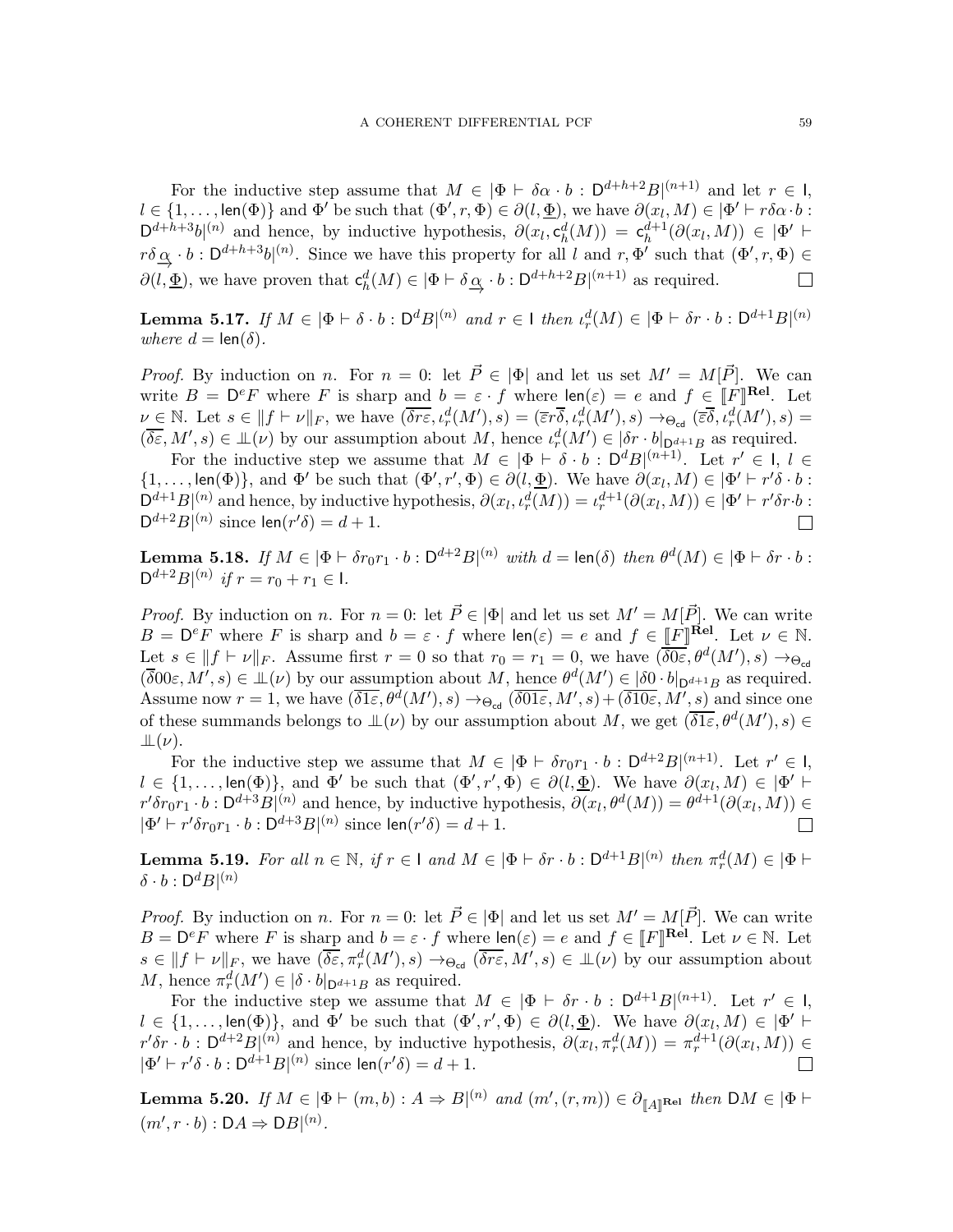*Proof.* By induction on n. For  $n = 0$ : let  $\vec{P} \in |\Phi|$  and let us set  $M' = M[\vec{P}]$ . We can write  $B = D^e F$  where F is sharp and  $b = \varepsilon \cdot f$  where  $\text{len}(\varepsilon) = e$  and  $f \in [F]^{Rel}$ . Let  $\nu \in \mathbb{N}$ . Let  $s \in ||(m', f) \vdash \nu||_{\mathsf{D}A \Rightarrow F}$ , we have  $\mathsf{D}(r) \cdot s \in ||(m, f) \vdash \nu||_{A \Rightarrow F}$  since  $(m', (r, m)) \in \partial_{\llbracket A \rrbracket}$ Rel, and hence  $(\overline{\varepsilon}, M', D(r) \cdot s) \in \mathbb{L}(\nu)$  and therefore  $(\overline{r\varepsilon}, DM', s) \in \mathbb{L}(\nu)$  since  $(\overline{r\varepsilon}, DM', s) =$  $(\overline{\varepsilon}r, \mathrm{D}M', s) \to_{\Theta_{\mathrm{cd}}} (\overline{\varepsilon}, M', \mathrm{D}(r) \cdot s)$ . It follows that  $\mathrm{D}M' \in |(m', r\varepsilon \cdot F)|_{\mathrm{D}^{e+1}F}$  as required.

For the inductive step, assume that  $M \in |\Phi| \vdash (m, b) : A \Rightarrow B|^{(n+1)}$  and let  $r' \in I$ ,  $l \in \{1,\ldots,\text{len}(\Phi)\}\$  and  $\Phi'$  be such that  $(\Phi',r',\Phi) \in \partial(l,\underline{\Phi})$ , we have  $\partial(x_l,M) \in |\Phi'|$   $\vdash$  $(m, r' \cdot b) : A \Rightarrow DB|^{(n)}$  and hence, by inductive hypothesis,  $D\partial(x_l, M) \in |\Phi' \vdash (m', rr' \cdot b) :$  $A \Rightarrow D^2B^{(n)}$  since  $(m', (r, m)) \in \partial_{\llbracket A \rrbracket^{\text{Rel}}},$  and hence  $\partial(x_l, DM) = \mathsf{c}(D\partial(x_l, M)) \in |\Phi'| +$  $(m', r'r \cdot b): A \Rightarrow D^2B|^{(n)}$  by Lemma [5.16.](#page-57-0) Since we have this property for all l and  $r', \Phi'$ such that  $(\Phi', r', \Phi) \in \partial(l, \underline{\Phi})$ , we have proven that  $\mathsf{D}M \in |\Phi \vdash (m', r \cdot b)) : \mathsf{D}A \Rightarrow \mathsf{D}B|^{(n+1)}$ as required.  $\Box$ 

<span id="page-59-1"></span>**Lemma 5.21.** Given  $\Phi = (x_1 : m_1 : A_1, \ldots, x_k : m_k : A_k)$  and  $l \in \{1, \ldots, k\}$  such that  $m_j = []$  if  $j \neq l$  and  $m_l = [a]$ , one has  $x_l \in |\Phi \vdash a : A|^{(n)}$ .

Proof. By induction on n. For  $n = 0$ , let  $\vec{P} \in |\Phi|$  so that  $P_l \in |a|_{A_l}$  so that  $x_l \in |\Phi| + a$ :  $A_l$ <sup>(0)</sup>. We prove the property for  $n+1$  assuming that it holds for n. So with the notations of the lemma we must prove that  $x_l \in |\Phi \vdash a : A_l|^{(n+1)}$ . Let  $j \in \{1, ..., k\}, r \in I$  and  $\Phi'$  be such that  $(\Phi', r, \Phi) \in \partial(j, \underline{\Phi})$ . We set  $\Phi' = (x_p : m'_p : A'_p)_{p=1}^k$ , we must prove that  $\partial(x_j, x_l) \in |\Phi' \vdash r \cdot a : DA_l|^{(n)}$ . There are two cases.

- If  $j \neq l$  then  $m_j = []$ . We have  $m'_j = []$  and  $A'_j = D A_j$ , and  $m'_p = m_p$  and  $A'_p = A_p$  for  $p \neq j$ . It follows that  $r = 0$ . We have  $x_l \in \Phi' \vdash a_l : A_l|^{(n)}$  by inductive hypothesis and hence  $\partial(x_j, x_l) = \iota_0(x_l) \in |\Phi' \vdash 0 \cdot a : DA_l|^{(n)}$  by Lemma [5.17,](#page-58-0) that is  $\partial(x_j, x_l) \in |\Phi' \vdash$  $r \cdot a : DA_i|^{(n)}$  as required.
- Assume now that  $j = l$ . We have  $m'_p = []$  and  $A'_p = A_p$  if  $p \neq l$ , and  $m'_l = [r \cdot a_l]$  and  $A'_{l} = \mathsf{D} A_{l}$ . Then by inductive hypothesis we have  $x_{l} \in |\Phi' \vdash r \cdot a_{l} : \mathsf{D} A_{l}|^{(n)}$  which is exactly what we need since  $\partial(x_j, x_l) = x_l$  in that case.  $\Box$

**Lemma 5.22.** Given  $\Phi = (x_1 : []: A_1, \ldots, x_k : []: A_k)$  and  $\kappa \in \mathbb{N}$  one has  $\underline{\kappa} \in [\Phi \vdash \kappa : \iota]^{(n)}$ .

*Proof.* By induction on n. For  $n = 0$  it suffices to observe that  $K \in |\kappa|$ , which results obviously from the definition of  $\|\kappa \vdash \nu\|_{\iota}$ . We prove the property for  $n+1$  assuming that it holds for n. So with the notations of the lemma we must prove that  $\underline{\kappa} \in |\Phi \vdash a : A_l|^{(n+1)}$ . Let  $l \in \{1, \ldots, k\}, r \in I$  and  $\Phi'$  be such that  $(\Phi', r, \Phi) \in \partial(j, \underline{\Phi})$ . Setting  $\Phi' = (x_j : m'_j : A'_j)_{j=1}^k$ , this means that  $m'_j = []$  for each j, that  $A'_j = A_j$  for  $j \neq l$  and that  $A'_l = D A_l$ . This also implies that  $r = 0$ . By inductive hypothesis we have  $\underline{\kappa} \in |\Phi' \vdash \kappa : \iota|^{(n)}$  and hence  $\partial(x_l, \underline{\kappa}) = \iota_0(\underline{\kappa}) \in |\Phi' \vdash (0, \kappa) : \mathrm{D}\iota|^{(n)}$  by Lemma [5.17.](#page-58-0)  $\begin{array}{c} \hline \end{array}$ 

<span id="page-59-0"></span>Lemma 5.23. For all  $n \in \mathbb{N}$ , if  $M \in |\Phi \vdash \delta \cdot \kappa : \mathsf{D}^d \iota |^{(n)}$  then  $\mathsf{succ}^d(M) \in |\Phi \vdash \delta \cdot \kappa + 1 : \mathsf{D}^d \iota |^{(n)}$ where  $d = \text{len}(\delta)$ .

*Proof.* By induction on n. Assume that  $n = 0$ , let  $\vec{P} \in |\Phi|$ ,  $M' = M[\vec{P}]$ . Let  $\nu \in \mathbb{N}$ and  $s \in ||\kappa + 1 \vdash \nu||_l$ . We have  $(\langle \rangle, \underline{\kappa}, \text{succ} \cdot s) \rightarrow_{\Theta_{\text{cd}}} (\langle \rangle, \underline{\kappa + 1}, s) \in \mathbb{L}(\nu)$  and hence succ  $s \in ||\kappa \vdash \nu||_{\iota}$ . Since  $\vec{P} \in |\Phi|$  we have  $M' \in |\delta \cdot \kappa|_{\mathsf{D}^d_{\iota}}$  and hence  $(\overline{\delta}, \mathsf{succ}^d(M'), s) \to_{\Theta_{\mathsf{cd}}}$  $(\overline{\delta}, M', \text{succ} \cdot s) \in \mathbb{L}(\nu)$ . This shows that  $\text{succ}^d(M') \in |\delta \cdot \kappa + 1|_{\mathsf{D}^{d_\nu}}$  as required.

For the inductive step, we assume that the implication holds for  $n$  and we prove it for  $n+1$ , so we assume that  $M \in |\Phi \vdash \delta \cdot \kappa : \mathsf{D}^d \iota|^{(n+1)}$ . Let  $r \in \mathsf{I}, \mathsf{l} \in \{1, \ldots, \mathsf{len}(\Phi)\}\$  and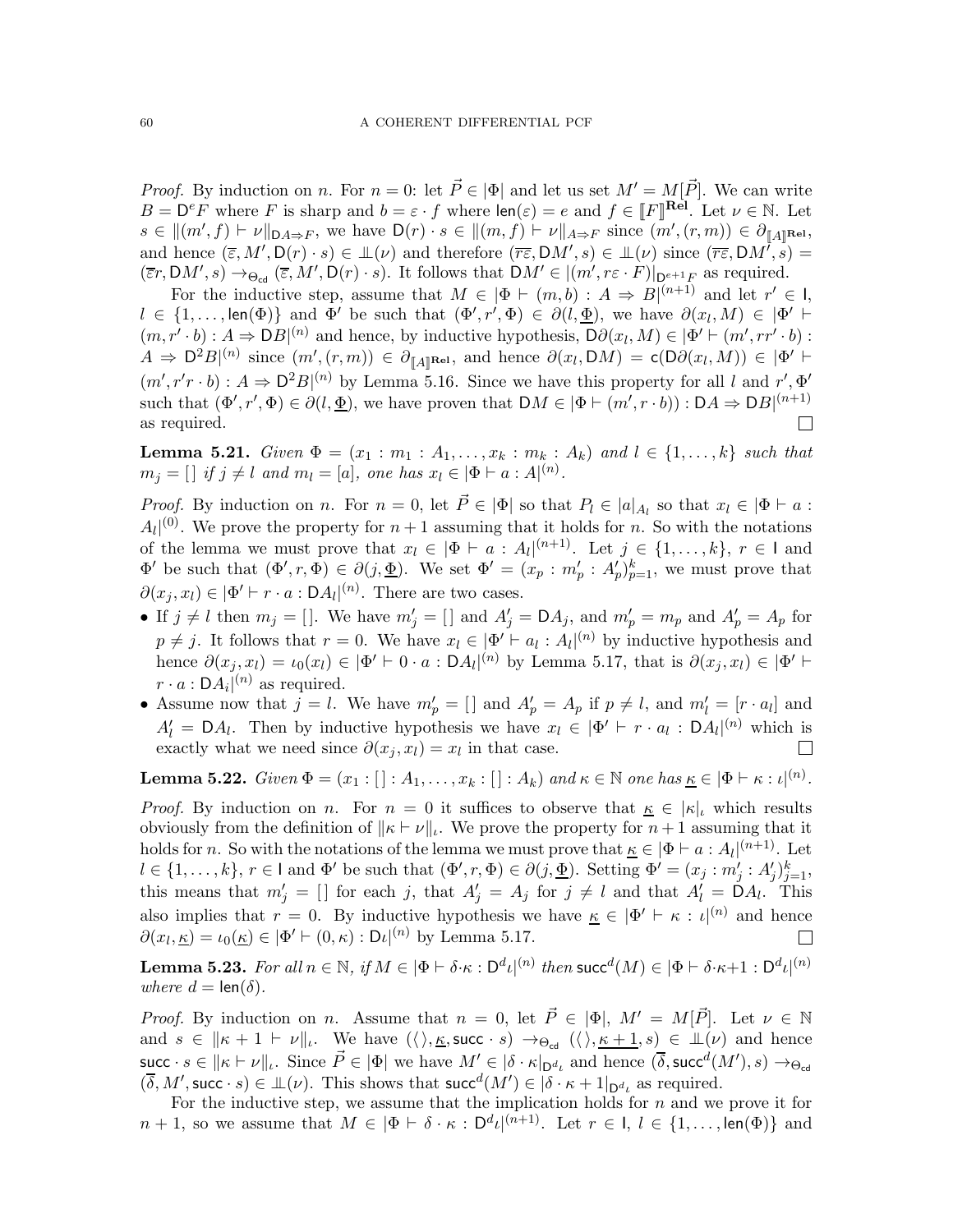$\Phi'$  such that  $(\Phi', r, \Phi) \in \partial(l, \underline{\Phi})$ . We have  $\partial(x_l, M) \in |\Phi| \cap r\delta \cdot \kappa : \mathsf{D}^{d+1} \iota|^{(n)}$  and hence, by inductive hypothesis,  $\partial(x_l, \text{succ}^d(M)) = \text{succ}^{d+1}(\partial(x_l, M)) \in |\Phi' \vdash r\delta \cdot \kappa + 1 : \mathsf{D}^{d+1}\iota|^{(n)}$  and so we have shown that  $succ^d(M) \in |\Phi \vdash \delta \cdot \kappa + 1 : D^d \iota|^{(n+1)}$ .  $\Box$ 

<span id="page-60-1"></span>**Lemma 5.24.** For all  $n \in \mathbb{N}$ , if  $M \in |\Phi \vdash \delta \cdot 0 : \mathsf{D}^d \iota|^{(n)}$  then  $\mathsf{pred}^d(M) \in |\Phi \vdash \delta \cdot 0 : \mathsf{D}^{d+1} \iota|^{(n)}$ where  $d = \text{len}(\delta)$ .

Proof. Similar to that of Lemma [5.23.](#page-59-0)

<span id="page-60-2"></span>**Lemma 5.25.** For all  $n \in \mathbb{N}$ , if  $M \in |\Phi \vdash \delta \cdot \kappa + 1 : \mathsf{D}^d \iota|^{(n)}$  then  $\mathsf{pred}^d(M) \in |\Phi \vdash \delta \cdot \kappa :$  $D^{d+1} \iota |^{(n)}$  where  $d = \text{len}(\delta)$ .

Proof. Similar to that of Lemma [5.23.](#page-59-0)

<span id="page-60-0"></span>**Lemma 5.26.** For all  $n \in \mathbb{N}$ , if  $M \in |\Phi_0 \vdash \delta \cdot 0 : \mathsf{D}^d \iota|^{(n)}$ ,  $Q_0 \in |\Phi_1 \vdash b : B|^{(n)}$  and  $\underline{\Phi} \vdash Q_1 : B$  then  $\text{if}^d(M, Q_0, Q_1) \in |\Phi \vdash \delta \cdot b : \mathsf{D}^d B|^{(n)}$ , where  $d = \text{len}(\delta)$  and  $\Phi = \Phi_0 + \Phi_1$ .

*Proof.* By induction on n. Assume that  $n = 0$ , let  $\vec{P} \in |\Phi|$ ,  $M' = M[\vec{P}]$  and  $Q'_i = Q_i[\vec{P}]$ for  $i = 0, 1$ . We can write  $B = D^e F$  where F is sharp and  $b = \varepsilon \cdot f$  where  $f \in [F]^{[Rel]}$  and  $e = \text{len}(\varepsilon)$ . Let  $\nu \in \mathbb{N}$  and  $s \in ||f \vdash \nu||_F$ . We have  $(\langle \rangle, \underline{0}, \text{if}(\overline{\varepsilon}, Q'_0, Q'_1) \cdot s) \rightarrow_{\Theta_{\text{cd}}} (\overline{\varepsilon}, Q'_0, s)$ . Since  $\vec{P} \in |\Phi| \subseteq |\Phi_1|$  we have  $Q'_0 \in [\varepsilon \cdot f]_{\mathsf{D}^eF}$  and hence  $(\overline{\varepsilon}, Q'_0, s) \in \mathcal{L}(\nu)$  and therefore  $\text{if}(\overline{\varepsilon},Q_0',Q_1')\cdot s \in ||0 \vdash \nu||_l$ . Since  $\overrightarrow{P} \in |\Phi| \subseteq |\Phi_0|$  we have  $M' \in |\delta \cdot 0|_{\mathcal{D}^{d_i}}$  and hence  $(\overline{\delta \varepsilon}, \text{if}^d(M', Q'_0, Q'_1), s) = (\overline{\varepsilon} \overline{\delta}, \text{if}^d(M', Q'_0, Q'_1), s) \rightarrow_{\Theta_{\text{cd}}} (\overline{\delta}, M', \text{if}(\overline{\varepsilon}, Q'_0, Q'_1) \cdot s) \in \mathbb{L}(\nu)$ . This shows that  $if^d(M', Q'_0, Q'_1) \in |\delta \varepsilon \cdot f|_{\mathsf{D}^{d+e}F}$  as required.

For the inductive step, we assume that the implication holds for  $n$  and we prove it for  $n + 1$ , so we assume that  $M \in |\Phi_0 \vdash \delta \cdot 0 : D^d \iota|^{(n+1)}$ ,  $Q_0 \in |\Phi_1 \vdash b : B|^{(n+1)}$  and  $\underline{\Phi} \vdash Q_1 : B$ . Let  $r \in I$ ,  $l \in \{1, ..., len(\Phi)\}\$  and  $\Phi'$  such that  $(\Phi', r, \Phi) \in \partial(l, \underline{\Phi})$ . By Lemma [5.14](#page-57-1) we can find  $r_0, r_1 \in I$  such that  $r = r_0 + r_1$  as well as  $\Phi'_0, \Phi'_1$  such that  $(\Phi'_i, r_i, \Phi_i) \in \partial(l, \underline{\Phi})$  for  $i = 0, 1$ , and  $\Phi' = \Phi'_0 + \Phi'_1$ . If follows that  $\partial(x_i, M) \in |\Phi'_0|$  $r_0\delta \cdot 0$ :  $D^{d+1}\iota^{(n)}$  and  $\partial(x_l,Q_0) \in |\Phi'_1 \vdash r_1 \cdot b$ :  $DB|^{(n)}$ . Since  $\underline{\Phi'} \vdash \partial(x_l,Q_1)$ :  $DB$ , we have  $\mathsf{if}^{d+1}(\partial(x_l,M),\partial(x_l,Q_0),\partial(x_l,Q_1))\in |\Phi' \vdash r_0\delta r_1 \cdot b : \mathsf{D}^{d+2}B|^{(n)}$  by inductive hypothesis. By Lemma [5.16](#page-57-0) we have  $\mathsf{c}_d(\mathsf{if}^{d+1}(\partial(x_l, M), \partial(x_l, Q_0), \partial(x_l, Q_1))) \in |\Phi' \vdash \underline{r_0 \delta r_1} \cdot b : \mathsf{D}^{d+2} B|^{(n)},$ that is  $c_d(\text{if}^{d+1}(\partial(x_l,M),\partial(x_l,Q_0),\partial(x_l,Q_1))) \in |\Phi' \vdash r_1r_0\delta \cdot b : D^{d+2}B|^{(n)}$ . Therefore

$$
\partial(x_l, \text{if}^d(M, Q_0, Q_1)) = \theta(\mathsf{c}_d(\text{if}^{d+1}(\partial(x_l, M), \partial(x_l, Q_0), \partial(x_l, Q_1)))) \in |\Phi' \vdash r\delta \cdot b : \mathsf{D}^{d+2} B|^{(n)}
$$
  
by Lemma 5.18, since  $r = r_0 + r_1$ .

by Lemma [5.18,](#page-58-1) since  $r = r_0 + r_1$ .

Remark 5.27. In some sense this proof motivates syntactically the introduction of the cyclic permutation combinator  $c_d(z)$  in the definition of  $\partial(x, \text{if}^d(M, Q_0, Q_1))$  in Figure [3.](#page-8-0) We have already motivated it denotationally by Theorem [4.37.](#page-38-0)

<span id="page-60-3"></span>**Lemma 5.28.** For all  $n \in \mathbb{N}$ , if  $M \in |\Phi_0 + \delta \cdot \kappa + 1 : \mathsf{D}^{d} \iota |^{(n)}$ ,  $Q_1 \in |\Phi_1 + b : B|^{(n)}$  for some  $\kappa \in \mathbb{N}$  and  $\underline{\Phi} \vdash Q_0 : B$  then  $\text{if}^d(M, Q_0, Q_1) \in |\Phi \vdash \delta \cdot b : \mathsf{D}^d B|^{(n)}$ , where  $d = \text{len}(\delta)$  and  $\Phi = \Phi_0 + \Phi_1.$ 

Proof. Similar to that of Lemma [5.26.](#page-60-0)

<span id="page-60-4"></span>**Lemma 5.29.** For all  $n \in \mathbb{N}$ , if  $M \in |\Phi_0 \vdash \delta \cdot \kappa : D^d \iota|^{(n)}$  and  $N \in |\Phi_1, x : k[\kappa] \vdash b : B|^{(n)}$ where  $k, \kappa \in \mathbb{N}$ , then  $\text{let}^d(x, M, N) \in |\Phi \vdash \delta \cdot b : \mathsf{D}^d B|^{(n)}$  where  $d = \text{len}(\delta)$  and  $\Phi = \Phi_0 + \Phi_1$ .

 $\Box$ 

 $\Box$ 

 $\Box$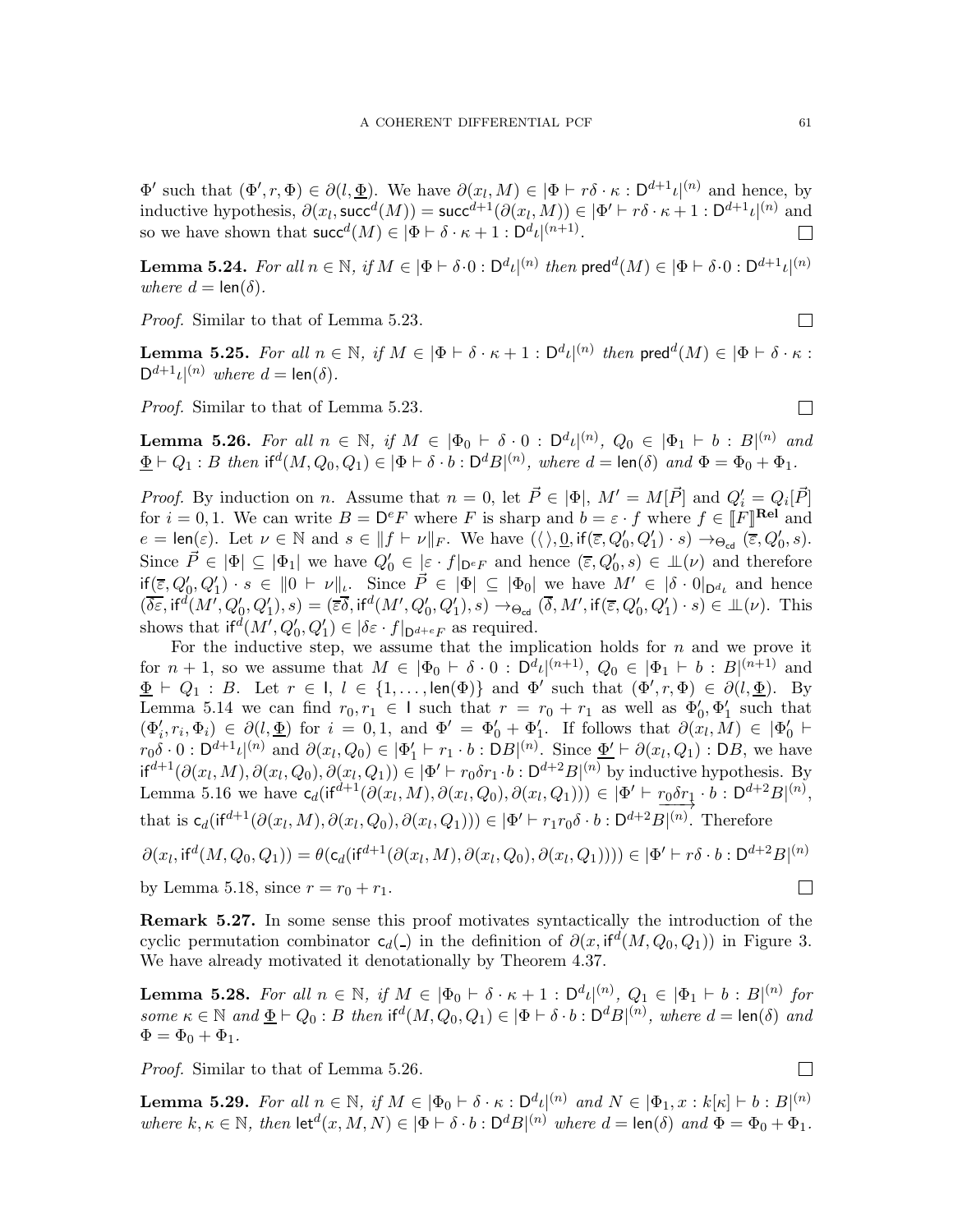*Proof.* By induction on n. Assume that  $n = 0$ , let  $\vec{P} \in |\Phi|$ ,  $M' = M[\vec{P}]$  and  $N' = N[\vec{P}]$ . We can write  $B = D^e F$  where F is sharp and  $b = \varepsilon \cdot f$  where  $f \in [F]^{rel}$  and  $e = len(\varepsilon)$ . Let  $\nu \in \mathbb{N}$  and  $s \in ||f \vdash \nu||_F$ . We have  $(\langle \rangle, \underline{\kappa}, \text{let}(\overline{\varepsilon}, x, N') \cdot s) \rightarrow_{\Theta_{\text{cd}}} (\overline{\varepsilon}, N'[\underline{\kappa}/x], s)$ . Since  $\vec{P} \in |\Phi| \subseteq |\Phi_0|$  and  $\underline{\kappa} \in |k[\kappa]|_l$  we have  $N'[\underline{\kappa}/x] \in [\varepsilon \cdot f|_{\mathsf{D}^eF}$  and hence  $(\overline{\varepsilon}, N'[\underline{\kappa}/x], s) \in \mathcal{L}(\nu)$ and therefore  $\text{let}(\overline{\varepsilon}, x, N') \cdot s \in ||\kappa \vdash \nu||_l$ . Since  $\vec{P} \in |\Phi| \subseteq |\Phi_1|$  we have  $M' \in |\delta \cdot \kappa|_{\mathcal{D}^{d_i}}$  and  $\text{hence} \,\, (\overline{\delta \varepsilon}, \textsf{let}^d(x, M', N'), s) = (\overline{\varepsilon}\overline{\delta}, \textsf{let}^d(x, M', N'), s) \rightarrow_{\Theta_{\textsf{cd}}} (\overline{\delta}, M', \textsf{let}(\overline{\varepsilon}, x, N') \cdot s) \in {\mathbb L}(\nu).$ This shows that  $\text{let}^d(x, M', N') \in |\delta \varepsilon \cdot f|_{\mathsf{D}^{d+e}F}$  as required.

For the inductive step, we assume that the implication holds for  $n$  and we prove it for  $n+1$ , so we assume that  $M \in |\Phi_0 \vdash \delta \cdot \kappa : D^d \iota|^{(n+1)}$ , and  $N \in |\Phi_1, x : k[\kappa] \vdash b : B|^{(n+1)}$ . Let  $r \in I$ ,  $l \in \{1, ..., \text{len}(\Phi)\}\$  and  $\Phi'$  be such that  $(\Phi', r, \Phi) \in \partial(l, \underline{\Phi})$ . By Lemma [5.14](#page-57-1) we can find  $r_0, r_1 \in I$  such that  $r = r_0 + r_1$  as well as  $\Phi'_0, \Phi'_1$  such that  $(\Phi'_0, r_0, \Phi_0) \in \partial(l, \Phi)$  so that  $((\Phi'_0, x : k[\kappa] : \iota), r_0, (\Phi_0, x : k[\kappa] : \iota)) \in \partial(l, (\underline{\Phi}, x : \iota))$ , and  $(\Phi'_1, r_1, \Phi_1) \in \partial(l, \underline{\Phi})$  and  $\Phi' = \Phi'_0 + \Phi'_1$ . If follows that  $\partial(x_l, M) \in |\Phi'_0| + r_0 \delta \cdot \kappa : D^{d+1} \iota^{(n)}$  and  $\partial(x_l, N) \in [\Phi'_1, x]$ .  $k[\kappa]: \iota \vdash r_1 \cdot b : DB|^{(n)}$ . We have  $\det^{d+1}(x, \partial(x_l, M), \partial(x_l, N)) \in |\Phi' \vdash r_0 \delta r_1 \cdot b : D^{d+2}B|^{(n)}$ by inductive hypothesis. By Lemma [5.16](#page-57-0) we have  $c_d(\text{let}^{d+1}(x, \partial(x_l, M), \partial(x_l, N))) \in |\Phi'|$  $r_0 \delta r_1 \cdot b : D^{d+2}B^{(n)}$ , that is  $c_d(\text{let}^{d+1}(x, \partial(x_l, M), \partial(x_l, N))) \in |\Phi' \vdash r_1 r_0 \delta \cdot b : D^{d+2}B^{(n)}$ .<br>Therefore Therefore

$$
\partial(x_l, \text{let}^d(x, M, N)) = \theta(\mathsf{c}_d(\text{let}^{d+1}(x, \partial(x_l, M), \partial(x_l, N)))) \in |\Phi' \vdash r\delta \cdot b : \mathsf{D}^{d+2}B|^{(n)}
$$

 $\Box$ 

by Lemma [5.18,](#page-58-1) since  $r = r_0 + r_1$ .

<span id="page-61-0"></span>**Lemma 5.30.** If  $M \in |\Phi_0 \vdash (m, b) : A \Rightarrow B|^{(n)}$  with  $m = [a_1, \ldots, a_k]$  and  $(N \in |\Phi_j \vdash a_j : A \Rightarrow B|^{(n)}$  $A^{(n)}\}_{j=1}^k$  then  $(M)N \in |\Phi \vdash b : B^{(n)}$  where  $\Phi = \sum_{j=0}^k \Phi_j$  (so that  $\forall j \Phi_j = \underline{\Phi}$ ).

*Proof.* By induction on n. Assume that  $n = 0$ . So let  $\vec{P} \in |\Phi|$ . Since for each  $j = 0, ..., k$ we have  $|\Phi| \subseteq |\Phi_j|$  by the assumption that  $\Phi = \sum_{j=0}^k \Phi_j$ , we have  $M' \in |(m, b)|_{A \Rightarrow B}$ (setting  $M' = M[\vec{P}]$ , we use this convention systematically) and  $N' \in \bigcap_{j=1}^k |a_j|_A$ . We can write uniquely  $B = D^e F$  with F sharp and  $b = \varepsilon \cdot f$  with  $\varepsilon \in [e]$  and  $f \in [F]^{Rel}$ . Let  $\nu \in \mathbb{N}$  and  $s \in ||f| \vdash \nu||_F$ , we have  $(\overline{\varepsilon}, (M')N', s) \to_{\Theta_{\text{cd}}} (\overline{\varepsilon}, M', \arg(N') \cdot s) \in \mathbb{L}(\nu)$  since  $\arg(N') \cdot s \in \|f \vdash \nu\|_F.$ 

Now assume that the implication holds for  $n$  and let us prove it for  $n + 1$  so assume that  $M \in |\Phi_0 \vdash (m, b) : A \Rightarrow B|^{(n+1)}$  and  $(N \in |\Phi_j \vdash a_j : A|^{(n+1)})_{j=1}^k$ . Let  $r \in I$  and let  $\Phi'$  be such that  $(\Phi', r, \Phi) \in \partial(l, \underline{\Phi})$  for some  $1 \leq l \leq \text{len}(\Phi)$ . By Lemma [5.14](#page-57-1) we can find  $(r_i \in I)_{i=0}^k$  such that  $r = \sum_{i=0}^k r_i$  as well as  $(\Phi_i')_{i=0}^k$  such that  $\Phi' = \sum_{i=0}^k \Phi_i'$  and  $((\Phi_i', r_i, \Phi_i) \in$  $\partial(l, \underline{\Phi})_{i=0}^k$ . So by our assumptions we have  $\partial(x_l, M) \in |\Phi'_0| \vdash (m, r_0 \cdot b) : A \Rightarrow DB|^{(n)}$  and  $\partial(x_l, N) \in \bigcap_{i=1}^k |\Phi'_i + r_j \cdot a_j : \mathsf{D}A|^{(n)}$ . Let  $r' = \sum_{i=1}^k r_i \in \mathsf{I}$  and  $m' = [r_1 \cdot a_1, \dots, r_k \cdot a_k].$ By Lemma [5.20](#page-58-2) we have  $D\partial(x_l, M) \in |\Phi_0' \vdash (m', r'r_0 \cdot b) : DA \Rightarrow D^2B|^{(n)}$  and hence, by inductive hypothesis,  $(D\partial(x_l, M))\partial(x_l, N) \in |\Phi' \vdash r'r_0 \cdot b : D^2B|^{(n)}$  so by Lemma [5.18](#page-58-1) we have  $\partial(x_l, (M)N) = \theta((D\partial(x_l, M))\partial(x_l, N)) \in |\Phi' \vdash r \cdot b : D^2B|^{(n)}$  since  $r = \sum_{i=0}^k r_i = r_0 + r'$ by definition of  $r'$ .

<span id="page-61-1"></span>**Lemma 5.31.** For any  $n \in \mathbb{N}$ , if  $(M) \forall M \in [\Phi \vdash b : B]^{(n)}$  then  $\forall M \in [\Phi \vdash b : B]^{(n)}$ .

*Proof.* By induction on n. For  $n = 0$ , let  $\vec{P} \in |\Phi|$  and let  $M' = M[\vec{P}]$ . We write  $B = D^e F$ where F is sharp and  $b = \varepsilon \cdot f$  where  $f \in [F]^{rel}$ . Let  $\nu \in \mathbb{N}$  and  $s \in ||f| + \nu||_F$ , we have  $(\overline{\varepsilon}, \overline{Y}M', s) \rightarrow_{\Theta_{\text{cd}}} (\overline{\varepsilon}, M', \arg(\overline{Y}M') \cdot s) \in \mathbb{L}(\nu)$  since we have  $(\overline{\varepsilon}, (M')\overline{Y}M', s) \rightarrow_{\Theta_{\text{cd}}}$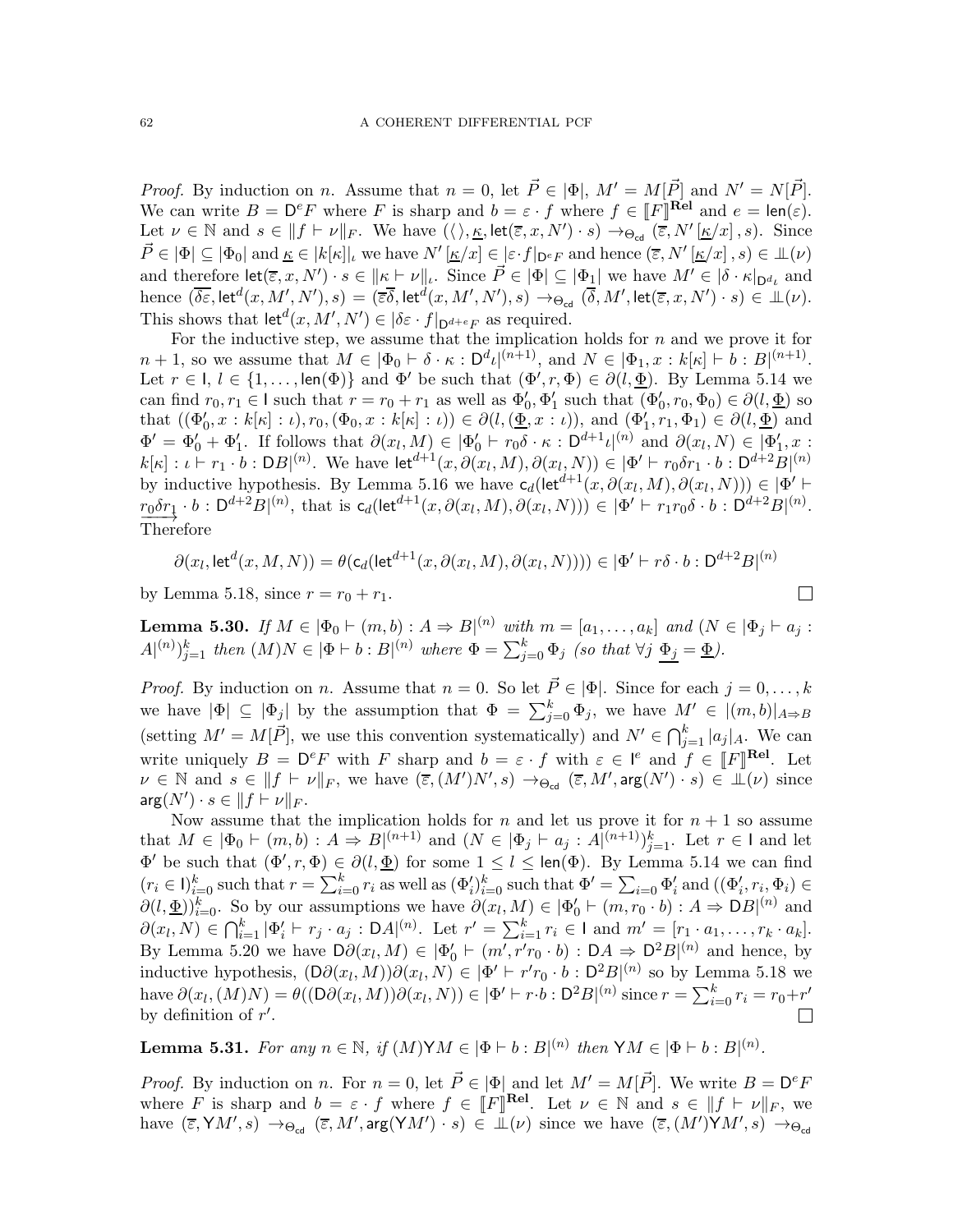$(\overline{\varepsilon}, M', \arg(\mathsf{Y}M') \cdot s)$  and we have  $(M')\mathsf{Y}M' \in |b|_B$  by our assumption. So we have shown that  $\mathsf{Y}M \in |\Phi \vdash b : B|^{(0)}$ .

Assume that the implication holds for n and let us prove it for  $n + 1$ . So we assume that  $(M) \text{Y} M \in |\Phi \vdash b : B|^{(n+1)}$ . Let  $l \in \{1, \ldots, \text{len}(\Phi)\}, r \in J$  and  $\Phi'$  be such that  $(\Phi', r, \Phi) \in \partial(l, \underline{\Phi})$ . We know that  $\partial(x_l, (M) \mathsf{Y} M) \in |\Phi' \vdash r \cdot b : \mathsf{D} B|^{(n)}$ . On the other hand  $\partial(x_l, (M) \mathsf{Y} M) = (\theta(\mathsf{D} \partial(x_l, M))) \partial(x_l, \mathsf{Y} M)$ , see Figure [3.](#page-8-0) On the same figure we see that  $\partial(x_l, \mathsf{Y} M) = \mathsf{Y}(\theta(\mathsf{D}\partial(x_l, M)))$ . So we have  $(\theta(\mathsf{D}\partial(x_l, M)))\mathsf{Y}(\theta(\mathsf{D}\partial(x_l, M))) \in |\Phi' \vdash r \cdot b$ :  $DB|^{(n)}$  and hence  $\mathsf{Y}(\theta(D\partial(x_l, M))) \in |\Phi' \vdash r \cdot b : DB|^{(n)}$  by inductive hypothesis.

Remark 5.32. The next lemma has a different structure: the hypothesis in the implication we prove by induction is stronger. This feature is used only in the base case where it is absolutely crucial.

<span id="page-62-2"></span>**Lemma 5.33.** For any  $n \in \mathbb{N}$ , if  $M \in \bigcap_{h \geq n} |\Phi, x : m : A \vdash b : B|^{(h)}$  then  $\lambda x^A M \in |\Phi \vdash$  $(m, b) : A \Rightarrow B|^{(n)}$ .

*Proof.* We prove the statement by induction on n. For  $n = 0$  our assumption is  $\forall h \in$  $\mathbb{N}$   $M \in [\Phi, x : m : A \vdash b : B]_{\rightarrow}^{(h)}$  and we prove  $\lambda x^A M \in [\Phi \vdash (m, b) : A \Rightarrow B]_{\rightarrow}^{(0)}$ . So let  $\vec{P} \in |\Phi|$  and let  $M' = M[\vec{P}]$ . We can write uniquely  $B = D^e F$  with F sharp and  $b = \varepsilon \cdot f$  with  $f \in [F]^{rel}$ . Let  $\nu \in \mathbb{N}$  and  $s \in ||(m, f) \vdash \nu||_{A \Rightarrow F}$ . Then, by the typing rules for stacks, we have  $s = D(r_1) \cdots D(r_d) \cdot \arg(P) \cdot t$  where  $d \in \mathbb{N}, r_1, \ldots, r_d \in \mathsf{I}$  and there are  $m_1 \in \mathcal{M}_{fin}(\llbracket DA \rrbracket^{\text{Rel}}), \ldots, m_d \in \mathcal{M}_{fin}(\llbracket D^d A \rrbracket^{\text{Rel}})$  such that  $((m_i, (r_i, m_{i-1})) \in$  $\partial_{\llbracket \mathbf{D}^{i-1}A\rrbracket^{\mathbf{Rel}}}\big)_{i=1}^d$ , where we set  $m_0 = m$ . And last  $P \in |m_d|_{\mathbf{D}^dA}$  and  $t \in ||f \vdash \nu||_F$ . By our assumption<sup>[12](#page-62-1)</sup> about M we have in particular  $M \in [\Phi, x : m : A \vdash b : B]^{(d)}$  and hence  $\partial^d(x,M) \in [\Phi, x : m_d : \mathsf{D}^d A + r_d \cdots r_1 \cdot b : \mathsf{D}^d B|^{(0)}$  so that  $\partial^d(x,M') [P/x] =$  $\partial^d(x, M)[\vec{P}, P/x] \in |r_d \cdots r_1 \cdot b|_{D^d B}$ . So we have

$$
(\overline{\varepsilon}, \lambda x^A M', s) \to_{\Theta_{\text{cd}}} (\overline{\varepsilon} r_1, \lambda x^{DA} \partial(x, M'), \mathsf{D}(r_2) \cdots \mathsf{D}(r_d) \cdot \arg(P) \cdot t)
$$
  

$$
\to_{\Theta_{\text{cd}}} \cdots \to_{\Theta_{\text{cd}}} (\overline{\varepsilon} r_1 \cdots r_d, \lambda x^{D^d A} \partial^d(x, M'), \arg(P) \cdot t)
$$
  

$$
\to_{\Theta_{\text{cd}}} (\overline{r_d \cdots r_1 \varepsilon}, \partial^d(x, M') [P/x], t) \in \mathsf{L}(\nu)
$$

which entails that  $(\overline{\varepsilon}, \lambda x^A M', s) \in \mathbb{L}(\nu)$  and hence  $\lambda x^A M' \in |(m, b)|_{A \Rightarrow B}$  as required.

For the inductive step we assume that the implication holds for n and prove it for  $n+1$ . Remember that in this implication,  $M$ ,  $\Phi$ ,  $m$ ,  $A$ ,  $b$  and  $B$  are universally quantified. So we assume that  $\forall h \ge n+1$   $M \in [\Phi, x : m : A \vdash b : B]^{(h)}$  and prove that  $\lambda x^A M \in [\Phi \vdash (m, b) :$  $A \Rightarrow B|^{(n+1)}$ . We set  $\Phi = (x_1 : m_1 : A_1, \ldots, x_k : m_k : A_k)$ . Let  $r \in I, l \in \{1, \ldots, k\}$  and  $\Phi'$ be such that  $(\Phi', r, \Phi) \in \partial(l, \underline{\Phi})$ . We have  $((\Phi', x : m : A), r, (\Phi, x : m : A)) \in \partial(l, (\underline{\Phi}, x : A))$ and hence  $\forall h \ge n \ \partial(x_l, M) \in [\Phi', x : A \vdash (m, r \cdot b) : A \Rightarrow DB]^{\{h\}}$  by our assumption about M. It follows by inductive hypothesis that  $\partial(x_l, \lambda x^A M) = \lambda x^A \partial(x_l, M) \in |\Phi' \vdash (m, r \cdot b) :$  $A \Rightarrow DB|^{(n)}$ . Therefore  $\lambda x^A M \in |\Phi \vdash (m, b) : A \Rightarrow B|^{(n+1)}$  as required.

<span id="page-62-3"></span>Lemma 5.34. If  $M \in [\Phi, x : m : A \vdash b : B]$  then  $\lambda x^A M \in [\Phi \vdash (m, b) : A \Rightarrow B]$ .

Proof. Apply Lemma [5.33.](#page-62-2)

<span id="page-62-0"></span>**Theorem 5.35.** If  $\Phi \vdash M : b : B$  then  $M \in |\Phi \vdash b : B|$ .

*Proof.* By induction on the derivation of  $\Phi \vdash M : b : B$ . We write  $\Phi = (x_1 : m_1 : A_1, \ldots, x_k : A_k)$  $m_k : A_k$ .

 $\Box$ 

<span id="page-62-1"></span> $12$ It is here that the special form of the hypothesis is crucial.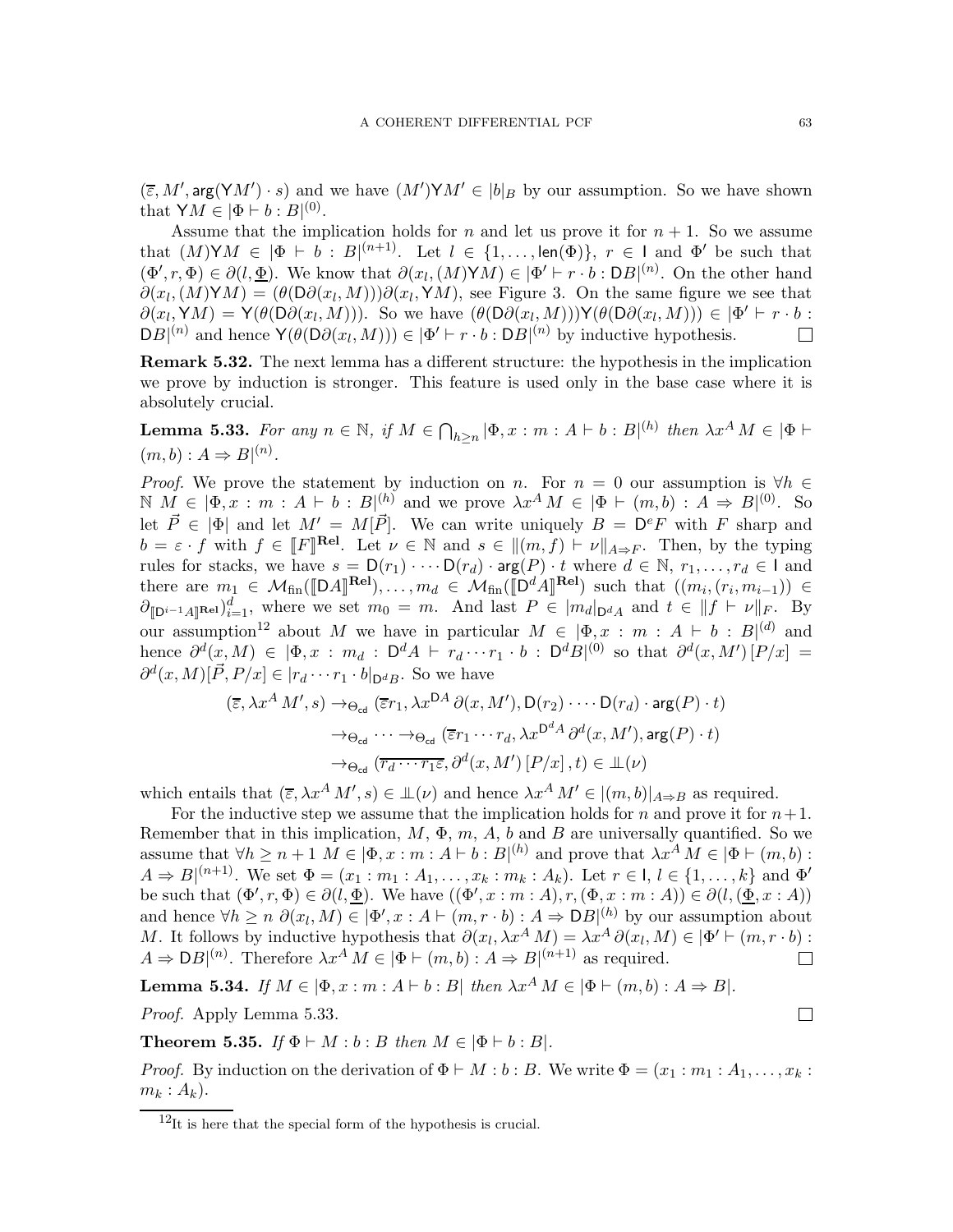Assume that  $M = x_l$  for some  $l \in \{1, ..., k\}$  so that the derivation consists of a rule (i-var),  $B = A_l$  and  $m_l = [b]$  and we have  $m_j = [c]$  for  $j \neq l$ . So we can apply Lemma [5.21](#page-59-1) which gives us  $x_l \in |\Phi \vdash b : B|^{(n)}$  for all  $n \in \mathbb{N}$ .

Assume that  $M = \kappa$  so that the derivation consists of a rule (i-num) and hence  $B = \iota$ and  $b = \kappa$ , and we have  $m_j = []$  for each j. By Lemma [5.21](#page-59-1) we get  $M \in |\Phi \vdash_{K} : \iota|^{(n)}$  for each  $n \in \mathbb{N}$ .

Assume that  $M = \lambda x^A N$  so that  $B = (A \Rightarrow C)$  and  $b = (m, c)$  and we have  $\Phi, x : m :$  $A \vdash M : c : C$  and hence  $M \in [\Phi, x : m : A \vdash c : C]$  by inductive hypothesis from which we get  $\lambda x^A M \in |\Phi \vdash (m, c) : A \Rightarrow C|$  by Lemma [5.34.](#page-62-3)

Assume that  $M = (N)Q$  with  $\Phi_0 \vdash N : (m, b) : A \Rightarrow B$  with  $m = [a_1, \ldots, a_n]$  and  $(\Phi_j \vdash Q : a_j : A)_{j=1}^n$ , and  $\Phi = \sum_{j=0}^n \Phi_j$ . By inductive hypothesis we have  $N \in |\Phi_0 \vdash \Phi_1|$  $(m, b) : A \Rightarrow B$  and  $(Q \in [\Phi_j \vdash a_j : A])_{j=1}^n$  so we get  $(N)Q \in [\Phi \vdash b : B]$  by Lemma [5.30.](#page-61-0)

Assume that  $M = DN$  with  $B = (DA \Rightarrow DC)$ ,  $b = (m', r \cdot c)$ ,  $(m', (r, m)) \in \partial_{\llbracket A \rrbracket^{\text{Rel}}}$ ,  $\Phi \vdash N : (m, c) : A \Rightarrow C$ . By inductive hypothesis we have  $N \in |\Phi \vdash (m, c) : A \Rightarrow C|$  and hence  $M \in |\Phi \vdash (m', r \cdot c) : \mathsf{D}A \Rightarrow \mathsf{D}C|$  by Lemma [5.20.](#page-58-2)

Assume that  $M = YN$  with  $\Phi_0 \vdash N : (m, b) : B \Rightarrow B$  with  $m = [b_1, \ldots, b_n], (\Phi_j \vdash YN$ :  $(b_j : B)_{j=1}^n$  and  $\Phi = \sum_{j=0}^n \Phi_j$ . By inductive hypothesis we get  $N \in |\Phi_0 \vdash (m, b) : B \Rightarrow B|$ and  $(\check{Y}N \in [\Phi_j \vdash b_j : B])_{j=1}^n$  and hence  $(N) \check{Y} N \in [\Phi \vdash b : B]$  by Lemma [5.30.](#page-61-0) It follows that  $M = \mathsf{Y}N \in |\Phi \vdash b : \mathring{B}|$  by Lemma [5.31.](#page-61-1)

Assume that  $M = succ^d(N)$  with  $\Phi \vdash N : \delta \cdot \kappa : D^d\iota$  where  $\kappa \in \mathbb{N}$  and  $d = len(\delta)$ . By inductive hypothesis we have  $N \in |\Phi \vdash \delta \cdot \kappa : \mathsf{D}^d \iota|$  and hence  $M \in |\Phi \vdash \delta \cdot \kappa + 1 : \mathsf{D}^d \iota|$  by Lemma [5.23.](#page-59-0)

 $\blacktriangleright$  The cases where  $M = \text{pred}^d(N)$  are similar, using Lemmas [5.24](#page-60-1) and [5.25.](#page-60-2)

Assume that  $M = \text{if}^d(N, Q_0, Q_1)$  and that  $\Phi_0 \vdash N : \delta \cdot 0 : \mathsf{D}^d \iota \text{ (with } d = \text{len}(\delta)), B = \mathsf{D}^d C$ ,  $b = \delta \cdot c$  with  $\Phi_1 \vdash Q_0 : c : C, \underline{\Phi} \vdash Q_1 : C$  and  $\Phi = \Phi_0 + \Phi_1$ . By inductive hypothesis we have  $N \in |\Phi_0 \vdash \delta \cdot 0 : \mathsf{D}^d \iota|$  and  $Q_0 \in |\Phi_1 \vdash c : C|$  and hence  $M \in |\Phi \vdash \delta \cdot c : \mathsf{D}^d C|$  by Lemma [5.26.](#page-60-0)

The case  $M = \text{if}^d(N, Q_0, Q_1), \Phi_0 \vdash N : \delta \cdot \kappa + 1 : \mathsf{D}^d \iota \text{ (with } \kappa \in \mathbb{N} \text{ and } d = \text{len}(\delta) \text{),}$  $B = \mathsf{D}^d C$ ,  $b = \delta \cdot c$  with  $\Phi_1 \vdash Q_1 : c : C$ ,  $\underline{\Phi} \vdash Q_0 : C$  and  $\Phi = \Phi_0 + \Phi_1$  is similar to the previous one, using Lemma [5.28.](#page-60-3)

Assume that  $M = \text{let}^d(x, N, Q)$  with  $\Phi_0 \vdash N : \delta \cdot \kappa : \mathsf{D}^d \iota$  and  $\Phi_1, x : k[\kappa] : \iota \vdash Q : b : B$ ,  $d = \text{len}(\delta)$  and  $\Phi = \Phi_0 + \Phi_1$ . By inductive hypothesis we have  $N \in |\Phi_0 \vdash \delta \cdot \kappa : \mathsf{D}^d \iota|$  and  $Q \in |\Phi_1, x : k[\kappa] : \iota \vdash b : B|$  and hence by Lemma [5.29](#page-60-4) we have  $\mathsf{let}^d(x, N, Q) \in |\Phi \vdash \delta \cdot b :$  $\mathsf{D}^dB|.$ 

Assume that  $M = \iota_r^d(N)$  with  $\Phi \vdash N : \delta \cdot c : \mathsf{D}^d C$  so that  $B = \mathsf{D}^{d+1} C$  and  $b = \delta r \cdot c$ (of course  $d = \text{len}(\delta)$ ). By inductive hypothesis we have  $N \in |\Phi \vdash \delta \cdot c : \mathsf{D}^d C|$  and hence  $M \in |\Phi \vdash \delta r \cdot c : \mathsf{D}^{d+1}C|$  by Lemma [5.17.](#page-58-0)

Assume that  $M = \theta^d(N)$  with  $\Phi \vdash N : \delta r_0 r_1 \cdot c : \mathsf{D}^{d+2}C$  so that  $B = \mathsf{D}^{d+1}C$  and  $b = \delta r \cdot c$  with  $r = r_0 + r_1 \in I$  (of course  $d = \text{len}(\delta)$ ). By inductive hypothesis we have  $N \in |\Phi \vdash \delta r_0 r_1 \cdot c : \mathsf{D}^{d+2}C|$  and hence  $M \in |\Phi \vdash \delta r \cdot c : \mathsf{D}^{d+1}C|$  by Lemma [5.18.](#page-58-1)

Assume that  $M = \pi_r^d(N)$  with  $\Phi \vdash N : \delta r \cdot c : \mathsf{D}^{d+1}C$  so that  $B = \mathsf{D}^d C$  and  $b = \delta \cdot c$  (of course  $d = \text{len}(\delta)$ . By inductive hypothesis we have  $N \in |\Phi \vdash \delta r \cdot c : \mathsf{D}^{d+1}C|$  and hence  $M \in |\Phi \vdash \delta \cdot c : \mathsf{D}^d C|$  by Lemma [5.19.](#page-58-3)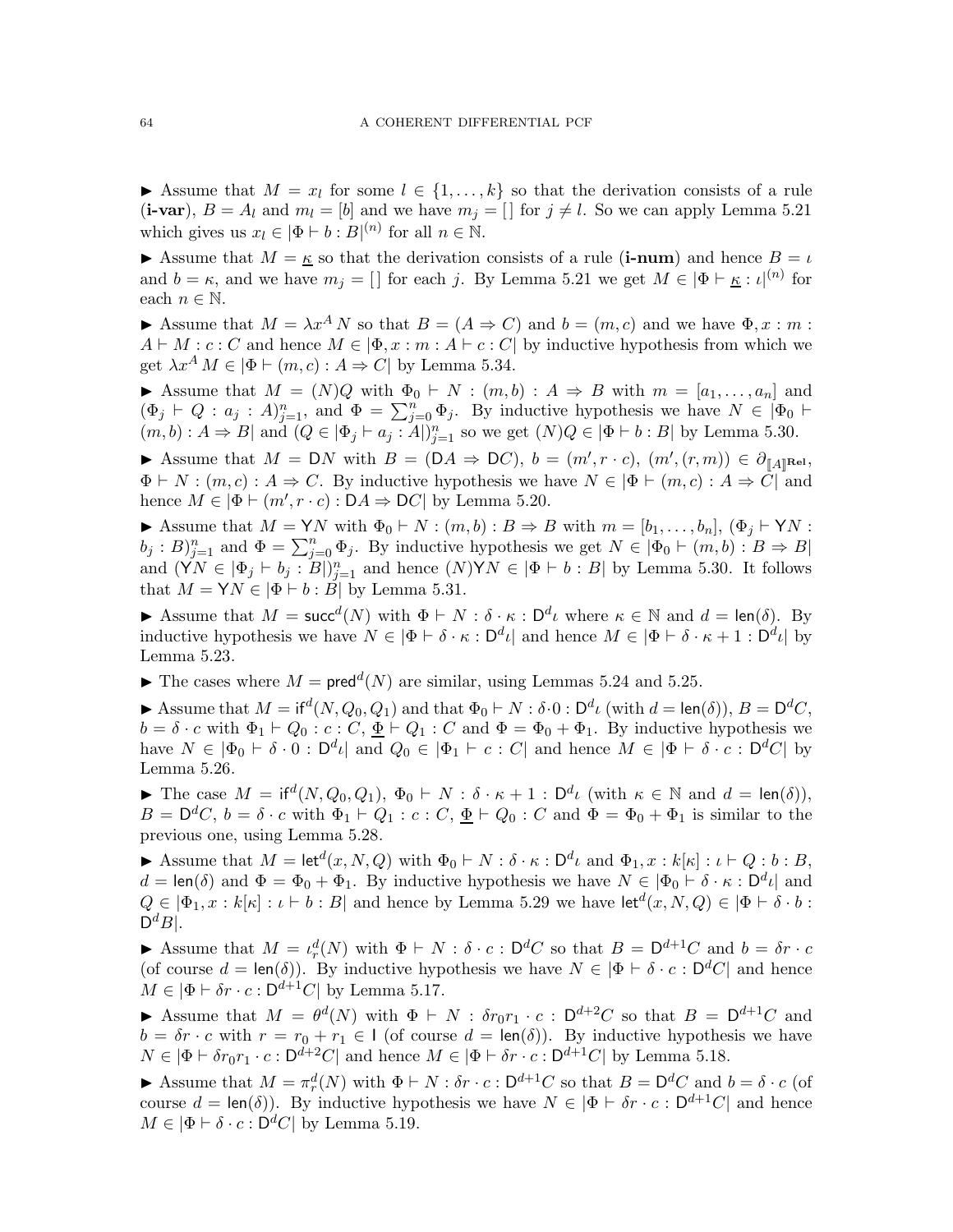Assume that  $M = c_l^d(N)$  with  $\Phi \vdash N : \delta \alpha \cdot c : D^{d+l+2}C$  so that  $B = D^{d+l+2}C$  and  $b = \delta \alpha \cdot c$  (of course len( $\delta$ ) = d and len( $\alpha$ ) = l + 2). By inductive hypothesis we have  $N \in |\Phi \vdash \delta \alpha \cdot c : \mathsf{D}^{d+l+2}C|$  and hence  $M \in |\Phi \vdash \delta \underline{\alpha} \cdot c : \mathsf{D}^{d+l+2}C|$  by Lemma [5.16.](#page-57-0)

<span id="page-64-0"></span>**Corollary 5.36.** Let M be a closed term and let  $\nu \in \mathbb{N}$  be such that  $\vdash M : \nu : \iota$ . Then  $[(\langle \rangle, M, ())] \rightarrow^*_{\mathcal{M}_{fin}(\Theta_{\mathsf{cd}})} C = C_0 + [(\langle \rangle, \underline{\nu}, ())]$  for some multiset of well typed states  $C_0$  such that C is  $\mathcal{L}$ -summable in any model  $\mathcal{L}$ .

#### 6. Determinism and probabilities

Our goal is to refine Corollary [5.36](#page-64-0) by showing that none of the elements of  $C_0$  reduces to a value. This will also be also the opportunity to define the model which motivated this whole investigation, the model of probabilistic coherence spaces (PCS), and explain why it is a canonical model of coherent differentiation.

6.1. Probabilistic coherence spaces as a model of LL. Given an at most countable set A and  $u, u' \in \overline{\mathbb{R}_{\geq 0}}^A$ , we set  $\langle u, u' \rangle = \sum_{a \in A} u_a u'_a \in \overline{\mathbb{R}_{\geq 0}}$  where  $\overline{\mathbb{R}_{\geq 0}}$  is the completed half real line. Given  $P \subseteq \overline{\mathbb{R}_{\geq 0}}^A$ , we define  $P^{\perp} \subseteq \overline{\mathbb{R}_{\geq 0}}^A$  as

$$
P^{\perp} = \{u' \in \overline{\mathbb{R}_{\geq 0}}^{A} \mid \forall u \in P \langle u, u' \rangle \leq 1\}.
$$

Observe that if P satisfies  $\forall a \in A \exists x \in P \ x_a > 0$  and  $\forall a \in A \exists m \in \mathbb{R}_{\geq 0} \forall x \in P \ x_a \leq m$ then  $P^{\perp} \in (\mathbb{R}_{\geq 0})^I$  and  $P^{\perp}$  satisfies the same two properties that we call *local boundedness.* 

A probabilistic pre-coherence space (pre-PCS) is a pair  $X = (|X|, PX)$  where  $|X|$  is an at most countable set<sup>[13](#page-64-1)</sup> and  $PX \subseteq \overline{\mathbb{R}_{\geq 0}}^{|X|}$  satisfies  $PX^{\perp \perp} = PX$ . A probabilistic coherence space (PCS) is a pre-PCS X such that  $\forall a \in |X| \exists x \in PX$   $x_a > 0$  and  $\forall a \in |X| \exists m \in Y$  $\mathbb{R}_{\geq 0}$  $\forall x \in \mathsf{P} X \ x_a \leq m$  or equivalently

$$
\forall a \in |X| \quad 0 < \sup_{x \in \mathsf{P}X} x_a < \infty
$$

so that  $PX \subseteq (\mathbb{R}_{\geq 0})^{|X|}$ .

Given a PCS X and  $x \in PX$  we set  $||x||_X = \sup_{x' \in PX} \langle x, x' \rangle \in [0, 1]$ . This operation obeys the usual properties of a norm:  $||x|| = 0 \Rightarrow x = 0, ||x_0 + x_1|| \le ||x_0|| + ||x_1||$  and  $\|\lambda x\| = \lambda \|x\|$  for all  $\lambda \in [0, 1].$ 

<span id="page-64-2"></span>**Remark 6.1.** Given  $x \in PX$  and  $a \in |X|$  we use the notations  $x_a$  or  $x(a)$  for the corresponding element of  $\mathbb{R}_{\geq 0}$ , depending on the context. In some situations  $x_i$  can denote an element of PX and in such a situation we will prefer the notation  $x_i(a)$  to denote the a-component of  $x_i$  to avoid the ugly  $x_{ia}$ .

Given  $t \in \overline{\mathbb{R}_{\geq 0}}^{A \times B}$  considered as a matrix (where A and B are at most countable sets) and  $u \in \overline{\mathbb{R}_{\geq 0}}^A$ , we define  $t \cdot u \in \overline{\mathbb{R}_{\geq 0}}^B$  by  $(t \cdot u)_b = \sum_{a \in A} t_{a,b} u_a$  (usual formula for applying a matrix to a vector), and if  $s \in \overline{\mathbb{R}_{\geq 0}}^{B \times C}$  we define the product  $s t \in \overline{\mathbb{R}_{\geq 0}}^{A \times C}$  of the matrix s and t as usual by  $(st)_{a,c} = \sum_{b \in B} t_{a,b} s_{b,c}$ . This is an associative operation.

<span id="page-64-1"></span> $13$ This restriction is not technically necessary, but very meaningful from a philosophic point of view; the non countable case should be handled via measurable spaces and then one has to consider more general objects as in [\[EPT18b\]](#page-71-2) for instance.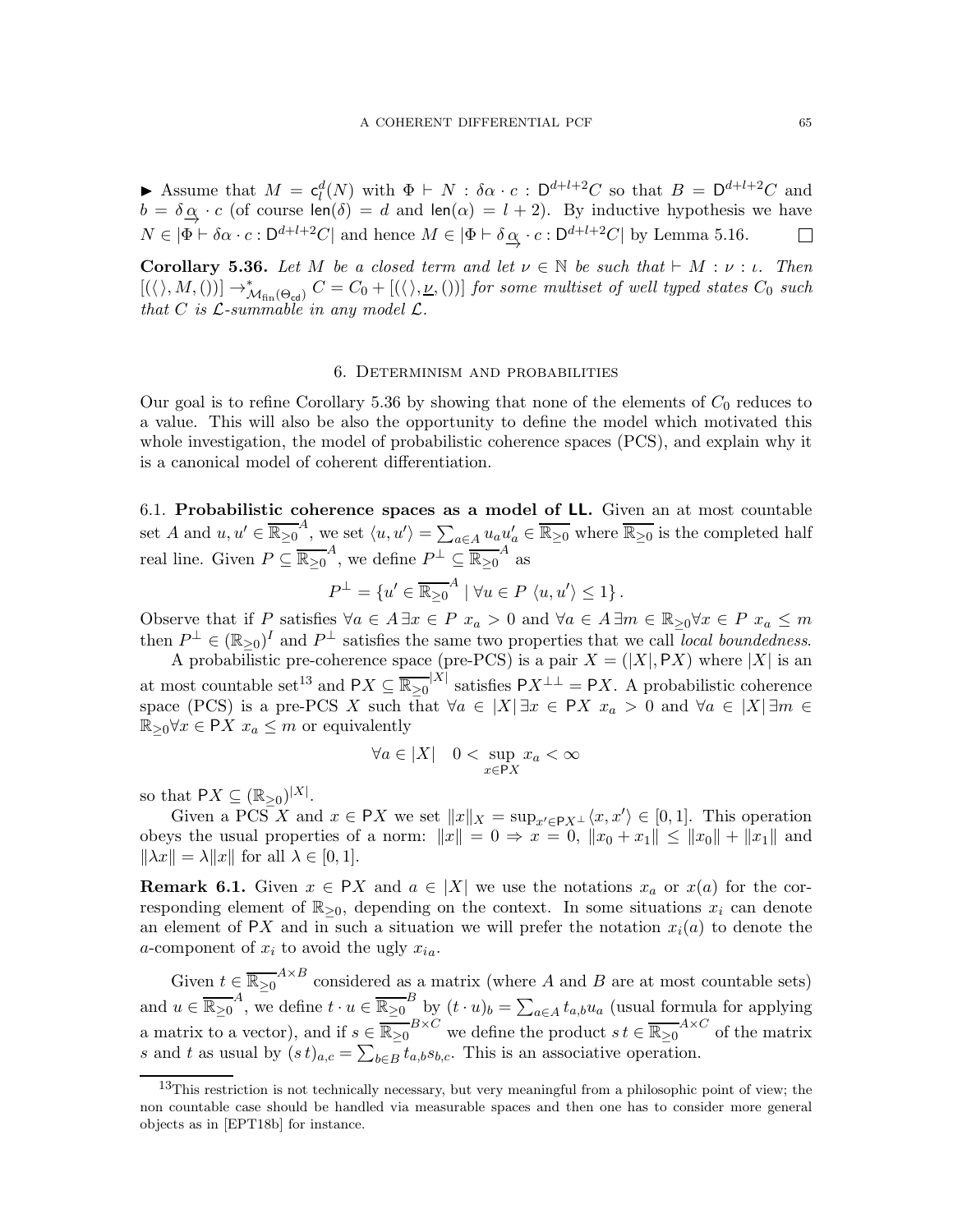Let X and Y be PCSs, a morphism from X to Y is a matrix  $t \in (\mathbb{R}_{\geq 0})^{|X| \times |Y|}$  such that  $\forall x \in \mathsf{P}X$   $t \cdot x \in \mathsf{P}Y$ . It is clear that the identity (diagonal) matrix is a morphism from X to X and that the matrix product of two morphisms is a morphism and therefore, PCSs equipped with this notion of morphism form a category **Pcoh**.

The condition  $t \in \text{Pcoh}(X, Y)$  is equivalent to  $\forall x \in PX \forall y' \in PY^{\perp} \langle t \cdot x, y' \rangle \leq 1$ and observe that  $\langle t \cdot x, y' \rangle = \langle t, x \otimes y' \rangle$  where  $(x \otimes y')_{(a,b)} = x_a y'_b$ . We define  $X \to Y =$  $(|X| \times |Y|, \{t \in (\mathbb{R}_{\geq 0})^{|X-\circ Y|} | \forall x \in \mathsf{P} X \ t \cdot x \in \mathsf{P} Y\}$ : this is a pre-PCS by this observation, and checking that it is indeed a PCS is easy.

We define then  $X \otimes Y = (X \multimap Y^{\perp})^{\perp}$ ; this is a PCS which satisfies  $P(X \otimes Z) = \{x \otimes z \mid$  $x \in \bigcap X$  and  $z \in \bigcap Z$ <sup> $\perp \perp$ </sup> where  $(x \otimes z)_{(a,c)} = x_a z_c$ . Then it is easy to see that we have equipped in that way the category **Pcoh** with a symmetric monoidal structure for which it is ∗-autonomous wrt. the dualizing object  $\bot = 1 = (\{ \ast \}, [0, 1])$  which is also the unit of  $\otimes$ . The ∗-autonomy follows easily from the observation that  $(X \multimap \bot) \simeq X^{\bot}$ .

**Lemma 6.2.** Given  $s,t \in \text{Pcoh}(X_1 \otimes \cdots \otimes X_k, Y)$ , if for all  $(x_i \in \text{PX}_i)_{i=1}^k$  one has  $s \cdot (x_1 \otimes \cdots \otimes x_k) = t \cdot (x_1 \otimes \cdots \otimes x_k)$  then  $s = t$ .

The category **Pcoh** is cartesian: if  $(X_j)_{j\in J}$  is an at most countable family of PCSs, then  $(\&_{j\in J} X_j, (\mathsf{pr}_j)_{j\in J})$  is the cartesian product of the  $X_j$ s, with  $|\&_{j\in J} X_j| = \cup_{j\in J} \{j\} \times |X_j|$ ,  $(\textsf{pr}_j)_{(k,a),a'} = 1$  if  $j = k$  and  $a = a'$  and  $(\textsf{pr}_j)_{(k,a),a'} = 0$  otherwise, and  $x \in \textsf{P}(\&_{j \in J} X_j)$  if  $pr_j \cdot x \in PX_j$  for each  $j \in J$  (for  $x \in (\mathbb{R}_{\geq 0})^{|\&_{j \in J} X_j|}$ ). Given  $(t_j \in \text{Pcoh}(Y, X_j))_{j \in J}$ , the unique morphism  $t = \langle t_j \rangle_{j \in J} \in \text{Pcoh}(Y, \&_{j \in J} X_j)$  such that  $\text{pr}_j t = t_j$  is simply defined by  $t_{b,(j,a)} = (t_j)_{a,b}$ . The dual operation  $\bigoplus_{j\in J} X_j$ , which is a coproduct, is characterized by  $|\bigoplus_{j\in J} X_j| = \bigcup_{j\in J} \{j\} \times |X_j|$  and  $x \in \mathsf{P}(\bigoplus_{j\in J} X_j)$  if  $x \in \mathsf{P}(\&_{j\in J} X_j)$  and  $\sum_{j\in J} ||\mathsf{pr}_j \cdot x||_{X_j} \le$ 1.

A particular case is  $N = \bigoplus_{\nu \in \mathbb{N}} X_{\nu}$  where  $X_{\nu} = 1$  for each  $\nu \in \mathbb{N}$ . So that  $|\mathcal{N}| = \mathbb{N}$ and  $x \in (\mathbb{R}_{\geq 0})^{\mathbb{N}}$  belongs to PN if  $\sum_{\nu \in \mathbb{N}} x_{\nu} \leq 1$  (that is, x is a sub-probability distribution on N). For each  $\nu \in \mathbb{N}$  we have  $e_{\nu} \in \mathsf{PN}$  which is the distribution concentrated on the integer  $\nu$ . There are successor and predecessor morphisms  $\overline{\mathsf{suc}}, \overline{\mathsf{pred}} \in \mathbf{Pcoh}(\mathsf{N}, \mathsf{N})$  given by  $\overline{\mathsf{succ}}_{\nu,\nu'} = \delta_{\nu+1,\nu'}$  and  $\mathsf{pred}_{\nu,\nu'} = 1$  if  $\nu = \nu' = 0$  or  $\nu = \nu' + 1$  (and  $\mathsf{pred}_{\nu,\nu'} = 0$  in all other cases). An element of  $Pcoh(N, N)$  is a (sub)stochastic matrix and the very idea of this model is to represent programs as transformations of this kind, and their generalizations.

As to the exponentials, one sets  $|X| = \mathcal{M}_{fin}(|X|)$  and  $P(|X|) = \{x^! | x \in PX\}^{\perp \perp}$ where, given  $m \in \mathcal{M}_{fin}(|X|)$ ,  $x_m^l = x^m = \prod_{a \in |X|} x_a^{m(a)}$ . A morphism  $t \in \text{Pcoh}((X, Y) =$  $P(|X \to Y|)$  is completely characterized by the associated function

$$
\hat{t}: \mathsf{P}X \to \mathsf{P}Y
$$

$$
x \mapsto t \cdot x^! = \sum_{m \in |!X|, b \in |Y|} t_{m,b} x^m \mathsf{e}_b
$$

<span id="page-65-1"></span>**Lemma 6.3.** Let  $t \in (\mathbb{R}_{\geq 0})^{|lX_1\otimes\cdots\otimes|X_k\sim Y|}$ . One has  $t \in \textbf{Pcoh}(lX_1\otimes\cdots\otimes lX_k, Y)$  iff for all  $(x_i \in \mathsf{P}X_i)_{i=1}^k$  one has  $t \cdot (x_1^1 \otimes \cdots \otimes x_k^1) \in \mathsf{P}Y$ .

<span id="page-65-0"></span>**Lemma 6.4.** If  $s, t \in \textbf{Pcoh}(X_1 \otimes \cdots \otimes X_k, Y)$  satisfy  $s \cdot (x_1^1 \otimes \cdots \otimes x_k^1) = t \cdot (x_1^1 \otimes \cdots \otimes x_k^1)$ for all  $(x_i \in \mathsf{P}X_i)_{i=1}^k$  then  $s = t$ .

This very useful property uses crucially the local boundedness property of PCSs.

Then given  $t \in \text{Pcoh}(X, Y)$ , we explain now how to define  $!t \in \text{Pcoh}(X, Y)$ . Let  $m \in \mathcal{M}_{fin}(|X|)$  and  $p \in \mathcal{M}_{fin}(|Y|)$ . We use  $\mathsf{L}(m, p)$  for the set of all  $r \in \mathcal{M}_{fin}(|X| \times |Y|)$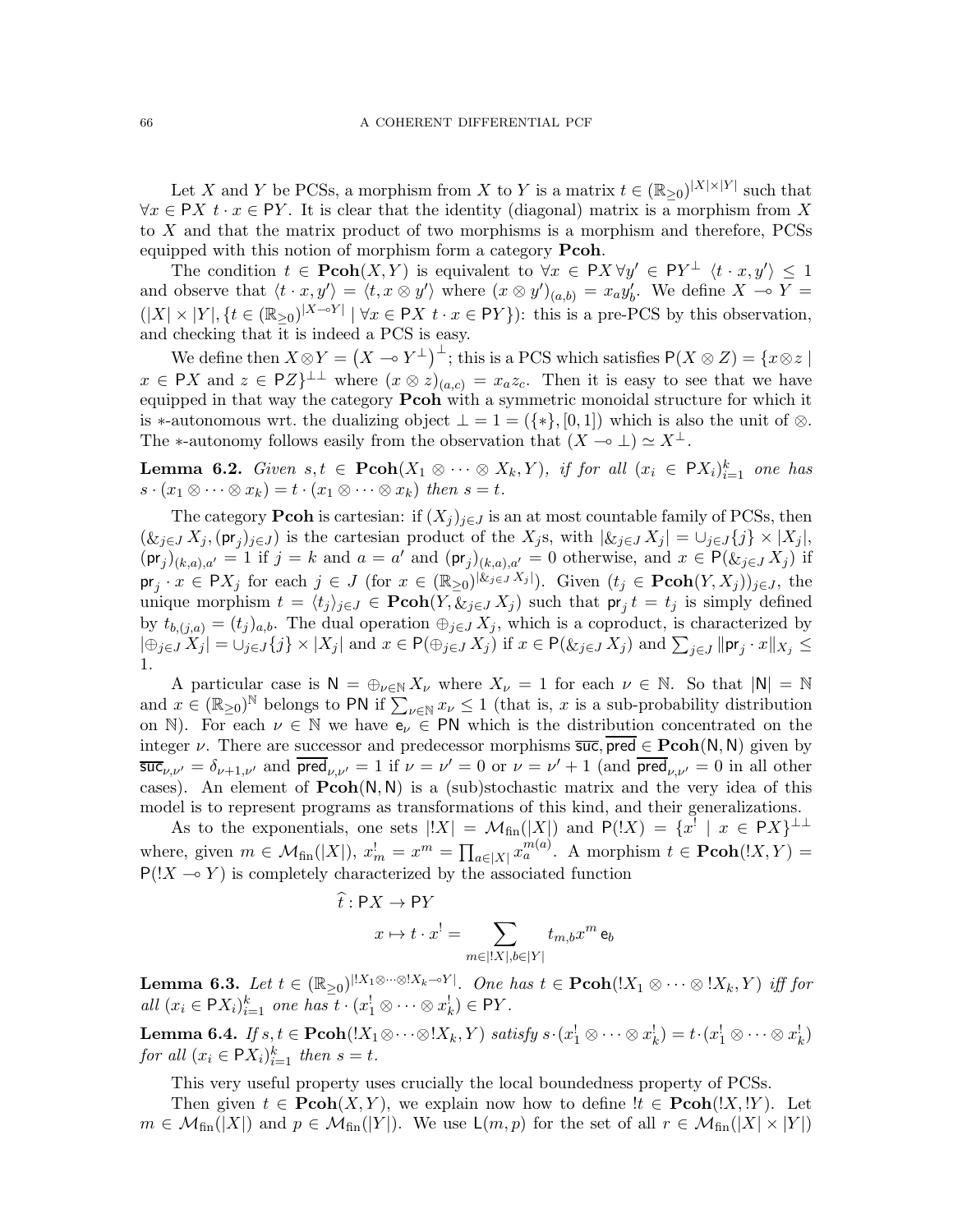such that

$$
\forall a \in |X| \ m(a) = \sum_{b \in |Y|} r(a, b) \quad \text{and} \quad \forall b \in |Y| \ p(b) = \sum_{a \in |X|} r(a, b).
$$

Notice that if  $r \in \mathcal{M}_{fin}(|X| \times |Y|)$  then  $\#r = \#m = \#p$  so that  $\mathsf{L}(m, p)$  is non-empty iff  $\#m = \#p$ . When  $r \in L(n, p)$  we set

$$
\begin{bmatrix} p \\ r \end{bmatrix} = \prod_{b \in |Y|} \frac{p(b)!}{\prod_{a \in |X|} r(a, b)!}
$$

which belongs to  $\mathbb{N} \setminus \{0\}$ ; this is a generalized multinomial coefficient. Then we have

$$
(!t)_{m,p} = \sum_{r \in \mathsf{L}(m,p)} \begin{bmatrix} p \\ r \end{bmatrix} t^r
$$

where we recall that  $t^r = \prod_{(a,b)\in |X|\times |Y|} t^{r(a,b)}_{a,b}$ . The main feature of this definition is that for all  $x \in PX$  one has  $\hat{t}(x) = \left[t \cdot x\right] = (t \cdot x)!$ . This property fully characterizes  $\mu$ . The comonad structure is given by  $\text{der}_X \in (\mathbb{R}_{\geq 0})^{|X - \delta X|}$  given by  $(\text{der}_X)_{m,a} = \delta_{m,[a]}$  so that  $\forall x \in \textsf{P}X$   $\text{der}_X$ .  $x^! = x \in \mathsf{P}X$  and therefore  $\mathsf{der}_X \in \mathsf{P}(!X,X)$ . Similarly one defines  $\mathsf{dig}_X \in (\mathbb{R}_{\geq 0})^{|!X-\circ|!X|}$ so that  $\forall x \in PX$  dig<sub>X</sub> ·  $x' = x''$  and hence, again, dig<sub>X</sub>  $\in P(!X,!!X)$ . The equations required to prove that  $(l_-,$  der, dig) is indeed a comonad are proven using Lemma [6.4.](#page-65-0) For instance, let  $t \in P(X, X)$ , we have  $(\text{dig}_Y : t) \cdot x' = \text{dig}_Y \cdot (t \cdot x') = \text{dig}_X \cdot (t \cdot x)' = (t \cdot x)'$ and  $(!!t \text{ dig}_X) \cdot x^! =!!t \cdot (\text{dig}_X \cdot x^!) =!!t \cdot x^{!!} = (!t \cdot x^!)^! = (t \cdot x)^{!!}$  which shows that dig is a natural transformation. As another example, we have  $(\text{dig}_{X} \text{ dig}_{X}) \cdot x^{!} = \text{dig}_{X} \cdot x^{!!} = x^{!!}$  and  $(\text{Idig}_X \text{ dig}_X) \cdot x^! = \text{Idig}_X \cdot x^{!} = (\text{dig}_X \cdot x^!)^! = (x^{!})^! = x^{!}$  and hence  $\text{dig}_{X} \text{ dig}_X = \text{Idig}_X \text{ dig}_X$ which is one of the required comonad commutations. The others are proven similarly.

The monoidality Seely isomorphisms  $\mathsf{m}^0 \in \mathbf{Pcoh}(1, \mathbb{I})$  and  $\mathsf{m}_{X_1, X_2}^2 \in \mathbf{Pcoh}(\mathbb{I}X_1 \otimes \mathbb{I})$  $(X_2,!(X_1 \& X_2))$  are given by  $m_{*,[]}^0 = 1$  and  $m_{((m_1,m_2),m)}^2 = \delta_{1*m_1+2*m_2,m}$  where, for a multiset  $m = [a_1, \ldots, a_k]$  we set  $i * m = [(i, a_1), \ldots, (i, a_k)]$ , see Section [2.1.](#page-5-0) It is obvious that  $\mathsf{m}^0$  is an iso. To check that  $\mathsf{m}^2_{X_1,x_2}$  is a morphism we use Lemma [6.3:](#page-65-1) let  $x_i \in \mathsf{P} X_i$ for  $i = 1, 2$ , one has  $m_{X_1, X_2}^2 \cdot (x_1^1 \otimes x_2^1) = \langle x_1, x_2 \rangle^1 \in \mathsf{Pl}(X_1 \& X_2)$ . Conversely, defining  $s \in (\mathbb{R}_{\geq 0})^{!(X_1 \& X_2) - \circ((X_1 \otimes X_2))}$  by  $s_{m,(m_1,m_2)} = \delta_{1 \ast m_1 + 2 \ast m_2, m}$  we have  $s \cdot \langle x_1, x_2 \rangle^! = x_1^! \otimes x_2^! \in$  $P(1X_1 \otimes 1X_2)$  for all  $x_i \in PX_i$   $(i = 1, 2)$ , and hence  $s \in \text{Pcoh}(!(X_1 \& X_2), (!X_1 \otimes 1X_2))$ . It is obvious that s is the inverse of  $m_{X_1,X_2}^2$  which is therefore an iso in **Pcoh**. Proving that it is natural and that it satisfies all the required commutations for turning Pcoh into a model of LL is routine (using crucially Lemma [6.4\)](#page-65-0).

The induced lax monoidality  $\mu^k \in \mathbf{Pcoh}(!X_1 \otimes \cdots \otimes !X_k, !(X_1 \otimes \cdots \otimes X_k))$  is such that  $(\mu^k)_{(m_1,...,m_k),m} = 1$  if  $m = [(a_1^1, \ldots, a_k^1), \ldots, (a_1^n, \ldots, a_k^n))]$  and  $(m_i = [a_i^1, \ldots, a_i^n])_{i=1}^k$ , and  $(\mu^k)_{(m_1,...,m_k),m} = 0$  otherwise.

<span id="page-66-0"></span>Theorem 6.5. The SMC Pcoh is a Lafont category.

This means that the above defined exponential functor ! is the free exponential, that is, for each object  $X$ ,  $X$  is the free commutative comonoid generated by  $X$ . See [\[Ehr21\]](#page-71-0) for a precise definition.

Proof. See [\[CEPT17\]](#page-71-3).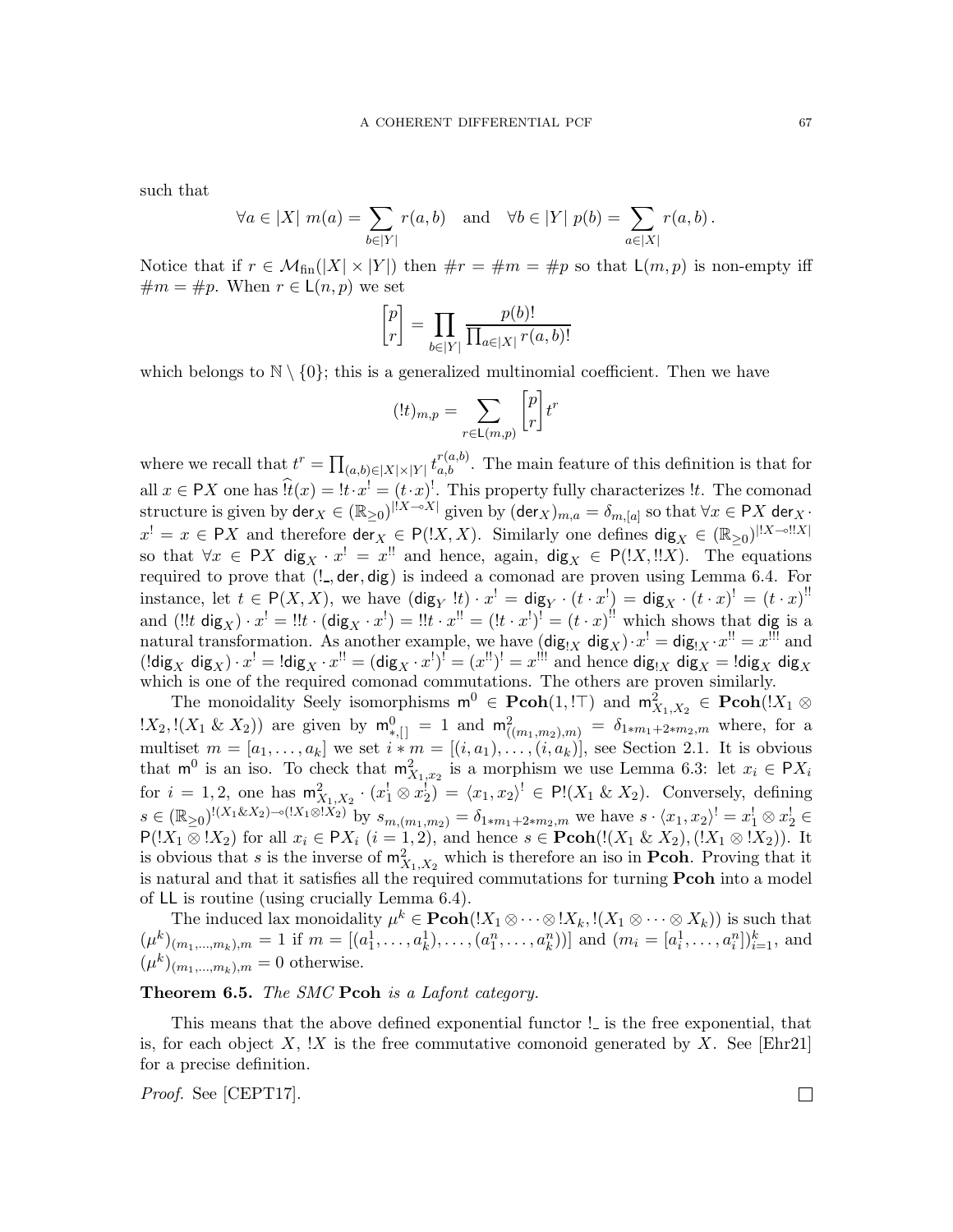6.2. The canonical differential structure of Pcoh. The category Pcoh has 0-morphisms (we have the 0 matrix in  $\text{Pcoh}(X, Y)$  for any two objects X and Y).

The object  $I = 1 \& 1$  can be described as  $|I| = \{0, 1\}$  and  $PI = [0, 1]^2$ . Then the morphisms  $(\overline{\pi}_r^{\&} \in \text{Pcoh}(1, I))_{r=0,1}$  are characterized by  $\overline{\pi}_0^{\&} \cdot u = (u, 0)$  and  $\overline{\pi}_1^{\&} \cdot u = (0, u)$ for  $u \in \mathsf{P1} = [0,1]$ . These two morphisms are jointly epic because, for any  $t \in \mathbf{Pcoh}(I,X)$ and  $(u_0, u_1) \in \mathsf{Pl}$  one has  $t \cdot (u_0, u_1) = t \cdot (u_0, 0) + t \cdot (0, u_1)$  by linearity of t.

Given a PCS X, the PCS  $S_1 X = (I \rightarrow X)$  is characterized by  $|S_1 X| = \{0, 1\} \times |X|$  and  $PS_1 X = \{(x_0, x_1) \in PX^2 \mid x_0 + x_1 \in PX\}$  (to be more precise, an element  $x \in (\mathbb{R}_{\geq 0})^{|S_1 X|}$ belongs to  $PS_1 X$  if  $x_0 + x_1 \in PX$ , where  $x_r \in PX$  is given by  $x_r(a) = x(r, a)$ . We refer to Remark [6.1](#page-64-2) for the notation. Given  $x \in \text{PS}_1 X$ , the morphism  $x \Delta^k \in \text{Pcoh}(1, X)$ , considered as an element of PX, is simply  $x_0+x_1$ . So the natural transformations  $\pi_0, \pi_1, \sigma \in$ **Pcoh(S**<sub>1</sub>X, X) are characterized by  $\pi_r \cdot x = x_r$  and  $\sigma \cdot x = x_0 + x_1$ .

Therefore two morphisms  $s_0, s_1 \in \mathbf{Pcoh}(X, Y)$  are summable iff  $\forall x \in \mathsf{P}X$   $s_0 \cdot x + s_1 \cdot x \in \mathsf{PSt}(X, Y)$ PY which is equivalent to  $s_0 + s_1 \in \text{Pcoh}(X, Y)$  since  $s_0 \cdot x + s_1 \cdot = (s_0 + s_1) \cdot x$ . Then the witness of summability is  $\langle s_0, s_1 \rangle$   $\in \text{Pcoh}(X, S_1 Y)$  characterized by  $\langle s_0, s_1 \rangle$   $\in$   $x =$  $(s_0 \cdot x, s_1 \cdot x)$ . Let  $s_{00}, s_{01}, s_{10}, s_{11} \in \text{Pcoh}(X, Y)$  be morphisms such that  $(s_{00}, s_{01})$  and  $(s_{10}, s_{11})$  are summable, and moreover  $(s_{00} + s_{01}, s_{10} + s_{11})$  is summable. Then the witnesses  $\langle s_{00}, s_{01} \rangle_{\mathbf{S}}, \langle s_{10}, s_{11} \rangle_{\mathbf{S}} \in \textbf{Pcoh}(X, \mathbf{S} X)$  are summable because  $\langle s_{00}, s_{01} \rangle_{\mathbf{S}} + \langle s_{10}, s_{11} \rangle_{\mathbf{S}} =$  $\langle s_{00} + s_{10}, s_{01} + s_{11} \rangle$  as easily checked. So (S-witness) holds (see [\[Ehr21\]](#page-71-0)) which shows that Pcoh is a canonical summable category.

As explained in [\[Ehr21\]](#page-71-0) Section 4.1, I is equipped with a commutative comonoid structure given by the two **Pcoh** morphisms  $pr_0 \in \mathbf{Pcoh}(I, 1)$  and  $L \in \mathbf{Pcoh}(I, I \otimes I)$ , which are given by  $(\mathsf{pr}_0)_{r,*} = \delta_{r,0}$  and  $\mathsf{L}_{r,(r_0,r_1)} = \delta_{r,r_0+r_1}$  for  $r,r_0,r_1 \in \mathsf{I}$ . Therefore, by Theorem [6.5,](#page-66-0) I has an induced !-coalgebra structure  $\delta \in \mathbf{Pcoh}(I, II)$ , which is given by

$$
\delta_{r,[r_1,...,r_k]} = \delta_{r,\sum_{i=1}^k r_k},
$$

in other words  $\delta_{0,[r_1,...,r_k]}$  is equal to 1 if all the  $r_i$ 's are  $= 0$  and to 0 otherwise. And  $\delta_{1,[r_1,...,r_k]}$  is equal to 1 if exactly one among the  $r_i$ 's is equal to 1 an all the others are equal to 0, and to 0 otherwise.

By Theorem 4.9 of [\[Ehr21\]](#page-71-0) we know that  $\delta$  defines a coherent differential structure on **Pcoh.** Let us describe explicitly the associated natural  $\partial_X \in \mathbf{Pcoh}(\mathbb{D}[X], \mathbb{D}[X])$ . We know that  $\partial_X = \text{curl } d$  where  $d \in \text{Pcoh}((I - \alpha X) \otimes I, I X)$  is defined as the following composition of morphisms in Pcoh:

$$
!(I \multimap X) \otimes 1 \xrightarrow{!(I \multimap X) \otimes \delta} [(I \multimap X) \otimes 1] \xrightarrow{\mu^2_{I \multimap X, I}} (((I \multimap X) \otimes 1) \xrightarrow{!ev} !X .
$$

Let  $d' = \mu_{1 \to X,1}^2 (!(1 \to X) \otimes \delta) \in \mathbf{Pcoh}((1 \to X) \otimes 1, !((1 \to X) \otimes 1)),$  we have

$$
d'_{([(r_1,a_1),...,(r_n,a_n)],r),m} = \begin{cases} 1 & \text{if } m = [((r_1,a_1),r'_1),...,((r_n,a_n),r'_n)] \text{ and } r = r'_1 + \cdots + r'_n \\ 0 & \text{otherwise} \end{cases}
$$

On the other hand, to have  $(\text{lev})_{[((r_1,a_1),r'_1),...((r_n,a_n),r'_n)],p} \neq 0$  we need  $(r_i = r'_i)_{i=1}^n$  and  $p = [a_1, \ldots, a_n].$  So to have  $d_{([r_1,a_1), \ldots, (r_n,a_n))], r, p} \neq 0$  we need  $r = r_1 + \cdots + r_n$  and  $p = [a_1, \ldots, a_n]$ , and then

 $d_{([(r_1,a_1),...,(r_n,a_n))] ,r),p}= (\mathsf{lev})_{[((r_1,a_1),r_1),...,((r_n,a_n),r_n)],[a_1,...,a_n]}$ 

Notice that  $L([((r_1, a_1), r_1), \ldots, ((r_n, a_n), r_n)], [a_1, \ldots, a_n])$  contains exactly one element h such that  $ev^h \neq 0$ , namely the multiset  $h = [(((r_1, a_1), r_1), a_1), \ldots, ((r_n, a_n), r_n), a_n)]$ , and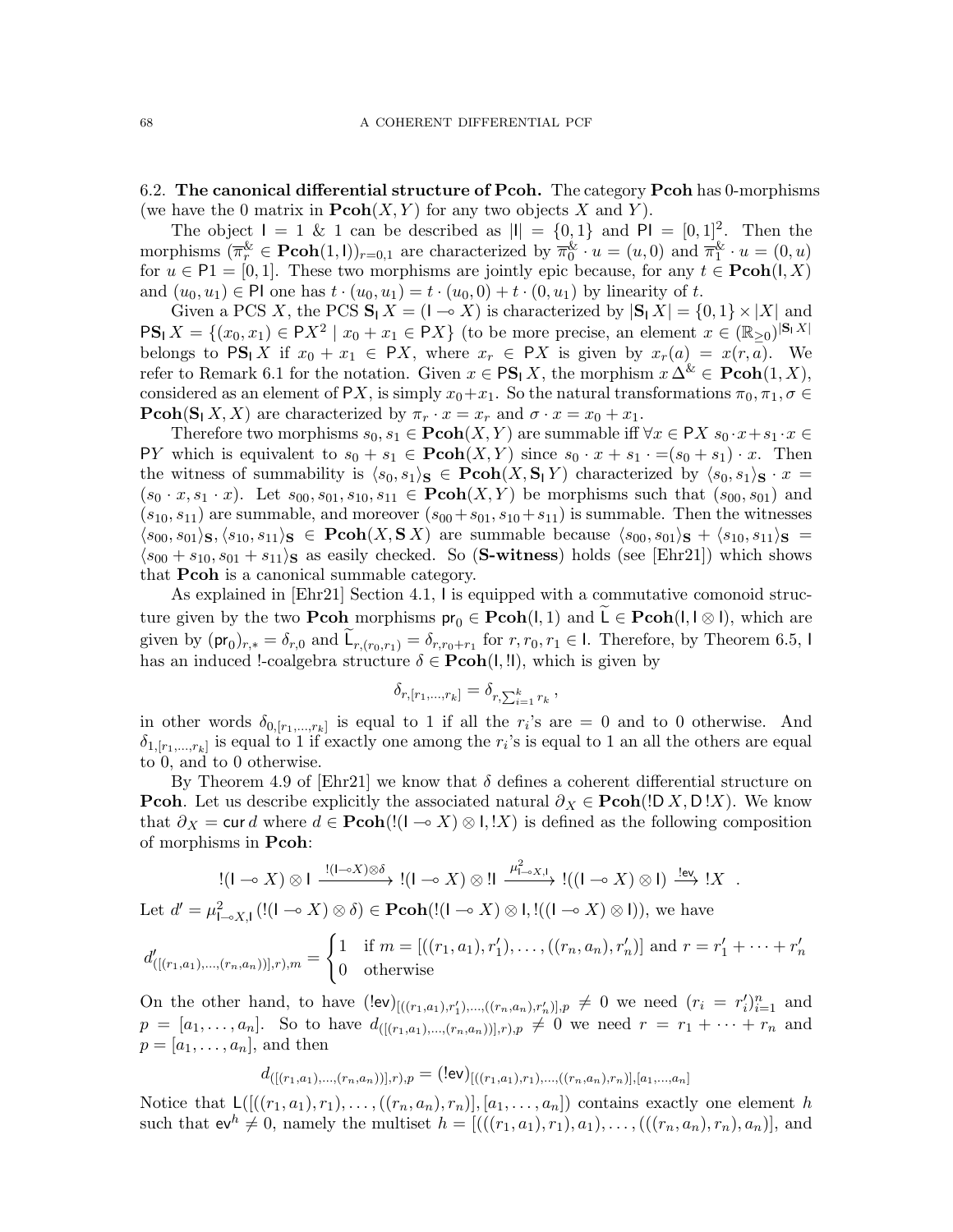of course  $ev^h = 1$ . If  $r = 0$  we have  $r_1 = \cdots = r_n$  and hence

$$
d_{([(r_1,a_1),...,(r_n,a_n))],r),p} = \begin{bmatrix} p \\ h \end{bmatrix} = 1.
$$

If  $r = 1$ , there is exactly one  $i \in \{1, \ldots, n\}$  such that  $r_i = 1$ , and we have  $r_j = 0$  for  $j \neq i$ . Then we have

$$
d_{([[r_1,a_1),...,(r_n,a_n))],r),p} = \begin{bmatrix} p \\ h \end{bmatrix} = p(a_i).
$$

To summarize

$$
(\partial X)_{m',(r,m)} = \begin{cases} 1 & \text{if } r = 0 \text{ and } m' = 0 * m \\ m(a) & \text{if } r = 1, \ a \in \text{supp}(m) \text{ and } m' = 0 * (m - [a]) + [(1, a)] \\ 0 & \text{otherwise.} \end{cases}
$$

Let  $t \in \mathbf{Pcoh}_!(X, Y) = \mathsf{P}(!X \multimap Y)$ . Then  $\mathsf{D} t \in \mathbf{Pcoh}_!(\mathsf{D} X, \mathsf{D} Y)$  is defined as  $(\mathbf{S} t) \partial_X$ , so we have

$$
(\mathsf{D} \, t)_{m',(r,b)} = \begin{cases} t_{m,b} & \text{if } r = 0 \text{ and } m' = 0 \, * \, m \\ (m(a) + 1)t_{m+[a],b} & \text{if } r = 1 \text{ and } m' = 0 \, * \, m + [(1, a)] \\ 0 & \text{otherwise.} \end{cases}
$$

Notice that in the above trichotomy the multiset  $m$  is completely determined by the condition on m': in the first case  $m' = [(0, a_1), \ldots, (0, a_n]$  and then  $m = [a_1, \ldots, a_n]$ . In the second case  $m' = [(r_1, a_1), \ldots, (r_n, a_n)]$  and there is exactly one index i such that  $r_i = 1$ , and we have  $r_j = 0$  for  $j \neq i$ . Then we have  $m = [a_1, \ldots, a_{i-1}, a_{i+1}, \ldots, a_n]$  and  $a = a_i$ .

Let  $t \in \mathbf{Pcoh}_1(X, Y)$ , to describe the function  $\widehat{D}t : P(D X) \to P(D Y)$ , remember first that P(DX) can be identified with the set of all pairs  $(x, u) \in PX^2$  such that  $x + u \in PX$ . With this identification, the element  $(x, u)$ <sup>!</sup> of  $P(|S| X)$  is given by

$$
(x,u)_{m'}^! = \prod_{a \in |X|} x_a^{m'(0,a)} \prod_{a \in |X|} u_a^{m'(1,a)}
$$

.

If  $m' = 0 * m$  then  $(x, u)_{m'}^! = x^m$  and if  $m' = 0 * m + [(1, a)]$  then  $(x, u)_{m'}^! = x^m u_a$ . It follows that

$$
\widehat{\mathsf{D}t}(x,u) = \left(\widehat{t}(x), \sum_{m \in \mathcal{M}_{\textrm{fin}}(X), a \in |X|, b \in |Y|} (m(a) + 1) t_{m+[a],b} x^m u_a \, \mathsf{e}_b\right)
$$

and notice that the second component of this tuple is nothing but the u-linear component of the powerseries  $\hat{t}(x + u)$  (see [\[Ehr19\]](#page-71-4)). So if  $f = \hat{t}$ ,  $D t(x, u) = (f(x), f'(x) \cdot u)$  in the ordinary sense of mathematical differentiation.

► Example 6.1. There is a morphism  $t \in \text{Pcoh}_1(1,1)$  such that, identifying P1 with  $[0,1]$ , one has  $\hat{t}(x) = 1 - \sqrt{1-x} = \sum_{n \in \mathbb{N}} t_n x^n = f(x)$  for a sequence  $(t_n)_{n \in \mathbb{N}}$  of non-negative real numbers that we could write explicitly. Then  $\widehat{Dt}(x, u) = (\widehat{t}(x), \sum_{n \in \mathbb{N}} (n+1)t_{n+1}x^n u) =$  $(f(x), f'(x)u)$ . In this case it is interesting to notice that  $f'(x) = \frac{1}{2\sqrt{1-x}}$  is not defined for  $x = 1$  but that  $f'(x)u$  is defined even for  $x = 1$  (and takes value 0) because of the constraint that  $x + u = 1$ . And indeed we know that  $D t \in \mathbf{Pcoh}_1(D_1, D_1)$ . The function f is entirely defined by the equation  $f(x) = \frac{1}{2}x + \frac{1}{2}$  $\frac{1}{2}f(x)^2$  and by the fact that the corresponding series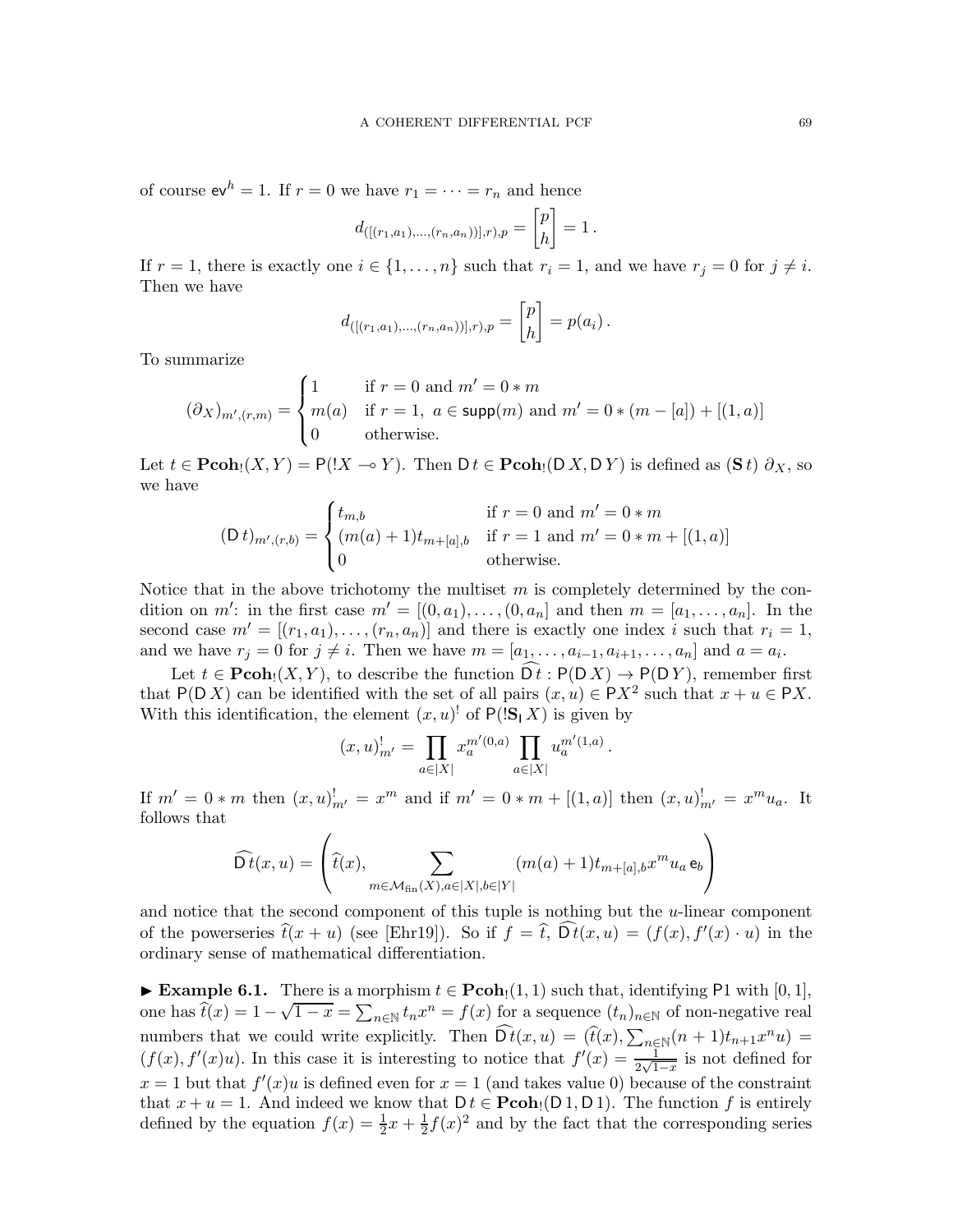must have only non-negative coefficients. It is easy to write in a probabilistic version of PCF with a unit type a recursive program which is interpreted as  $t$ .

6.3. Integers and fixpoints. The category Pcoh is Scott in the sense of Section [4.6.1.](#page-30-1) The order relation  $\leq$  on morphisms in  $\text{Pcoh}(X, Y)$  is given by  $s \leq t$  iff  $\forall (a, b) \in |X \to Y|$   $s_{a,b} \leq$  $t_{a,b}$ . It is a standard fact that for any PCS X the poset PX (equipped with the pointwise order of  $|X|$ -indexed families of non-negative real numbers) is a cpo and that all the operations (composition of morphisms, tensor product,  $!$  functor) preserve the lubs of directed families of morphisms, that is **Pcoh** is Scott, see for instance [\[DE11\]](#page-71-5).

As a consequence for any PCS X we have a fixpoint operator  $\mathcal{Y} \in \text{Pcoh}(X \Rightarrow X, X)$ which is characterized by  $\hat{\mathcal{Y}}(t) = \sup_{n \in \mathbb{N}} \hat{t}^n(0)$ . Concerning derivatives, this operator satisfies Theorem [4.32.](#page-31-0)

For the categorical axiomatization of integers we refer to Section [4.5.](#page-28-0) We define N by  $|N| = N$  and  $u \in PN$  if  $u \in (\mathbb{R}_{\geq 0})^N$  satisfies  $\sum_{\nu \in \mathbb{N}} u_{\nu} \leq 1$ . This structure N is a PCS such that  $\mathsf{PN}^{\perp} = [0,1]^{\mathbb{N}}$  as easily checked. Notice that  $||u||_{\mathsf{N}} = \sum_{\nu \in \mathbb{N}} u_{\nu}$ . This is an  $\ell^1$  norm whereas in  $N^{\perp}$  the norm is  $||u'||_{N^{\perp}} = \sup_{\nu \in \mathbb{N}} u'_{\nu}$  which is an  $\ell^{\infty}$  norm. The matrix  $\chi \in$  $(\mathbb{R}_{\geq 0})^{|1\oplus \mathsf{N}-\circ \mathsf{N}|}$  defined by  $\chi_{(0, *),n} = \delta_{0,n}$  and  $\chi_{(1,n'),n} = \delta_{n'+1,n}$  satisfies  $\chi \in \mathbf{Pcoh}(1 \oplus \mathsf{N}, \mathsf{N})$ and is an isomorphism between these two PCSs. Then, given  $t \in \text{Pcoh}(1 \oplus X, X)$ , let  $(s_n \in \text{Pcoh}(N, X))_{n \in \mathbb{N}}$  be the sequence of morphisms defined by

$$
s_0 = 0
$$
 and  $s_{n+1} = t (1 \oplus s_n) \chi^{-1}$ .

An easy induction shows that  $\forall n \in \mathbb{N}$   $s_n \leq s_{n+1}$  and so  $s = \sup_{n \in \mathbb{N}} s_n \in \text{Pcoh}(\mathbb{N}, X)$ satisfies  $s = t(1 \oplus s) \chi^{-1}$ . This means that  $(N, \chi)$  is an initial algebra for the functor  $1 \oplus \ldots$  Pcoh  $\rightarrow$  Pcoh and so Pcoh satisfies (Int).

 $\sum_{\nu \in \mathbb{N}} u_{\nu} e_{\nu+1}$  and  $\overline{\mathsf{pred}} \cdot u = u_0 e_0 + \sum_{\nu \in \mathbb{N}} u_{\nu+1} e_{\nu}$ . The morphism  $\overline{\mathsf{if}} \in \mathbf{Pcoh}(\mathsf{N} \otimes (X \& X), X)$ The associated morphisms  $\overline{\mathsf{succ}}$ , pred  $\in \mathbf{Pcoh}(\mathsf{N},\mathsf{N})$  are characterized by  $\overline{\mathsf{succ}} \cdot u =$ is characterized by

$$
\overline{\text{if}} \cdot (u \otimes \langle x^0, x^1 \rangle) = u_0 x^0 + \left( \sum_{\nu=1}^{\infty} u_{\nu} \right) x^1.
$$

Last the morphism  $\overline{\text{let}} \in \text{Pcoh}(\mathbb{N} \otimes (\mathbb{N} \to X), X)$  is characterized by

$$
\overline{\text{let}} \cdot (u \otimes t) = \sum_{\nu \in \mathbb{N}} u_{\nu} \widehat{t}(e_{\nu}).
$$

So we have an interpretation of terms and command in Pcoh which is invariant by reduction. More precisely, following the general pattern of Section [4.7,](#page-32-1) we associate with each type A an object  $\llbracket A \rrbracket^{Pcoh}$  of Pcoh in such a way that  $\llbracket D^d \iota \rrbracket^{Pcoh} = D^d N$ ,  $\llbracket A \Rightarrow B \rrbracket^{\text{Pcoh}} = (\llbracket A \rrbracket^{\text{Pcoh}} \Rightarrow \llbracket B \rrbracket^{\text{Pcoh}}).$ 

And with any term M such that  $x_1 : A_1, \ldots, x_k : A_k \vdash M : B$  we can associate the morphism  $\llbracket M \rrbracket_{\Gamma}^{\text{Pcoh}} \in \textbf{Pcoh}_{!}(\& \_{i=1}^{k} \llbracket A_{i} \rrbracket^{\textbf{Pcoh}}, \llbracket B \rrbracket^{\textbf{Pcoh}})$  and this interpretation satisfies that if  $M \to_{\Lambda_{\text{cd}}} M'$  then  $[M]_{\Gamma}^{\text{Pcoh}} = [M']_{\Gamma}^{\text{Pcoh}}$ Γ . Remember that the reduction relation  $\rightarrow_{\Lambda_{cd}}$  can be extended into the reduction relation  $\rightarrow_{\mathcal{M}_{fin}(\Lambda_{cd})}$  on **Pcoh**-summable multisets of terms, that is to multisets  $S = [M_1, \ldots, M_n]$  such that  $(\Gamma \vdash M_j : B)_{j=1}^n$  and  $\llbracket S \rrbracket_{\Gamma} = \sum_{j=1}^{n} [M_j]_{\Gamma}^{\text{Pcoh}} \in \text{Pcoh}_{!}(\& \_{i=1}^{k} [A_i]^{\text{Pcoh}}, [B]^{\text{Pcoh}})$  and this extended relation satisfies  $S \to M_{\text{fin}}(\Lambda_{\text{cd}})$   $S' \Rightarrow \llbracket S \rrbracket_{\Gamma}^{\textbf{Pcoh}} = \llbracket M' \rrbracket_{\Gamma}^{\textbf{Pcoh}}$ **Pcon**<br>Γ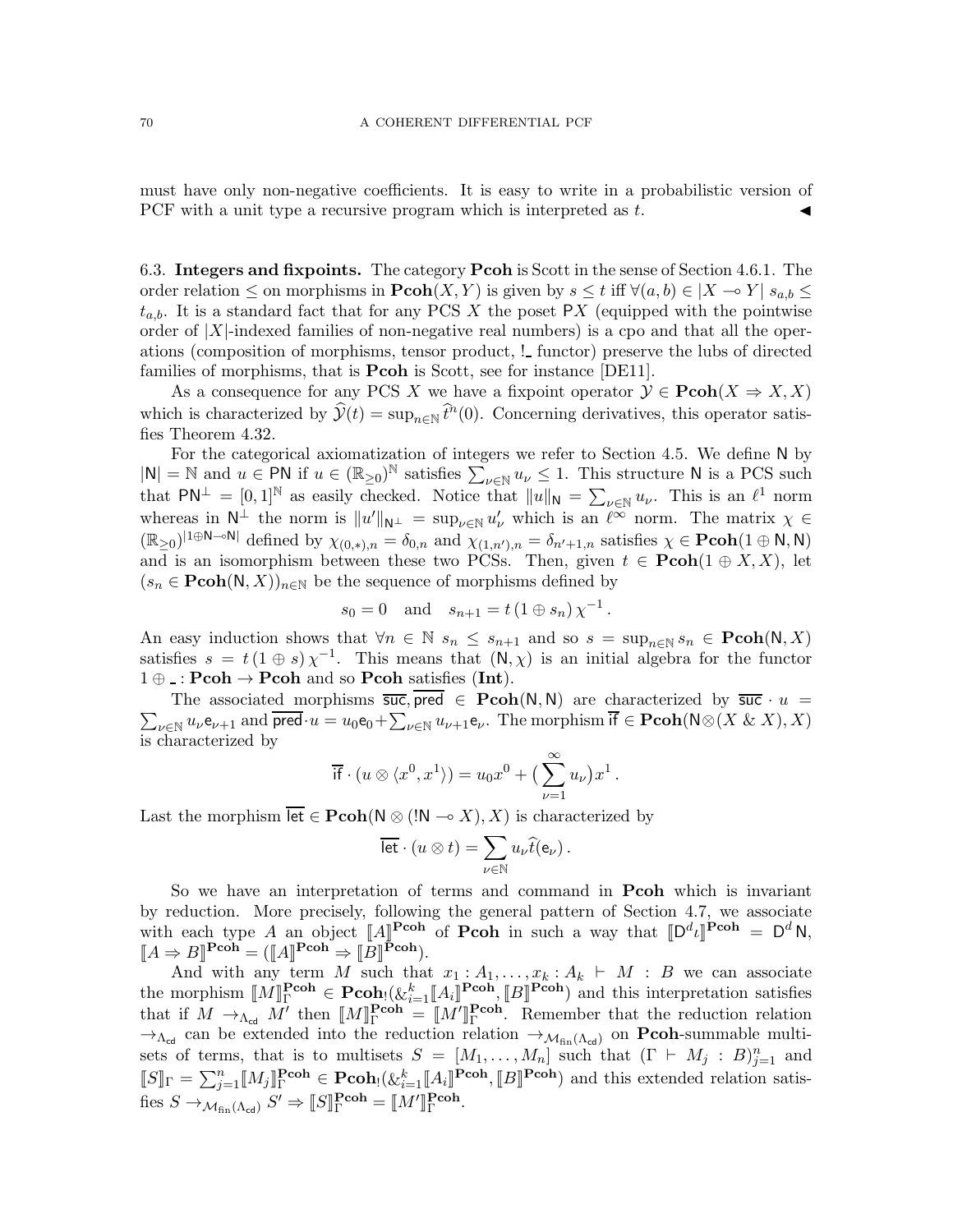6.4. A forgetful functor. Given  $s \in \text{Pcoh}(X, Y)$ , we set  $\mathbb{Q}s = \{(a, b) \in |X| \times |Y| \mid s_{a,b} \neq \emptyset\}$  $0\} \in \textbf{Rel}(|X|, |Y|).$ 

**Theorem 6.6.** The operation Q extended to objects by  $QX = |X|$  is a functor  $\text{Pcoh} \to \text{Rel}$ which preserves all the structure of model of LL.

*Proof.* This is essentially trivial. Let us prove functoriality: let  $s \in \text{Pcoh}(X, Y)$  and  $t \in$ **Pcoh** $(Y, Z)$ . If  $(a, c) \in \mathbb{Q}(t, s)$  then  $\sum_{b \in |Y|} s_{a,b} t_{b,c} \neq 0$  and so there must be  $b \in |Y|$  such that  $s_{a,b} \neq 0$  and  $t_{b,c} \neq 0$  and hence  $(a, c) \in (\mathsf{Q}t) (\mathsf{Q}s)$ . Conversely assume that  $(a, c) \in (\mathsf{Q}t) (\mathsf{Q}s)$ and let  $b \in |Y|$  be such that  $s_{a,b} \neq 0$  and  $t_{b,c} \neq 0$ . Since all coefficients are non-negative we have  $\sum_{b' \in |Y|} s_{a,b'} t_{b',c} \ge s_{a,b} t_{b,c} > 0$  and hence  $(a, c) \in \mathsf{Q}(t, s)$ .

As another example, let us prove that if  $s \in \text{Pcoh}(X, Y)$  then  $\mathsf{Q}(!s) = \mathsf{P}(s)$ . Let  $(m, p) \in \mathsf{Q}(\mathsf{I}s)$ , so let  $r \in \mathsf{L}(m, p)$  be such that  $s^r = \prod_{(a,b)\in[X]\times[Y]} s_{a,b}^{r(a,b)} \neq 0$ . This implies that supp $(r) \subseteq Q_s$  and hence we have  $r \in \{Q_s\}$ . Conversely if  $(m, p) \in \{Q_s\}$  we can write  $m = [a_1, \ldots, a_n]$  and  $p = [b_1, \ldots, b_n]$  is such a way that  $((a_i, b_i) \in \mathsf{Q}\mathfrak{s})_{i=1}^k$  which means that  $\prod_{i=1}^k s_{a_i, b_i} \neq 0$ . Now setting  $r = [(a_1, b_1), \ldots, (a_k, b_k)]$  we have  $r \in \mathsf{L}(m, p)$  and  $s^r \neq 0$  and hence  $(m, p) \in \mathsf{Q}(!s)$ .

To prove that Q applied to the  $Y$  operator of **Pcoh** yields the  $Y$  operator of **Rel**, it ces to observe that the functor Q is locally continuous. suffices to observe that the functor  $Q$  is locally continuous.

<span id="page-70-1"></span>**Corollary 6.7.** For any type A we have  $Q[A]^{Pcoh} = [A]^{Rel}$  and for any term M such that  $\Gamma \vdash M : B$  we have  $\mathsf{Q}[\![M]\!]^{\textbf{Pcoh}}_{\Gamma} = [\![M]\!]^{\textbf{Rel}}_{\Gamma}$  $F<sub>\Gamma</sub>$ , and similarly for stacks and commands.

**Theorem 6.8.** For any term M such that  $(x_i : A_i)_{i=1}^k \vdash M : B$  all coefficients of the  $matrix \; [\![M]\!]_1^{\textbf{Pcoh}} \in \textbf{Pcoh}(\& \_{i=1}^k [\![A_i]\!]^{\textbf{Pcoh}}, [\![B]\!]^{\textbf{Pcoh}})$  belong to N. The same holds for stacks and commands.

*Proof.* It suffices to observe that if  $t \in \mathbf{Pcoh}(X,Y)$  belongs to  $\mathbb{N}^{|X|\times|Y|}$ , then  $|t \in \mathbb{N}^{|X|\times|Y|}$ and that  $\partial_X \in \mathbb{N}^{\mid |\mathbf{S}|X| \times \mid |\mathbf{S}| \cdot X \mid}$ .  $\Box$ 

**Remark 6.9.** Of course the above property is lost if we extend the  $\Lambda_{cd}$  with probabilistic choice, which is perfectly possible and compatible with the Pcoh semantics.

<span id="page-70-0"></span>**Corollary 6.10.** If  $[c_1, \ldots, c_n]$  is a **Pcoh**-summable multiset of commands, we have only the two following possibilities:

- either  $\llbracket c_i \rrbracket^{\text{Pcoh}} = 0$  for all  $i = 1, ..., n$
- or there is exactly one  $i \in \{1, \ldots, n\}$  and one  $\nu \in \mathbb{N}$  such that  $\llbracket c_i \rrbracket^{\text{Pcoh}} = e_{\nu}$ , and  $\llbracket c_j \rrbracket^{\textbf{Pcoh}} = 0 \text{ for } j \neq i.$

*Proof.* Observe that if  $u \in \mathsf{PN}$  belongs to  $\mathbb{N}^{\mathbb{N}}$  then we have either  $u = 0$  of  $u = e_{\nu}$  for a uniquely determined  $\nu \in \mathbb{N}$ .  $\overline{\phantom{a}}$ 

**Corollary 6.11.** Let M be a closed term and let  $\nu \in \mathbb{N}$  be such that  $\vdash M : \nu : \iota$ . Then  $[(\langle \rangle, M, ())] \rightarrow^*_{\mathcal{M}_{fin}(\Theta_{\text{cd}})} C = C_0 + [(\langle \rangle, \underline{\nu}, ())]$  for some multiset of well typed states  $C_0$  such that C is L-summable in any model L, and all the elements c of  $C_0$  satisfy  $[[c]]^{rel} = \emptyset$ .

*Proof.* Using Corollary [5.36](#page-64-0) we have  $[(\langle \rangle, M, ()] \rightarrow^*_{\mathcal{M}_{fin}(\Theta_{\text{cd}})} C = C_0 + [(\langle \rangle, \underline{\nu}, ()])$  and by Corollary [5.8](#page-50-0) we know that  $C$  is **Pcoh**-summable and hence by Corollary [6.10](#page-70-0) we know that all the elements c of  $C_0$  satisfy  $[[c]]^{\text{Pcoh}} = 0$  and hence  $[[c]]^{\text{Re}\check{I}} = \emptyset$  by Corollary [6.7.](#page-70-1)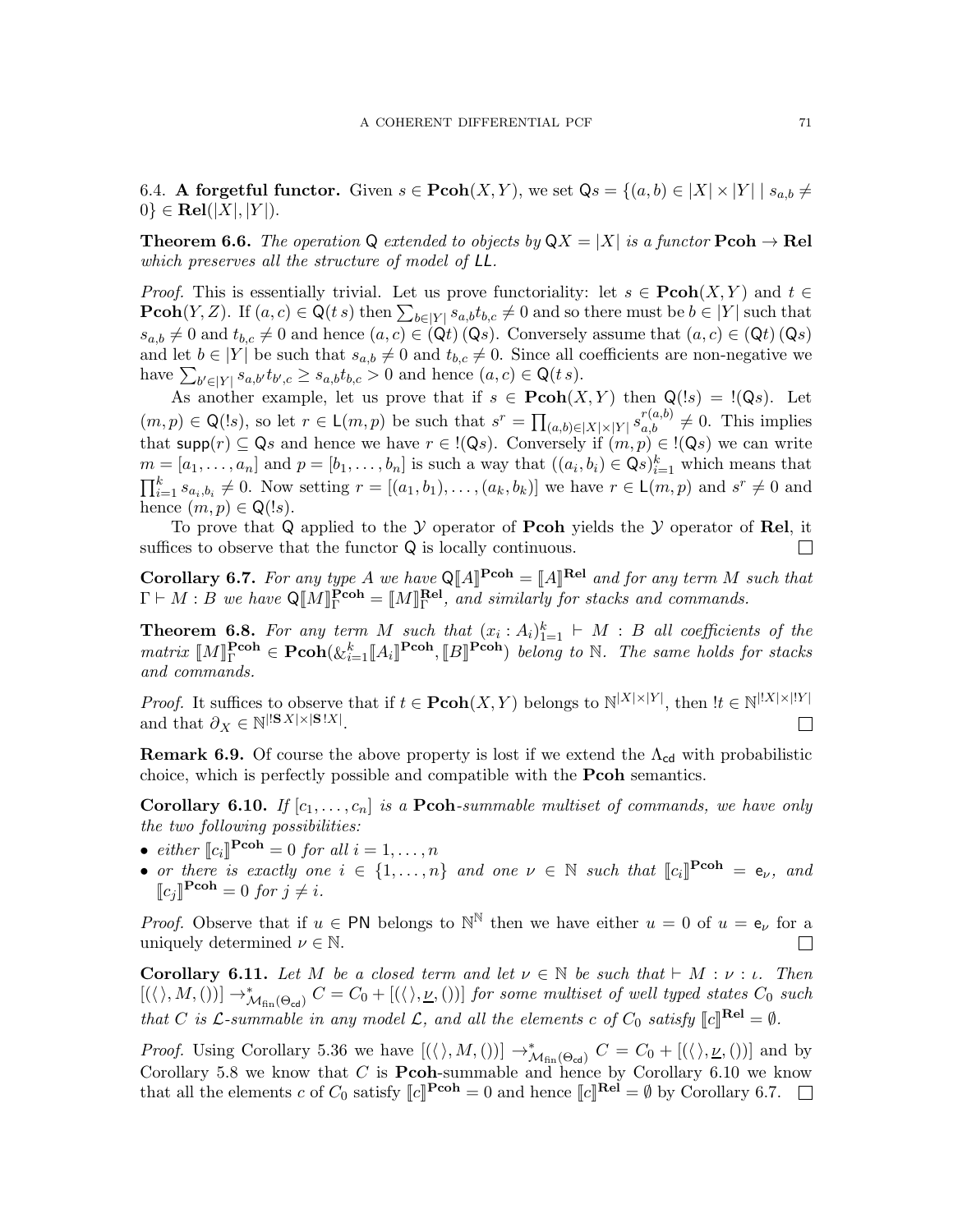## **ACKNOWLEDGMENTS**

This work was partly supported by the ANR project Probabilistic Programming Semantics (PPS) ANR-19-CE48-0014.

### **CONCLUSION**

Building on the categorical axiomatization of coherent differentiation introduced in [\[Ehr21\]](#page-71-0) we have defined a differential extension  $\Lambda_{cd}$  of the standard Turing complete functional programming language PCF. This extension is compatible with the determinism of PCF in the sense that a closed term of type  $\iota$  reduces to at most one integer value; this result is obtained by the fact that probabilistic coherence spaces provide a canonical models of coherent differentiation in the sense of [\[Ehr21\]](#page-71-0).

The rewriting system of  $\Lambda_{cd}$  has many reduction rules and therefore it would be probably rather difficult to prove this determinism property syntactically (as a Church-Rosser property) so our use of denotational semantics for this purpose seems really crucial. We also use semantics for proving that our rewriting system is complete in the sense that it allows to reduce to  $\nu$  any closed term of type  $\iota$  whose interpretation in the relational model contains  $\nu$ . This proof is based on the use of a Krivine machine which is a way of extracting from the general  $\Lambda_{cd}$  rewriting system a fairly simple though sufficiently expressive subsystem. The completeness proof is based on a reducibility method that we have been obliged to tweak in order to adapt it to this differential setting. To make the proof more readable, we present the relational semantics of  $\Lambda_{cd}$  as a non-idempotent intersection typing system and completeness can be understood as a normalization property for this typing system.

# **REFERENCES**

- <span id="page-71-3"></span>[CEPT17] Raphaëlle Crubillé, Thomas Ehrhard, Michele Pagani, and Christine Tasson. The Free Exponential Modality of Probabilistic Coherence Spaces. In Javier Esparza and Andrzej S. Murawski, editors, Foundations of Software Science and Computation Structures - 20th International Conference, FOSSACS 2017, Held as Part of the European Joint Conferences on Theory and Practice of Software, ETAPS 2017, Uppsala, Sweden, April 22-29, 2017, Proceedings, volume 10203 of Lecture Notes in Computer Science, pages 20–35, 2017.
- <span id="page-71-5"></span>[DE11] Vincent Danos and Thomas Ehrhard. Probabilistic coherence spaces as a model of higher-order probabilistic computation. Information and Computation, 152(1):111–137, 2011.
- <span id="page-71-4"></span>[Ehr19] Thomas Ehrhard. Differentials and distances in probabilistic coherence spaces. In Herman Geuvers, editor, 4th International Conference on Formal Structures for Computation and Deduction, FSCD 2019, June 24-30, 2019, Dortmund, Germany, volume 131 of LIPIcs, pages 17:1–17:17. Schloss Dagstuhl - Leibniz-Zentrum für Informatik, 2019.
- <span id="page-71-0"></span>[Ehr21] Thomas Ehrhard. Coherent differentiation. CoRR, abs/2107.05261, 2021.
- [EPT18a] Thomas Ehrhard, Michele Pagani, and Christine Tasson. Full abstraction for probabilistic PCF. Journal of the ACM, 65(4):23:1–23:44, 2018.
- <span id="page-71-2"></span>[EPT18b] Thomas Ehrhard, Michele Pagani, and Christine Tasson. Measurable cones and stable, measurable functions: a model for probabilistic higher-order programming. Proc. ACM Program. Lang., 2(POPL):59:1–59:28, 2018.
- [ER03] Thomas Ehrhard and Laurent Regnier. The differential lambda-calculus. Theoretical Computer Science, 309(1-3):1–41, 2003.
- <span id="page-71-1"></span>[Mel09] Paul-André Melliès. Categorical semantics of linear logic. Panoramas et Synthèses, 27:1–196, 2009.
- [MP21] Damiano Mazza and Michele Pagani. Automatic differentiation in PCF. Proc. ACM Program. Lang., 5(POPL):1–27, 2021.